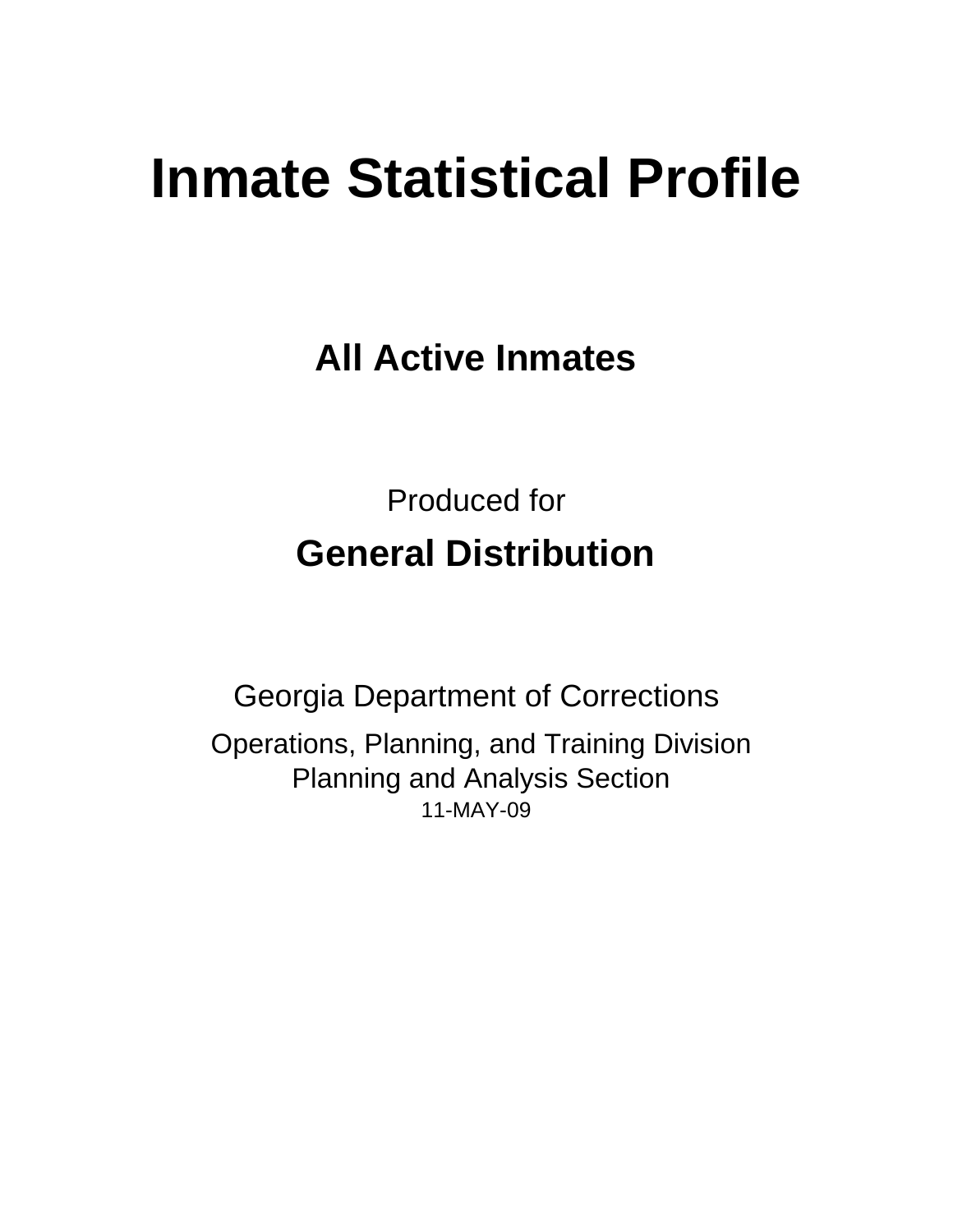**Contents** 

**All Active Inmates**

Produced for **General Distribution**

# Table of Contents

|    | <b>Demographic information</b>                                       |
|----|----------------------------------------------------------------------|
|    | 5 Current age, broken out in ten year age groups                     |
|    | 6 Race group                                                         |
|    | 7 Hispanic Origin                                                    |
|    | 8 Marital status, self-reported at entry to prison                   |
|    | 9 Number of children, self-reported at entry to prison               |
|    | 10 Religious affiliation, self-reported at entry to prison           |
|    | 11 Home county - self-reported at entry to prison                    |
|    | 16 Environment to age 16, self-reported at entry to prison           |
|    | 17 Guardian status to age 16, self-reported at entry to prison       |
|    | 18 Employment status before prison, self-reported at entry to prison |
|    | 19 Age at admission                                                  |
|    | 21 Age at release                                                    |
|    | 22 Height, measured at entry to prison                               |
|    | 24 Weight, measured at entry to prison                               |
|    | 26 Military service                                                  |
|    | <b>Correctional information</b>                                      |
|    | 27 Type of admission to prison                                       |
|    | 28 Current / last security status                                    |
|    | 29 Current / last institution type                                   |
|    | 30 Institution type - transitional centers                           |
|    | 31 Institution type - mental hospitals                               |
|    | 32 Institution type - county prisons                                 |
|    | 33 Institution type - state prisons                                  |
|    | 35 Institution type - private prisons                                |
|    | 36 Institution type - prison annexes                                 |
| 37 | Institution type - pre-release centers                               |
|    | 38 Institution type - inmate boot camp                               |
|    | 39 Number of disciplinary reports                                    |
|    | 40 Number of transfers                                               |
|    | 41 Number of escapes                                                 |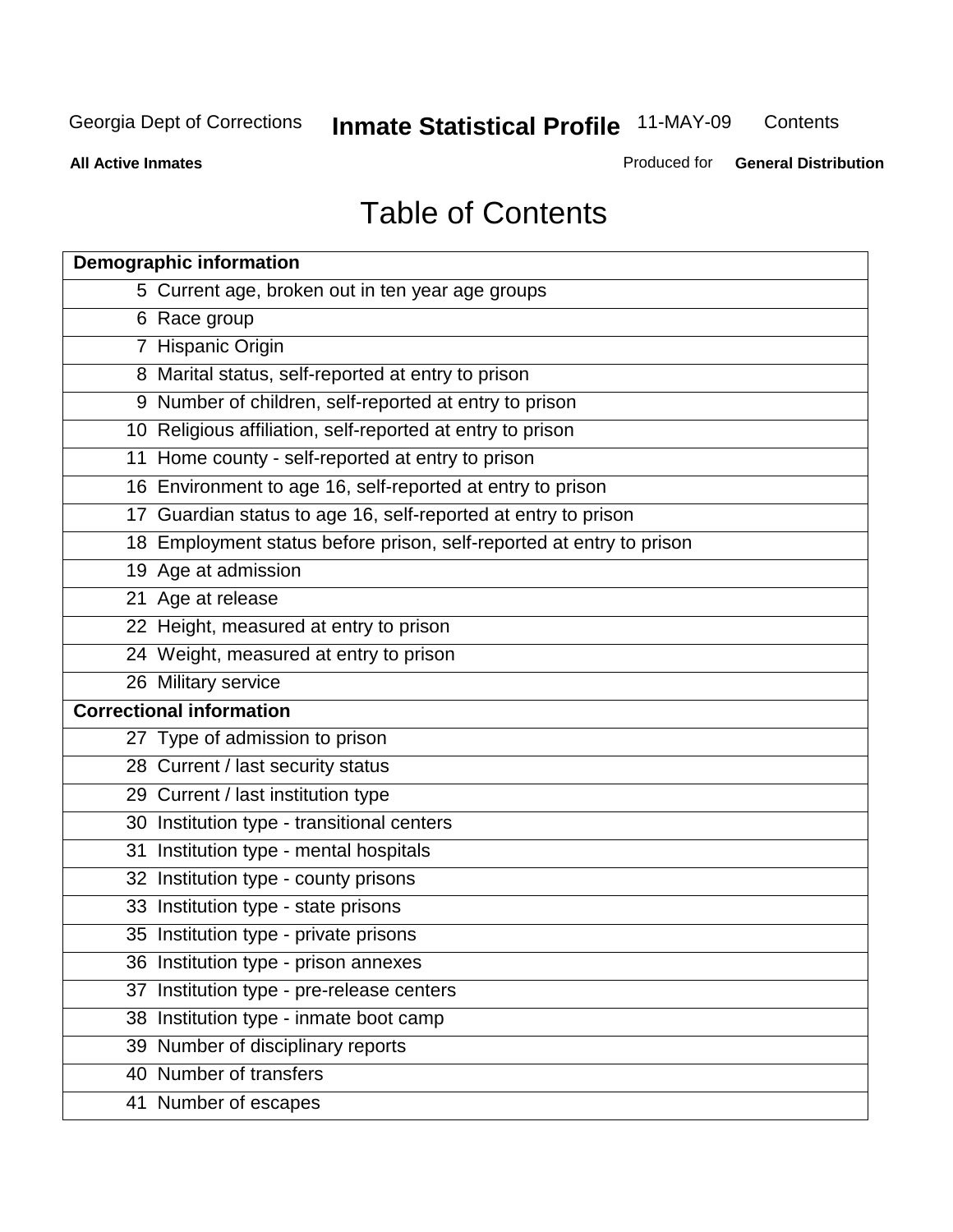**Contents** 

**All Active Inmates**

Produced for **General Distribution**

# Table of Contents

| <b>Correctional information</b>                                  |
|------------------------------------------------------------------|
| 42 Probable future release type of still active inmates          |
| 43 Actual release type                                           |
| 44 Time served in current (or last) institution                  |
| Educational, psychological and physical information              |
| 45 Highest grade level attained                                  |
| 46 Culture fair IQ scores                                        |
| 47 Wide Range Achievement Test (WRAT) reading score              |
| 48 Wide Range Achievement Test (WRAT) math score                 |
| 49 Wide Range Achievement Test (WRAT) spelling score             |
| 50 Scope of substance abuse - summary                            |
| 51 Scope of substance abuse - detail                             |
| 52 Current / last mental health treatment level                  |
| 53 PULHESDWIT medical scale - 'P' overall condition ('P'hysical) |
| 54 PULHESDWIT medical scale - 'U' upper body                     |
| 55 PULHESDWIT medical scale - 'L' lower body                     |
| 56 PULHESDWIT medical scale - 'H' hearing                        |
| 57 PULHESDWIT medical scale - 'E' vision                         |
| 58 PULHESDWIT medical scale -'S' psychiatric                     |
| 59 PULHESDWIT medical scale - 'D' dental                         |
| 60 PULHESDWIT medical scale - 'W' work ability                   |
| 61 PULHESDWIT medical scale - 'I' impairment                     |
| 62 PULHESDWIT medical scale - 'T' transportability               |
| 63 Criminality in family, self-reported                          |
| 64 Alcoholism in family, self-reported                           |
| 65 Drug abuse in family, self-reported                           |
| 66 Subjected to frequent beatings, self-reported                 |
| Father absent during inmate's childhood<br>67                    |
| 68 Mother absent during inmate's childhood                       |
| <b>Crimes and criminal history information</b>                   |
| 69 Number of prior Georgia incarcerations                        |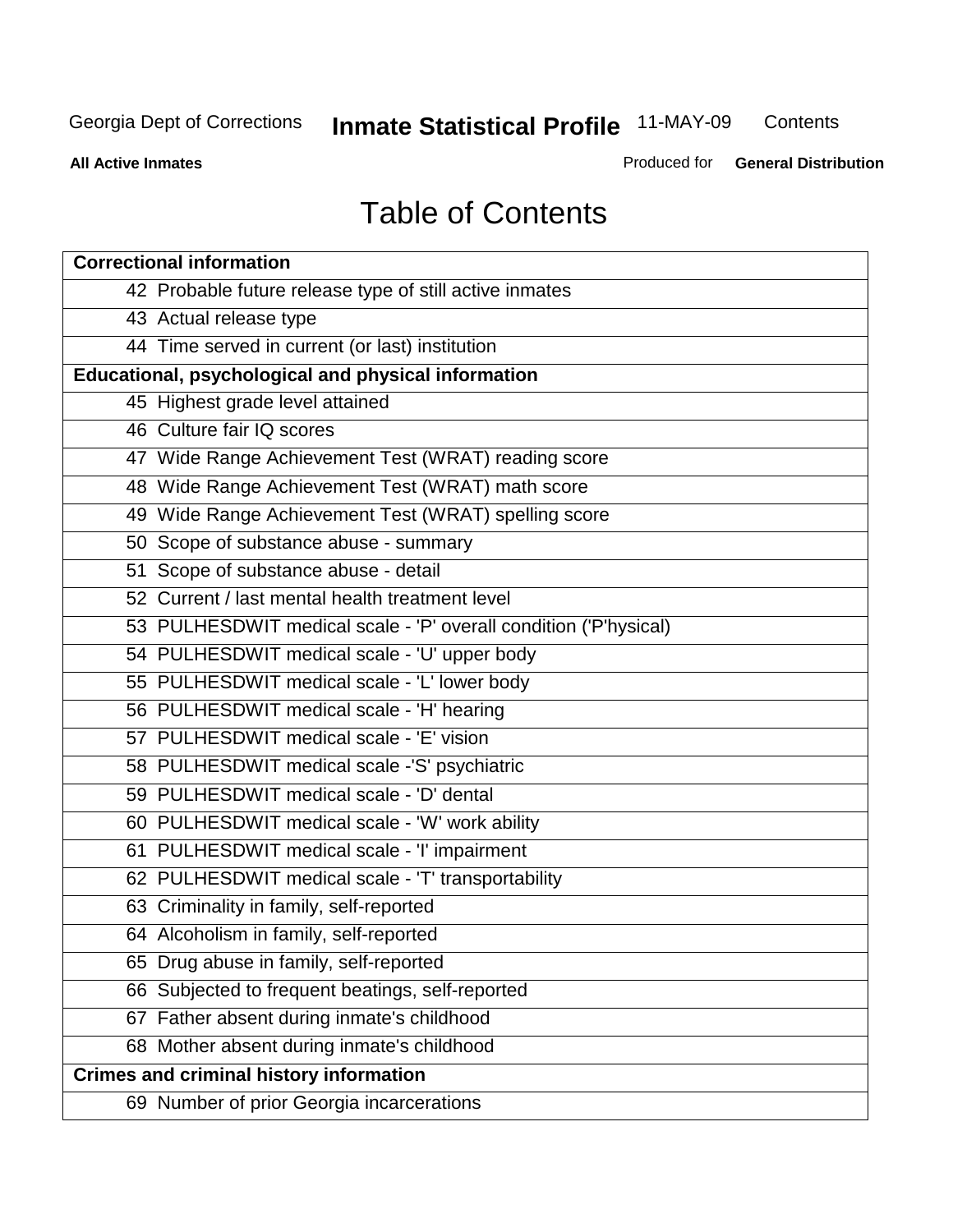**Contents** 

**All Active Inmates**

Produced for **General Distribution**

# Table of Contents

| <b>Crimes and criminal history information</b>                 |
|----------------------------------------------------------------|
| 70 Prison sentence in years                                    |
| 71 Primary offense, broken out into felonies vs misdemeanors   |
| 72 Primary offense, broken out into six broad crime categories |
| 73 Primary offense, detailed offense code                      |
| 81 County of conviction of primary offense                     |
| 86 Circuit of conviction of primary offense                    |
| 88 Years served (jail + prison) in this incarceration          |
| <b>Medical information</b>                                     |
| 89 Results of most recent HIV test                             |
| 90 Results of most recent tuberculosis test                    |
| 91 Results of most recent syphilis test                        |
| 92 Results of most recent Hepatitis-C test                     |
| 93 Results of most recent pregnancy test                       |
| 94 Results of most recent diabetes test                        |
| 95 Results of most recent hypertension test                    |
| 96 Results of most recent asthma test                          |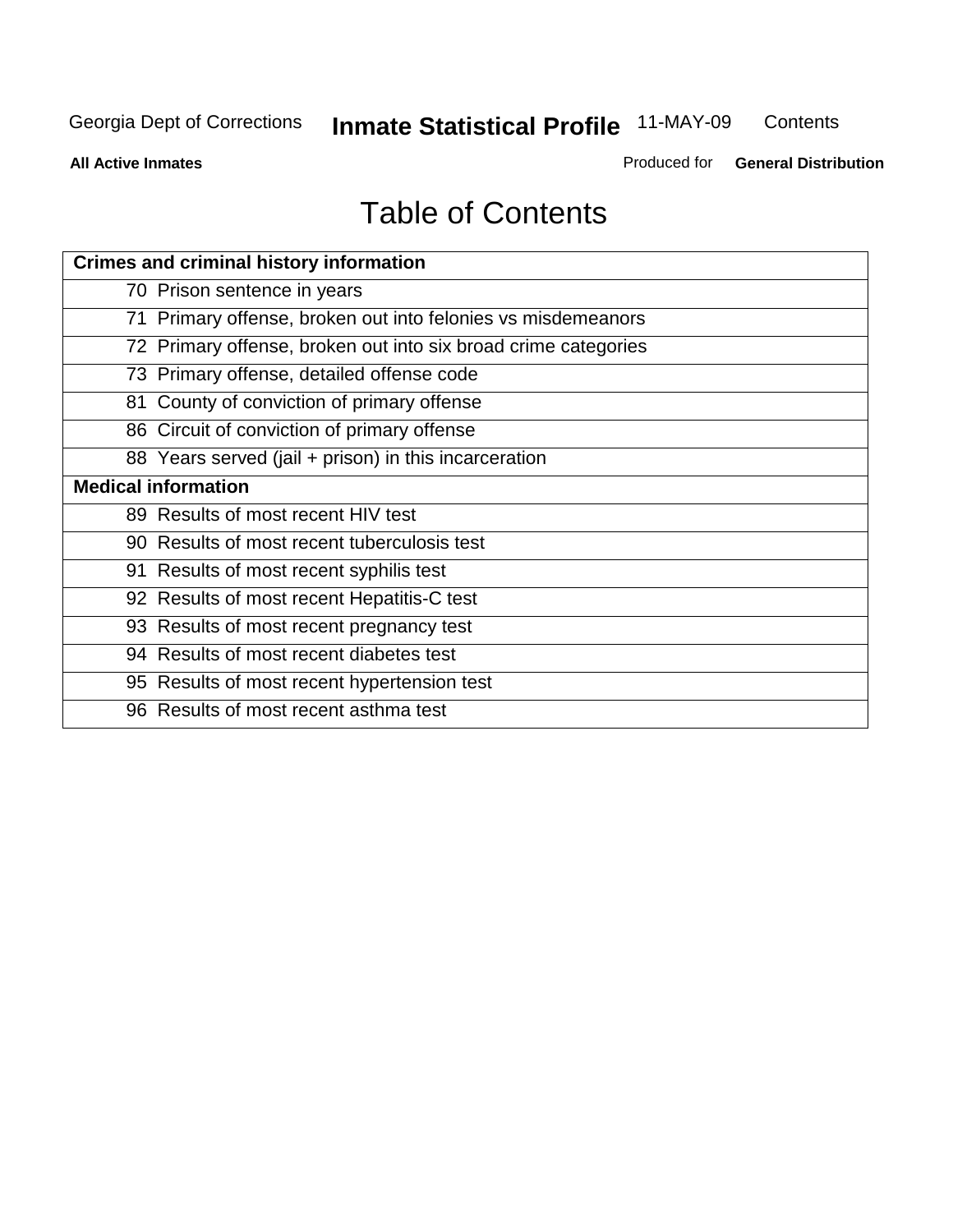#### **All Active Inmates**

#### Produced for **General Distribution**

### Current age, broken out in ten-year age groups

|                          |              | <b>Male</b> |        |                 | <b>Female</b> |          |              | <b>Total</b>    |
|--------------------------|--------------|-------------|--------|-----------------|---------------|----------|--------------|-----------------|
| <b>Current Age</b>       | <b>Count</b> | Col %       | Row %  | <b>Count</b>    | Col %         | Row %    | <b>Total</b> | Col %           |
| <b>Teens (1-19)</b>      | 1,032        | $2.07\%$    | 95.91% | 44              | 1.20%         | 4.09%    | 1,076        | 2.01%           |
| <b>Twenties (20-29)</b>  | 15,644       | 31.35%      | 94.01% | 997             | 27.26%        | 5.99%    | 16,641       | 31.07%          |
| <b>Thirties (30-39)</b>  | 14,604       | 29.27%      | 92.15% | 1,244           | 34.02%        | $7.85\%$ |              | 15,848   29.59% |
| <b>Forties (40-49)</b>   | 11,772       | 23.59%      | 92.13% | 1,005           | 27.48%        | 7.87%    | 12,777       | 23.86%          |
| <b>Fifties (50-59)</b>   | 5,357        | 10.74%      | 94.56% | 308             | 8.42%         | $5.44\%$ | 5,665        | 10.58%          |
| <b>Sixties (60-69)</b>   | 1,273        | 2.55%       | 96.44% | 47              | 1.29%         | 3.56%    | 1,320        | 2.46%           |
| Seventy + (70 and above) | 219          | 0.44%       | 94.81% | 12 <sub>1</sub> | 0.33%         | 5.19%    | 231          | 0.43%           |
| <b>Total Reported</b>    | 49,901       | 100%        | 93.17% | 3,657           | 100%          | 6.83%    | 53,558       | 100%            |

| $N$ nt F<br>دمار بعد بالرمون<br>reo |               |       |        |
|-------------------------------------|---------------|-------|--------|
| <b>Fotal</b>                        | 49,901<br>лς. | 3,657 | 53,558 |

| <b>Mean</b><br>(average) | 36.38     | 36.54 | 36.39 |
|--------------------------|-----------|-------|-------|
| Median (middle)          | 25<br>JJ. | 36    | 35    |
| Mode<br>(most frequent)  | 29        | 30    | 29    |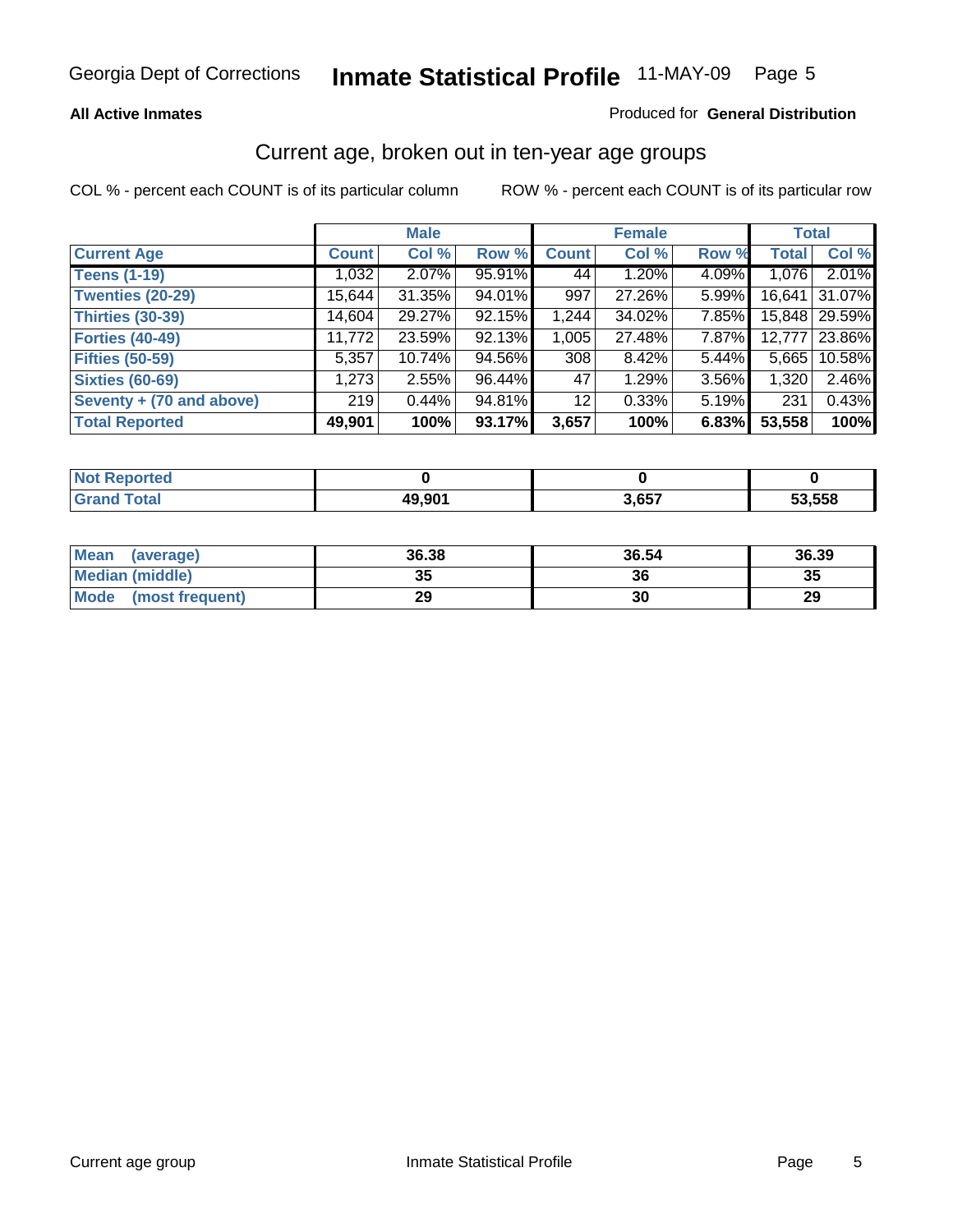**All Active Inmates**

#### Produced for **General Distribution**

# Race group

|                       |              | <b>Male</b> |                    |       | <b>Female</b> |          |        | <b>Total</b> |
|-----------------------|--------------|-------------|--------------------|-------|---------------|----------|--------|--------------|
| <b>Race Group</b>     | <b>Count</b> | Col %       | <b>Row % Count</b> |       | Col %         | Row %    | Total  | Col %        |
| <b>White</b>          | 17,934       | 36.13%      | 90.37%             | 1,912 | 52.47%        | 9.63%    | 19,846 | 37.25%       |
| <b>Black</b>          | 31,579       | 63.62%      | 94.83%             | 1,722 | 47.26%        | $5.17\%$ | 33,301 | 62.50%       |
| <b>Indian</b><br>3    | 66           | .13%        | 97.06%             | 2     | .05%          | $2.94\%$ | 68     | .13%         |
| <b>Asian</b>          | 59           | $.12\%$     | 88.06%             | 8     | .22%          | 11.94%   | 67     | .13%         |
| <b>Total Reported</b> | 49,638       | 100%        | 93.16%             | 3,644 | 100%          | 6.84%    | 53,282 | 100%         |

| 263<br>__        | יי    | ን 70<br><u>.</u> |
|------------------|-------|------------------|
| <b>901</b><br>10 | 3.657 | 53.558           |

| $ -$ | White<br>Mc<br>DIACK<br>nacn |  |
|------|------------------------------|--|
|------|------------------------------|--|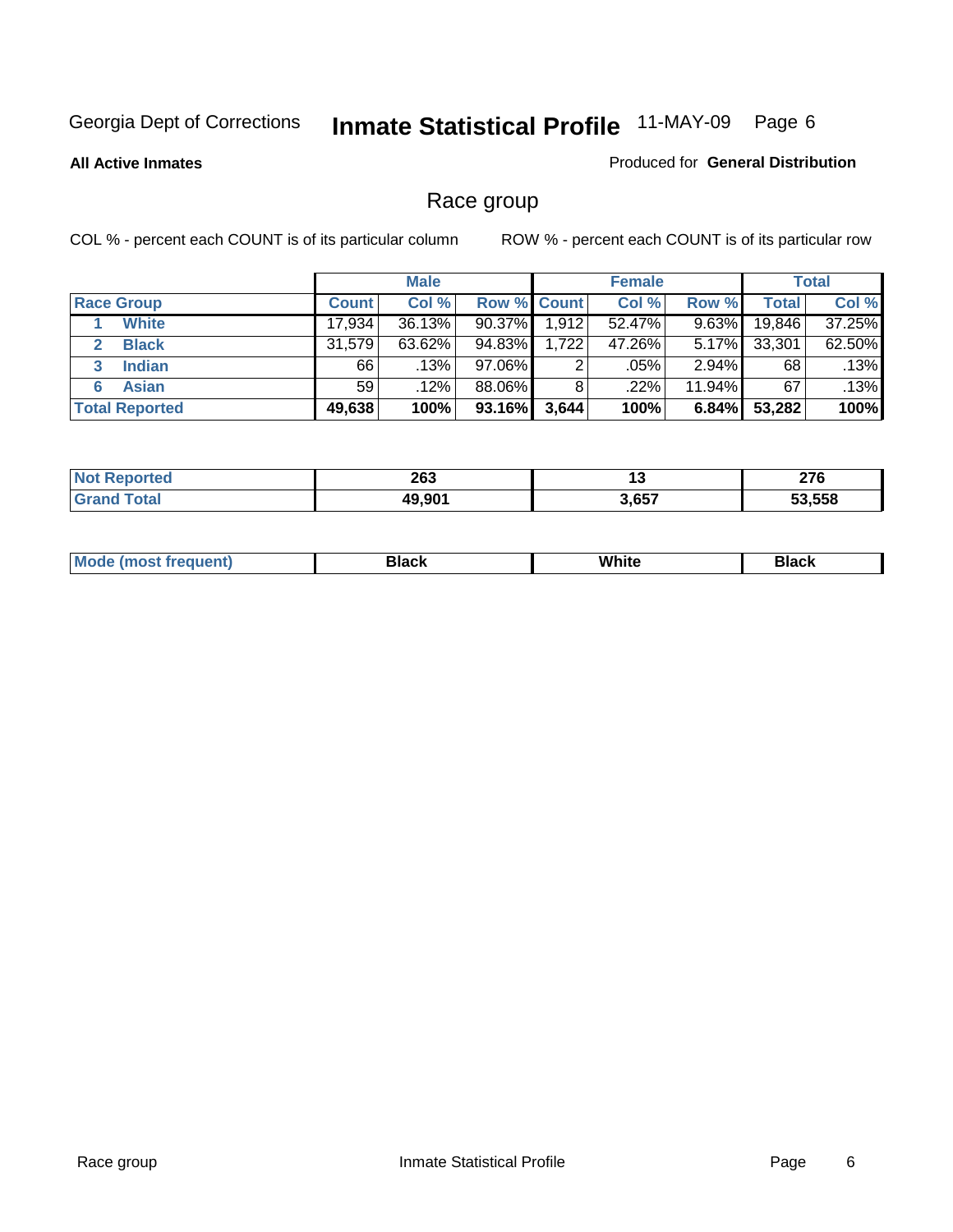**All Active Inmates**

Produced for **General Distribution**

### Hispanic Origin

COL % - percent each COUNT is of its particular column ROW % - percent each COUNT is of its particular row

|                        |              | <b>Male</b> |                 |     | <b>Female</b> |          |        | <b>Total</b> |
|------------------------|--------------|-------------|-----------------|-----|---------------|----------|--------|--------------|
| <b>Hispanic Origin</b> | <b>Count</b> | Col %       | Row % Count     |     | Col %         | Row %    | Total  | Col %        |
| <b>Non Hispanic</b>    | 47,424       | 95.04%      | $93.05\%$ 3,541 |     | 96.83%        | $6.95\%$ | 50,965 | 95.16%       |
| <b>Hispanic</b>        | 2.477        | 4.96%       | 95.53%          | 116 | 3.17%         | $4.47\%$ | 2,593  | $4.84\%$     |
| <b>Total Reported</b>  | 49,901       | 100%        | $93.17\%$ 3,657 |     | 100%          | $6.83\%$ | 53,558 | 100%         |

**An inmate is counted as Hispanic if** 

**(a) he self-reported as Hispanic during the diagnostic process, or** 

**(b) his primary language is Spanish, or** 

**(c) he claimed birth or citizenship in Spain or a Latin American country, or** 

**(d) he had a common Spanish surname such as Lopez or Garcia**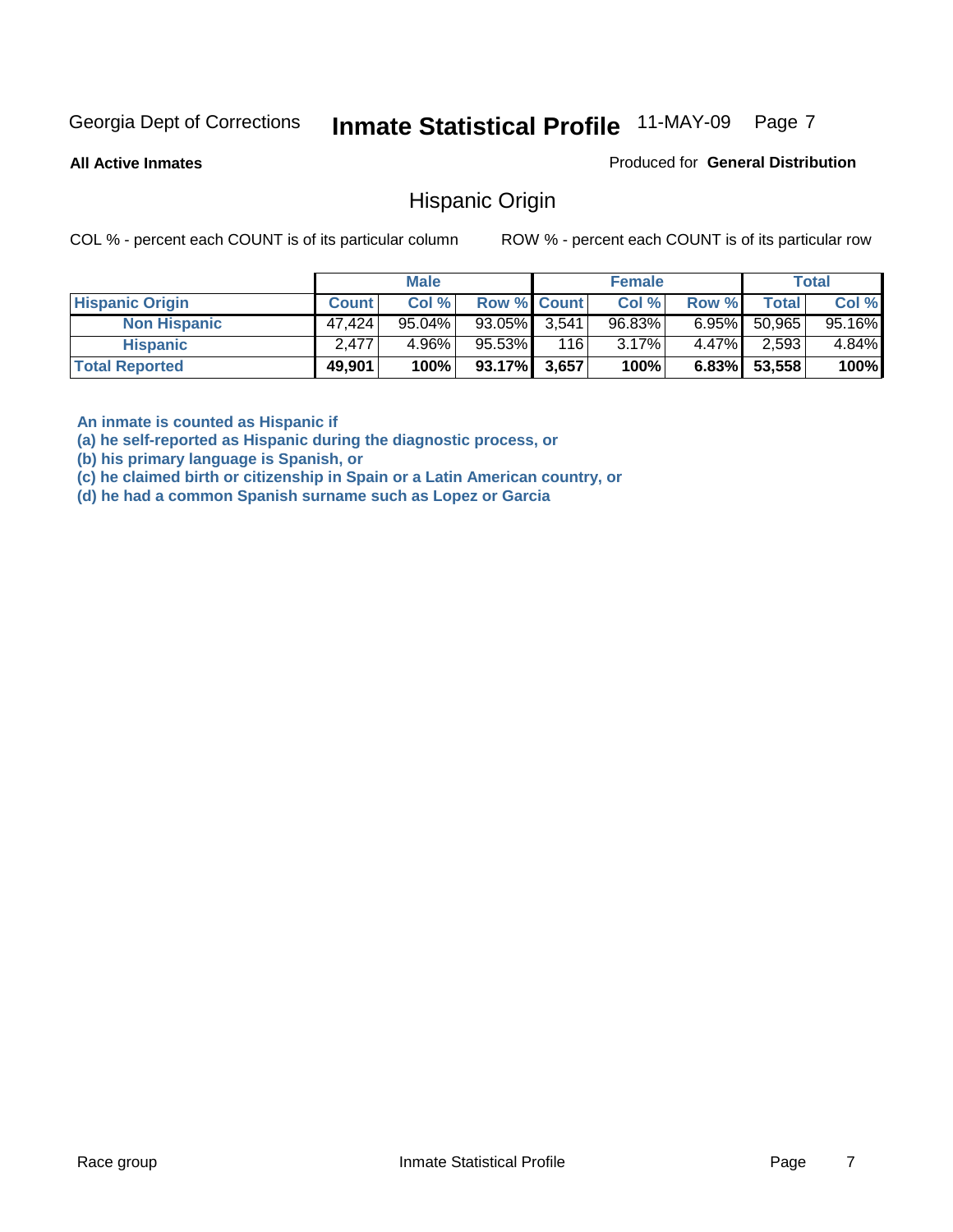**All Active Inmates**

#### Produced for **General Distribution**

# Marital status, self-reported at entry to prison

|                                    |              | <b>Male</b> |        |              | <b>Female</b> |        |              | <b>Total</b> |
|------------------------------------|--------------|-------------|--------|--------------|---------------|--------|--------------|--------------|
| <b>Marital Status</b>              | <b>Count</b> | Col %       | Row %  | <b>Count</b> | Col %         | Row %  | <b>Total</b> | Col %        |
| <b>Single</b>                      | 29,973       | $62.33\%$   | 94.46% | 1,759        | 49.47%        | 5.54%  | 31,732       | 61.45%       |
| <b>Married</b><br>$\mathbf{2}^-$   | 5,989        | 12.46%      | 91.80% | 535          | 15.04%        | 8.20%  | 6,524        | 12.63%       |
| <b>Separated</b><br>3 <sup>1</sup> | 2,554        | 5.31%       | 85.88% | 420          | 11.81%        | 14.12% | 2,974        | 5.76%        |
| <b>Divorced</b><br>4               | 5,823        | 12.11%      | 90.69% | 598          | 16.82%        | 9.31%  | 6,421        | 12.43%       |
| <b>Widowed</b><br>5                | 602          | 1.25%       | 80.37% | 147          | 4.13%         | 19.63% | 749          | 1.45%        |
| <b>Common Law</b><br>6.            | 3,143        | 6.54%       | 97.01% | 97           | 2.73%         | 2.99%  | 3,240        | 6.27%        |
| <b>Total Reported</b>              | 48,084       | 100%        | 93.11% | 3,556        | 100%          | 6.89%  | 51,640       | 100%         |

| тес<br>nu d     | 917<br>,,,,, | 101   | .918   |
|-----------------|--------------|-------|--------|
| $\sim$ 4 $\sim$ | 9,901        | 5.657 | 53.558 |

| Mode (most frequent)<br>sinale:<br>11 | Sinale |
|---------------------------------------|--------|
|---------------------------------------|--------|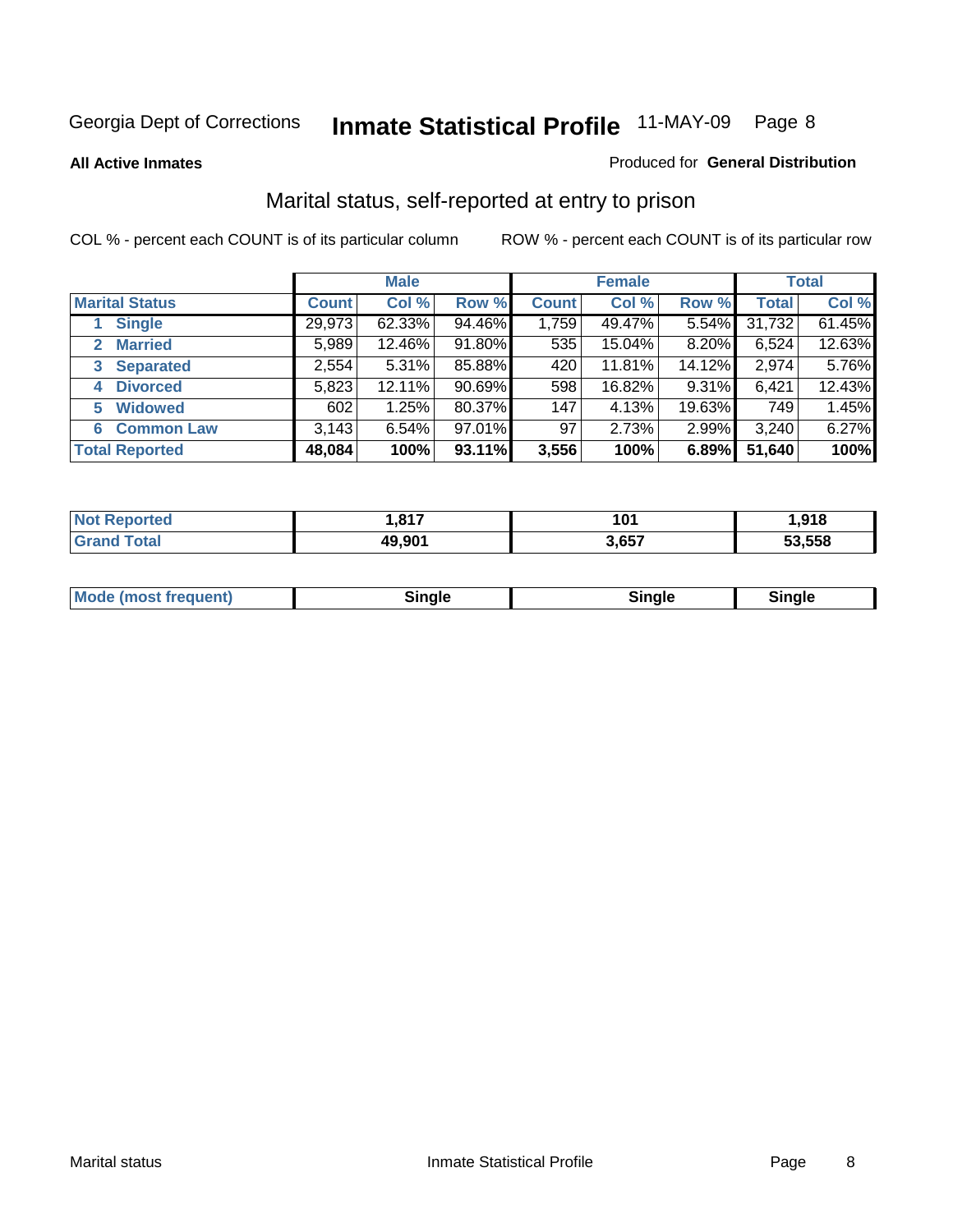#### **All Active Inmates**

#### Produced for **General Distribution**

# Number of children, self reported at entry to prison

|                           |              | <b>Male</b> |        |              | <b>Female</b> |        | <b>Total</b> |        |
|---------------------------|--------------|-------------|--------|--------------|---------------|--------|--------------|--------|
| <b>Number of Children</b> | <b>Count</b> | Col %       | Row %  | <b>Count</b> | Col %         | Row %  | <b>Total</b> | Col %  |
| $\bf{0}$                  | 20,473       | 41.47%      | 95.96% | 862          | 23.63%        | 4.04%  | 21,335       | 40.25% |
|                           | 10,946       | 22.17%      | 94.28% | 664          | 18.20%        | 5.72%  | 11,610       | 21.90% |
| $\overline{2}$            | 8,223        | 16.66%      | 90.50% | 863          | 23.66%        | 9.50%  | 9,086        | 17.14% |
| 3                         | 4,956        | 10.04%      | 88.28% | 658          | 18.04%        | 11.72% | 5,614        | 10.59% |
| 4                         | 2,536        | 5.14%       | 88.36% | 334          | 9.16%         | 11.64% | 2,870        | 5.41%  |
| 5                         | 1,148        | 2.33%       | 88.38% | 151          | 4.14%         | 11.62% | 1,299        | 2.45%  |
| 6                         | 578          | 1.17%       | 88.65% | 74           | 2.03%         | 11.35% | 652          | 1.23%  |
| 7                         | 264          | 0.53%       | 92.31% | 22           | 0.60%         | 7.69%  | 286          | 0.54%  |
| 8                         | 109          | 0.22%       | 92.37% | 9            | 0.25%         | 7.63%  | 118          | 0.22%  |
| 9                         | 58           | 0.12%       | 92.06% | 5            | 0.14%         | 7.94%  | 63           | 0.12%  |
| 10                        | 30           | 0.06%       | 85.71% | 5            | 0.14%         | 14.29% | 35           | 0.07%  |
| Over 10                   | 43           | 0.09%       | 97.73% |              | 0.03%         | 2.27%  | 44           | 0.08%  |
| <b>Total Reported</b>     | 49,364       | 100%        | 93.12% | 3,648        | 100%          | 6.88%  | 53,012       | 100%   |

| r^r<br>ວວວ<br>- - - |            | 544    |
|---------------------|------------|--------|
| <u>נה הו</u>        | <b>CET</b> | 53.556 |

| <b>Mean</b><br>(average) | l.33 | 1.98 | .38 |
|--------------------------|------|------|-----|
| <b>Median (middle)</b>   |      |      |     |
| Mode<br>(most frequent)  |      |      |     |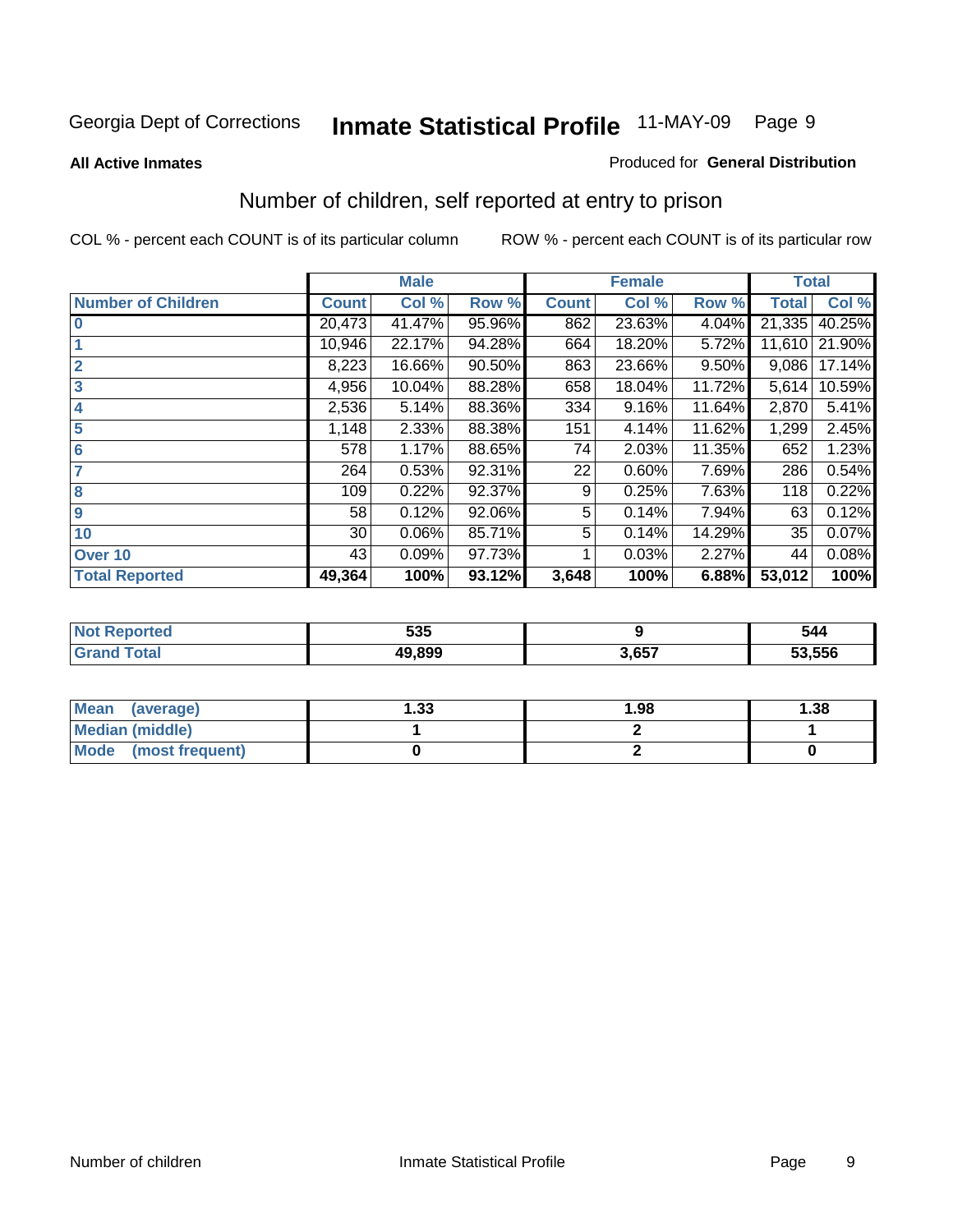#### **All Active Inmates**

#### Produced for **General Distribution**

# Religious affiliation, self-reported at entry to prison

|                  |                              | <b>Male</b>     |        |         | <b>Female</b>   |        | <b>Total</b> |                 |        |
|------------------|------------------------------|-----------------|--------|---------|-----------------|--------|--------------|-----------------|--------|
|                  | <b>Religious Affiliation</b> | <b>Count</b>    | Col %  | Row %   | <b>Count</b>    | Col %  | Row %        | <b>Total</b>    | Col %  |
| 1                | <b>Islam</b>                 | 1,435           | 3.36%  | 97.89%  | $\overline{31}$ | .89%   | 2.11%        | 1,466           | 3.18%  |
| $\overline{2}$   | <b>Catholic</b>              | 2,229           | 5.22%  | 93.22%  | 162             | 4.65%  | 6.78%        | 2,391           | 5.18%  |
| 3                | <b>Baptist</b>               | 19,687          | 46.14% | 91.11%  | 1,922           | 55.20% | 8.89%        | 21,609          | 46.83% |
| 4                | <b>Methodist</b>             | 821             | 1.92%  | 86.97%  | 123             | 3.53%  | 13.03%       | 944             | 2.05%  |
| 5                | <b>EpiscopIn</b>             | 66              | .15%   | 94.29%  | 4               | .11%   | 5.71%        | 70              | .15%   |
| 6                | <b>Presbytrn</b>             | 100             | .23%   | 95.24%  | 5               | .14%   | 4.76%        | 105             | .23%   |
| 7                | <b>Chc Of God</b>            | 496             | 1.16%  | 90.84%  | 50              | 1.44%  | 9.16%        | 546             | 1.18%  |
| 8                | <b>Holiness</b>              | 1,508           | 3.53%  | 77.57%  | 436             | 12.52% | 22.43%       | 1,944           | 4.21%  |
| $\boldsymbol{9}$ | <b>Jewish</b>                | 54              | .13%   | 98.18%  |                 | .03%   | 1.82%        | 55              | .12%   |
| 10               | <b>Anglican</b>              | $\overline{12}$ | .03%   | 92.31%  |                 | .03%   | 7.69%        | $\overline{13}$ | .03%   |
| 11               | <b>Grk Orthdx</b>            | 4               | .01%   | 66.67%  | $\overline{2}$  | .06%   | 33.33%       | 6               | .01%   |
| 12               | <b>Hindu</b>                 | 9               | .02%   | 100.00% |                 |        |              | 9               | .02%   |
| 13               | <b>Buddhist</b>              | 44              | .10%   | 93.62%  | $\overline{3}$  | .09%   | 6.38%        | $\overline{47}$ | .10%   |
| 14               | <b>Taoist</b>                | 3               | .01%   | 100.00% |                 |        |              | 3               | .01%   |
| 15               | <b>Shintoist</b>             | 3               | .01%   | 100.00% |                 |        |              | 3               | .01%   |
| 16               | <b>Seven D Ad</b>            | 132             | .31%   | 94.29%  | 8               | .23%   | 5.71%        | 140             | .30%   |
| 17               | <b>Jehovah Wt</b>            | 437             | 1.02%  | 92.98%  | $\overline{33}$ | .95%   | 7.02%        | 470             | 1.02%  |
| 18               | <b>Latr Day S</b>            | 50              | .12%   | 92.59%  | 4               | .11%   | 7.41%        | 54              | .12%   |
| 20               | <b>Other Prot</b>            | 7,289           | 17.08% | 93.16%  | 535             | 15.36% | 6.84%        | 7,824           | 16.95% |
| 96               | <b>None</b>                  | 8,286           | 19.42% | 98.08%  | 162             | 4.65%  | 1.92%        | 8,448           | 18.31% |
|                  | <b>Total Reported</b>        |                 | 100%   | 92.45%  | 3,482           | 100%   | 7.55%        | 46,147          | 100%   |

| rrec | 7.22c  | .     | $\overline{11}$ |
|------|--------|-------|-----------------|
|      | סכ∡,   | .     | .               |
|      | 49.901 | 3,657 | 53,558          |

| <b>Mode</b><br>frequent)<br>umost | 3aptist | 3aptist | <b>Baptist</b> |
|-----------------------------------|---------|---------|----------------|
|                                   |         |         |                |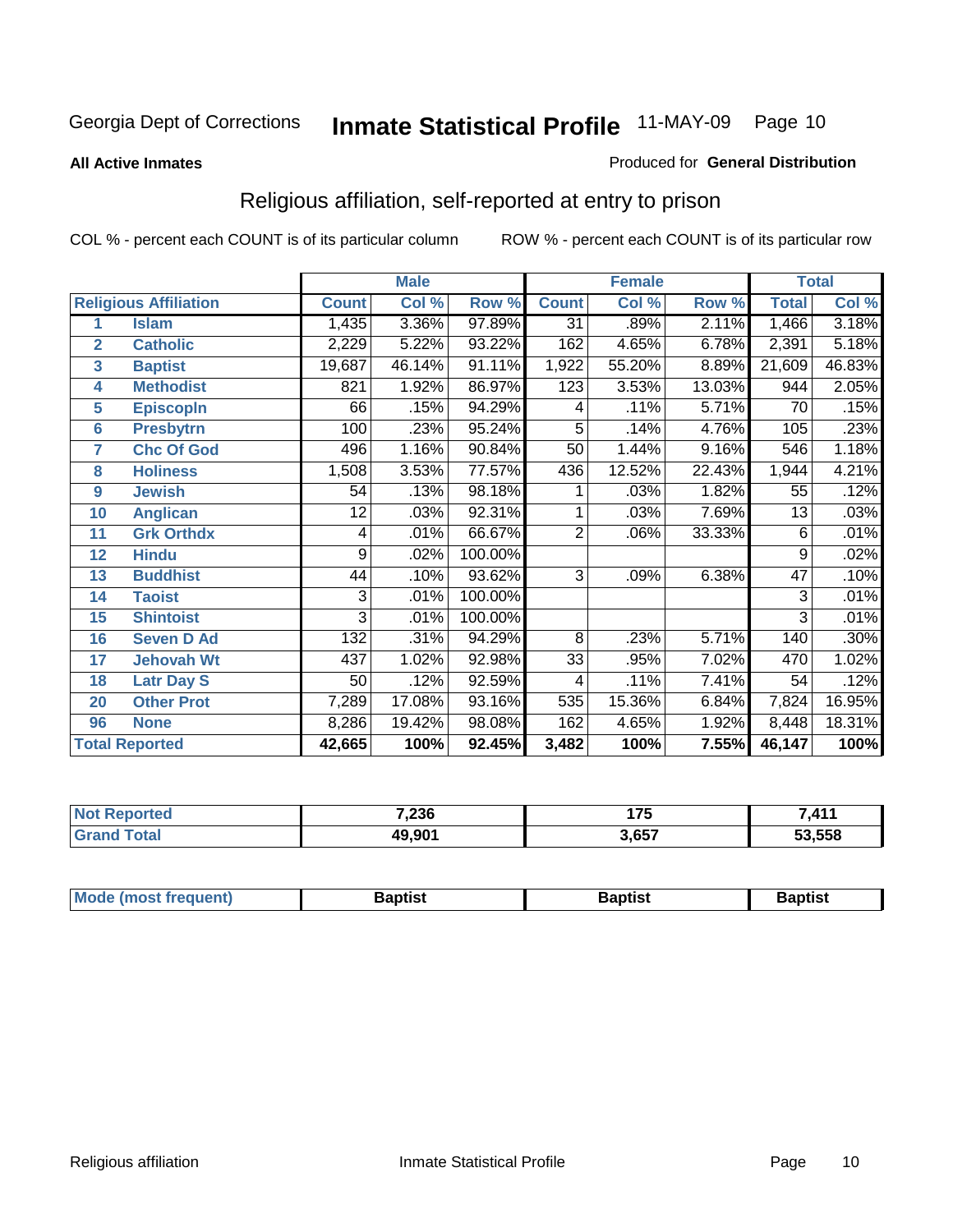**All Active Inmates**

#### Produced for **General Distribution**

# Home county, self-reported at entry to prison

|                 |                      |                  | <b>Male</b> |         |                 | <b>Female</b> |          | <b>Total</b>     |       |
|-----------------|----------------------|------------------|-------------|---------|-----------------|---------------|----------|------------------|-------|
|                 | <b>Home County</b>   | <b>Count</b>     | Col %       | Row %   | <b>Count</b>    | Col %         | Row %    | <b>Total</b>     | Col % |
| 1               | <b>Appling</b>       | 104              | .22%        | 95.41%  | $\overline{5}$  | .14%          | 4.59%    | 109              | .21%  |
| $\overline{2}$  | <b>Atkinson</b>      | $\overline{43}$  | .09%        | 100.00% |                 |               |          | $\overline{43}$  | .08%  |
| 3               | <b>Bacon</b>         | 62               | .13%        | 98.41%  | 1               | .03%          | 1.59%    | $\overline{63}$  | .12%  |
| 4               | <b>Baker</b>         | $\overline{10}$  | .02%        | 90.91%  | $\mathbf{1}$    | .03%          | 9.09%    | $\overline{11}$  | .02%  |
| 5               | <b>Baldwin</b>       | 289              | .61%        | 95.07%  | $\overline{15}$ | .42%          | 4.93%    | $\overline{304}$ | .60%  |
| $6\phantom{a}$  | <b>Banks</b>         | $\overline{41}$  | .09%        | 93.18%  | $\overline{3}$  | .08%          | 6.82%    | $\overline{44}$  | .09%  |
| $\overline{7}$  | <b>Barrow</b>        | 255              | .54%        | 92.39%  | $\overline{21}$ | .59%          | 7.61%    | $\overline{276}$ | .54%  |
| 8               | <b>Bartow</b>        | 507              | 1.07%       | 87.72%  | $\overline{71}$ | 2.01%         | 12.28%   | $\overline{578}$ | 1.14% |
| 9               | <b>Ben Hill</b>      | $\overline{222}$ | .47%        | 93.67%  | $\overline{15}$ | .42%          | 6.33%    | 237              | .47%  |
| 10              | <b>Berrien</b>       | $\overline{77}$  | .16%        | 96.25%  | $\overline{3}$  | .08%          | 3.75%    | $\overline{80}$  | .16%  |
| 11              | <b>Bibb</b>          | 1,160            | 2.45%       | 94.31%  | $\overline{70}$ | 1.98%         | 5.69%    | 1,230            | 2.42% |
| 12              | <b>Bleckley</b>      | 84               | .18%        | 91.30%  | $\overline{8}$  | .23%          | 8.70%    | $\overline{92}$  | .18%  |
| $\overline{13}$ | <b>Brantley</b>      | $\overline{52}$  | .11%        | 94.55%  | $\overline{3}$  | .08%          | 5.45%    | $\overline{55}$  | .11%  |
| $\overline{14}$ | <b>Brooks</b>        | $\overline{61}$  | .13%        | 95.31%  | $\overline{3}$  | .08%          | 4.69%    | 64               | .13%  |
| 15              | <b>Bryan</b>         | $\overline{87}$  | .18%        | 93.55%  | $\overline{6}$  | .17%          | 6.45%    | $\overline{93}$  | .18%  |
| 16              | <b>Bulloch</b>       | 361              | .76%        | 93.04%  | $\overline{27}$ | .76%          | 6.96%    | 388              | .76%  |
| $\overline{17}$ | <b>Burke</b>         | 193              | .41%        | 96.02%  | $\overline{8}$  | .23%          | 3.98%    | $\overline{201}$ | .40%  |
| 18              | <b>Butts</b>         | $\overline{147}$ | .31%        | 93.04%  | $\overline{11}$ | .31%          | 6.96%    | 158              | .31%  |
| 19              | <b>Calhoun</b>       | $\overline{35}$  | .07%        | 97.22%  | $\mathbf{1}$    | .03%          | 2.78%    | $\overline{36}$  | .07%  |
| 20              | <b>Camden</b>        | 109              | .23%        | 93.97%  | $\overline{7}$  | .20%          | 6.03%    | 116              | .23%  |
| 21              | <b>Candler</b>       | $\overline{91}$  | .19%        | 90.10%  | $\overline{10}$ | .28%          | 9.90%    | 101              | .20%  |
| $\overline{22}$ | <b>Carroll</b>       | $\overline{553}$ | 1.17%       | 89.77%  | 63              | 1.78%         | 10.23%   | 616              | 1.21% |
| 23              | <b>Catoosa</b>       | 220              | .47%        | 89.80%  | $\overline{25}$ | .71%          | 10.20%   | $\overline{245}$ | .48%  |
| 24              | <b>Charlton</b>      | $\overline{40}$  | .08%        | 97.56%  | $\mathbf{1}$    | .03%          | 2.44%    | $\overline{41}$  | .08%  |
| 25              | <b>Chatham</b>       | 2,281            | 4.82%       | 95.52%  | 107             | 3.03%         | 4.48%    | 2,388            | 4.70% |
| 26              | <b>Chattahoochee</b> | $\overline{28}$  | .06%        | 90.32%  | 3               | .08%          | 9.68%    | $\overline{31}$  | .06%  |
| 27              | <b>Chattooga</b>     | 236              | .50%        | 91.83%  | $\overline{21}$ | .59%          | 8.17%    | $\overline{257}$ | .51%  |
| 28              | <b>Cherokee</b>      | 355              | .75%        | 88.75%  | $\overline{45}$ | 1.27%         | 11.25%   | 400              | .79%  |
| 29              | <b>Clarke</b>        | $\overline{428}$ | .91%        | 93.65%  | $\overline{29}$ | .82%          | 6.35%    | 457              | .90%  |
| 30              | <b>Clay</b>          | $\overline{22}$  | .05%        | 95.65%  | $\mathbf{1}$    | .03%          | 4.35%    | $\overline{23}$  | .05%  |
| $\overline{31}$ | <b>Clayton</b>       | 1,360            | 2.88%       | 93.60%  | $\overline{93}$ | 2.63%         | 6.40%    | 1,453            | 2.86% |
| 32              | <b>Clinch</b>        | 42               | .09%        | 97.67%  | 1               | .03%          | $2.33\%$ | 43               | .08%  |
| 33              | <b>Cobb</b>          | 2,249            | 4.76%       | 92.25%  | 189             | 5.35%         | 7.75%    | 2,438            | 4.80% |
| 34              | <b>Coffee</b>        | 228              | .48%        | 91.20%  | $\overline{22}$ | .62%          | 8.80%    | 250              | .49%  |
| 35              | <b>Colquitt</b>      | 289              | .61%        | 94.14%  | $\overline{18}$ | .51%          | 5.86%    | $\overline{307}$ | .60%  |
| 36              | <b>Columbia</b>      | 172              | .36%        | 91.49%  | 16              | .45%          | 8.51%    | 188              | .37%  |
| 37              | <b>Cook</b>          | 111              | .23%        | 92.50%  | $\overline{9}$  | .25%          | 7.50%    | 120              | .24%  |
| 38              | <b>Coweta</b>        | 411              | .87%        | 91.74%  | $\overline{37}$ | 1.05%         | 8.26%    | 448              | .88%  |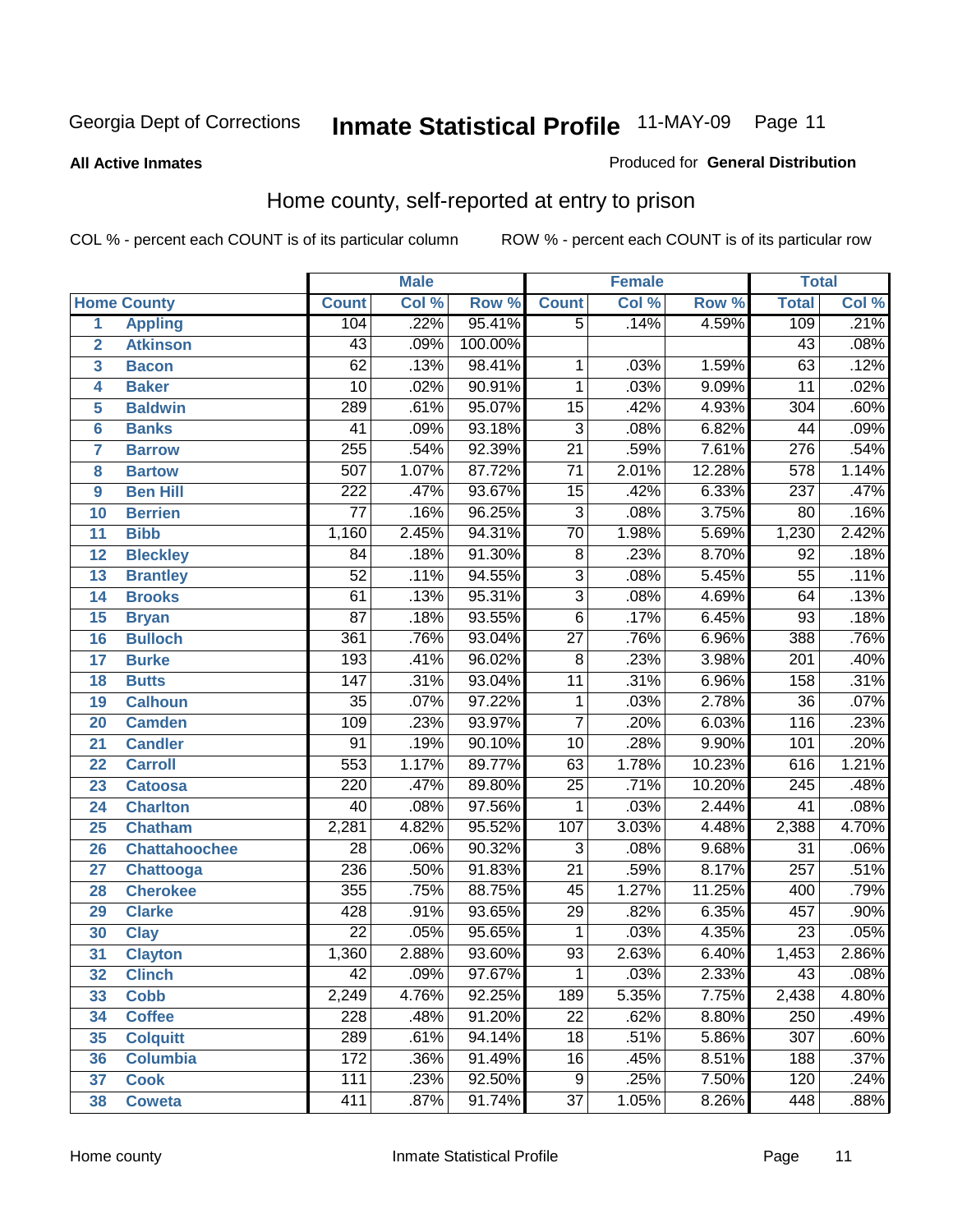#### **All Active Inmates**

#### Produced for **General Distribution**

# Home county, self-reported at entry to prison

|    |                    |                  | <b>Male</b> |        |                         | <b>Female</b> |        | <b>Total</b>     |                            |
|----|--------------------|------------------|-------------|--------|-------------------------|---------------|--------|------------------|----------------------------|
|    | <b>Home County</b> | <b>Count</b>     | Col %       | Row %  | <b>Count</b>            | Col %         | Row %  | <b>Total</b>     | $\overline{\text{Col }^9}$ |
| 39 | <b>Crawford</b>    | $\overline{22}$  | .05%        | 88.00% | $\overline{3}$          | .08%          | 12.00% | $\overline{25}$  | .05%                       |
| 40 | <b>Crisp</b>       | 233              | .49%        | 93.57% | $\overline{16}$         | .45%          | 6.43%  | 249              | .49%                       |
| 41 | <b>Dade</b>        | 70               | .15%        | 93.33% | $\overline{5}$          | .14%          | 6.67%  | 75               | .15%                       |
| 42 | <b>Dawson</b>      | $\overline{86}$  | .18%        | 94.51% | $\overline{5}$          | .14%          | 5.49%  | $\overline{91}$  | .18%                       |
| 43 | <b>Decatur</b>     | $\overline{276}$ | .58%        | 93.88% | $\overline{18}$         | .51%          | 6.12%  | 294              | .58%                       |
| 44 | <b>Dekalb</b>      | 2,501            | 5.29%       | 94.20% | 154                     | 4.36%         | 5.80%  | 2,655            | 5.22%                      |
| 45 | <b>Dodge</b>       | 129              | .27%        | 91.49% | $\overline{12}$         | .34%          | 8.51%  | 141              | .28%                       |
| 46 | <b>Dooly</b>       | $\overline{80}$  | .17%        | 93.02% | $\overline{6}$          | .17%          | 6.98%  | 86               | .17%                       |
| 47 | <b>Dougherty</b>   | $\overline{925}$ | 1.96%       | 93.91% | 60                      | 1.70%         | 6.09%  | 985              | 1.94%                      |
| 48 | <b>Douglas</b>     | 651              | 1.38%       | 92.08% | $\overline{56}$         | 1.58%         | 7.92%  | 707              | 1.39%                      |
| 49 | <b>Early</b>       | $\overline{73}$  | .15%        | 97.33% | $\overline{2}$          | .06%          | 2.67%  | 75               | .15%                       |
| 50 | <b>Echols</b>      | 7                | .01%        | 87.50% | $\overline{1}$          | .03%          | 12.50% | 8                | .02%                       |
| 51 | <b>Effingham</b>   | 144              | .30%        | 92.90% | $\overline{11}$         | .31%          | 7.10%  | 155              | .31%                       |
| 52 | <b>Elbert</b>      | 139              | .29%        | 95.21% | $\overline{7}$          | .20%          | 4.79%  | 146              | .29%                       |
| 53 | <b>Emanuel</b>     | 154              | .33%        | 94.48% | $\overline{9}$          | .25%          | 5.52%  | 163              | .32%                       |
| 54 | <b>Evans</b>       | 85               | .18%        | 96.59% | $\overline{3}$          | .08%          | 3.41%  | $\overline{88}$  | .17%                       |
| 55 | <b>Fannin</b>      | $\overline{90}$  | .19%        | 94.74% | $\overline{5}$          | .14%          | 5.26%  | $\overline{95}$  | .19%                       |
| 56 | <b>Fayette</b>     | 155              | .33%        | 89.60% | $\overline{18}$         | .51%          | 10.40% | $\overline{173}$ | .34%                       |
| 57 | <b>Floyd</b>       | $\overline{716}$ | 1.51%       | 89.17% | $\overline{87}$         | 2.46%         | 10.83% | 803              | 1.58%                      |
| 58 | <b>Forsyth</b>     | 171              | .36%        | 83.41% | $\overline{34}$         | .96%          | 16.59% | $\overline{205}$ | .40%                       |
| 59 | <b>Franklin</b>    | 137              | .29%        | 92.57% | $\overline{11}$         | .31%          | 7.43%  | 148              | .29%                       |
| 60 | <b>Fulton</b>      | 5,709            | 12.07%      | 95.23% | 286                     | 8.09%         | 4.77%  | 5,995            | 11.80%                     |
| 61 | <b>Gilmer</b>      | 98               | .21%        | 97.03% | 3                       | .08%          | 2.97%  | 101              | .20%                       |
| 62 | <b>Glascock</b>    | $\overline{12}$  | .03%        | 92.31% | $\mathbf 1$             | .03%          | 7.69%  | $\overline{13}$  | .03%                       |
| 63 | <b>Glynn</b>       | 350              | .74%        | 94.34% | $\overline{21}$         | .59%          | 5.66%  | $\overline{371}$ | .73%                       |
| 64 | <b>Gordon</b>      | $\overline{251}$ | .53%        | 90.29% | $\overline{27}$         | .76%          | 9.71%  | 278              | .55%                       |
| 65 | <b>Grady</b>       | 194              | .41%        | 95.10% | 10                      | .28%          | 4.90%  | $\overline{204}$ | .40%                       |
| 66 | <b>Greene</b>      | 103              | .22%        | 92.79% | $\overline{8}$          | .23%          | 7.21%  | $\overline{111}$ | .22%                       |
| 67 | <b>Gwinnett</b>    | 1,639            | 3.47%       | 93.39% | $\overline{116}$        | 3.28%         | 6.61%  | 1,755            | 3.45%                      |
| 68 | <b>Habersham</b>   | 109              | .23%        | 96.46% | 4                       | .11%          | 3.54%  | 113              | .22%                       |
| 69 | <b>Hall</b>        | 638              | 1.35%       | 91.93% | $\overline{56}$         | 1.58%         | 8.07%  | 694              | 1.37%                      |
| 70 | <b>Hancock</b>     | $\overline{58}$  | .12%        | 96.67% | $\overline{\mathbf{c}}$ | .06%          | 3.33%  | $\overline{60}$  | .12%                       |
| 71 | <b>Haralson</b>    | 119              | .25%        | 88.81% | $\overline{15}$         | .42%          | 11.19% | 134              | .26%                       |
| 72 | <b>Harris</b>      | $\overline{92}$  | .19%        | 92.93% | 7                       | .20%          | 7.07%  | $\overline{99}$  | .19%                       |
| 73 | <b>Hart</b>        | 100              | .21%        | 92.59% | $\overline{8}$          | .23%          | 7.41%  | 108              | .21%                       |
| 74 | <b>Heard</b>       | $\overline{53}$  | .11%        | 88.33% | $\overline{7}$          | .20%          | 11.67% | 60               | .12%                       |
| 75 | <b>Henry</b>       | 441              | .93%        | 89.09% | 54                      | 1.53%         | 10.91% | 495              | .97%                       |
| 76 | <b>Houston</b>     | 519              | 1.10%       | 93.18% | $\overline{38}$         | 1.07%         | 6.82%  | 557              | 1.10%                      |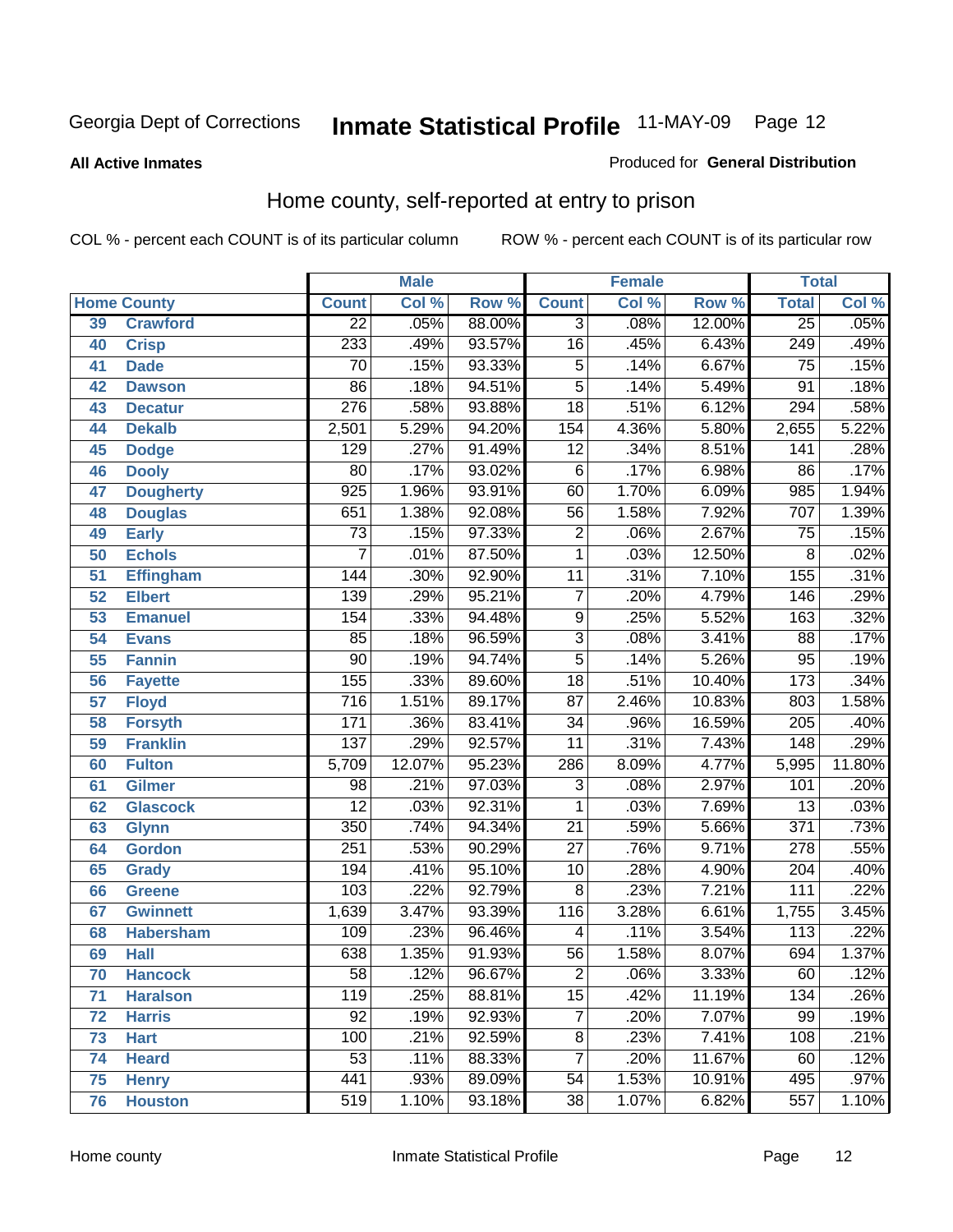#### **All Active Inmates**

#### Produced for **General Distribution**

# Home county, self-reported at entry to prison

|     |                    |                  | <b>Male</b> |        |                         | <b>Female</b> |        | <b>Total</b>     |         |
|-----|--------------------|------------------|-------------|--------|-------------------------|---------------|--------|------------------|---------|
|     | <b>Home County</b> | <b>Count</b>     | Col %       | Row %  | <b>Count</b>            | Col %         | Row %  | <b>Total</b>     | Col %   |
| 77  | <b>Irwin</b>       | 69               | .15%        | 95.83% | 3                       | .08%          | 4.17%  | $\overline{72}$  | .14%    |
| 78  | <b>Jackson</b>     | 192              | .41%        | 93.20% | $\overline{14}$         | .40%          | 6.80%  | 206              | .41%    |
| 79  | <b>Jasper</b>      | 63               | .13%        | 96.92% | $\overline{2}$          | .06%          | 3.08%  | 65               | .13%    |
| 80  | <b>Jeff Davis</b>  | $\overline{68}$  | .14%        | 94.44% | $\overline{\mathbf{4}}$ | .11%          | 5.56%  | $\overline{72}$  | .14%    |
| 81  | <b>Jefferson</b>   | $\overline{121}$ | .26%        | 94.53% | $\overline{7}$          | .20%          | 5.47%  | 128              | .25%    |
| 82  | <b>Jenkins</b>     | 76               | .16%        | 93.83% | $\overline{5}$          | .14%          | 6.17%  | $\overline{81}$  | .16%    |
| 83  | <b>Johnson</b>     | $\overline{52}$  | .11%        | 94.55% | $\overline{3}$          | .08%          | 5.45%  | $\overline{55}$  | .11%    |
| 84  | <b>Jones</b>       | $\overline{59}$  | .12%        | 96.72% | $\overline{2}$          | .06%          | 3.28%  | 61               | .12%    |
| 85  | <b>Lamar</b>       | 69               | .15%        | 95.83% | $\overline{3}$          | .08%          | 4.17%  | $\overline{72}$  | .14%    |
| 86  | <b>Lanier</b>      | $\overline{29}$  | .06%        | 90.63% | $\overline{3}$          | .08%          | 9.38%  | $\overline{32}$  | .06%    |
| 87  | <b>Laurens</b>     | $\overline{320}$ | .68%        | 93.84% | $\overline{21}$         | .59%          | 6.16%  | $\overline{341}$ | .67%    |
| 88  | Lee                | 67               | .14%        | 97.10% | $\overline{2}$          | .06%          | 2.90%  | 69               | .14%    |
| 89  | <b>Liberty</b>     | $\overline{277}$ | .59%        | 93.27% | $\overline{20}$         | .57%          | 6.73%  | 297              | .58%    |
| 90  | <b>Lincoln</b>     | $\overline{35}$  | .07%        | 97.22% | 1                       | .03%          | 2.78%  | $\overline{36}$  | .07%    |
| 91  | Long               | $\overline{38}$  | .08%        | 88.37% | $\overline{5}$          | .14%          | 11.63% | $\overline{43}$  | .08%    |
| 92  | <b>Lowndes</b>     | 470              | .99%        | 93.25% | $\overline{34}$         | .96%          | 6.75%  | 504              | .99%    |
| 93  | <b>Lumpkin</b>     | $\overline{94}$  | .20%        | 90.38% | $\overline{10}$         | .28%          | 9.62%  | 104              | .20%    |
| 94  | <b>Macon</b>       | $\overline{84}$  | .18%        | 93.33% | 6                       | .17%          | 6.67%  | $\overline{90}$  | .18%    |
| 95  | <b>Madison</b>     | 100              | .21%        | 90.91% | $\overline{10}$         | .28%          | 9.09%  | 110              | .22%    |
| 96  | <b>Marion</b>      | $\overline{42}$  | .09%        | 93.33% | $\overline{3}$          | .08%          | 6.67%  | 45               | .09%    |
| 97  | <b>Mcduffie</b>    | 148              | .31%        | 95.48% | $\overline{7}$          | .20%          | 4.52%  | 155              | .31%    |
| 98  | <b>Mcintosh</b>    | 64               | .14%        | 96.97% | $\overline{2}$          | .06%          | 3.03%  | 66               | .13%    |
| 99  | <b>Meriwether</b>  | $\overline{178}$ | .38%        | 91.75% | $\overline{16}$         | .45%          | 8.25%  | 194              | .38%    |
| 100 | <b>Miller</b>      | $\overline{34}$  | .07%        | 89.47% | 4                       | .11%          | 10.53% | $\overline{38}$  | .07%    |
| 101 | <b>Mitchell</b>    | 175              | .37%        | 92.11% | $\overline{15}$         | .42%          | 7.89%  | 190              | .37%    |
| 102 | <b>Monroe</b>      | 105              | .22%        | 93.75% | $\overline{7}$          | .20%          | 6.25%  | $\overline{112}$ | .22%    |
| 103 | <b>Montgomery</b>  | 48               | .10%        | 90.57% | 5                       | .14%          | 9.43%  | $\overline{53}$  | .10%    |
| 104 | <b>Morgan</b>      | $\overline{93}$  | .20%        | 89.42% | $\overline{11}$         | .31%          | 10.58% | 104              | .20%    |
| 105 | <b>Murray</b>      | 189              | .40%        | 87.50% | $\overline{27}$         | .76%          | 12.50% | $\overline{216}$ | .43%    |
| 106 | <b>Muscogee</b>    | 1,561            | 3.30%       | 93.03% | 117                     | 3.31%         | 6.97%  | 1,678            | 3.30%   |
| 107 | <b>Newton</b>      | 556              | 1.18%       | 89.68% | 64                      | 1.81%         | 10.32% | 620              | 1.22%   |
| 108 | <b>Oconee</b>      | 44               | .09%        | 91.67% | 4                       | .11%          | 8.33%  | 48               | $.09\%$ |
| 109 | <b>Oglethorpe</b>  | 48               | .10%        | 92.31% | 4                       | .11%          | 7.69%  | $\overline{52}$  | .10%    |
| 110 | <b>Paulding</b>    | 249              | .53%        | 90.22% | $\overline{27}$         | .76%          | 9.78%  | 276              | .54%    |
| 111 | <b>Peach</b>       | 121              | .26%        | 96.80% | 4                       | .11%          | 3.20%  | 125              | .25%    |
| 112 | <b>Pickens</b>     | 100              | .21%        | 90.09% | 11                      | .31%          | 9.91%  | 111              | .22%    |
| 113 | <b>Pierce</b>      | 67               | .14%        | 93.06% | 5                       | .14%          | 6.94%  | 72               | .14%    |
| 114 | <b>Pike</b>        | 60               | .13%        | 86.96% | $\overline{9}$          | .25%          | 13.04% | 69               | .14%    |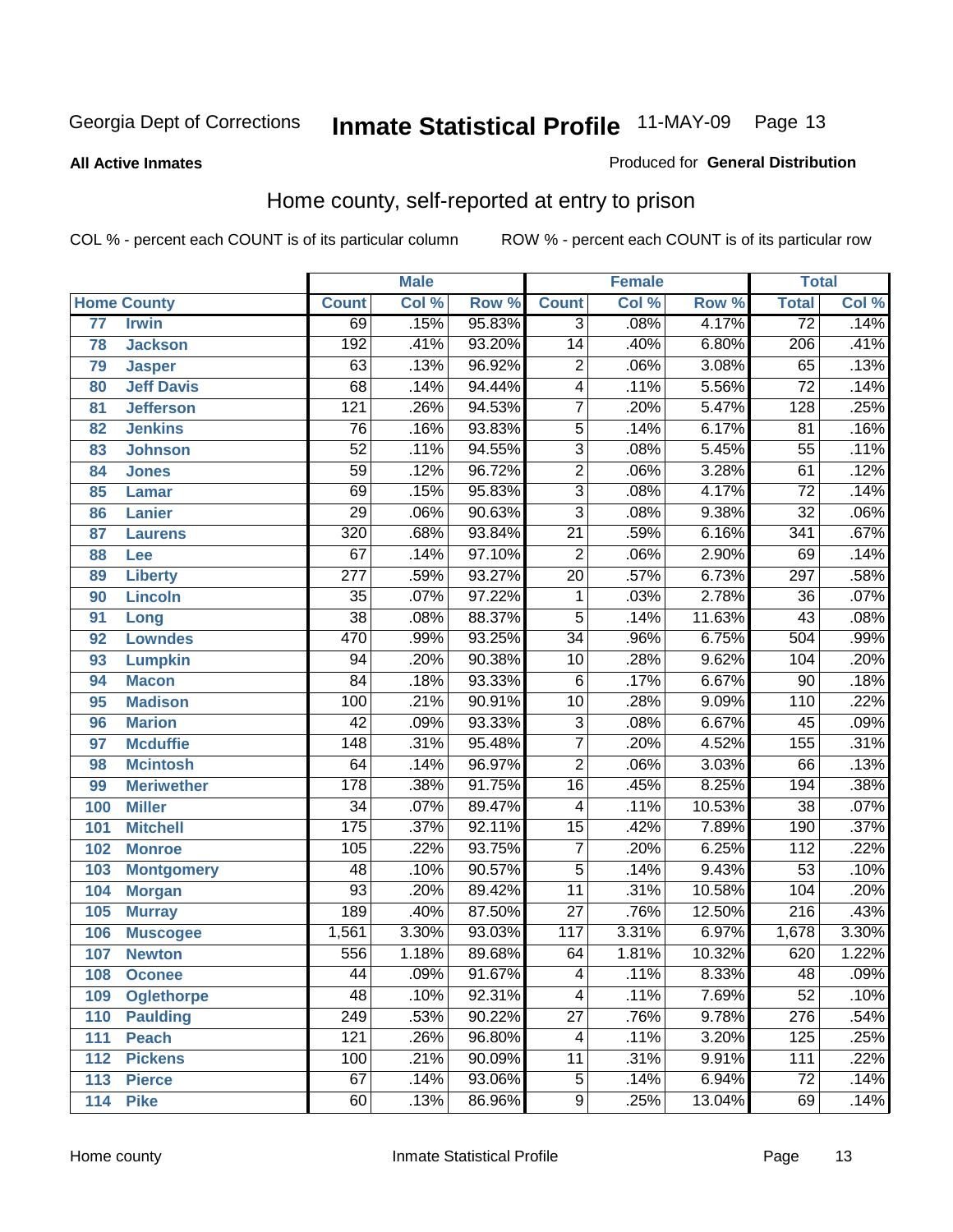#### **All Active Inmates**

#### Produced for **General Distribution**

# Home county, self-reported at entry to prison

|     |                    |                  | <b>Male</b> |         |                 | <b>Female</b> |        | <b>Total</b>     |       |
|-----|--------------------|------------------|-------------|---------|-----------------|---------------|--------|------------------|-------|
|     | <b>Home County</b> | <b>Count</b>     | Col %       | Row %   | <b>Count</b>    | Col %         | Row %  | <b>Total</b>     | Col % |
| 115 | <b>Polk</b>        | 200              | .42%        | 91.74%  | $\overline{18}$ | .51%          | 8.26%  | 218              | .43%  |
| 116 | <b>Pulaski</b>     | $\overline{77}$  | .16%        | 85.56%  | $\overline{13}$ | .37%          | 14.44% | $\overline{90}$  | .18%  |
| 117 | <b>Putnam</b>      | 127              | .27%        | 94.78%  | 7               | .20%          | 5.22%  | 134              | .26%  |
| 118 | Quitman            | $\overline{12}$  | .03%        | 92.31%  | $\mathbf 1$     | .03%          | 7.69%  | 13               | .03%  |
| 119 | <b>Rabun</b>       | $\overline{52}$  | .11%        | 91.23%  | $\overline{5}$  | .14%          | 8.77%  | 57               | .11%  |
| 120 | <b>Randolph</b>    | $\overline{51}$  | .11%        | 94.44%  | $\overline{3}$  | .08%          | 5.56%  | $\overline{54}$  | .11%  |
| 121 | <b>Richmond</b>    | 1,739            | 3.68%       | 94.51%  | 101             | 2.86%         | 5.49%  | 1,840            | 3.62% |
| 122 | <b>Rockdale</b>    | 324              | .69%        | 91.27%  | 31              | .88%          | 8.73%  | 355              | .70%  |
| 123 | <b>Schley</b>      | $\overline{25}$  | .05%        | 96.15%  | 1               | .03%          | 3.85%  | $\overline{26}$  | .05%  |
| 124 | <b>Screven</b>     | $\overline{93}$  | .20%        | 90.29%  | $\overline{10}$ | .28%          | 9.71%  | 103              | .20%  |
| 125 | <b>Seminole</b>    | $\overline{57}$  | .12%        | 86.36%  | 9               | .25%          | 13.64% | 66               | .13%  |
| 126 | <b>Spalding</b>    | $\overline{514}$ | 1.09%       | 91.79%  | 46              | 1.30%         | 8.21%  | 560              | 1.10% |
| 127 | <b>Stephens</b>    | 154              | .33%        | 91.12%  | $\overline{15}$ | .42%          | 8.88%  | 169              | .33%  |
| 128 | <b>Stewart</b>     | $\overline{29}$  | .06%        | 96.67%  | 1               | .03%          | 3.33%  | $\overline{30}$  | .06%  |
| 129 | <b>Sumter</b>      | 233              | .49%        | 95.10%  | $\overline{12}$ | .34%          | 4.90%  | 245              | .48%  |
| 130 | <b>Talbot</b>      | $\overline{51}$  | .11%        | 94.44%  | $\overline{3}$  | .08%          | 5.56%  | $\overline{54}$  | .11%  |
| 131 | <b>Taliaferro</b>  | 9                | .02%        | 100.00% |                 |               |        | 9                | .02%  |
| 132 | <b>Tattnall</b>    | $\overline{143}$ | .30%        | 89.38%  | $\overline{17}$ | .48%          | 10.63% | 160              | .31%  |
| 133 | <b>Taylor</b>      | 74               | .16%        | 91.36%  | $\overline{7}$  | .20%          | 8.64%  | 81               | .16%  |
| 134 | <b>Telfair</b>     | 107              | .23%        | 89.17%  | $\overline{13}$ | .37%          | 10.83% | 120              | .24%  |
| 135 | <b>Terrell</b>     | $\overline{73}$  | .15%        | 96.05%  | $\overline{3}$  | .08%          | 3.95%  | 76               | .15%  |
| 136 | <b>Thomas</b>      | $\overline{281}$ | .59%        | 91.83%  | $\overline{25}$ | .71%          | 8.17%  | 306              | .60%  |
| 137 | <b>Tift</b>        | 283              | .60%        | 95.29%  | $\overline{14}$ | .40%          | 4.71%  | 297              | .58%  |
| 138 | <b>Toombs</b>      | 291              | .62%        | 91.80%  | $\overline{26}$ | .74%          | 8.20%  | $\overline{317}$ | .62%  |
| 139 | <b>Towns</b>       | $\overline{30}$  | .06%        | 96.77%  | 1               | .03%          | 3.23%  | 31               | .06%  |
| 140 | <b>Treutlen</b>    | $\overline{71}$  | .15%        | 97.26%  | $\overline{2}$  | .06%          | 2.74%  | $\overline{73}$  | .14%  |
| 141 | <b>Troup</b>       | $\overline{575}$ | 1.22%       | 91.13%  | $\overline{56}$ | 1.58%         | 8.87%  | 631              | 1.24% |
| 142 | <b>Turner</b>      | $\overline{71}$  | .15%        | 98.61%  | $\mathbf{1}$    | .03%          | 1.39%  | $\overline{72}$  | .14%  |
| 143 | <b>Twiggs</b>      | $\overline{51}$  | .11%        | 89.47%  | $\overline{6}$  | .17%          | 10.53% | $\overline{57}$  | .11%  |
| 144 | <b>Union</b>       | 66               | .14%        | 84.62%  | $\overline{12}$ | .34%          | 15.38% | 78               | .15%  |
| 145 | <b>Upson</b>       | $\overline{213}$ | .45%        | 91.81%  | $\overline{19}$ | .54%          | 8.19%  | 232              | .46%  |
| 146 | <b>Walker</b>      | 296              | .63%        | 91.93%  | $\overline{26}$ | .74%          | 8.07%  | $\overline{322}$ | .63%  |
| 147 | <b>Walton</b>      | $\overline{319}$ | .67%        | 93.00%  | $\overline{24}$ | .68%          | 7.00%  | 343              | .67%  |
| 148 | <b>Ware</b>        | 289              | .61%        | 94.44%  | $\overline{17}$ | .48%          | 5.56%  | 306              | .60%  |
| 149 | <b>Warren</b>      | 41               | .09%        | 91.11%  | 4               | .11%          | 8.89%  | 45               | .09%  |
| 150 | <b>Washington</b>  | 127              | .27%        | 92.03%  | 11              | .31%          | 7.97%  | 138              | .27%  |
| 151 | <b>Wayne</b>       | 179              | .38%        | 93.23%  | $\overline{13}$ | .37%          | 6.77%  | 192              | .38%  |
| 152 | <b>Webster</b>     | $\overline{5}$   | .01%        | 83.33%  | 1               | .03%          | 16.67% | 6                | .01%  |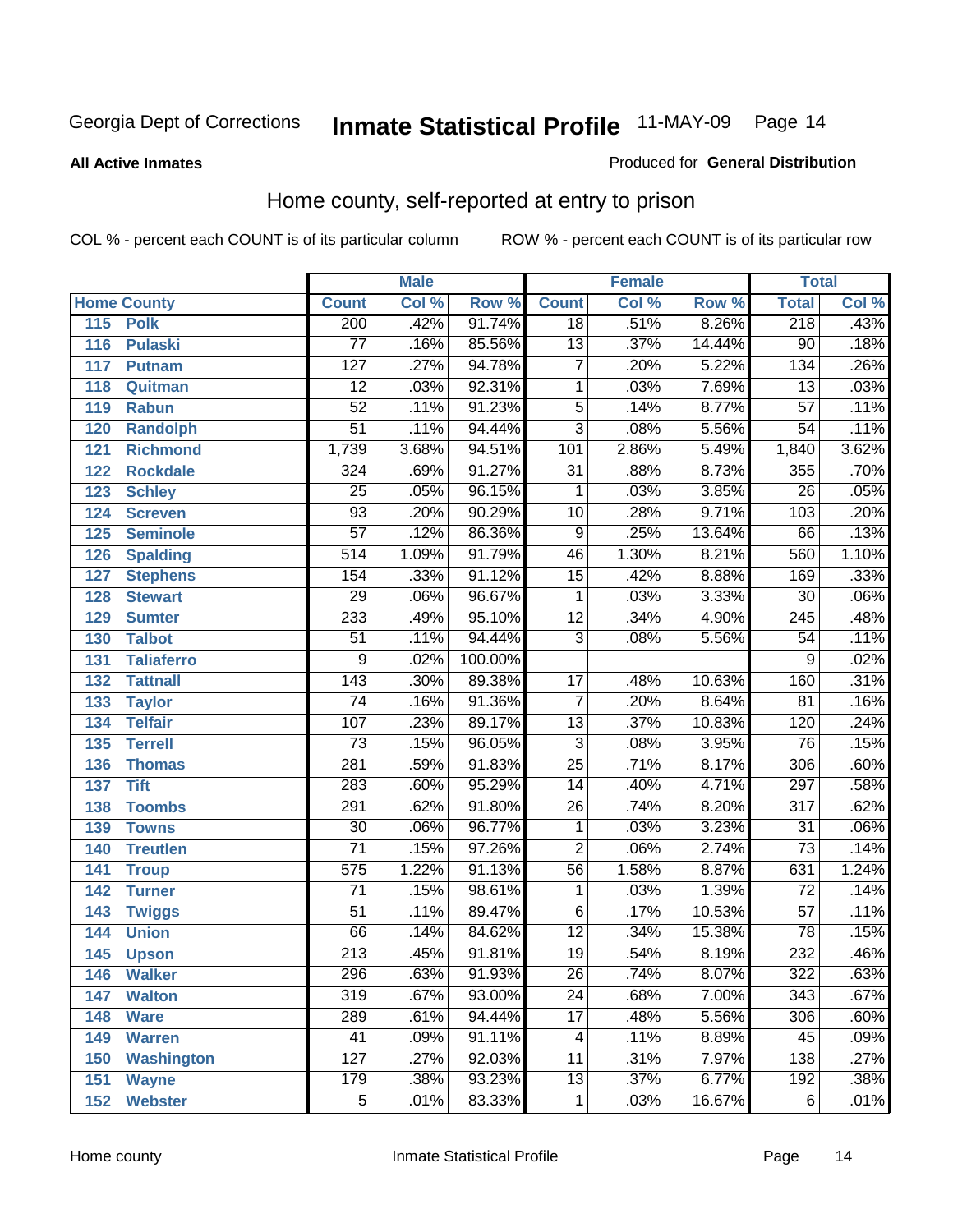**All Active Inmates**

#### Produced for **General Distribution**

# Home county, self-reported at entry to prison

|                      |                  |              | <b>Male</b> |        |              | <b>Female</b> |        | <b>Total</b> |         |
|----------------------|------------------|--------------|-------------|--------|--------------|---------------|--------|--------------|---------|
| <b>Home County</b>   |                  | <b>Count</b> | Col %       | Row %  | <b>Count</b> | Col %         | Row %  | <b>Total</b> | Col %   |
| 153                  | <b>Wheeler</b>   | 25           | .05%        | 86.21% | 4            | $.11\%$       | 13.79% | 29           | $.06\%$ |
| 154                  | <b>White</b>     | 77           | .16%        | 89.53% | 9            | .25%          | 10.47% | 86           | .17%    |
| 155                  | <b>Whitfield</b> | 597          | 1.26%       | 90.87% | 60           | 1.70%         | 9.13%  | 657          | 1.29%   |
| 156                  | <b>Wilcox</b>    | 62           | .13%        | 92.54% | 5            | .14%          | 7.46%  | 67           | .13%    |
| 157                  | <b>Wilkes</b>    | 58           | .12%        | 93.55% | 4            | $.11\%$       | 6.45%  | 62           | .12%    |
| 158                  | <b>Wilkinson</b> | 68           | .14%        | 90.67% | 7            | .20%          | 9.33%  | 75           | .15%    |
| 159                  | <b>Worth</b>     | 103          | .22%        | 93.64% | 7            | .20%          | 6.36%  | 110          | .22%    |
| 160                  | <b>Unknown</b>   | 2,450        | 5.18%       | 91.97% | 214          | 6.05%         | 8.03%  | 2,664        | 5.24%   |
| <b>Total Rported</b> |                  | 47,281       | 100%        | 93.04% | 3,536        | 100%          | 6.96%  | 50,817       | 100%    |

| тео<br>N | 2,620  | ោរ<br>. | 741 (  |
|----------|--------|---------|--------|
|          | 49.901 | 2 G57   | 53.558 |

| <b>Mode</b> | . | unon | -uποι. |
|-------------|---|------|--------|
|             |   |      |        |
|             |   |      |        |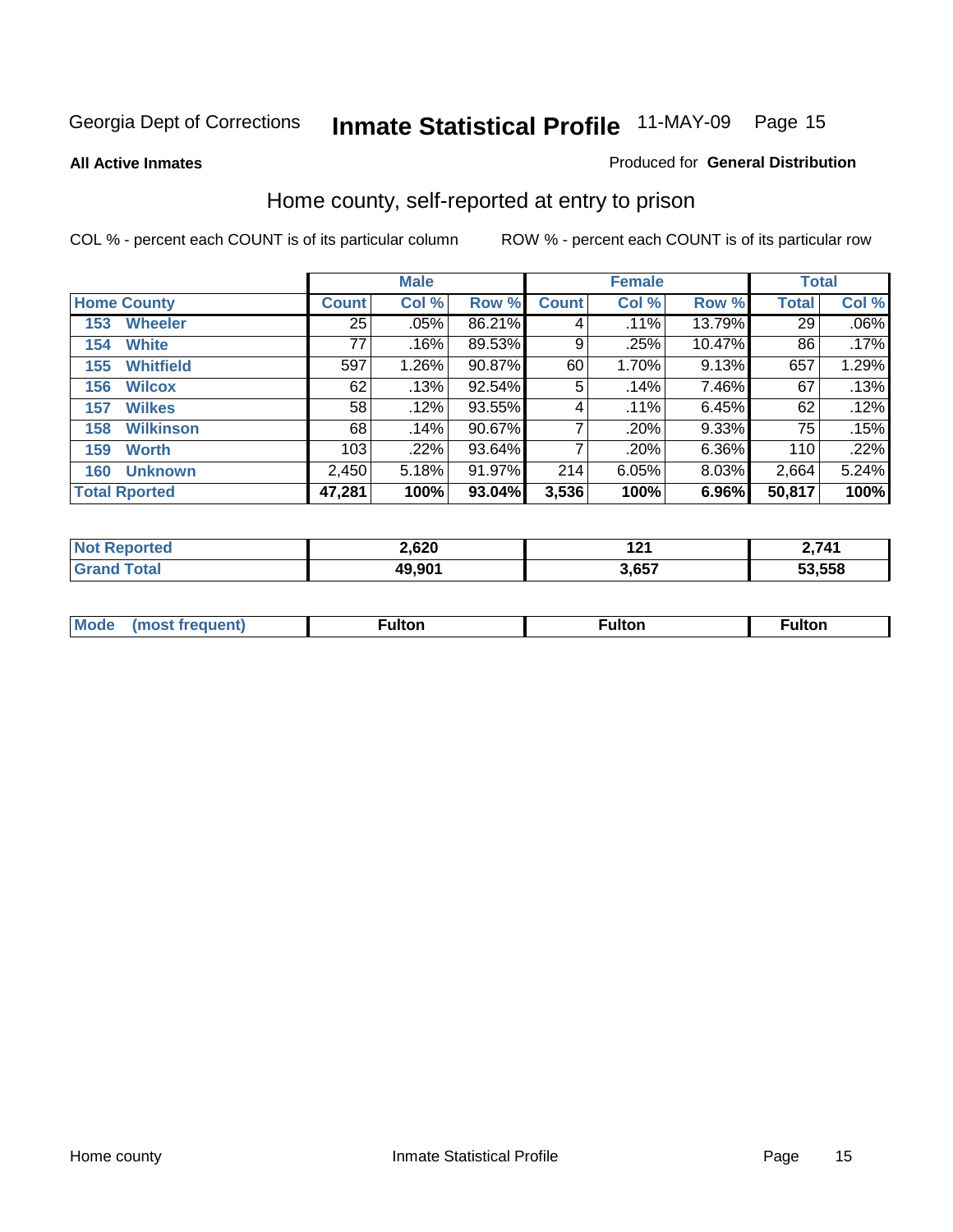**All Active Inmates**

#### Produced for **General Distribution**

# Environment to age 16, self-reported at entry to prison

|                                      | <b>Male</b>  |        | <b>Female</b> |              |          | <b>Total</b> |              |        |
|--------------------------------------|--------------|--------|---------------|--------------|----------|--------------|--------------|--------|
| <b>Environment to age 16</b>         | <b>Count</b> | Col %  | Row %         | <b>Count</b> | Col %    | Row %        | <b>Total</b> | Col %  |
| <b>Rural/Farm</b>                    | 1,757        | 3.70%  | 94.26%        | 107          | $3.04\%$ | 5.74%        | 1,864        | 3.65%  |
| <b>Rural/Nfarm</b><br>$\overline{2}$ | 2,601        | 5.47%  | 86.53%        | 405          | 11.53%   | 13.47%       | 3,006        | 5.89%  |
| <b>S.M.S.A</b><br>3                  | 16, 143      | 33.97% | 95.79%        | 710          | 20.20%   | $4.21\%$     | 16,853       | 33.02% |
| <b>Urban</b><br>4                    | 10,331       | 21.74% | 90.16%        | 1,128        | 32.10%   | $9.84\%$     | 11,459       | 22.45% |
| <b>Small Town</b><br>5.              | 16,686       | 35.12% | 93.48%        | 1,164        | 33.12%   | 6.52%        | 17,850       | 34.98% |
| <b>Total Reported</b>                | 47,518       | 100%   | 93.11%        | 3,514        | 100%     | 6.89%        | 51,032       | 100%   |

| <b>Not Reported</b> | 2,383  | 143   | 2,526  |
|---------------------|--------|-------|--------|
| <b>Grand Total</b>  | 49,901 | 3,657 | 53,558 |

| <b>Mode</b><br>requent)<br>. | owr<br>imall | <b>Smal</b><br>owr | <b>TOW</b> |
|------------------------------|--------------|--------------------|------------|
|                              |              |                    |            |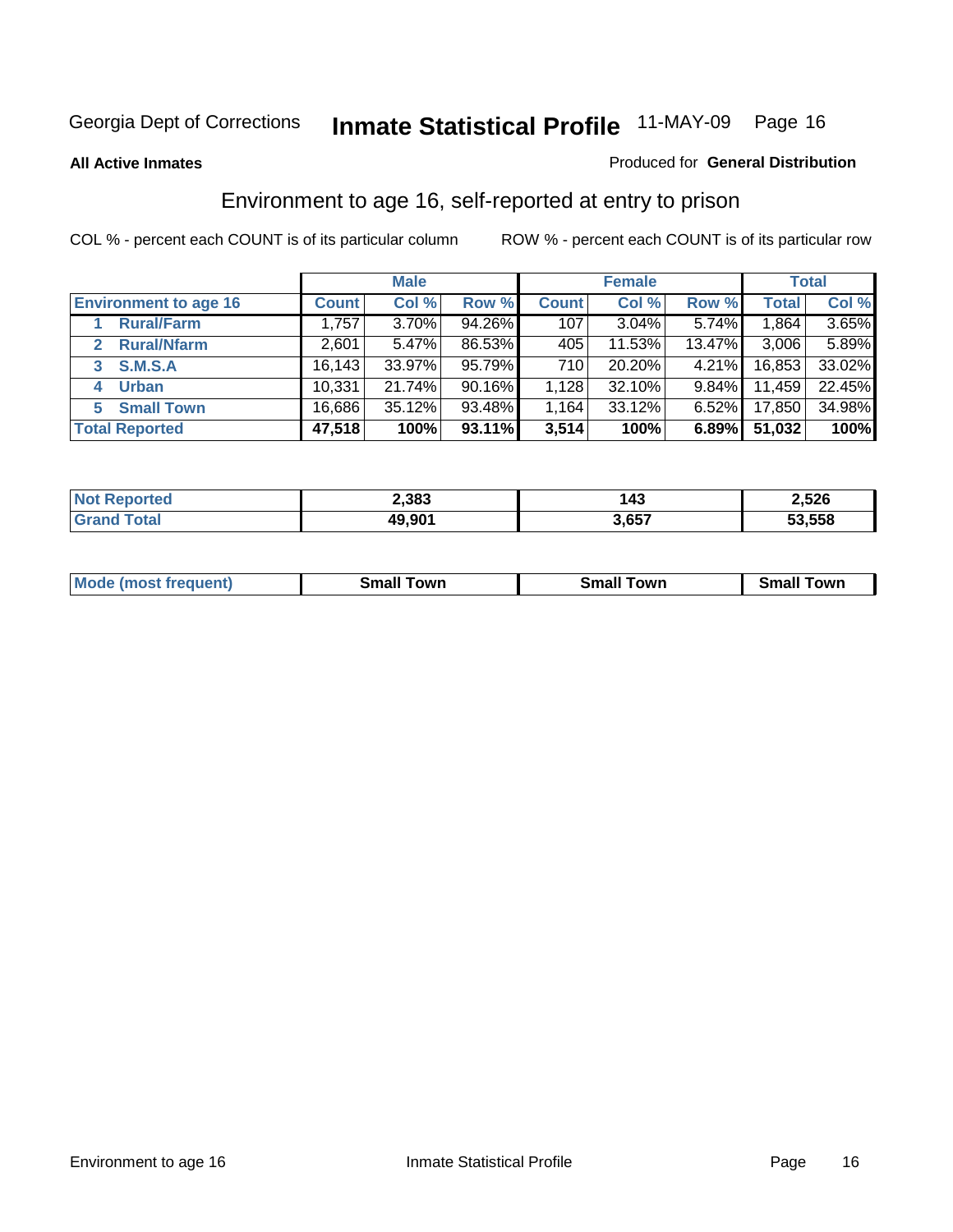#### **All Active Inmates**

#### Produced for **General Distribution**

# Guardian status to age 16, self-reported at entry to prison

|                                  |                    | <b>Male</b> |         |              | <b>Female</b> |          |        | <b>Total</b> |
|----------------------------------|--------------------|-------------|---------|--------------|---------------|----------|--------|--------------|
| <b>Guardian Status To Age 16</b> | Count <sup>'</sup> | Col %       | Row %   | <b>Count</b> | Col %         | Row %    | Total  | Col %        |
| 1 Orphanage                      | 30                 | .11%        | 96.77%  |              | .13%          | 3.23%    | 31     | .11%         |
| 2 Father Only                    | 807                | 3.04%       | 97.70%  | 19           | 2.48%         | $2.30\%$ | 826    | 3.03%        |
| <b>3 Both Parents</b>            | 10,616             | 40.05%      | 96.99%  | 329          | 43.01%        | 3.01%    | 10,945 | 40.13%       |
| <b>4 Mother Only</b>             | 11,460             | 43.23%      | 97.94%  | 241          | 31.50%        | 2.06%    | 11,701 | 42.90%       |
| <b>6 Oth Female</b>              | 654                | 2.47%       | 95.47%  | 31           | 4.05%         | 4.53%    | 685    | 2.51%        |
| <b>7 Oth Male</b>                | 112                | .42%        | 96.55%  | 4            | $.52\%$       | 3.45%    | 116    | .43%         |
| 8 Step-Parents                   | 256                | .97%        | 100.00% |              |               |          | 256    | .94%         |
| 9 Foster Home                    | 386                | 1.46%       | 96.98%  | 12           | 1.57%         | $3.02\%$ | 398    | 1.46%        |
| <b>10 Grand Parents</b>          | 2,189              | 8.26%       | 94.48%  | 128          | 16.73%        | 5.52%    | 2,317  | 8.49%        |
| <b>Total Reported</b>            | 26,510             | 100%        | 97.2%   | 765          | 100%          | 2.8%     | 27,275 | 100%         |

| NG | 23.39' | 2,892 | 26,283 |
|----|--------|-------|--------|
|    | 49.901 | 3,657 | 53.558 |

| Mode | Dnlv<br>Mot | <b>Roth</b><br>Parents | <b>IMot</b><br>Onlv<br>∵hei |
|------|-------------|------------------------|-----------------------------|
|      |             |                        |                             |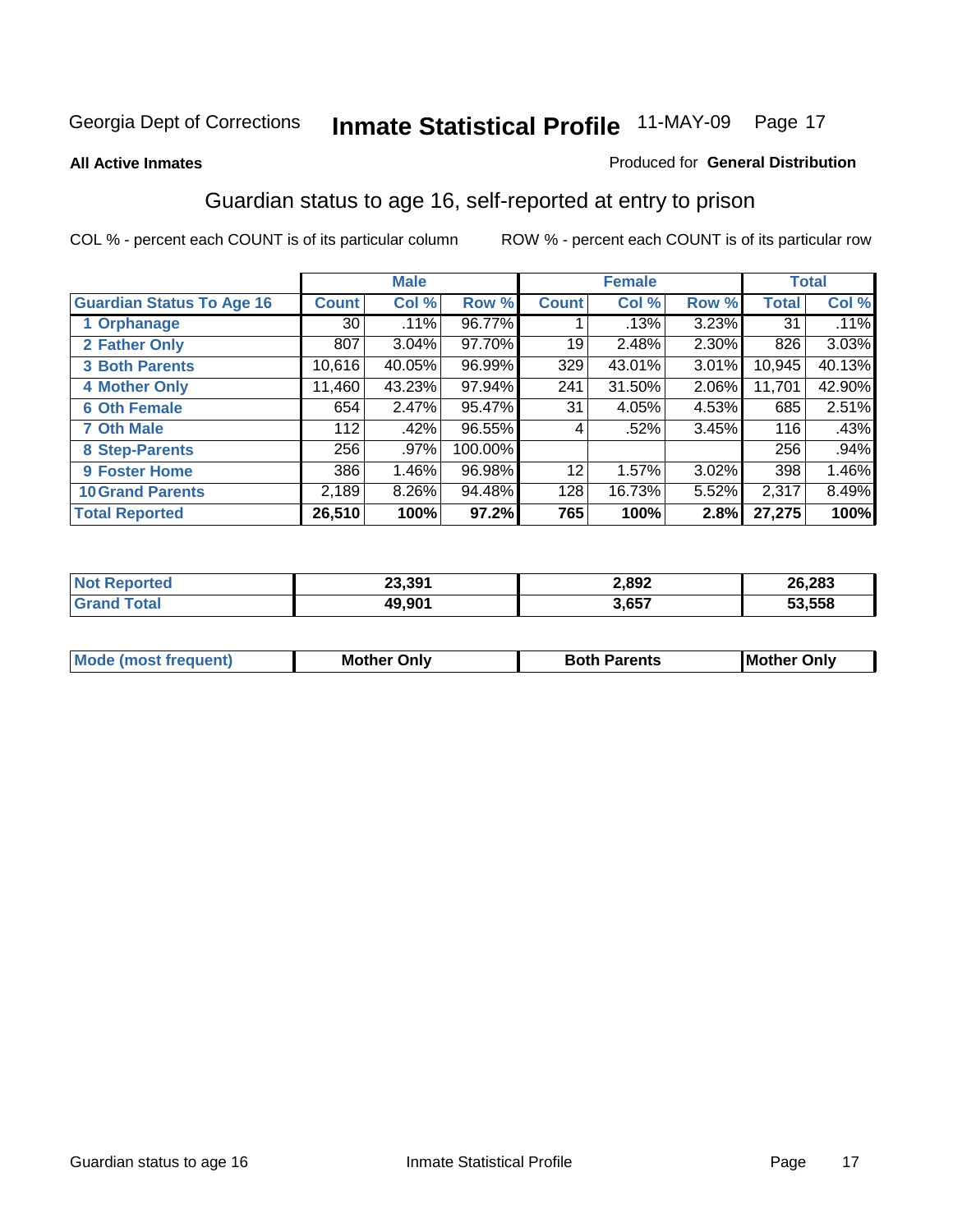#### **All Active Inmates**

#### Produced for **General Distribution**

# Employment status before prison, self-reported at entry to prison

|                          |                    | <b>Male</b>  |        |        | <b>Female</b> |          |        | <b>Total</b> |         |
|--------------------------|--------------------|--------------|--------|--------|---------------|----------|--------|--------------|---------|
| <b>Employment Status</b> |                    | <b>Count</b> | Col %  | Row %  | <b>Count</b>  | Col %    | Row %  | Total        | Col %   |
|                          | <b>Full Time</b>   | 22,893       | 52.31% | 95.84% | 993           | 50.92%   | 4.16%  | 23,886       | 52.25%  |
| $\mathbf{2}$             | <b>Part Time</b>   | 3,200        | 7.31%  | 97.44% | 84            | $4.31\%$ | 2.56%  | 3,284        | 7.18%   |
| 3                        | Unempl $<$ 6m      | 4,567        | 10.44% | 97.40% | 122           | 6.26%    | 2.60%  | 4,689        | 10.26%  |
| 4                        | Unempl > 6m        | 7,887        | 18.02% | 95.79% | 347           | 17.79%   | 4.21%  | 8,234        | 18.01%  |
| 5                        | <b>Never Workd</b> | 3,338        | 7.63%  | 96.36% | 126           | 6.46%    | 3.64%  | 3,464        | 7.58%   |
| 6                        | <b>Student</b>     | 384          | .88%   | 86.68% | 59            | 3.03%    | 13.32% | 443          | $.97\%$ |
| 7                        | <b>Incapable</b>   | 1,494        | 3.41%  | 87.22% | 219           | 11.23%   | 12.78% | 1,713        | 3.75%   |
| <b>Total Reported</b>    |                    | 43,763       | 100%   | 95.73% | 1,950         | 100%     | 4.27%  | 45,713       | 100%    |

| ;138   | ,707  | .845   |
|--------|-------|--------|
| 49.901 | 3 657 | 53.558 |

| <b>M</b> ດ | the contract of the contract of the contract of the contract of the contract of the contract of the contract of | the contract of the contract of the contract of the contract of the contract of the contract of the contract of | ----<br><b>Full Time</b> |
|------------|-----------------------------------------------------------------------------------------------------------------|-----------------------------------------------------------------------------------------------------------------|--------------------------|
|            |                                                                                                                 |                                                                                                                 |                          |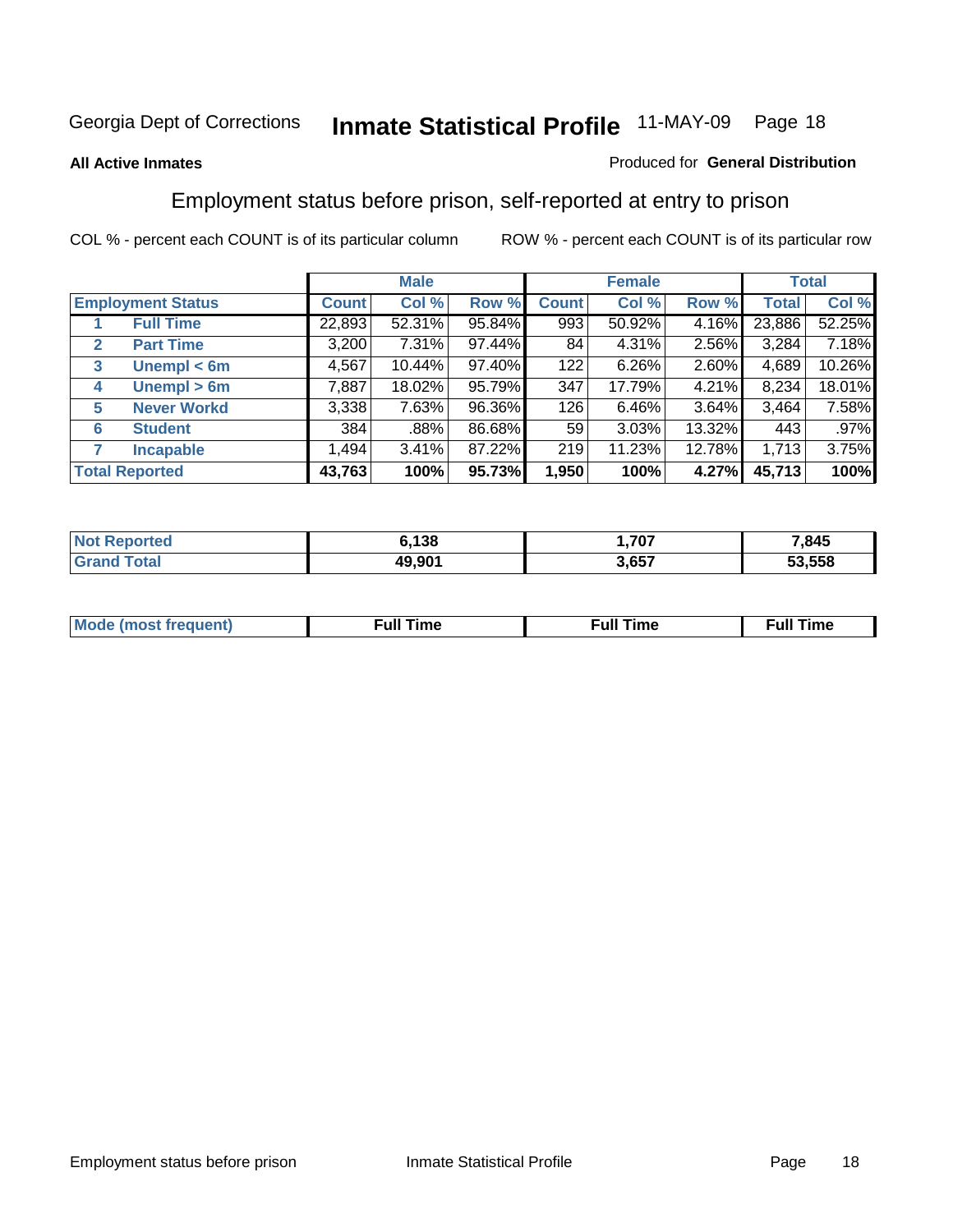#### **All Active Inmates**

Produced for **General Distribution**

# Age at admission

|                         |              | <b>Male</b> |         |                  | <b>Female</b> |        |              | <b>Total</b> |
|-------------------------|--------------|-------------|---------|------------------|---------------|--------|--------------|--------------|
| <b>Age At Admission</b> | <b>Count</b> | Col %       | Row %   | <b>Count</b>     | Col %         | Row %  | <b>Total</b> | Col %        |
| 13                      | 1            | 0.01%       | 100.00% |                  |               |        | 1            | 0.01%        |
| 14                      | 13           | 0.03%       | 92.86%  | 1                | 0.03%         | 7.14%  | 14           | 0.03%        |
| $\overline{15}$         | 59           | 0.12%       | 98.33%  | 1                | 0.03%         | 1.67%  | 60           | 0.11%        |
| 16                      | 183          | 0.37%       | 95.31%  | 9                | 0.25%         | 4.69%  | 192          | 0.36%        |
| $\overline{17}$         | 767          | 1.54%       | 96.36%  | $\overline{29}$  | 0.79%         | 3.64%  | 796          | 1.49%        |
| 18                      | 1,582        | 3.17%       | 97.17%  | 46               | 1.26%         | 2.83%  | 1,628        | 3.04%        |
| 19                      | 2,129        | 4.27%       | 96.99%  | 66               | 1.80%         | 3.01%  | 2,195        | 4.10%        |
| 20                      | 2,147        | 4.30%       | 94.83%  | 117              | 3.20%         | 5.17%  | 2,264        | 4.23%        |
| 21                      | 2,120        | 4.25%       | 94.69%  | 119              | 3.25%         | 5.31%  | 2,239        | 4.18%        |
| 22                      | 2,153        | 4.31%       | 95.69%  | 97               | 2.65%         | 4.31%  | 2,250        | 4.20%        |
| 23                      | 2,048        | 4.10%       | 94.12%  | 128              | 3.50%         | 5.88%  | 2,176        | 4.06%        |
| 24                      | 1,997        | 4.00%       | 93.93%  | 129              | 3.53%         | 6.07%  | 2,126        | 3.97%        |
| $\overline{25}$         | 1,979        | 3.97%       | 94.10%  | 124              | 3.39%         | 5.90%  | 2,103        | 3.93%        |
| 26                      | 1,837        | 3.68%       | 93.20%  | 134              | 3.66%         | 6.80%  | 1,971        | 3.68%        |
| 27                      | 1,882        | 3.77%       | 94.15%  | 117              | 3.20%         | 5.85%  | 1,999        | 3.73%        |
| 28                      | 1,843        | 3.69%       | 93.60%  | 126              | 3.45%         | 6.40%  | 1,969        | 3.68%        |
| 29                      | 1,638        | 3.28%       | 91.76%  | $\overline{147}$ | 4.02%         | 8.24%  | 1,785        | 3.33%        |
| 30                      | 1,624        | 3.25%       | 92.59%  | 130              | 3.55%         | 7.41%  | 1,754        | 3.27%        |
| 31                      | 1,466        | 2.94%       | 93.26%  | 106              | 2.90%         | 6.74%  | 1,572        | 2.94%        |
| 32                      | 1,392        | 2.79%       | 92.80%  | 108              | 2.95%         | 7.20%  | 1,500        | 2.80%        |
| 33                      | 1,318        | 2.64%       | 93.34%  | 94               | 2.57%         | 6.66%  | 1,412        | 2.64%        |
| 34                      | 1,360        | 2.73%       | 91.46%  | 127              | 3.47%         | 8.54%  | 1,487        | 2.78%        |
| 35                      | 1,305        | 2.62%       | 92.10%  | 112              | 3.06%         | 7.90%  | 1,417        | 2.65%        |
| 36                      | 1,304        | 2.61%       | 91.25%  | 125              | 3.42%         | 8.75%  | 1,429        | 2.67%        |
| 37                      | 1,237        | 2.48%       | 91.09%  | 121              | 3.31%         | 8.91%  | 1,358        | 2.54%        |
| 38                      | 1,147        | 2.30%       | 90.60%  | 119              | 3.25%         | 9.40%  | 1,266        | 2.36%        |
| 39                      | 1,150        | 2.30%       | 90.48%  | 121              | 3.31%         | 9.52%  | 1,271        | 2.37%        |
| 40                      | 1,118        | 2.24%       | 92.02%  | 97               | 2.65%         | 7.98%  | 1,215        | 2.27%        |
| 41                      | 1,080        | 2.16%       | 90.08%  | 119              | 3.25%         | 9.92%  | 1,199        | 2.24%        |
| 42                      | 1,010        | 2.02%       | 90.58%  | 105              | 2.87%         | 9.42%  | 1,115        | 2.08%        |
| 43                      | 999          | 2.00%       | 90.90%  | 100              | 2.73%         | 9.10%  | 1,099        | 2.05%        |
| 44                      | 928          | 1.86%       | 92.34%  | 77               | 2.11%         | 7.66%  | 1,005        | 1.88%        |
| 45                      | 870          | 1.74%       | 90.63%  | 90               | 2.46%         | 9.38%  | 960          | 1.79%        |
| 46                      | 839          | 1.68%       | 89.92%  | 94               | 2.57%         | 10.08% | 933          | 1.74%        |
| 47                      | 752          | 1.51%       | 91.48%  | $\overline{70}$  | 1.91%         | 8.52%  | 822          | 1.53%        |
| 48                      | 662          | 1.33%       | 89.10%  | 81               | 2.21%         | 10.90% | 743          | 1.39%        |
| 49                      | 608          | 1.22%       | 92.68%  | 48               | 1.31%         | 7.32%  | 656          | 1.22%        |
| 50                      | 508          | 1.02%       | 92.03%  | 44               | 1.20%         | 7.97%  | 552          | 1.03%        |
| 51                      | 443          | 0.89%       | 94.66%  | $\overline{25}$  | 0.68%         | 5.34%  | 468          | 0.87%        |
| 52                      | 417          | 0.84%       | 94.13%  | 26               | 0.71%         | 5.87%  | 443          | 0.83%        |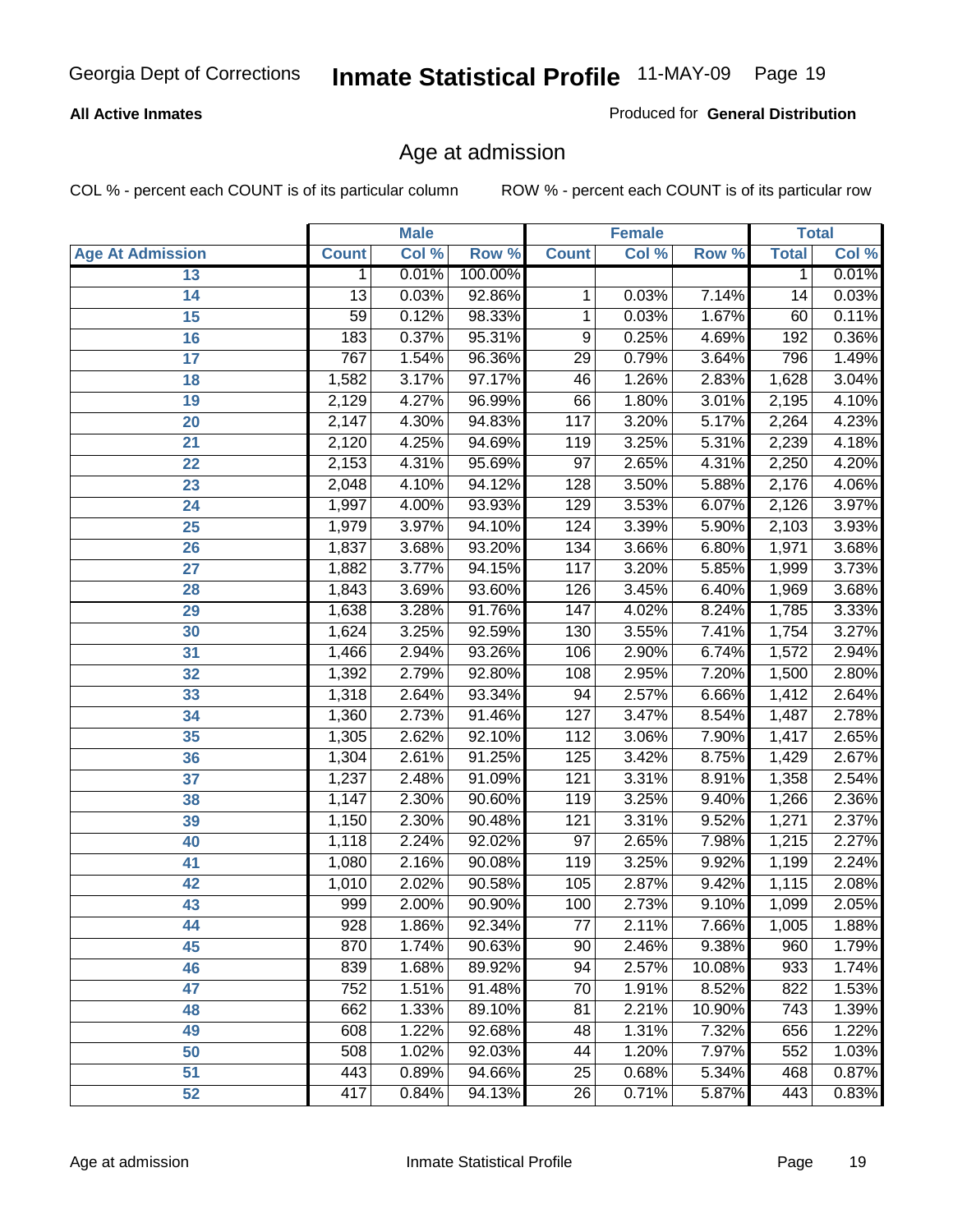#### **All Active Inmates**

Produced for **General Distribution**

# Age at admission

|                         | <b>Male</b>      |       | <b>Female</b> |                 |       | <b>Total</b> |                  |       |
|-------------------------|------------------|-------|---------------|-----------------|-------|--------------|------------------|-------|
| <b>Age At Admission</b> | <b>Count</b>     | Col % | Row %         | <b>Count</b>    | Col % | Row %        | <b>Total</b>     | Col % |
| 53                      | 328              | 0.66% | 89.13%        | 40              | 1.09% | 10.87%       | 368              | 0.69% |
| $\overline{54}$         | $\overline{242}$ | 0.48% | 92.37%        | $\overline{20}$ | 0.55% | 7.63%        | $\overline{262}$ | 0.49% |
| $\overline{55}$         | 258              | 0.52% | 96.27%        | $\overline{10}$ | 0.27% | 3.73%        | 268              | 0.50% |
| 56                      | 193              | 0.39% | 94.61%        | $\overline{11}$ | 0.30% | 5.39%        | $\overline{204}$ | 0.38% |
| $\overline{57}$         | 165              | 0.33% | 94.83%        | $\overline{9}$  | 0.25% | 5.17%        | 174              | 0.32% |
| 58                      | 130              | 0.26% | 94.89%        | $\overline{7}$  | 0.19% | 5.11%        | 137              | 0.26% |
| 59                      | 145              | 0.29% | 95.39%        | 7               | 0.19% | 4.61%        | 152              | 0.28% |
| 60                      | $\overline{94}$  | 0.19% | 94.00%        | $\overline{6}$  | 0.16% | 6.00%        | 100              | 0.19% |
| 61                      | 61               | 0.12% | 95.31%        | $\overline{3}$  | 0.08% | 4.69%        | 64               | 0.12% |
| 62                      | 64               | 0.13% | 98.46%        | 1               | 0.03% | 1.54%        | 65               | 0.12% |
| 63                      | $\overline{56}$  | 0.11% | 96.55%        | $\overline{2}$  | 0.05% | 3.45%        | 58               | 0.11% |
| 64                      | $\overline{43}$  | 0.09% | 97.73%        | 1               | 0.03% | 2.27%        | $\overline{44}$  | 0.08% |
| 65                      | $\overline{36}$  | 0.07% | 94.74%        | $\overline{2}$  | 0.05% | 5.26%        | $\overline{38}$  | 0.07% |
| 66                      | 29               | 0.06% | 93.55%        | $\overline{2}$  | 0.05% | 6.45%        | $\overline{31}$  | 0.06% |
| 67                      | 28               | 0.06% | 93.33%        | $\overline{2}$  | 0.05% | 6.67%        | 30               | 0.06% |
| 68                      | $\overline{25}$  | 0.05% | 100.00%       |                 |       |              | $\overline{25}$  | 0.05% |
| 69                      | $\overline{27}$  | 0.05% | 100.00%       |                 |       |              | $\overline{27}$  | 0.05% |
| 70                      | $\overline{9}$   | 0.02% | 81.82%        | $\overline{2}$  | 0.05% | 18.18%       | $\overline{11}$  | 0.02% |
| $\overline{71}$         | $\overline{6}$   | 0.01% | 100.00%       |                 |       |              | 6                | 0.01% |
| $\overline{72}$         | $\overline{8}$   | 0.02% | 100.00%       |                 |       |              | $\overline{8}$   | 0.01% |
| $\overline{73}$         | $\overline{8}$   | 0.02% | 100.00%       |                 |       |              | $\overline{8}$   | 0.01% |
| 74                      | $\overline{6}$   | 0.01% | 85.71%        | 1               | 0.03% | 14.29%       | $\overline{7}$   | 0.01% |
| $\overline{75}$         | $\overline{7}$   | 0.01% | 100.00%       |                 |       |              | 7                | 0.01% |
| 76                      | $\overline{7}$   | 0.01% | 100.00%       |                 |       |              | 7                | 0.01% |
| 77                      | $\mathbf{1}$     | 0.01% | 50.00%        | 1               | 0.03% | 50.00%       | $\overline{2}$   | 0.01% |
| 78                      | $\overline{2}$   | 0.01% | 100.00%       |                 |       |              | $\overline{2}$   | 0.01% |
| 79                      | $\overline{5}$   | 0.01% | 83.33%        | 1               | 0.03% | 16.67%       | $\overline{6}$   | 0.01% |
| 80                      | $\overline{1}$   | 0.01% | 100.00%       |                 |       |              | 1                | 0.01% |
| $\overline{81}$         | $\mathbf{1}$     | 0.01% | 100.00%       |                 |       |              | 1                | 0.01% |
| 84                      | 1                | 0.01% | 100.00%       |                 |       |              | 1                | 0.01% |
| <b>Total Reported</b>   | 49,901           | 100%  | 93.17%        | 3,657           | 100%  |              | 6.83% 53,558     | 100%  |

| <b>Not Reported</b> |        |       |        |
|---------------------|--------|-------|--------|
| <b>Grand Total</b>  | 49,901 | 3,657 | 53,558 |

| <b>Mean</b><br>(average) | 31.92     | 34.00 | 32.06 |
|--------------------------|-----------|-------|-------|
| <b>Median (middle)</b>   | 30        | 34    | 30    |
| Mode<br>(most frequent)  | <u>__</u> | 29    | 20    |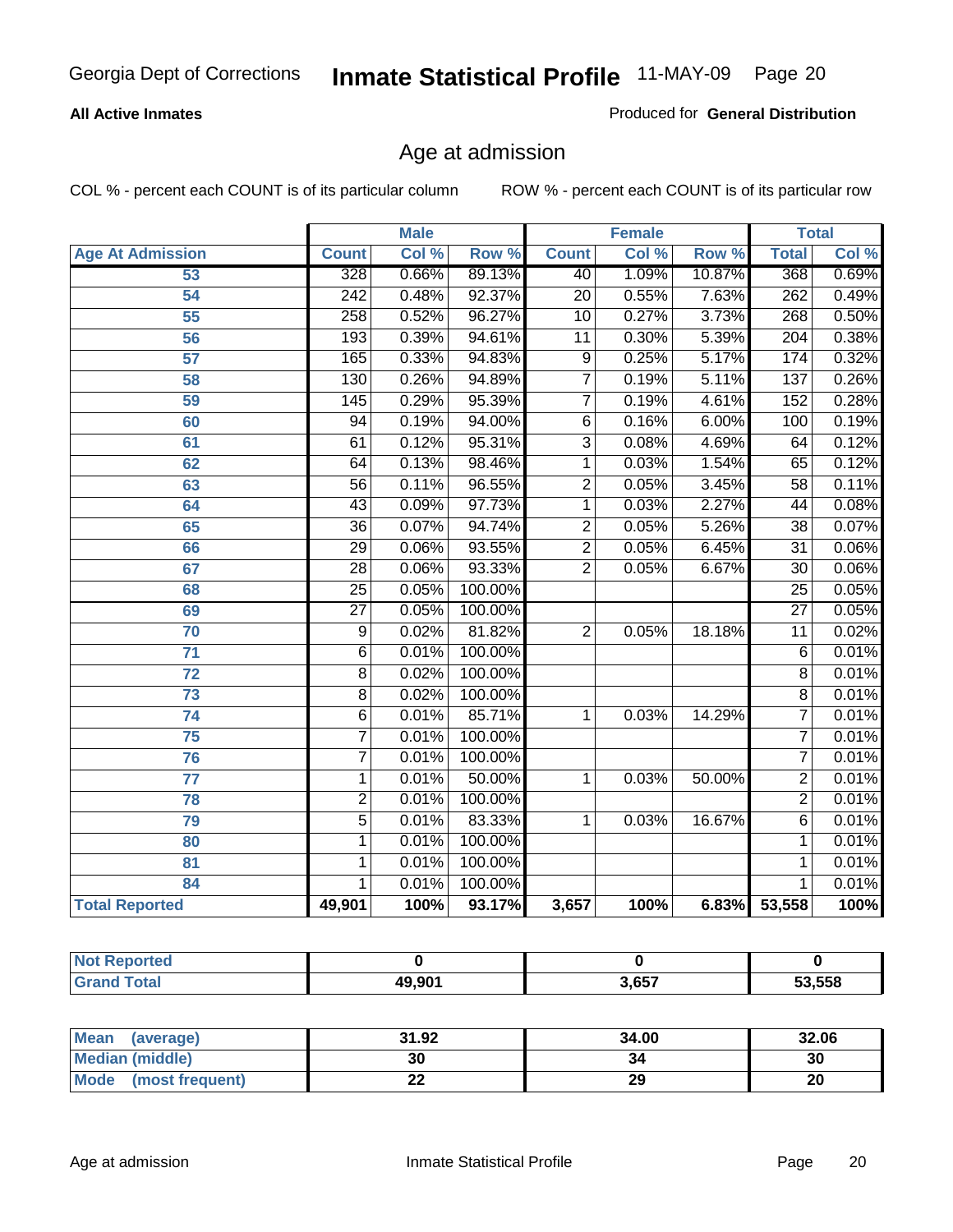#### **All Active Inmates**

Produced for **General Distribution**

# Age at release

|                       | <b>Male</b>  |       |       | <b>Female</b> |       |       | <b>Total</b> |       |
|-----------------------|--------------|-------|-------|---------------|-------|-------|--------------|-------|
| <b>Age At Release</b> | <b>Count</b> | Col % | Row % | <b>Count</b>  | Col % | Row % | <b>Total</b> | Col % |
| <b>Total Reported</b> |              |       |       |               |       |       |              |       |

| <b>Still Active</b> | 49,901 | 3,657 | 53,558 |
|---------------------|--------|-------|--------|
| <b>Not Reported</b> |        |       |        |
| <b>Grand Total</b>  | 49,901 | 3,657 | 53,558 |

| Mean (average)       | N/A | N/A | N/A |
|----------------------|-----|-----|-----|
| Median (middle)      | N/A | N/A | N/A |
| Mode (most frequent) | N/A | N/A | N/A |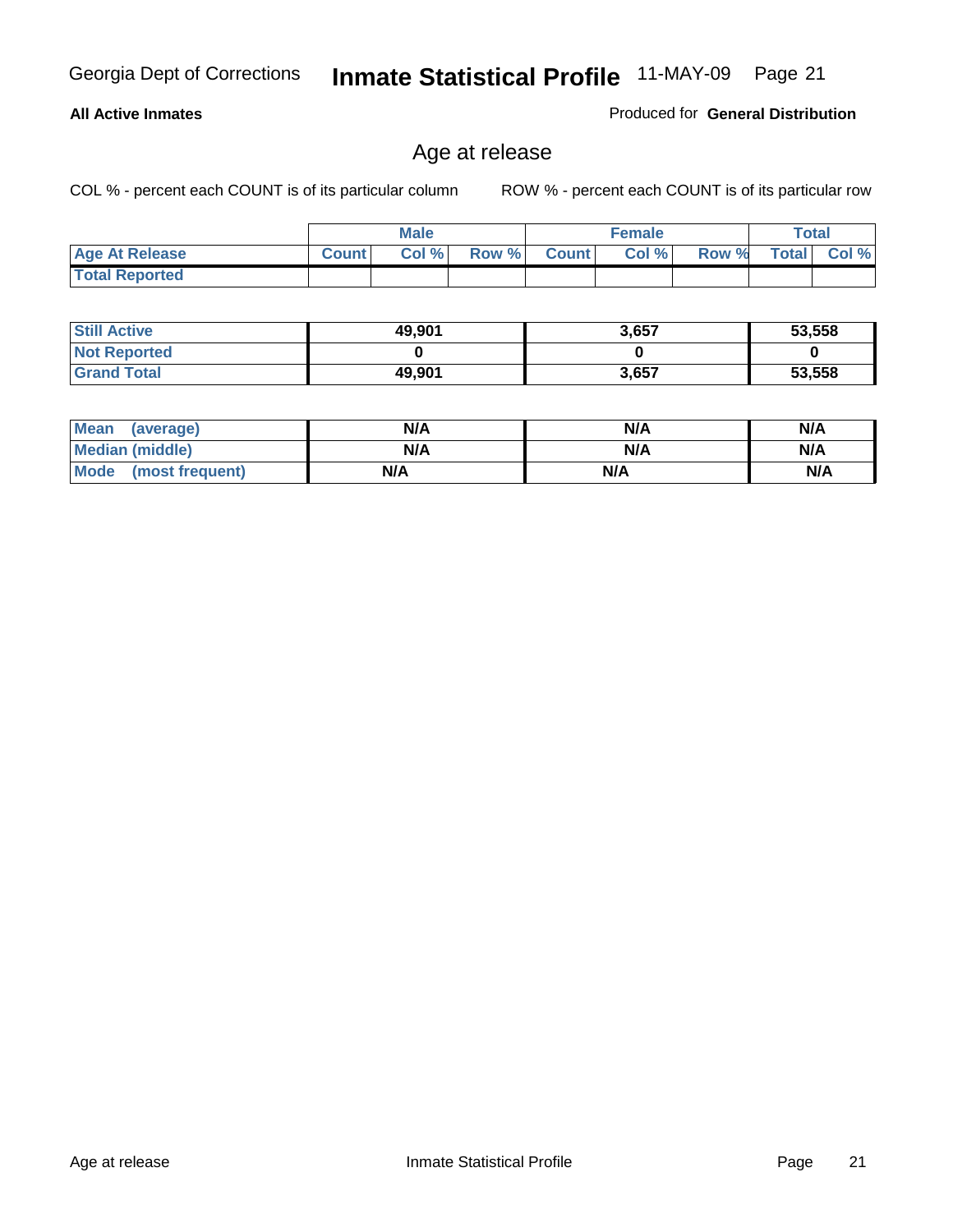#### **All Active Inmates**

#### Produced for **General Distribution**

# Height, measured at entry to prison

|                        |                  | <b>Male</b> |         |                  | <b>Female</b> |                  | <b>Total</b>    |        |
|------------------------|------------------|-------------|---------|------------------|---------------|------------------|-----------------|--------|
| <b>Height</b>          | <b>Count</b>     | Col %       | Row %   | <b>Count</b>     | Col %         | Row <sup>%</sup> | <b>Total</b>    | Col %  |
| <b>Under four feet</b> | 1                | 0.01%       | 50.00%  | 1                | 0.03%         | 50.00%           | $\overline{2}$  | 0.01%  |
| 4'01''                 |                  |             |         | 3                | 0.09%         | 100.00%          | $\overline{3}$  | 0.01%  |
| 4'05"                  | 1                | 0.01%       | 100.00% |                  |               |                  | $\mathbf{1}$    | 0.01%  |
| 4'06"                  |                  |             |         | $\overline{2}$   | 0.06%         | 100.00%          | $\overline{2}$  | 0.01%  |
| 4'07"                  |                  |             |         | $\overline{1}$   | 0.03%         | 100.00%          | $\mathbf 1$     | 0.01%  |
| 4'08"                  | $\overline{2}$   | 0.01%       | 25.00%  | $\overline{6}$   | 0.17%         | 75.00%           | $\overline{8}$  | 0.02%  |
| 4'09"                  |                  |             |         | $\overline{11}$  | 0.31%         | 100.00%          | 11              | 0.02%  |
| 4'10"                  |                  |             |         | 8                | 0.23%         | 100.00%          | $\overline{8}$  | 0.02%  |
| 4'11''                 | 9                | 0.02%       | 10.71%  | $\overline{75}$  | 2.13%         | 89.29%           | $\overline{84}$ | 0.16%  |
| 5'00''                 | 89               | 0.18%       | 38.36%  | 143              | 4.06%         | 61.64%           | 232             | 0.44%  |
| 5'01''                 | $\overline{92}$  | 0.19%       | 32.39%  | 192              | 5.46%         | 67.61%           | 284             | 0.54%  |
| 5'02''                 | $\overline{217}$ | 0.44%       | 37.48%  | 362              | 10.29%        | 62.52%           | 579             | 1.11%  |
| 5'03''                 | $\overline{377}$ | 0.77%       | 49.67%  | 382              | 10.86%        | 50.33%           | 759             | 1.45%  |
| 5'04"                  | 875              | 1.79%       | 62.77%  | $\overline{519}$ | 14.75%        | 37.23%           | 1,394           | 2.67%  |
| 5'05''                 | 1,660            | 3.40%       | 79.35%  | 432              | 12.28%        | 20.65%           | 2,092           | 4.00%  |
| 5'06''                 | 3,220            | 6.60%       | 87.33%  | 467              | 13.27%        | 12.67%           | 3,687           | 7.05%  |
| 5'07''                 | 4,187            | 8.58%       | 91.30%  | 399              | 11.34%        | 8.70%            | 4,586           | 8.77%  |
| 5'08''                 | 5,025            | 10.30%      | 96.38%  | 189              | 5.37%         | 3.62%            | 5,214           | 9.97%  |
| 5'09''                 | 5,965            | 12.23%      | 97.44%  | 157              | 4.46%         | 2.56%            | 6,122           | 11.70% |
| 5'10''                 | 5,698            | 11.68%      | 98.82%  | 68               | 1.93%         | 1.18%            | 5,766           | 11.02% |
| 5'11''                 | 5,996            | 12.29%      | 99.07%  | $\overline{56}$  | 1.59%         | 0.93%            | 6,052           | 11.57% |
| 6'00''                 | 5,640            | 11.56%      | 99.66%  | $\overline{19}$  | 0.54%         | 0.34%            | 5,659           | 10.82% |
| 6'01''                 | 3,865            | 7.92%       | 99.66%  | $\overline{13}$  | 0.37%         | 0.34%            | 3,878           | 7.41%  |
| 6'02''                 | 2,781            | 5.70%       | 99.64%  | $\overline{10}$  | 0.28%         | 0.36%            | 2,791           | 5.34%  |
| 6'03''                 | 1,575            | 3.23%       | 99.87%  | $\overline{2}$   | 0.06%         | 0.13%            | 1,577           | 3.02%  |
| 6'04''                 | 854              | 1.75%       | 99.88%  | 1                | 0.03%         | 0.12%            | 855             | 1.63%  |
| 6'05''                 | 340              | 0.70%       | 100.00% |                  |               |                  | 340             | 0.65%  |
| 6'06''                 | 162              | 0.33%       | 100.00% |                  |               |                  | 162             | 0.31%  |
| 6'07''                 | 60               | 0.12%       | 100.00% |                  |               |                  | 60              | 0.11%  |
| 6'08''                 | $\overline{21}$  | 0.04%       | 100.00% |                  |               |                  | $\overline{21}$ | 0.04%  |
| 6'09''                 | $\overline{20}$  | 0.04%       | 100.00% |                  |               |                  | $\overline{20}$ | 0.04%  |
| 6'10''                 | $\overline{11}$  | 0.02%       | 100.00% |                  |               |                  | $\overline{11}$ | 0.02%  |
| 6'11''                 | $\overline{23}$  | 0.05%       | 100.00% |                  |               |                  | $\overline{23}$ | 0.04%  |
| Seven feet +           | $\overline{21}$  | 0.04%       | 100.00% |                  |               |                  | $\overline{21}$ | 0.04%  |
| <b>Total Reported</b>  | 48,787           | 100%        | 93.27%  | 3,518            | 100%          | 6.73%            | 52,305          | 100%   |

| रeported     | 114    | 139   | 253, ا |
|--------------|--------|-------|--------|
| ⊺ota.<br>Gra | 49,901 | 3.657 | 53,558 |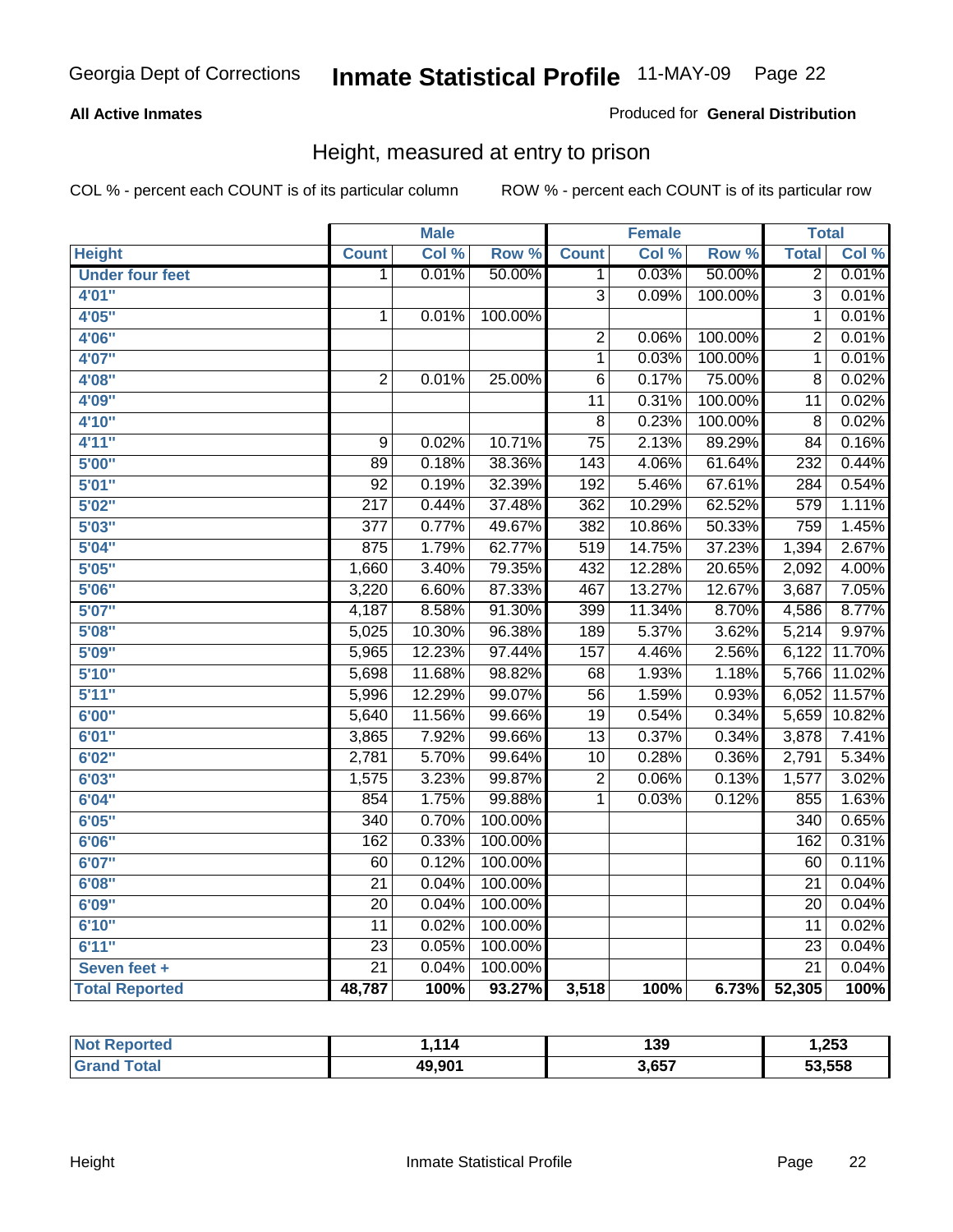#### **All Active Inmates**

Produced for **General Distribution**

# Height, measured at entry to prison

|                        | <b>Male</b> | <b>Female</b> | <b>Total</b> |
|------------------------|-------------|---------------|--------------|
| Mean (average)         | 5'10"       | 5'05"         | 5'10''       |
| <b>Median (middle)</b> | 5'10"       | 5'05"         | 5'10"        |
| Mode (most frequent)   | 5'11"       | 5'04"         | 5'09"        |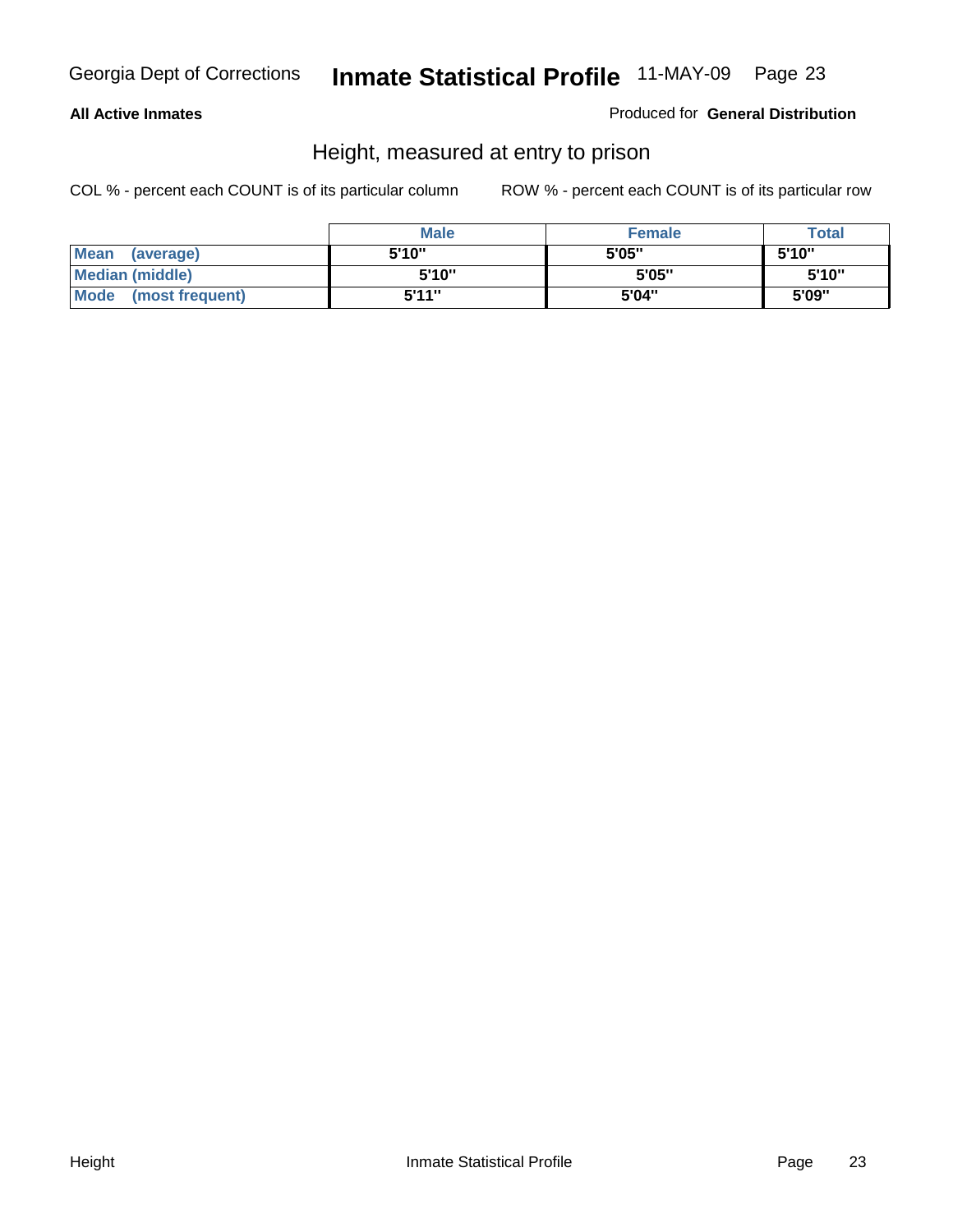#### **All Active Inmates**

#### Produced for **General Distribution**

# Weight, measured at entry to prison

|                        |                 | <b>Male</b> |         |                  | <b>Female</b> |                  | <b>Total</b>     |        |
|------------------------|-----------------|-------------|---------|------------------|---------------|------------------|------------------|--------|
| <b>Weight</b>          | <b>Count</b>    | Col %       | Row %   | <b>Count</b>     | Col %         | Row <sup>%</sup> | <b>Total</b>     | Col %  |
| <b>Under 80 pounds</b> | 9               | 0.02%       | 81.82%  | $\overline{2}$   | 0.06%         | 18.18%           | $\overline{11}$  | 0.02%  |
| 80 - 89 pounds         | $\overline{2}$  | 0.01%       | 50.00%  | $\overline{2}$   | 0.06%         | 50.00%           | $\overline{4}$   | 0.01%  |
| 90 - 99 pounds         | $\overline{3}$  | 0.01%       | 23.08%  | $\overline{10}$  | 0.28%         | 76.92%           | $\overline{13}$  | 0.02%  |
| 100 - 109 pounds       | $\overline{18}$ | 0.04%       | 25.35%  | $\overline{53}$  | 1.51%         | 74.65%           | $\overline{71}$  | 0.14%  |
| 110 - 119 pounds       | 106             | 0.22%       | 51.46%  | 100              | 2.84%         | 48.54%           | $\overline{206}$ | 0.39%  |
| 120 - 129 pounds       | 466             | 0.96%       | 61.24%  | 295              | 8.39%         | 38.76%           | 761              | 1.45%  |
| 130 - 139 pounds       | 1,469           | 3.01%       | 80.36%  | 359              | 10.20%        | 19.64%           | 1,828            | 3.49%  |
| 140 - 149 pounds       | 3,281           | 6.73%       | 89.77%  | $\overline{374}$ | 10.63%        | 10.23%           | 3,655            | 6.99%  |
| 150 - 159 pounds       | 4,719           | 9.67%       | 91.83%  | 420              | 11.94%        | 8.17%            | 5,139            | 9.82%  |
| 160 - 169 pounds       | 6,548           | 13.42%      | 94.53%  | $\overline{379}$ | 10.77%        | 5.47%            | 6,927            | 13.24% |
| 170 - 179 pounds       | 6,192           | 12.69%      | 95.54%  | 289              | 8.21%         | 4.46%            | 6,481            | 12.39% |
| 180 - 189 pounds       | 6,706           | 13.75%      | 96.27%  | 260              | 7.39%         | 3.73%            | 6,966            | 13.32% |
| 190 - 199 pounds       | 4,488           | 9.20%       | 95.82%  | 196              | 5.57%         | 4.18%            | 4,684            | 8.95%  |
| 200 - 209 pounds       | 4,070           | 8.34%       | 95.18%  | $\overline{206}$ | 5.86%         | 4.82%            | 4,276            | 8.17%  |
| 210 - 219 pounds       | 2,937           | 6.02%       | 96.04%  | $\overline{121}$ | 3.44%         | 3.96%            | 3,058            | 5.85%  |
| 220 - 229 pounds       | 2,411           | 4.94%       | 95.64%  | $\overline{110}$ | 3.13%         | 4.36%            | 2,521            | 4.82%  |
| 230 - 239 pounds       | 1,542           | 3.16%       | 94.83%  | $\overline{84}$  | 2.39%         | 5.17%            | 1,626            | 3.11%  |
| 240 - 249 pounds       | 1,213           | 2.49%       | 95.59%  | $\overline{56}$  | 1.59%         | 4.41%            | 1,269            | 2.43%  |
| 250 - 259 pounds       | 830             | 1.70%       | 94.43%  | 49               | 1.39%         | 5.57%            | 879              | 1.68%  |
| 260 - 269 pounds       | 602             | 1.23%       | 93.62%  | $\overline{41}$  | 1.17%         | 6.38%            | 643              | 1.23%  |
| 270 - 279 pounds       | 355             | 0.73%       | 94.16%  | $\overline{22}$  | 0.63%         | 5.84%            | $\overline{377}$ | 0.72%  |
| 280 - 289 pounds       | 294             | 0.60%       | 91.88%  | $\overline{26}$  | 0.74%         | 8.13%            | 320              | 0.61%  |
| 290 - 299 pounds       | 142             | 0.29%       | 92.21%  | $\overline{12}$  | 0.34%         | 7.79%            | 154              | 0.29%  |
| 300 - 309 pounds       | 125             | 0.26%       | 87.41%  | $\overline{18}$  | 0.51%         | 12.59%           | $\overline{143}$ | 0.27%  |
| 310 - 319 pounds       | $\overline{73}$ | 0.15%       | 86.90%  | 11               | 0.31%         | 13.10%           | 84               | 0.16%  |
| 320 - 329 pounds       | 60              | 0.12%       | 88.24%  | $\overline{8}$   | 0.23%         | 11.76%           | 68               | 0.13%  |
| 330 - 339 pounds       | 25              | 0.05%       | 96.15%  | $\overline{1}$   | 0.03%         | 3.85%            | $\overline{26}$  | 0.05%  |
| 340 - 349 pounds       | 23              | 0.05%       | 79.31%  | $\overline{6}$   | 0.17%         | 20.69%           | 29               | 0.06%  |
| 350 - 359 pounds       | 28              | 0.06%       | 84.85%  | $\overline{5}$   | 0.14%         | 15.15%           | $\overline{33}$  | 0.06%  |
| 360 - 369 pounds       | $\overline{20}$ | 0.04%       | 95.24%  | $\overline{1}$   | 0.03%         | 4.76%            | $\overline{21}$  | 0.04%  |
| 370 - 379 pounds       | $\overline{11}$ | 0.02%       | 100.00% |                  |               |                  | $\overline{11}$  | 0.02%  |
| 380 - 389 pounds       | $\overline{3}$  | 0.01%       | 75.00%  | 1                | 0.03%         | 25.00%           | 4                | 0.01%  |
| 390 - 399 pounds       | $\overline{3}$  | 0.01%       | 100.00% |                  |               |                  | $\overline{3}$   | 0.01%  |
| 400 pounds and over    | $\overline{14}$ | 0.03%       | 93.33%  | 1                | 0.03%         | 6.67%            | $\overline{15}$  | 0.03%  |
| <b>Total Reported</b>  | 48,788          | 100%        | 93.27%  | 3,518            | 100%          | 6.73%            | 52,306           | 100%   |

| Reported<br><b>NOT</b> | $-442$<br>. . | 139   | 1,252  |
|------------------------|---------------|-------|--------|
| īota.<br>' Gra         | 49,901        | 3,657 | 53,558 |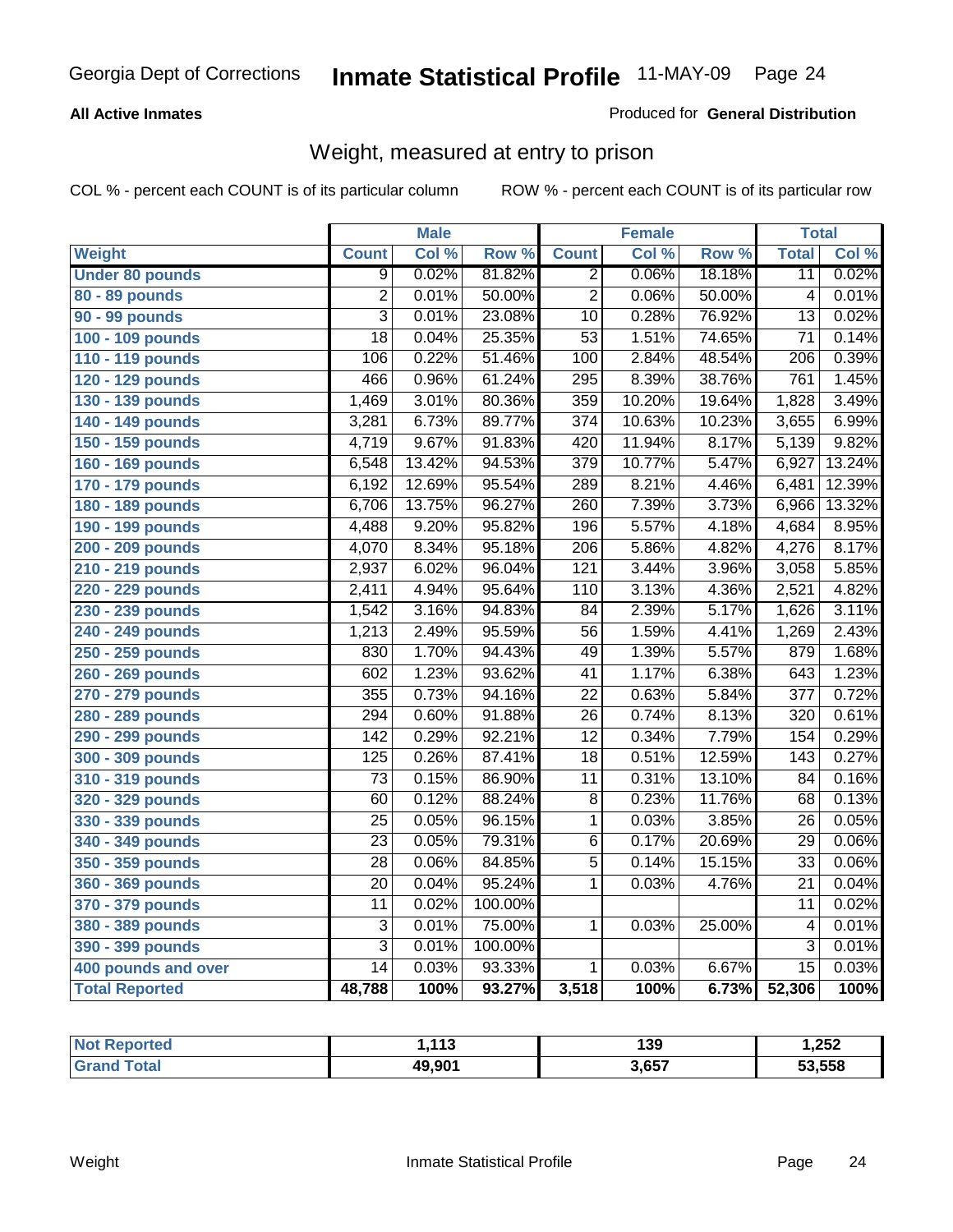#### **All Active Inmates**

#### Produced for **General Distribution**

# Weight, measured at entry to prison

|                                | <b>Male</b> | <b>Female</b> | Total |
|--------------------------------|-------------|---------------|-------|
| <b>Mean</b><br>(average)       | 186         | 170           | 185   |
| <b>Median (middle)</b>         | 180         | 161           | 180   |
| <b>Mode</b><br>(most frequent) | 180         | 150           | 180   |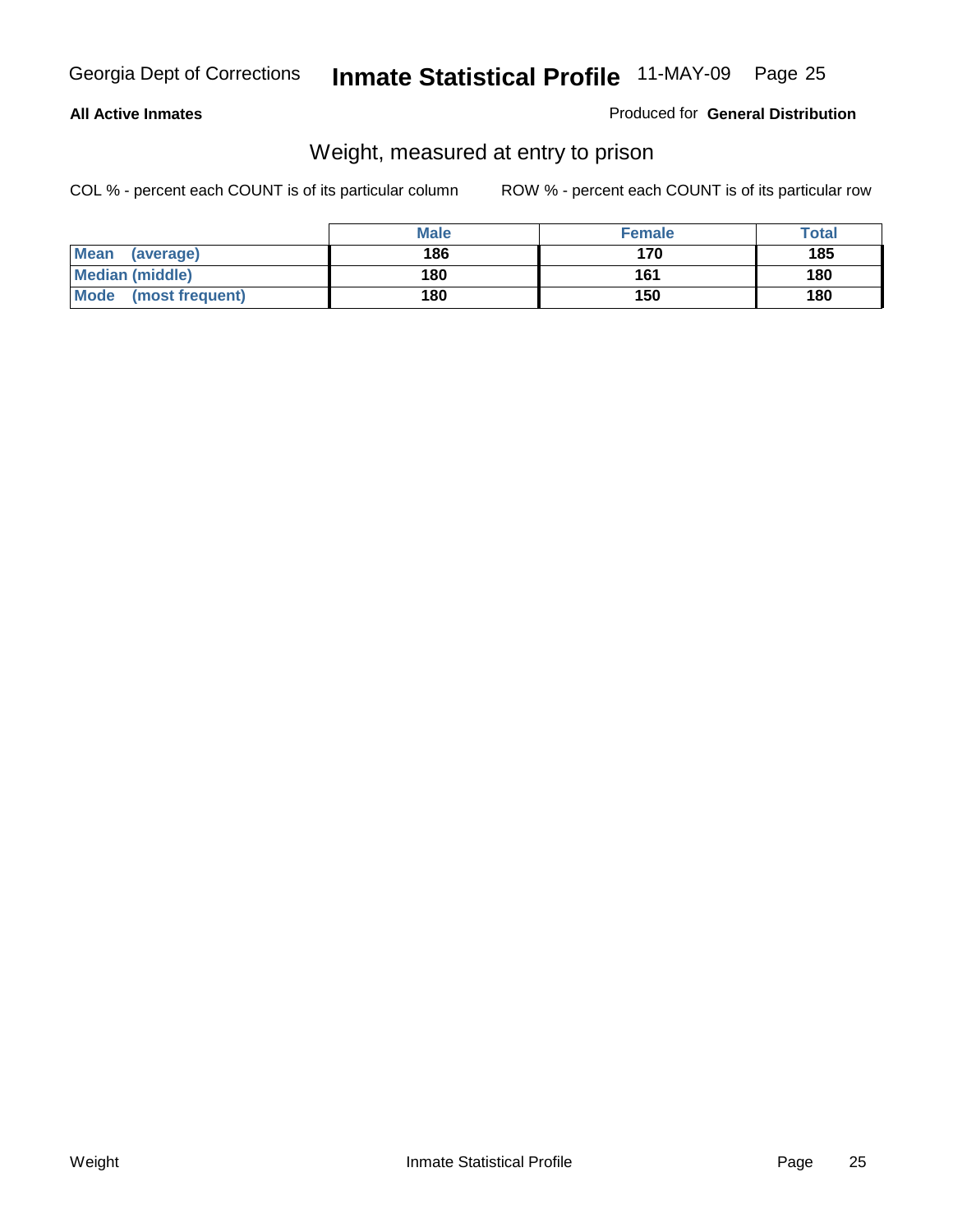**All Active Inmates**

#### Produced for **General Distribution**

# Military service

|                         |              | <b>Male</b> |                    |       | <b>Female</b> |       |              | <b>Total</b> |
|-------------------------|--------------|-------------|--------------------|-------|---------------|-------|--------------|--------------|
| <b>Military service</b> | <b>Count</b> | Col %       | <b>Row % Count</b> |       | Col %         | Row % | <b>Total</b> | Col %        |
| <b>Air Force</b>        | 275          | .68%        | 97.52%             |       | .20%          | 2.48% | 282          | .64%         |
| 2<br><b>Army</b>        | 2,051        | 5.07%       | 98.28%             | 36    | 1.05%         | 1.72% | 2,087        | 4.75%        |
| <b>Navy</b><br>3        | 616          | 1.52%       | 98.40%             | 10    | .29%          | 1.60% | 626          | 1.43%        |
| <b>Marines</b><br>4     | 450          | 1.11%       | 99.78%             |       | $.03\%$       | .22%  | 451          | 1.03%        |
| <b>Coast Guard</b><br>5 | 25           | $.06\%$     | 100.00%            |       |               |       | 25           | .06%         |
| <b>None</b><br>96       | 37,051       | $91.56\%$   | 91.64%             | 3,378 | 98.43%        | 8.36% | 40,429       | 92.09%       |
| <b>Total Reported</b>   | 40,468       | 100%        | 92.18%             | 3,432 | 100%          | 7.82% | 43,900       | 100%         |

| orted<br>NO.                      | ,433   | 225<br>$\sim$ | 9.658  |
|-----------------------------------|--------|---------------|--------|
| <sup>-</sup> otal<br><b>Grand</b> | 49,901 | 3,657         | 53.558 |

|  | <b>Mou</b> | Army | Army | Army |
|--|------------|------|------|------|
|--|------------|------|------|------|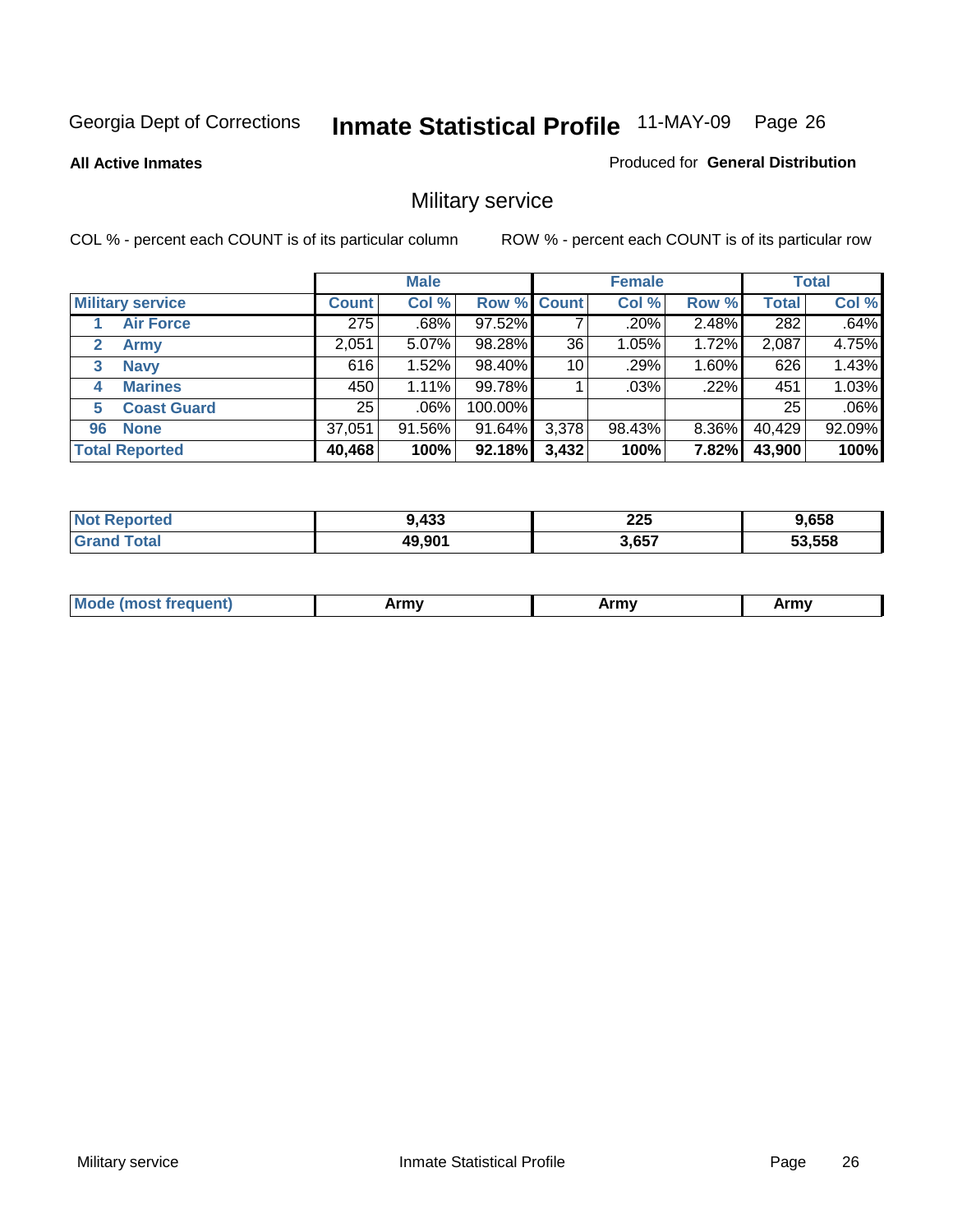#### **All Active Inmates**

#### Produced for **General Distribution**

# Type of admission to prison

|                |                             |              | <b>Male</b> |                    |     | <b>Female</b> |        |              | <b>Total</b> |
|----------------|-----------------------------|--------------|-------------|--------------------|-----|---------------|--------|--------------|--------------|
|                | <b>Type of Admission</b>    | <b>Count</b> | Col %       | <b>Row % Count</b> |     | Col %         | Row %  | <b>Total</b> | Col %        |
|                | <b>Committed From Court</b> | 34,785       | 69.77%      | 93.41% 2,453       |     | 67.10%        | 6.59%  | 37,238       | 69.59%       |
| $\overline{2}$ | <b>Return Appeal/Bond</b>   | 10           | .02%        | 90.91%             |     | .03%          | 9.09%  | 11           | .02%         |
| 3              | <b>Parole Rev/New Sent</b>  | 4,216        | 8.46%       | 95.32%             | 207 | 5.66%         | 4.68%  | 4,423        | 8.27%        |
| 4              | <b>Par Rev/No New Sent</b>  | 1,629        | 3.27%       | 93.94%             | 105 | 2.87%         | 6.06%  | 1,734        | 3.24%        |
| 5              | <b>Prob Viol/Total Rev</b>  |              | .01%        | 100.00%            |     |               |        |              | .01%         |
| 6              | <b>Prob Viol/Partial</b>    | 3,705        | 7.43%       | 89.64%             | 428 | 11.71%        | 10.36% | 4,133        | 7.72%        |
| 7              | <b>Admit Fm Other Cust</b>  | 33           | $.07\%$     | 100.00%            |     |               |        | 33           | .06%         |
| 9              | <b>Prob Rev/Remainder</b>   | 4,709        | 9.44%       | 91.38%             | 444 | 12.14%        | 8.62%  | 5,153        | 9.63%        |
| 10             | <b>New Sent/Par Rev Pnd</b> | 40           | .08%        | 95.24%             | 2   | .05%          | 4.76%  | 42           | .08%         |
| 11             | <b>Life W/O Parole</b>      | 321          | .64%        | 98.47%             | 5   | .14%          | 1.53%  | 326          | .61%         |
| 30             | <b>Par Rev/Rsn Unknown</b>  | 63           | .13%        | 100.00%            |     |               |        | 63           | .12%         |
| 32             | <b>Pb Parole Rescinded</b>  | 15           | .03%        | 93.75%             | 1   | .03%          | 6.25%  | 16           | .03%         |
| 33             | <b>Prob Revoc/Spec Cond</b> | 142          | .28%        | 93.42%             | 10  | .27%          | 6.58%  | 152          | .28%         |
| 40             | <b>Par Rev/Revoc Center</b> | 164          | .33%        | 100.00%            |     |               |        | 164          | .31%         |
| 44             | <b>Whitworth Detention</b>  | 20           | .04%        | 100.00%            |     |               |        | 20           | .04%         |
| 50             | <b>Dcys At Risk</b>         | 5            | .01%        | 100.00%            |     |               |        | 5            | .01%         |
|                | <b>Total Reported</b>       | 49,858       | 100%        | 93.17% 3,656       |     | 100%          | 6.83%  | 53,514       | 100%         |

| Reported<br><b>NOT</b> | —4⊶    |      | 44   |
|------------------------|--------|------|------|
| _____                  | ላስ ሰሰረ | .657 | .558 |

| Mou.<br>uent)<br>most trea | Court Cmmt | Cmmt<br>COULLET. | Cmm<br>∶ourt |
|----------------------------|------------|------------------|--------------|
|                            |            |                  |              |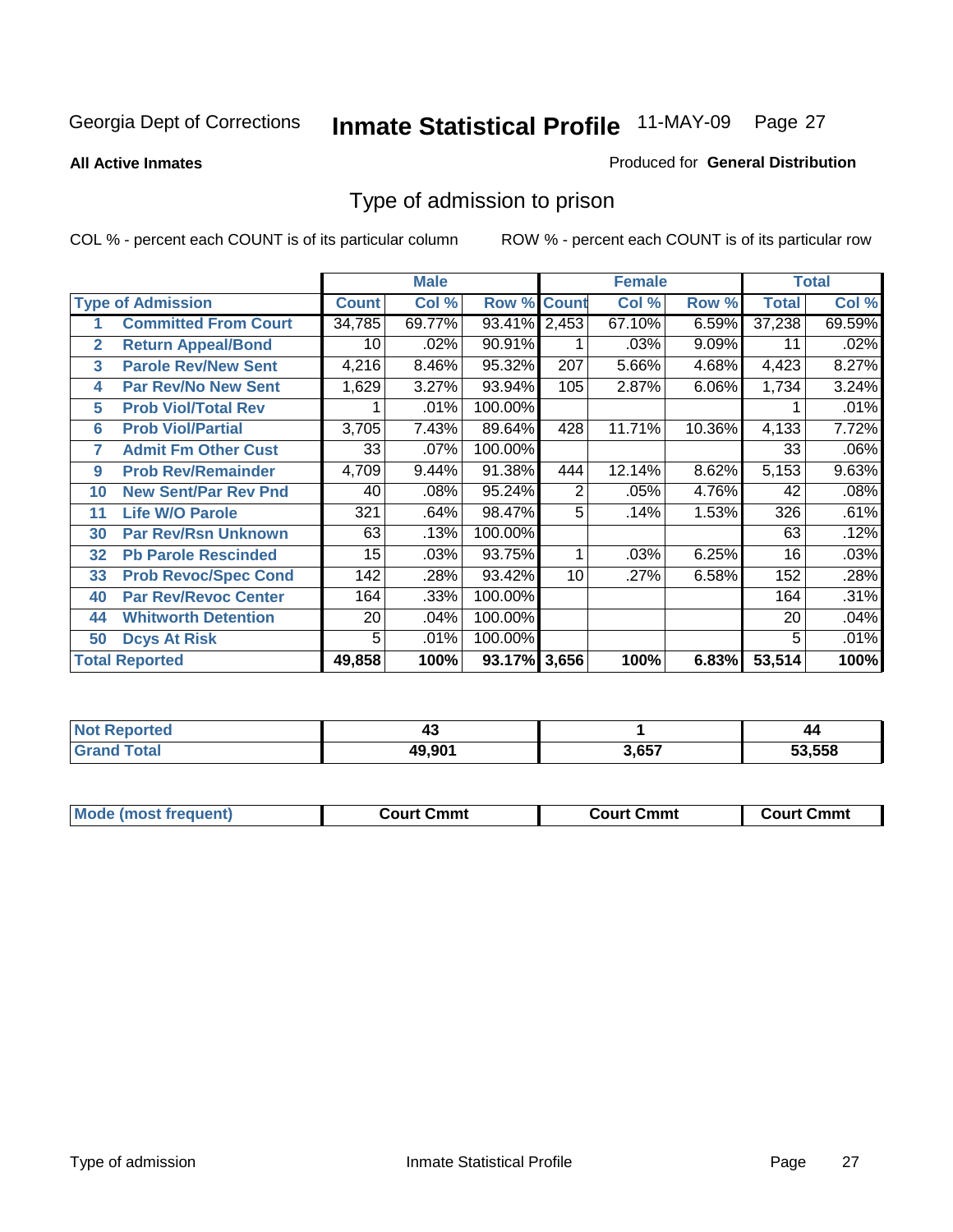**All Active Inmates**

#### Produced for **General Distribution**

# Current / last security status

|                        |                 | <b>Male</b> |             |       | <b>Female</b> |         |              | <b>Total</b> |
|------------------------|-----------------|-------------|-------------|-------|---------------|---------|--------------|--------------|
| <b>Security Status</b> | Count l         | Col %       | Row % Count |       | Col %         | Row %   | <b>Total</b> | Col %        |
| 1 Wrk Releas           | 29 <sub>1</sub> | $.06\%$     | 93.55%      | 2     | $.06\%$       | 6.45%   | 31           | $.06\%$      |
| 2 Trusty               | 209             | .44%        | 96.76%      |       | .20%          | 3.24%   | 216          | .42%         |
| 3 Minimum              | 14,700          | 30.75%      | 86.97%      | 2,202 | 62.01%        | 13.03%  | 16,902       | 32.91%       |
| 4 Medium               | 26,456          | 55.34%      | 95.92%      | 1,125 | 31.68%        | 4.08%   | 27,581       | 53.71%       |
| 5 Close                | 6,305           | 13.19%      | 96.72%      | 214   | 6.03%         | 3.28%   | 6,519        | 12.69%       |
| <b>6 Maximum</b>       | 105             | $.22\%$     | 99.06%      |       | $.03\%$       | $.94\%$ | 106          | .21%         |
| <b>Total Reported</b>  | 47,804          | 100%        | 93.09%      | 3,551 | 100%          | 6.91%   | 51,355       | 100%         |

| <b>Still being diagnosed</b> | 2,097  | 106   | 2,203  |
|------------------------------|--------|-------|--------|
| <b>Not Reported</b>          |        |       |        |
| <b>Grand Total</b>           | 49,901 | 3,657 | 53,558 |

| M.<br>.<br>--<br>M.<br><b>ALL 1999</b><br>----<br>w. |  |  |
|------------------------------------------------------|--|--|
|                                                      |  |  |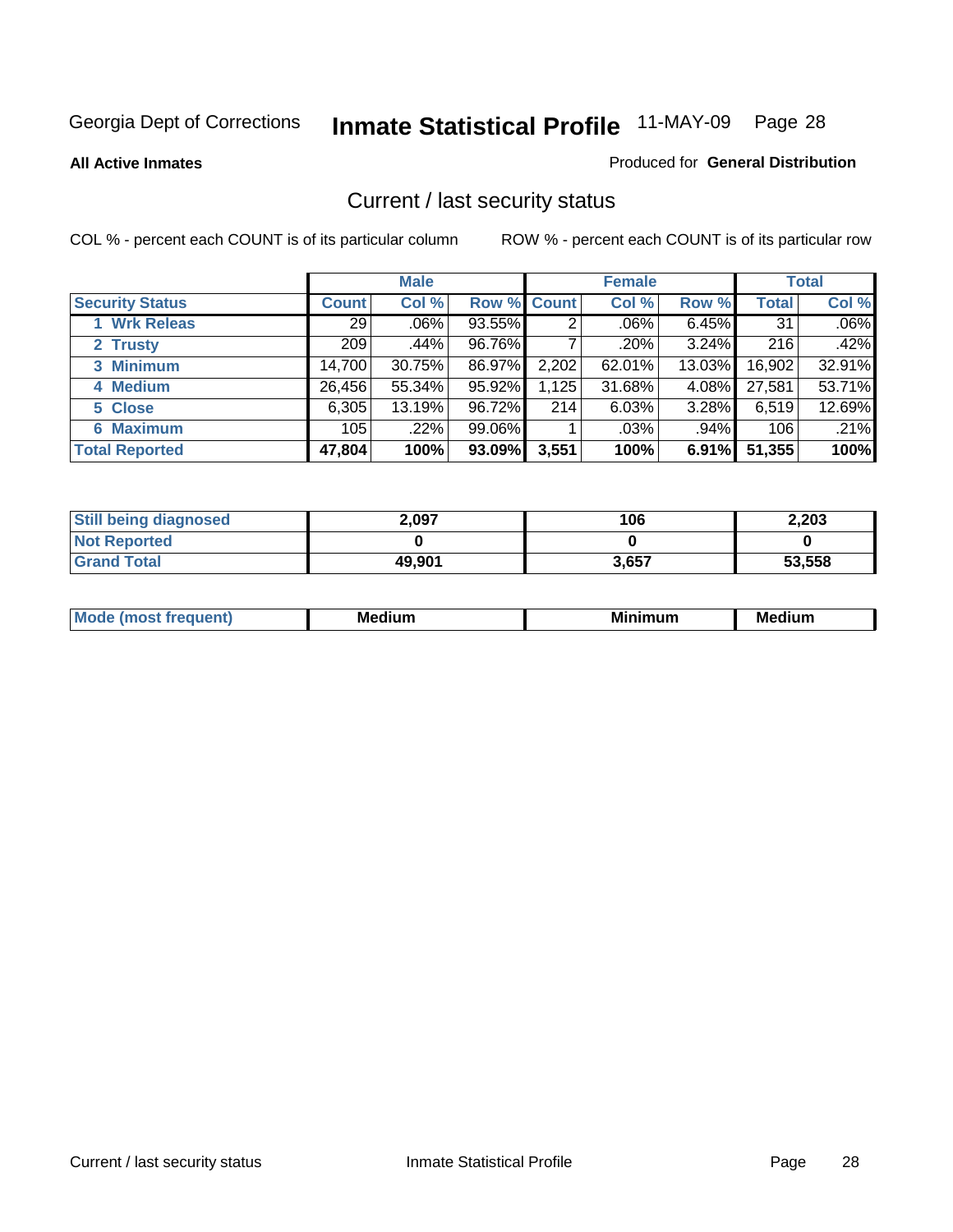**All Active Inmates**

#### Produced for **General Distribution**

# Current / last type of institution

|                            |                 | <b>Male</b> |         |              | <b>Female</b> |          |              | <b>Total</b> |
|----------------------------|-----------------|-------------|---------|--------------|---------------|----------|--------------|--------------|
| <b>Type of Institution</b> | <b>Count</b>    | Col %       | Row %   | <b>Count</b> | Col %         | Row %    | <b>Total</b> | Col %        |
| <b>County Jail</b>         | 20 <sub>1</sub> | .04%        | 90.91%  | 2            | $.05\%$       | $9.09\%$ | 22           | $.04\%$      |
| <b>Transitional Center</b> | 2,571           | 5.15%       | 90.46%  | 271          | 7.41%         | 9.54%    | 2,842        | 5.31%        |
| <b>State Hospital</b>      |                 | .01%        | 100.00% |              |               |          |              | .01%         |
| <b>County Camp</b>         | 4,830           | 9.68%       | 100.00% |              |               |          | 4,830        | 9.02%        |
| <b>State Prison</b>        | 36,230          | 72.60%      | 91.87%  | 3,208        | 87.72%        | 8.13%    | 39,438       | 73.64%       |
| <b>Private Prison</b>      | 5,181           | 10.38%      | 99.98%  |              | .03%          | .02%     | 5,182        | 9.68%        |
| <b>Prison Annex</b>        |                 | $.01\%$     | 100.00% |              |               |          |              | .01%         |
| <b>Pre Release Center</b>  | 972             | 1.95%       | 84.74%  | 175          | 4.79%         | 15.26%   | 1,147        | 2.14%        |
| <b>Inmate Boot Camp</b>    | 94              | .19%        | 100.00% |              |               |          | 94           | .18%         |
| <b>Parole Revoc Center</b> |                 | $.01\%$     | 100.00% |              |               |          |              | .01%         |
| <b>Total Reported</b>      | 49,901          | 100%        | 93.17%  | 3,657        | 100%          | 6.83%    | 53,558       | 100%         |

| oortea<br><b>NOT</b><br>69 G F |        |       |        |
|--------------------------------|--------|-------|--------|
| ota                            | 49 901 | 3,657 | 53.558 |

| <b>Mode (most frequent)</b><br><b>State Prison</b> | <b>State Prison</b> | <b>State Prison</b> |
|----------------------------------------------------|---------------------|---------------------|
|----------------------------------------------------|---------------------|---------------------|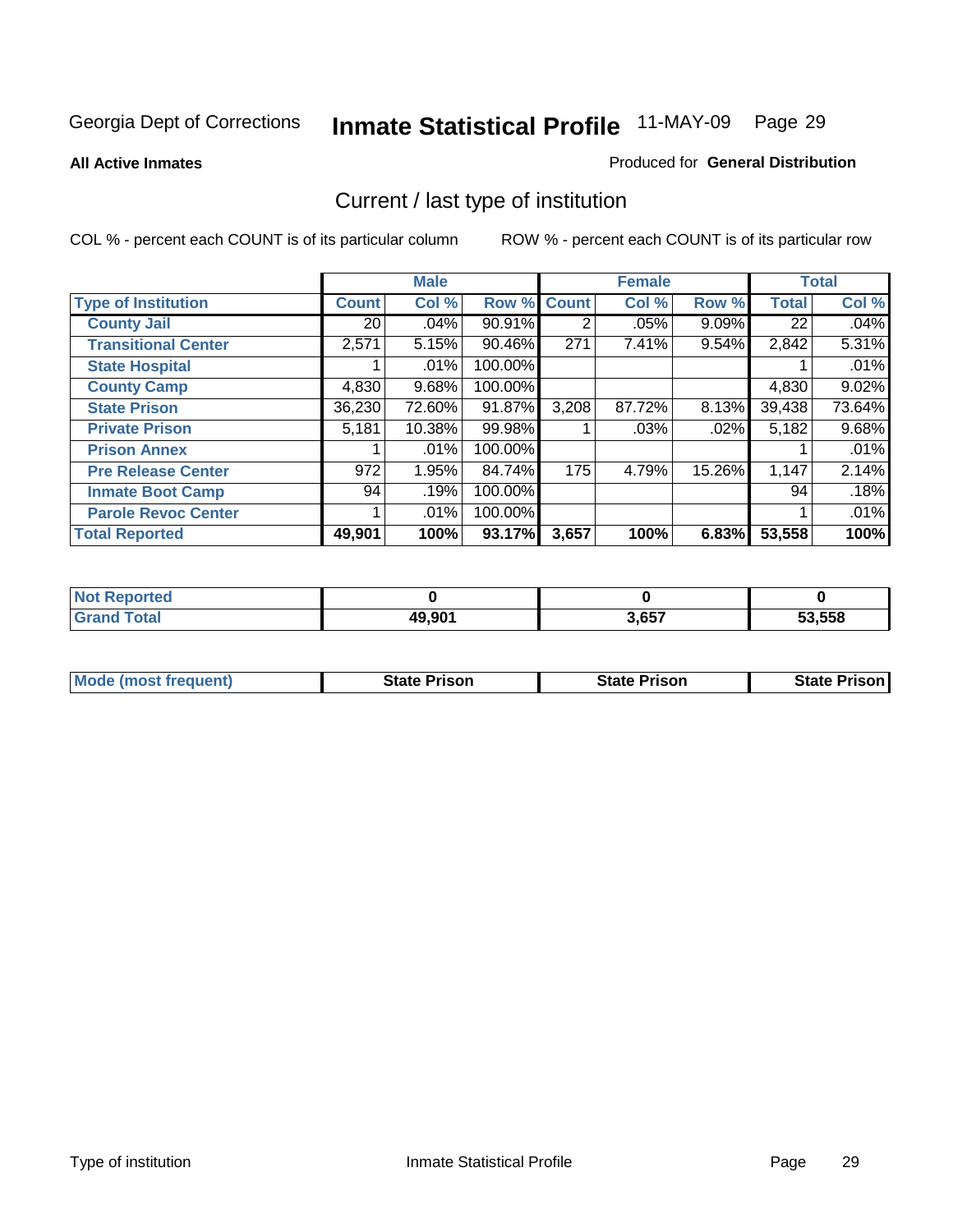**All Active Inmates**

#### Produced for **General Distribution**

# Institution type - transitional centers

|     |                                          |              | <b>Male</b> |         |              | <b>Female</b> |         |              | <b>Total</b> |
|-----|------------------------------------------|--------------|-------------|---------|--------------|---------------|---------|--------------|--------------|
|     | <b>Institution Type - Trans. Centers</b> | <b>Count</b> | Col %       | Row %   | <b>Count</b> | Col %         | Row %   | <b>Total</b> | Col %        |
| 220 | <b>Albany Trans-Ctr</b>                  | 150          | 5.83%       | 100.00% |              |               |         | 150          | 5.28%        |
| 227 | <b>Arrendale Trans-Ctr</b>               |              |             |         | 51           | 18.82%        | 100.00% | 51           | 1.79%        |
| 223 | <b>Atlanta Male Trans-Ctr</b>            | 247          | 9.61%       | 100.00% |              |               |         | 247          | 8.69%        |
| 246 | <b>Augusta Trans-Ctr</b>                 | 200          | 7.78%       | 100.00% |              |               |         | 200          | 7.04%        |
| 249 | <b>Clayton Transitional Ctr</b>          | 329          | 12.80%      | 100.00% |              |               |         | 329          | 11.58%       |
| 247 | <b>Coastal Transitional Ctr</b>          | 260          | 10.11%      | 100.00% |              |               |         | 260          | 9.15%        |
| 225 | <b>Columbus Trans-Ctr</b>                | 188          | 7.31%       | 100.00% |              |               |         | 188          | 6.62%        |
| 252 | <b>Emanuel-Swainsboro Tc</b>             | 212          | 8.25%       | 100.00% |              |               |         | 212          | 7.46%        |
| 250 | <b>Helms Trans-Ctr</b>                   | 102          | 3.97%       | 100.00% |              |               |         | 102          | 3.59%        |
| 248 | <b>Lagrange Trans Ctr</b>                | 145          | 5.64%       | 100.00% |              |               |         | 145          | 5.10%        |
| 231 | <b>Macon Male Trans-Ctr</b>              | 149          | 5.80%       | 100.00% |              |               |         | 149          | 5.24%        |
| 235 | <b>Metro Womens Trans-Ctr</b>            |              |             |         | 220          | 81.18%        | 100.00% | 220          | 7.74%        |
| 233 | <b>Phillips Trans-Ctr</b>                | 294          | 11.44%      | 100.00% |              |               |         | 294          | 10.34%       |
| 253 | <b>Smith Trans-Ctr</b>                   | 192          | 7.47%       | 100.00% |              |               |         | 192          | 6.76%        |
| 230 | <b>Valdosta Trans-Ctr</b>                | 103          | 4.01%       | 100.00% |              |               |         | 103          | 3.62%        |
|     | <b>Total Reported</b>                    | 2,571        | 100%        | 90.46%  | 271          | 100%          | 9.54%   | 2,842        | 100%         |

| portea<br>m. |            |               |       |
|--------------|------------|---------------|-------|
| <b>otal</b>  | 0.574<br>- | $\sim$<br>- - | 2,842 |

| Mode (most frequent) | 249 Clayton Transitional Ctrl 235 Metro Womens Trans- | Ctr | 249 Clayton<br><b>Transitional Ctr</b> |
|----------------------|-------------------------------------------------------|-----|----------------------------------------|
|                      |                                                       |     |                                        |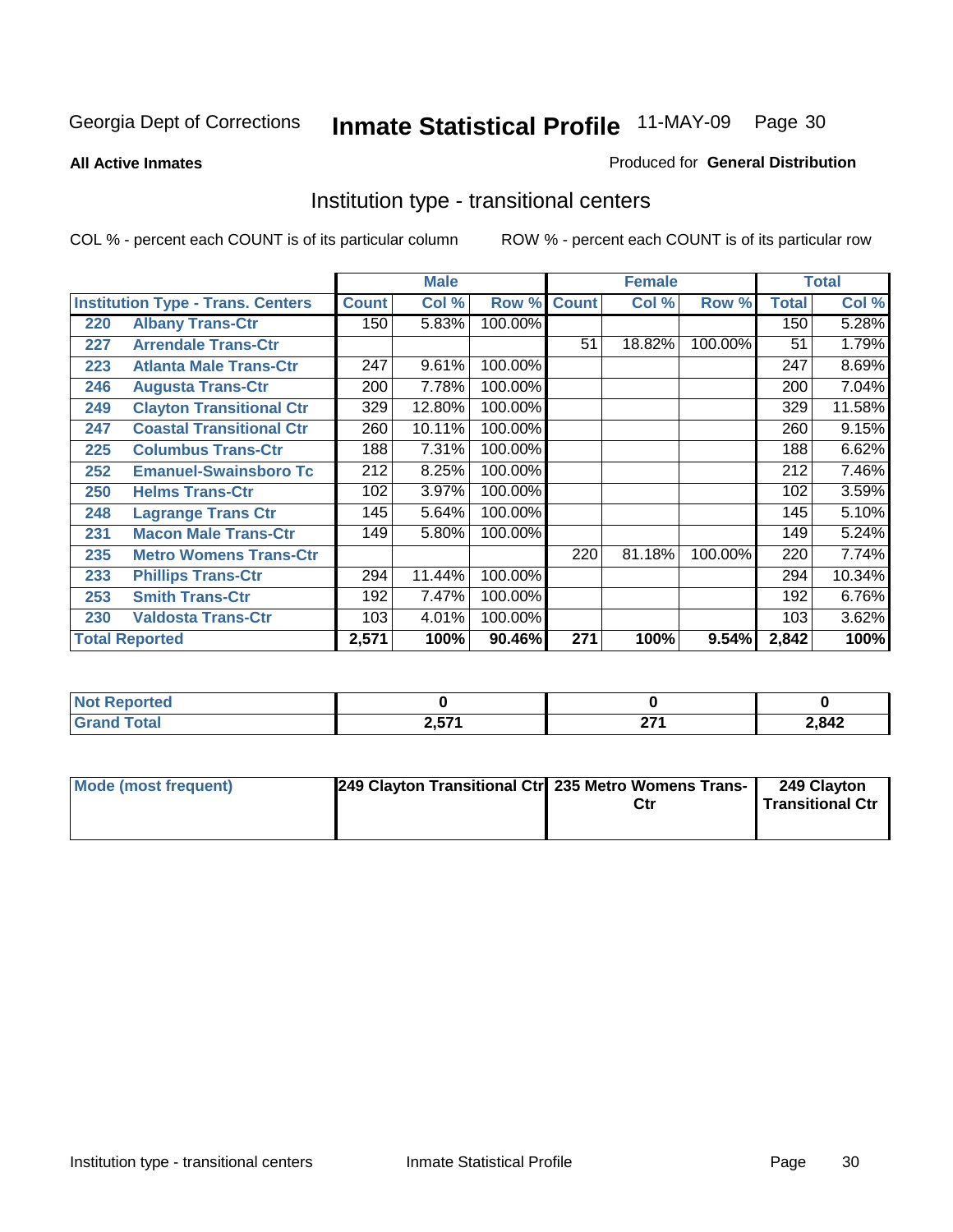**All Active Inmates**

#### Produced for **General Distribution**

# Institution type - mental hospitals

|                                                  | <b>Male</b> |                    | <b>Female</b> |                    | Total   |
|--------------------------------------------------|-------------|--------------------|---------------|--------------------|---------|
| <b>Institution Type - Mental Hospitals Count</b> | Col%        | <b>Row % Count</b> | Col%          | <b>Row % Total</b> | Col %   |
| 302 Central State Hospital                       | $100.00\%$  | 100.00%            |               |                    | 100.00% |
| <b>Total Reported</b>                            | 100%        | $100\%$            |               | %                  | 100%    |

| Not Reported |  |  |
|--------------|--|--|
| <b>otal</b>  |  |  |

| Mode (most frequent) | 302 Central State Hospital | Null | <b>302 Central State</b><br><b>Hospital</b> |
|----------------------|----------------------------|------|---------------------------------------------|
|----------------------|----------------------------|------|---------------------------------------------|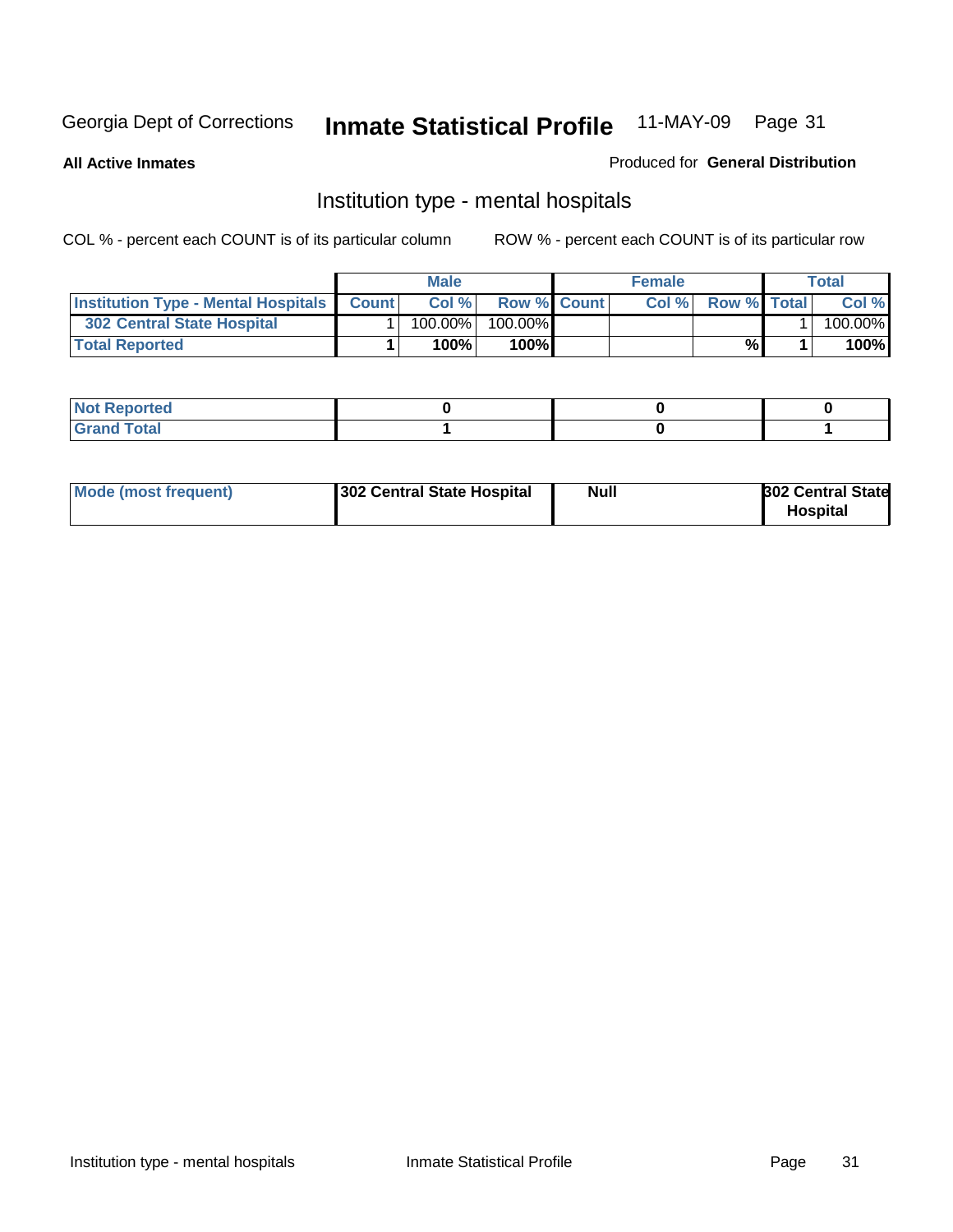#### **All Active Inmates**

#### Produced for **General Distribution**

# Institution type - county prisons

|                                          |                  | <b>Male</b> |         |              | <b>Female</b> |                          |                  | <b>Total</b> |
|------------------------------------------|------------------|-------------|---------|--------------|---------------|--------------------------|------------------|--------------|
| <b>Institution Type - County Prisons</b> | <b>Count</b>     | Col %       | Row %   | <b>Count</b> | Col %         | Row %                    | <b>Total</b>     | Col %        |
| <b>Bulloch County Ci</b><br>402          | 139              | 2.88%       | 100.00% |              |               |                          | 139              | 2.88%        |
| <b>Carroll County Ci</b><br>404          | $\overline{207}$ | 4.29%       | 100.00% |              |               |                          | $\overline{207}$ | 4.29%        |
| <b>Clarke County Ci</b><br>406           | 105              | 2.17%       | 100.00% |              |               |                          | 105              | 2.17%        |
| <b>Clayton County Ci</b><br>456          | 221              | 4.58%       | 100.00% |              |               |                          | 221              | 4.58%        |
| <b>Colquitt County Ci</b><br>407         | 190              | 3.93%       | 100.00% |              |               |                          | 190              | 3.93%        |
| <b>Coweta County Ci</b><br>409           | 199              | 4.12%       | 100.00% |              |               |                          | 199              | 4.12%        |
| <b>Decatur County Ci</b><br>411          | 216              | 4.47%       | 100.00% |              |               |                          | $\overline{216}$ | 4.47%        |
| <b>Effingham County Ci</b><br>413        | $\overline{246}$ | 5.09%       | 100.00% |              |               |                          | $\overline{246}$ | 5.09%        |
| <b>Floyd County Ci</b><br>415            | 335              | 6.94%       | 100.00% |              |               |                          | 335              | 6.94%        |
| <b>Gwinnett County Ci</b><br>419         | 114              | 2.36%       | 100.00% |              |               |                          | 114              | 2.36%        |
| <b>Hall County Ci</b><br>420             | 144              | 2.98%       | 100.00% |              |               |                          | 144              | 2.98%        |
| <b>Harris County Ci</b><br>422           | 106              | 2.19%       | 100.00% |              |               |                          | 106              | 2.19%        |
| <b>Jackson County Ci</b><br>426          | 167              | 3.46%       | 100.00% |              |               |                          | 167              | 3.46%        |
| <b>Jefferson County Ci</b><br>428        | 184              | 3.81%       | 100.00% |              |               |                          | 184              | 3.81%        |
| <b>Mitchell County Ci</b><br>433         | 119              | 2.46%       | 100.00% |              |               |                          | 119              | 2.46%        |
| <b>Muscogee County Ci</b><br>435         | 516              | 10.68%      | 100.00% |              |               |                          | $\overline{516}$ | 10.68%       |
| <b>Richmond County Ci</b><br>439         | $\overline{214}$ | 4.43%       | 100.00% |              |               |                          | $\overline{214}$ | 4.43%        |
| <b>Screven County Prison</b><br>440      | $\overline{142}$ | 2.94%       | 100.00% |              |               |                          | 142              | 2.94%        |
| <b>Spalding County Ci</b><br>441         | $\overline{375}$ | 7.76%       | 100.00% |              |               |                          | $\overline{375}$ | 7.76%        |
| <b>Sumter County Ci</b><br>443           | 339              | 7.02%       | 100.00% |              |               |                          | 339              | 7.02%        |
| <b>Terrell County Ci</b><br>444          | 131              | 2.71%       | 100.00% |              |               |                          | 131              | 2.71%        |
| <b>Thomas County Ci</b><br>445           | 160              | 3.31%       | 100.00% |              |               |                          | 160              | 3.31%        |
| <b>Troup County Ci</b><br>447            | 261              | 5.40%       | 100.00% |              |               |                          | 261              | 5.40%        |
| <b>Total Reported</b>                    | 4,830            | 100%        | 100%    |              |               | $\overline{\frac{9}{6}}$ | 4,830            | 100%         |

| <b>Not Reported</b>          |      |      |
|------------------------------|------|------|
| <b>Total</b><br><b>Grand</b> | .830 | .830 |

| <b>Mode (most frequent)</b><br>435 Muscogee County Ci | Null | 435 Muscogee<br><b>County Ci</b> |
|-------------------------------------------------------|------|----------------------------------|
|-------------------------------------------------------|------|----------------------------------|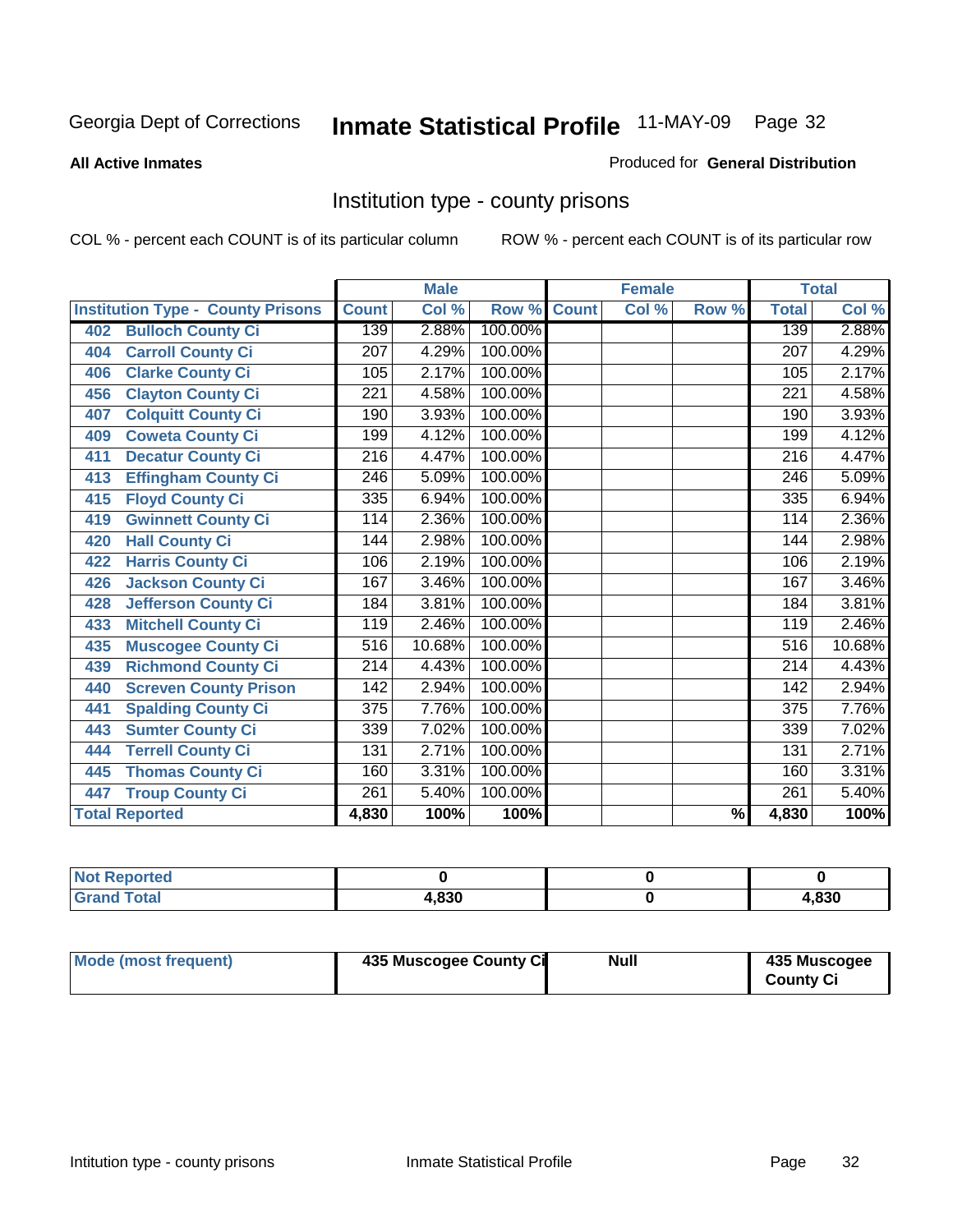#### **All Active Inmates**

#### Produced for **General Distribution**

# Institution type - state prisons

|     |                                            |              | <b>Male</b> |         |              | <b>Female</b> |         | <b>Total</b> |          |
|-----|--------------------------------------------|--------------|-------------|---------|--------------|---------------|---------|--------------|----------|
|     | <b>Institution Type - State Prisons</b>    | <b>Count</b> | Col %       | Row %   | <b>Count</b> | Col %         | Row %   | <b>Total</b> | Col %    |
| 508 | <b>Arrendale State Prison</b>              |              |             |         | 1,263        | 39.37%        | 100.00% | 1,263        | 3.20%    |
| 532 | <b>Augusta State Med.</b><br><b>Prison</b> | 1,074        | 2.96%       | 99.91%  | 1            | .03%          | .09%    | 1,075        | 2.73%    |
| 543 | <b>Autry State Prison</b>                  | 1,563        | 4.31%       | 100.00% |              |               |         | 1,563        | 3.96%    |
| 553 | <b>Baldwin State Prison</b>                | 829          | 2.29%       | 100.00% |              |               |         | 829          | 2.10%    |
| 536 | <b>Bostick State Prison</b>                | 707          | 1.95%       | 100.00% |              |               |         | 707          | 1.79%    |
| 534 | <b>Burrus Corr Trn Cntr</b>                | 519          | 1.43%       | 100.00% |              |               |         | 519          | 1.32%    |
| 547 | <b>Calhoun State Prison</b>                | 1,633        | 4.51%       | 100.00% |              |               |         | 1,633        | 4.14%    |
| 531 | <b>Central State Prison</b>                | 821          | 2.27%       | 100.00% |              |               |         | 821          | 2.08%    |
| 523 | <b>Coastal State Prison</b>                | 1,555        | 4.29%       | 100.00% |              |               |         | 1,555        | 3.94%    |
| 535 | <b>Colony Farm State Prison</b>            | 1            | .01%        | 100.00% |              |               |         | 1            | .01%     |
| 503 | <b>Dodge State Prison</b>                  | 1,219        | 3.36%       | 100.00% |              |               |         | 1,219        | 3.09%    |
| 548 | <b>Dooly State Prison</b>                  | 1,676        | 4.63%       | 100.00% |              |               |         | 1,676        | 4.25%    |
| 521 | <b>Ga Diag &amp; Class Pris</b>            | 1,888        | 5.21%       | 100.00% |              |               |         | 1,888        | 4.79%    |
| 522 | <b>Ga Diag &amp; Class Pris-</b>           | 289          | .80%        | 100.00% |              |               |         | 289          | .73%     |
|     | <b>Perm</b>                                |              |             |         |              |               |         |              |          |
| 517 | <b>Ga State Prison</b>                     | 1,466        | 4.05%       | 100.00% |              |               |         | 1,466        | 3.72%    |
| 541 | <b>Hancock State Prison</b>                | 1,292        | 3.57%       | 100.00% |              |               |         | 1,292        | 3.28%    |
| 540 | <b>Hays State Prison</b>                   | 1,409        | 3.89%       | 100.00% |              |               |         | 1,409        | 3.57%    |
| 545 | <b>Johnson State Prison</b>                | 1,585        | 4.37%       | 100.00% |              |               |         | 1,585        | 4.02%    |
| 510 | <b>Lee State Prison</b>                    | 742          | 2.05%       | 100.00% |              |               |         | 742          | 1.88%    |
| 564 | <b>Long State Prison</b>                   | 177          | .49%        | 100.00% |              |               |         | 177          | .45%     |
| 549 | <b>Macon State Prison</b>                  | 1,781        | 4.92%       | 100.00% |              |               |         | 1,781        | 4.52%    |
| 519 | <b>Men'S State Prison</b>                  | 650          | 1.79%       | 100.00% |              |               |         | 650          | 1.65%    |
| 554 | <b>Metro State Prison (W)</b>              |              |             |         | 762          | 23.75%        | 100.00% | 762          | 1.93%    |
| 561 | <b>Milan State Prison</b>                  | 1            | .01%        | 100.00% |              |               |         | 1            | .01%     |
| 509 | <b>Montgomery State Prison</b>             | 412          | 1.14%       | 100.00% |              |               |         | 412          | 1.04%    |
| 505 | <b>Phillips State Prison</b>               | 808          | 2.23%       | 100.00% |              |               |         | 808          | 2.05%    |
| 557 | <b>Pulaski State Prison (W)</b>            |              |             |         | 1,182        | 36.85%        | 100.00% | 1,182        | $3.00\%$ |
| 533 | <b>Rogers State Prison</b>                 | 1,325        | 3.66%       | 100.00% |              |               |         | 1,325        | 3.36%    |
| 530 | <b>Rutledge State Prison</b>               | 579          | 1.60%       | 100.00% |              |               |         | 579          | 1.47%    |
| 525 | <b>Scott State Prison</b>                  | 1,635        | 4.51%       | 100.00% |              |               |         | 1,635        | 4.15%    |
| 550 | <b>Smith State Prison</b>                  | 1,353        | 3.73%       | 100.00% |              |               |         | 1,353        | 3.43%    |
| 542 | <b>Telfair State Prison</b>                | 1,152        | 3.18%       | 100.00% |              |               |         | 1,152        | 2.92%    |
| 537 | <b>Valdosta State Prison</b>               | 1,109        | 3.06%       | 100.00% |              |               |         | 1,109        | 2.81%    |
| 506 | <b>Walker State Prison</b>                 | 412          | 1.14%       | 100.00% |              |               |         | 412          | 1.04%    |
| 501 | <b>Ware State Prison</b>                   | 1,195        | 3.30%       | 100.00% |              |               |         | 1,195        | 3.03%    |
| 552 | <b>Washington Sp</b>                       | 1,529        | 4.22%       | 100.00% |              |               |         | 1,529        | 3.88%    |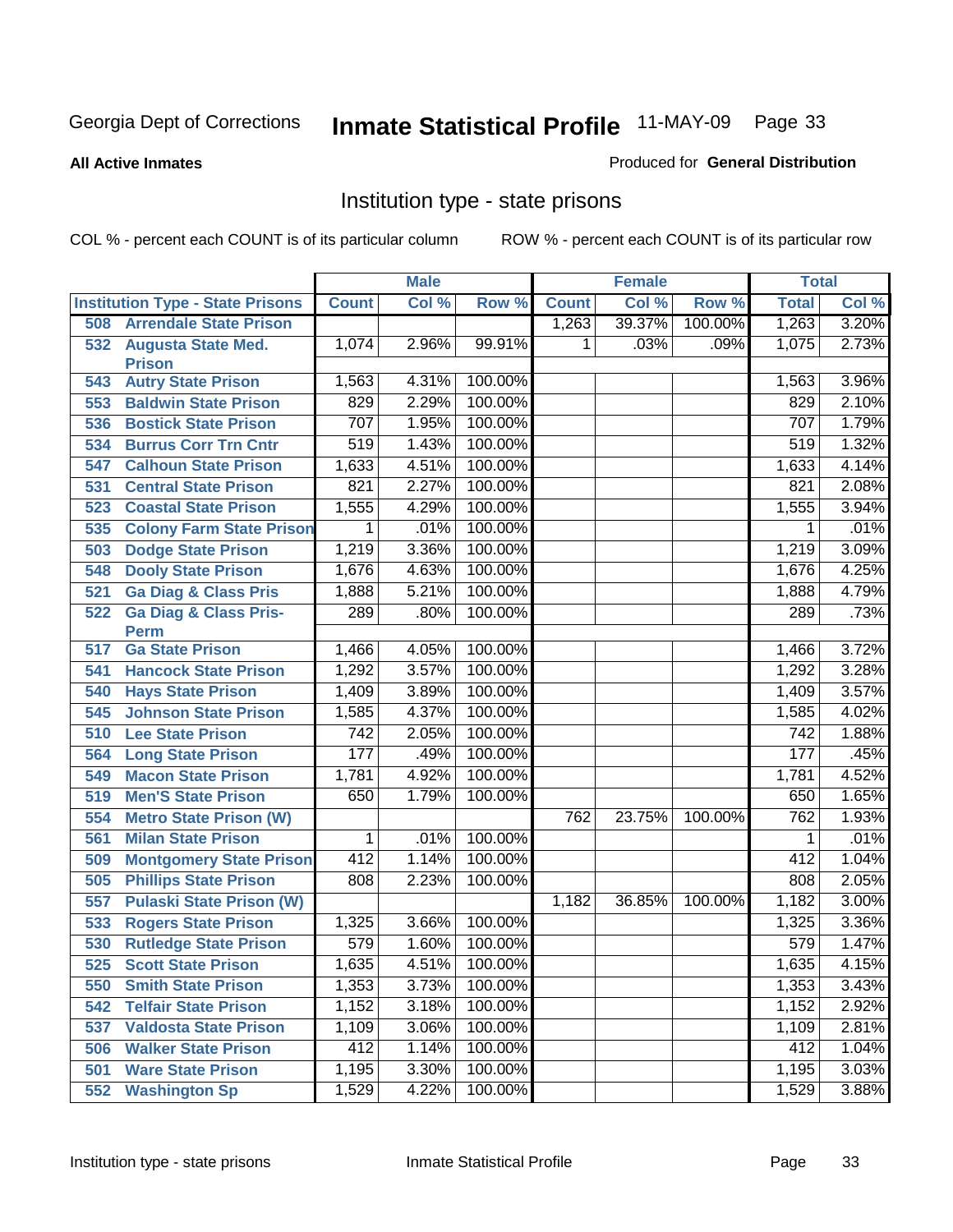**All Active Inmates**

Produced for **General Distribution**

# Institution type - state prisons

|                                         |              | <b>Male</b> |         |             | <b>Female</b> |          |        | <b>Total</b> |
|-----------------------------------------|--------------|-------------|---------|-------------|---------------|----------|--------|--------------|
| <b>Institution Type - State Prisons</b> | <b>Count</b> | Col %       |         | Row % Count | Col %         | Row %    | Total  | Col %        |
| 546<br><b>Wilcox State Prison</b>       | .844         | $5.09\%$    | 100.00% |             |               |          | .844   | 4.68%        |
| <b>Total Reported</b>                   | 36,230       | 100%        | 91.87%I | 3,208       | 100%          | $8.13\%$ | 39,438 | 100%         |

| <b>eported</b> |        |       |             |
|----------------|--------|-------|-------------|
|                | 36.230 | 3,208 | .438<br>20. |

| Mode (most frequent) | 521 Ga Diag & Class Pris | 508 Arrendale State Prison | 521 Ga Diag &<br><b>Class Pris</b> |
|----------------------|--------------------------|----------------------------|------------------------------------|
|----------------------|--------------------------|----------------------------|------------------------------------|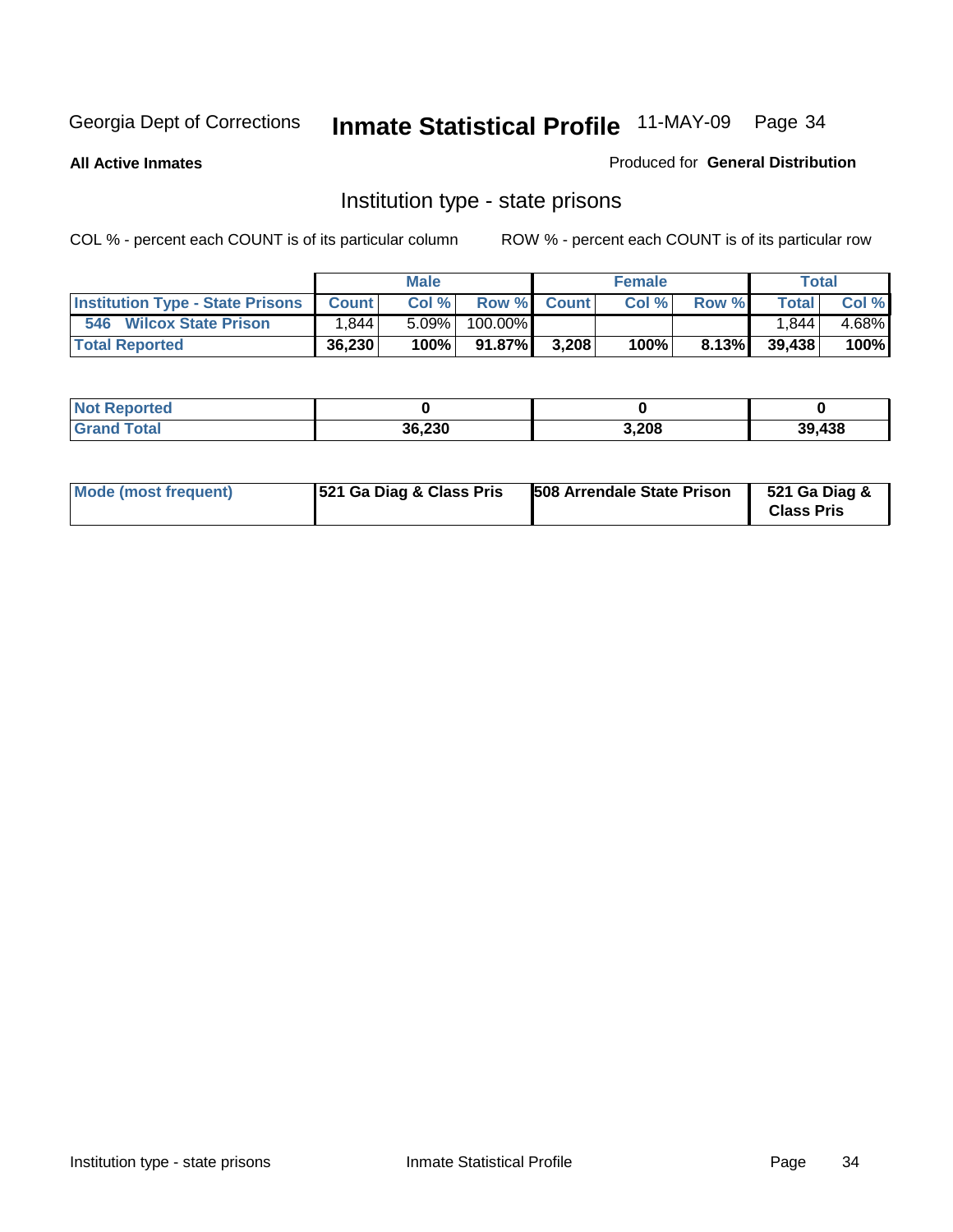**All Active Inmates**

#### Produced for **General Distribution**

# Institution type - private prisons

|                                           |              | <b>Male</b> |             | <b>Female</b> |         |               | <b>Total</b> |
|-------------------------------------------|--------------|-------------|-------------|---------------|---------|---------------|--------------|
| <b>Institution Type - Private Prisons</b> | <b>Count</b> | Col %       | Row % Count | Col %         | Row %   | <b>Total</b>  | Col %        |
| <b>Coffee Corr Facility</b><br>569        | 1.719        | $33.18\%$   | $99.94\%$   | $100.00\%$    | $.06\%$ | 1,720         | 33.19%       |
| <b>D Ray James Corr Fac</b><br>567        | 1.749        | 33.76%      | $100.00\%$  |               |         | 1.749         | 33.75%       |
| <b>Wheeler Corr Facility</b><br>571       | 1.713        | 33.06%      | $100.00\%$  |               |         | 1,713         | 33.06%       |
| <b>Total Reported</b>                     | 5,181        | 100%        | 99.98%      | 100%          |         | $.02\%$ 5,182 | 100%         |

| <b>Not</b><br><b>Reported</b> |       |       |
|-------------------------------|-------|-------|
| nd Total                      | 5,181 | 5,182 |

| <b>Mode (most frequent)</b> | 567 D Ray James Corr Fac 569 Coffee Corr Facility |  | 567 D Ray James<br><b>Corr Fac</b> |
|-----------------------------|---------------------------------------------------|--|------------------------------------|
|-----------------------------|---------------------------------------------------|--|------------------------------------|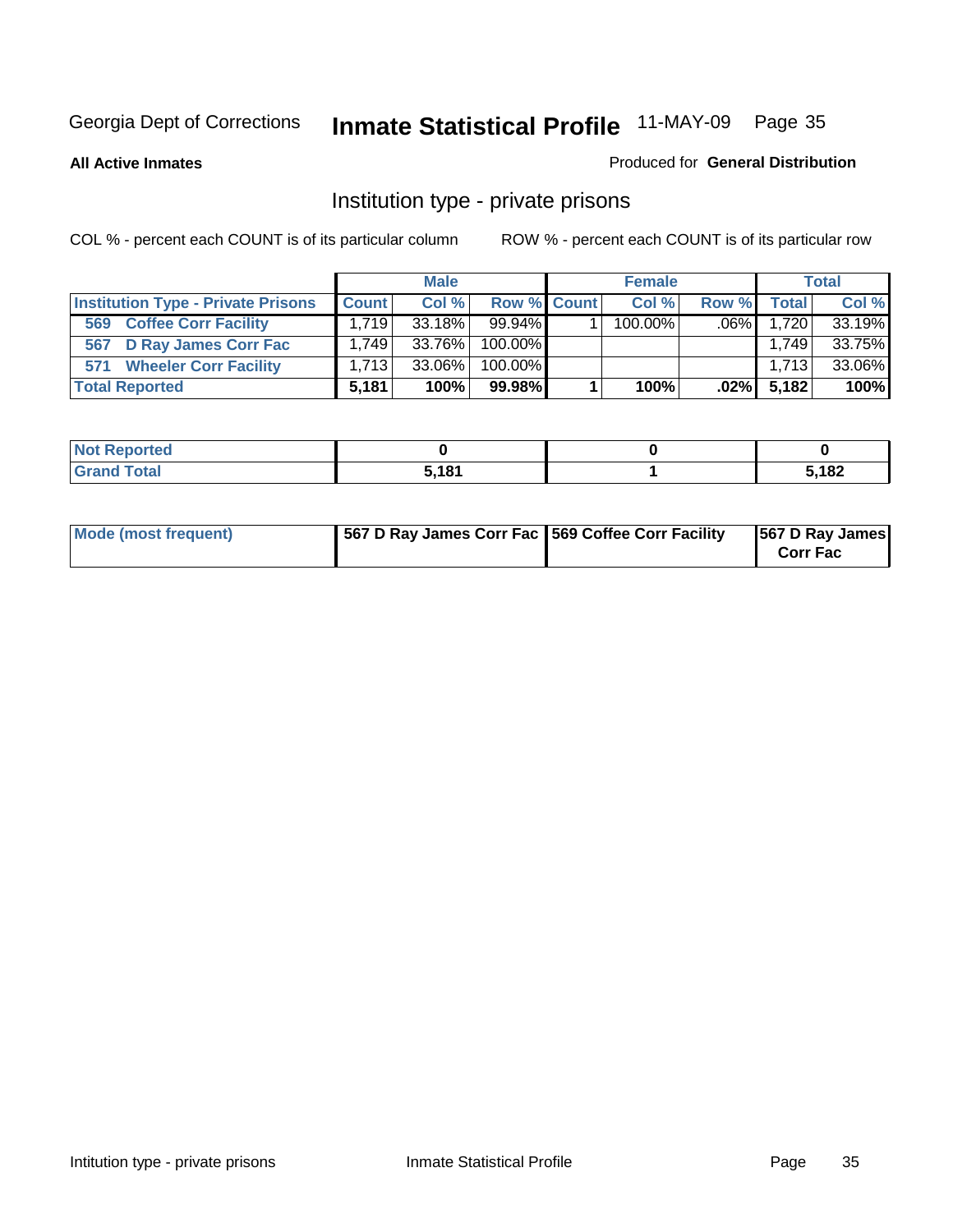**All Active Inmates**

Produced for **General Distribution**

# Institution type - prison annexes

|                                                | <b>Male</b> |            |         | <b>Female</b> |       |       | Total        |         |
|------------------------------------------------|-------------|------------|---------|---------------|-------|-------|--------------|---------|
| <b>Institution Type - Prison Annexes Count</b> |             | Col %      | Row %   | <b>Count</b>  | Col % | Row % | <b>Total</b> | Col %   |
| 7541 Hancock Annex                             |             | $100.00\%$ | 100.00% |               |       |       |              | 100.00% |
| <b>Total Reported</b>                          |             | 100%       | 100%    |               |       | %     |              | 100%    |

| <b>Not Reported</b><br>NOT. |  |  |
|-----------------------------|--|--|
| <b>Grand Total</b>          |  |  |

| <b>Mode (most frequent)</b> | <b>7541 Hancock Annex</b> | <b>Null</b> | 7541 Hancock |
|-----------------------------|---------------------------|-------------|--------------|
|                             |                           |             | Annex        |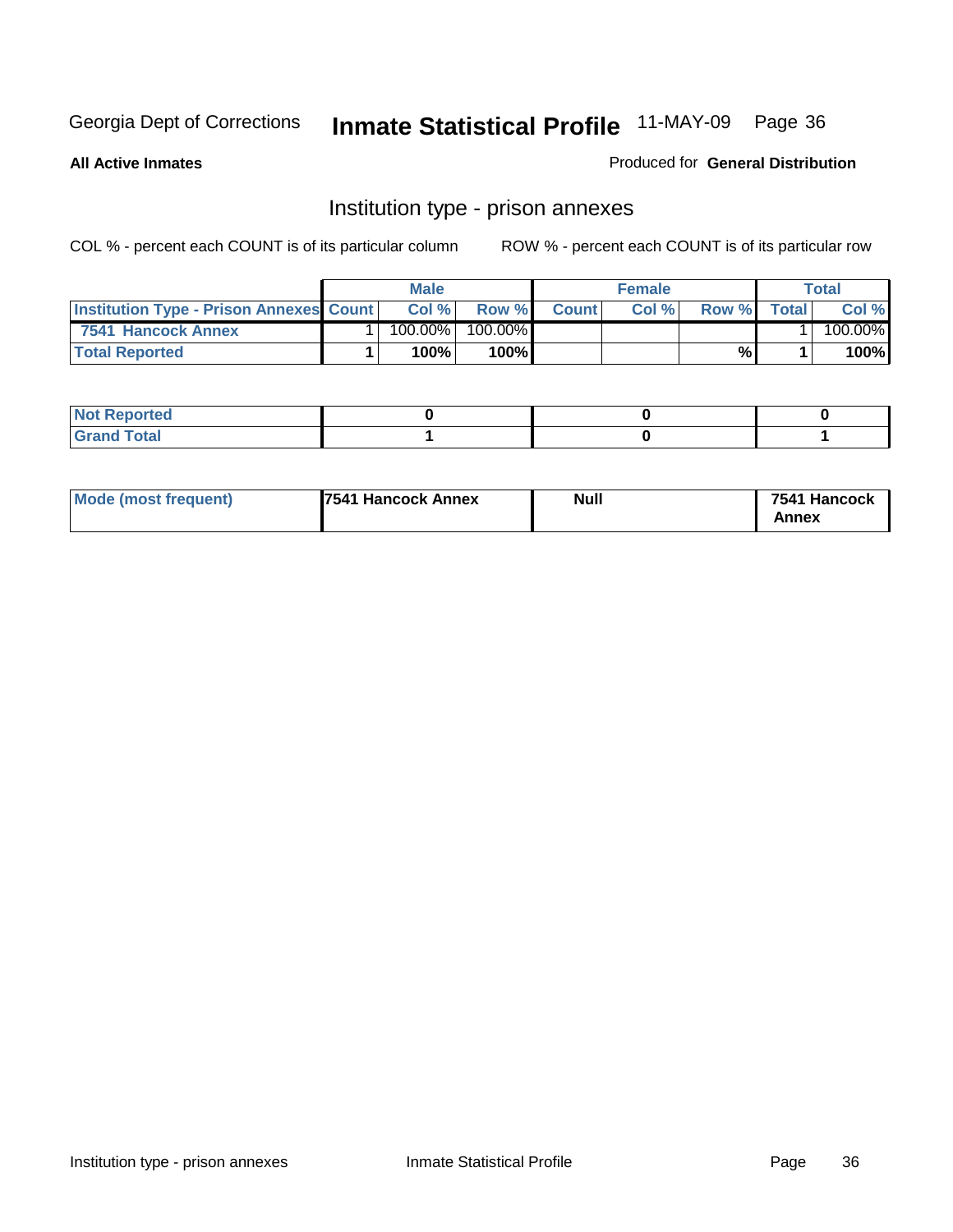### **All Active Inmates**

### Produced for **General Distribution**

## Institution type - pre-release centers

|                                                |     | <b>Male</b> |         |              | <b>Female</b> |         |              | <b>Total</b> |
|------------------------------------------------|-----|-------------|---------|--------------|---------------|---------|--------------|--------------|
| <b>Institution Type - Prison Annexes Count</b> |     | Col %       | Row %   | <b>Count</b> | Col %         | Row %   | <b>Total</b> | Col %        |
| 7507 Appling Pre-Release Ctr                   | 189 | 19.44%      | 100.00% |              |               |         | 189          | 16.48%       |
| 7521 Lamar Pre-Release Center                  | 198 | 20.37%      | 100.00% |              |               |         | 198          | 17.26%       |
| 7543 Pelham Pre-Release                        | 3   | .31%        | 100.00% |              |               |         | 3            | .26%         |
| <b>Center</b>                                  |     |             |         |              |               |         |              |              |
| 7546 Turner Pre-Release Center                 | 190 | 19.55%      | 100.00% |              |               |         | 190          | 16.56%       |
| 7538 W Central Pre-Release Ctr                 |     |             |         | 175          | 100.00%       | 100.00% | 175          | 15.26%       |
| 556 Western Pre-Release Cntr                   | 199 | 20.47%      | 100.00% |              |               |         | 199          | 17.35%       |
| <b>7572 Wilkes Pre-Release Center</b>          | 193 | 19.86%      | 100.00% |              |               |         | 193          | 16.83%       |
| <b>Total Reported</b>                          | 972 | 100%        | 84.74%  | 175          | 100%          | 15.26%  | 1,147        | 100%         |

| <b>Reported</b> |      |   |       |
|-----------------|------|---|-------|
| <b>Total</b>    | 972  | . | 1,147 |
| Gran            | 31 L | . |       |

| Mode (most frequent) |      | 556 Western Pre-Release   7538 W Central Pre-Release   556 Western Pre- |                     |
|----------------------|------|-------------------------------------------------------------------------|---------------------|
|                      | Cntr | Ctr                                                                     | <b>Release Cntr</b> |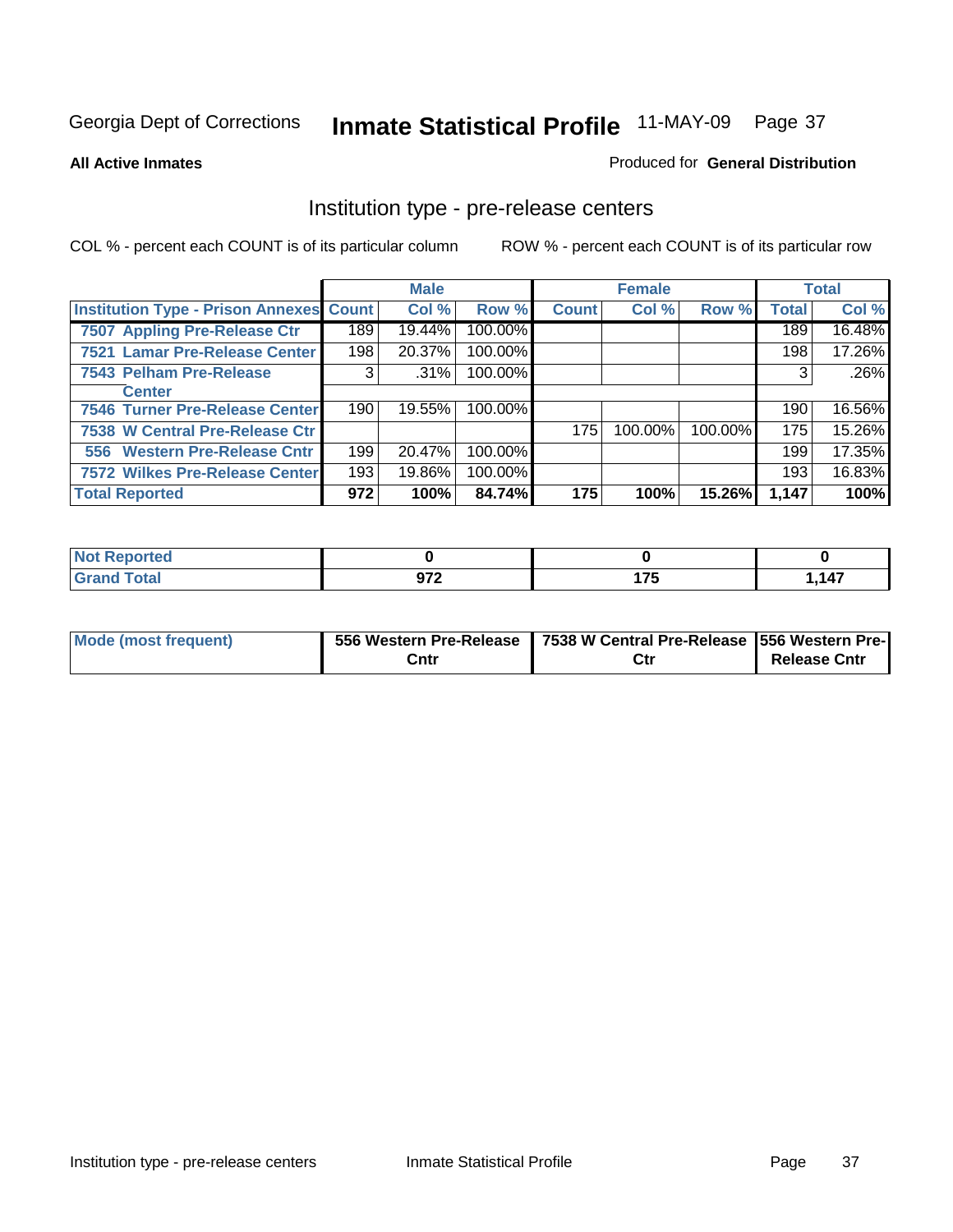**All Active Inmates**

## Produced for **General Distribution**

# Institution type - inmate boot camp

|                                      |              | <b>Male</b> |         |              | <b>Female</b> |       |       | <b>Total</b> |
|--------------------------------------|--------------|-------------|---------|--------------|---------------|-------|-------|--------------|
| <b>Institution Type - Boot Camps</b> | <b>Count</b> | Col %       | Row %   | <b>Count</b> | Col%          | Row % | Total | Col %        |
| 9534 Burruss Inm Boot Camp           | 94           | $100.00\%$  | 100.00% |              |               |       | 94    | 100.00%      |
| <b>Total Rported</b>                 | 94           | 100%        | 100%    |              |               | %     | 94    | 100%         |

| Reported<br>$\sim$<br>.         |  |         |
|---------------------------------|--|---------|
| <b>c</b> otal<br>C.v.<br>$\sim$ |  | <br>-24 |

| Mode (most frequent) | 9534 Burruss Inm Boot | <b>Null</b> | 9534 Burruss Inm |
|----------------------|-----------------------|-------------|------------------|
|                      | Camp                  |             | <b>Boot Camp</b> |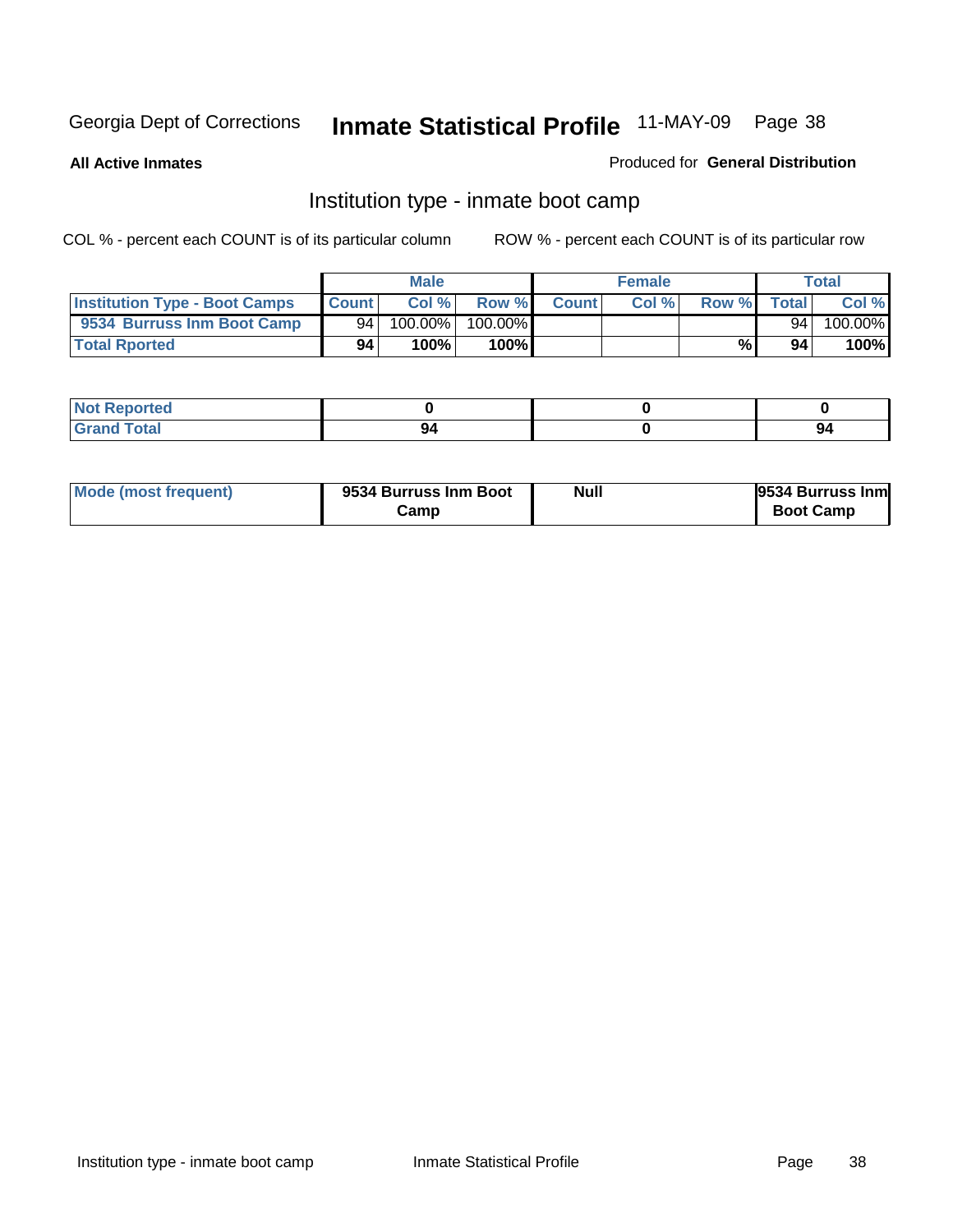### **All Active Inmates**

### Produced for **General Distribution**

# Number of disciplinary reports

|                                       |              | <b>Male</b> |        |              | <b>Female</b> |       |              | <b>Total</b> |
|---------------------------------------|--------------|-------------|--------|--------------|---------------|-------|--------------|--------------|
| <b>Number of Disciplinary Reports</b> | <b>Count</b> | Col %       | Row %  | <b>Count</b> | Col %         | Row % | <b>Total</b> | Col %        |
|                                       | 21,519       | 43.12%      | 90.97% | 2,137        | 58.44%        | 9.03% | 23,656       | 44.17%       |
|                                       | 7,097        | 14.22%      | 92.12% | 607          | 16.60%        | 7.88% | 7,704        | 14.38%       |
|                                       | 3,974        | 7.96%       | 94.78% | 219          | 5.99%         | 5.22% | 4,193        | 7.83%        |
| 3                                     | 2,637        | 5.28%       | 94.45% | 155          | 4.24%         | 5.55% | 2,792        | 5.21%        |
|                                       | .982         | $3.97\%$    | 95.52% | 93           | 2.54%         | 4.48% | 2,075        | 3.87%        |
| 5                                     | 1,567        | 3.14%       | 96.08% | 64           | 1.75%         | 3.92% | 1,631        | 3.05%        |
| <b>More Than 5</b>                    | 11,125       | 22.29%      | 96.68% | 382          | 10.45%        | 3.32% | 11,507       | 21.49%       |
| <b>Total Reported</b>                 | 49,901       | 100%        | 93.17% | 3,657        | 100.0%        | 6.83% | 53,558       | 100%         |

| $\sim$ 10<br>______ | 10.00 <sup>-</sup> | 3,657 | $-3.558$ |
|---------------------|--------------------|-------|----------|

| Mean (average)       | 5.00 | 2.34 | 4.82 |
|----------------------|------|------|------|
| Median (middle)      |      |      |      |
| Mode (most frequent) |      |      |      |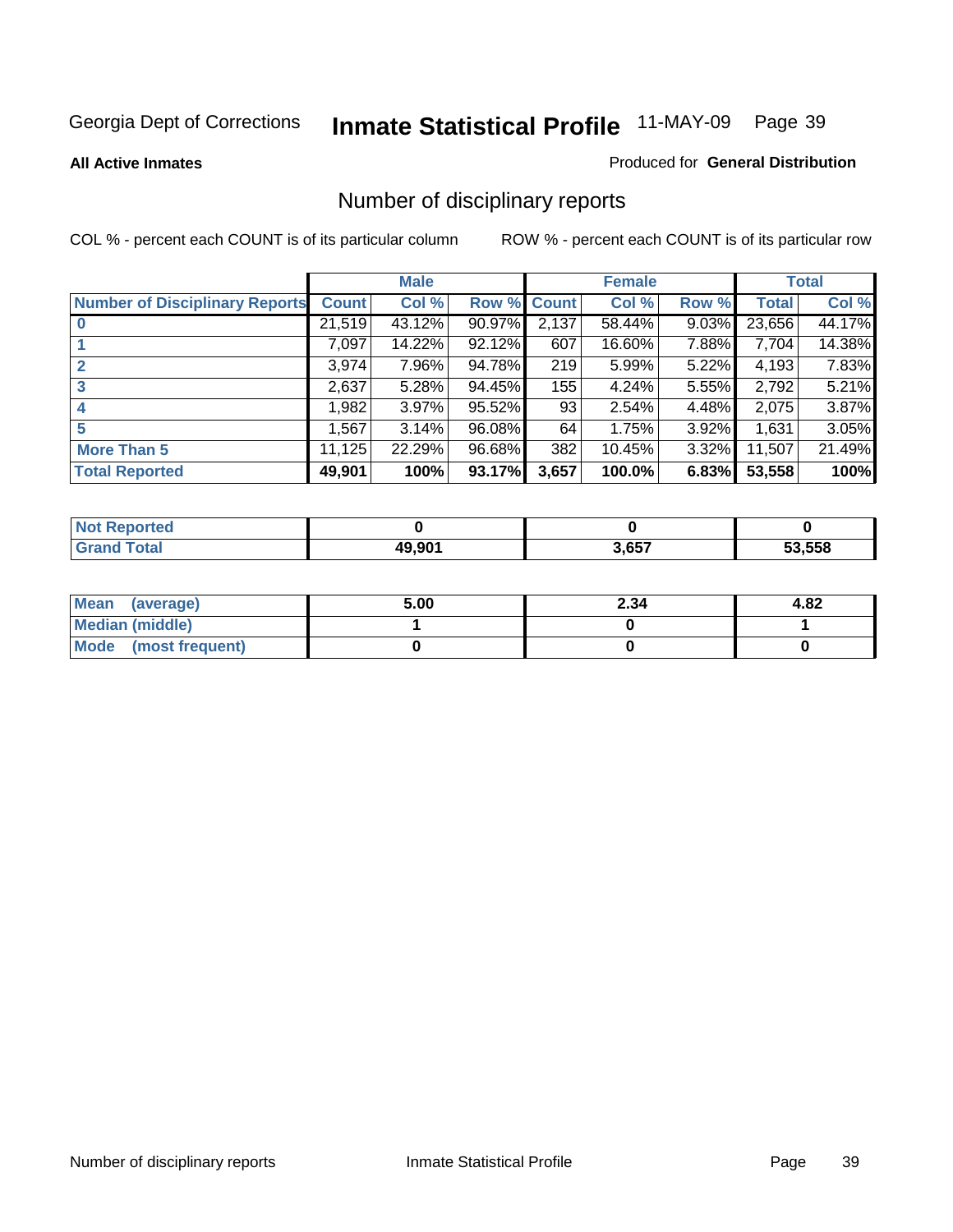**All Active Inmates**

### Produced for **General Distribution**

## Number of transfers

|                            |         | <b>Male</b> |             |       | <b>Female</b> |           |              | <b>Total</b> |
|----------------------------|---------|-------------|-------------|-------|---------------|-----------|--------------|--------------|
| <b>Number of Transfers</b> | Count l | Col %       | Row % Count |       | Col %         | Row %     | <b>Total</b> | Col %        |
|                            | 3,494   | $7.00\%$    | 87.99%      | 477   | 13.04%        | 12.01%    | 3,971        | 7.41%        |
|                            | 18,103  | 36.28%      | 89.81%      | 2,055 | 56.19%        | $10.19\%$ | 20,158       | 37.64%       |
|                            | 10,161  | 20.36%      | 94.14%      | 632   | 17.28%        | 5.86%     | 10,793       | 20.15%       |
| 3                          | 6,435   | 12.90%      | 95.56%      | 299   | 8.18%         | $4.44\%$  | 6,734        | 12.57%       |
|                            | 3,961   | 7.94%       | 97.71%      | 93    | 2.54%         | 2.29%     | 4,054        | 7.57%        |
| 5                          | 2,546   | 5.10%       | 98.23%      | 46    | 1.26%         | 1.77%     | 2,592        | 4.84%        |
| <b>More Than 5</b>         | 5,201   | 10.42%      | 98.95%      | 55    | 1.50%         | $1.05\%$  | 5,256        | 9.81%        |
| <b>Total Reported</b>      | 49,901  | 100%        | 93.17%      | 3,657 | 100%          | 6.83%     | 53,558       | 100%         |

| $\sim$ $\sim$<br>______ | $AO$ $\Omega$ | 3,657 | 53 558 |
|-------------------------|---------------|-------|--------|

| Mean (average)         | 2.63 | 1.43 | 2.54 |
|------------------------|------|------|------|
| <b>Median (middle)</b> |      |      |      |
| Mode (most frequent)   |      |      |      |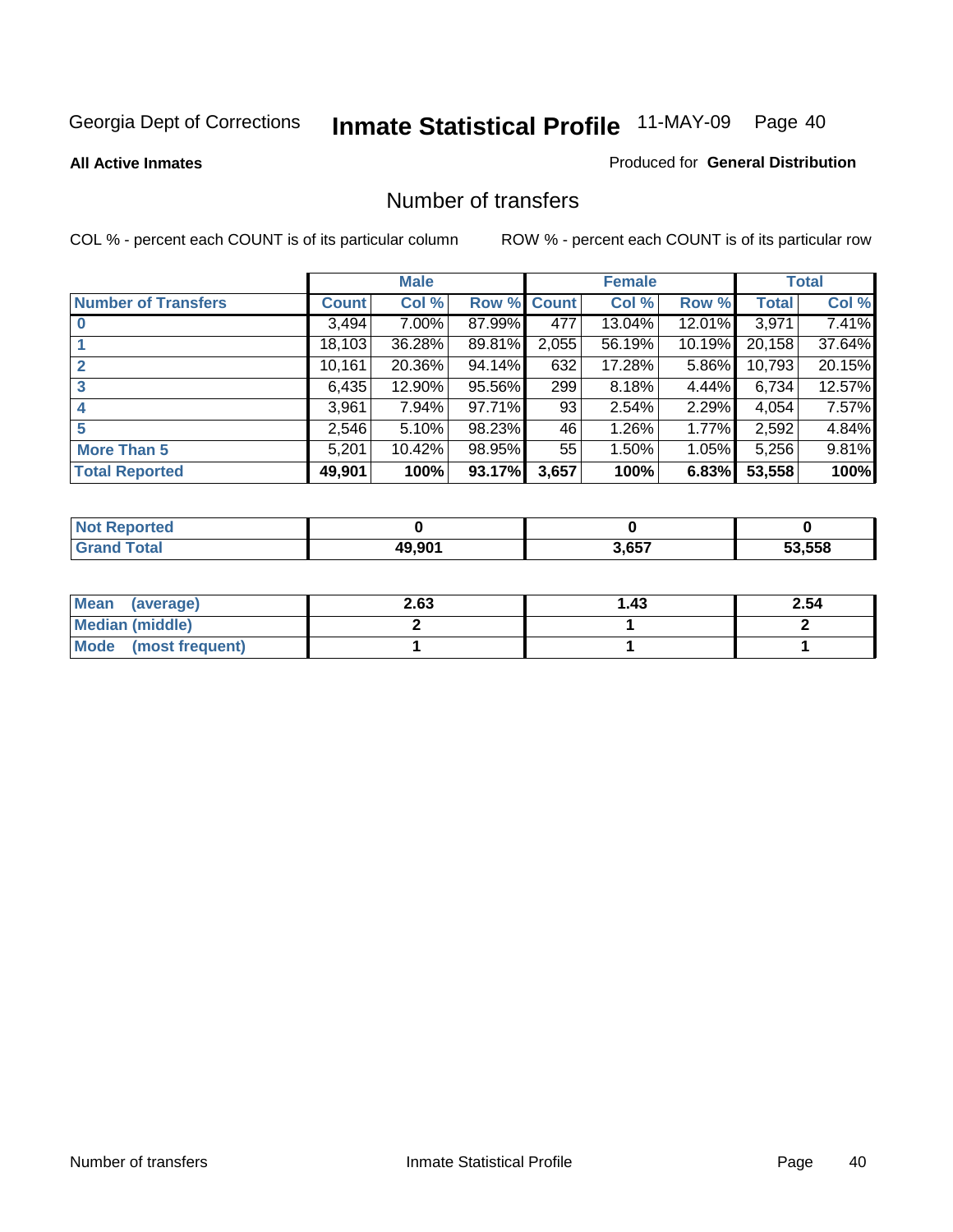**All Active Inmates**

## Produced for **General Distribution**

# Number of escapes

|                          |                  | <b>Male</b> |                    |       | <b>Female</b> |          |        | <b>Total</b> |
|--------------------------|------------------|-------------|--------------------|-------|---------------|----------|--------|--------------|
| <b>Number of Escapes</b> | Count l          | Col %       | <b>Row % Count</b> |       | Col %         | Row %    | Total  | Col %        |
|                          | 49,589           | 99.37%      | 93.14%             | 3,653 | 99.89%        | $6.86\%$ | 53,242 | 99.41%       |
|                          | 294 <sub>1</sub> | 0.59%       | 98.66%             | 4     | 0.11%         | $1.34\%$ | 298    | 0.56%        |
|                          | 12               | 0.02%       | 100.00%            |       |               |          | 12     | 0.02%        |
|                          | 5.               | 0.01%       | 100.00%            |       |               |          | 5      | 0.01%        |
|                          |                  | 0.01%       | 100.00%            |       |               |          |        | 0.01%        |
| <b>Total Reported</b>    | 49,901           | 100%        | 93.17%             | 3,657 | 100%          | 6.83%    | 53,558 | 100.0%       |

| тео            |        |       |        |
|----------------|--------|-------|--------|
| T <sub>0</sub> | 19.901 | 3,657 | 53.558 |

| <b>Mean</b><br>(average) |  | .0 |
|--------------------------|--|----|
| Median (middle)          |  |    |
| Mode (most frequent)     |  |    |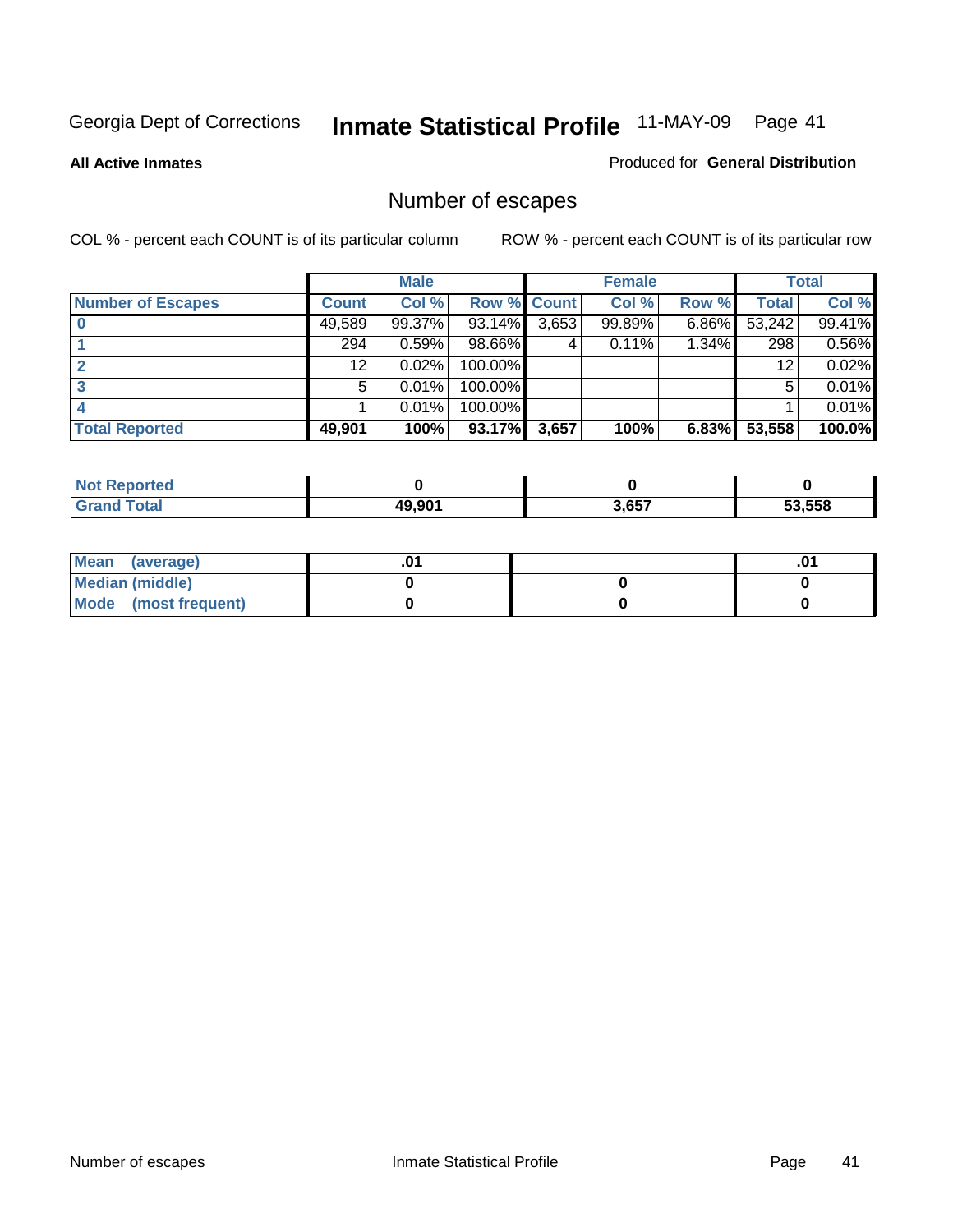### **All Active Inmates**

## Produced for **General Distribution**

# Probable future release type of still active inmates

|                                         |              | <b>Male</b> |                    |                  | <b>Female</b> |          | <b>Total</b> |        |
|-----------------------------------------|--------------|-------------|--------------------|------------------|---------------|----------|--------------|--------|
| <b>Probable Future Release Type</b>     | <b>Count</b> | Col %       | <b>Row % Count</b> |                  | Col %         | Row %    | <b>Total</b> | Col %  |
| <b>Paroled with probation to follow</b> | 7,321        | 14.69%      | 93.32%             | 524              | 14.34%        | $6.68\%$ | 7,845        | 14.66% |
| Paroled w/o probation to follow         | 6,777        | 13.59%      | 93.58%             | 465              | 12.72%        | $6.42\%$ | 7,242        | 13.53% |
| <b>Maxout with probation to follow</b>  | 14,979       | $30.05\%$   | 92.51% 1.213       |                  | 33.19%        | $7.49\%$ | 16, 192      | 30.26% |
| <b>Maxout w/o probation to follow</b>   | 13,771       | 27.62%      | 92.29%             | 1.150            | 31.46%        | $7.71\%$ | 14,921       | 27.89% |
| Life, LWOP or death sentence            | 7,003        | 14.05%      | 95.85%             | 303 <sub>1</sub> | 8.29%         | $4.15\%$ | 7,306        | 13.65% |
| <b>Total Reported</b>                   | 49,851       | 100%        | 93.17% 3,655       |                  | 100%          | 6.83%    | 53,506       | 100%   |

| Released                        |        |       |        |
|---------------------------------|--------|-------|--------|
| $\mathsf{Total}$<br><b>Grar</b> | 49.851 | 3.655 | 53,506 |

| Mode (most frequent) | Maxout with PROB follow   Maxout with PROB follow   Maxout with PROB |        |
|----------------------|----------------------------------------------------------------------|--------|
|                      |                                                                      | follow |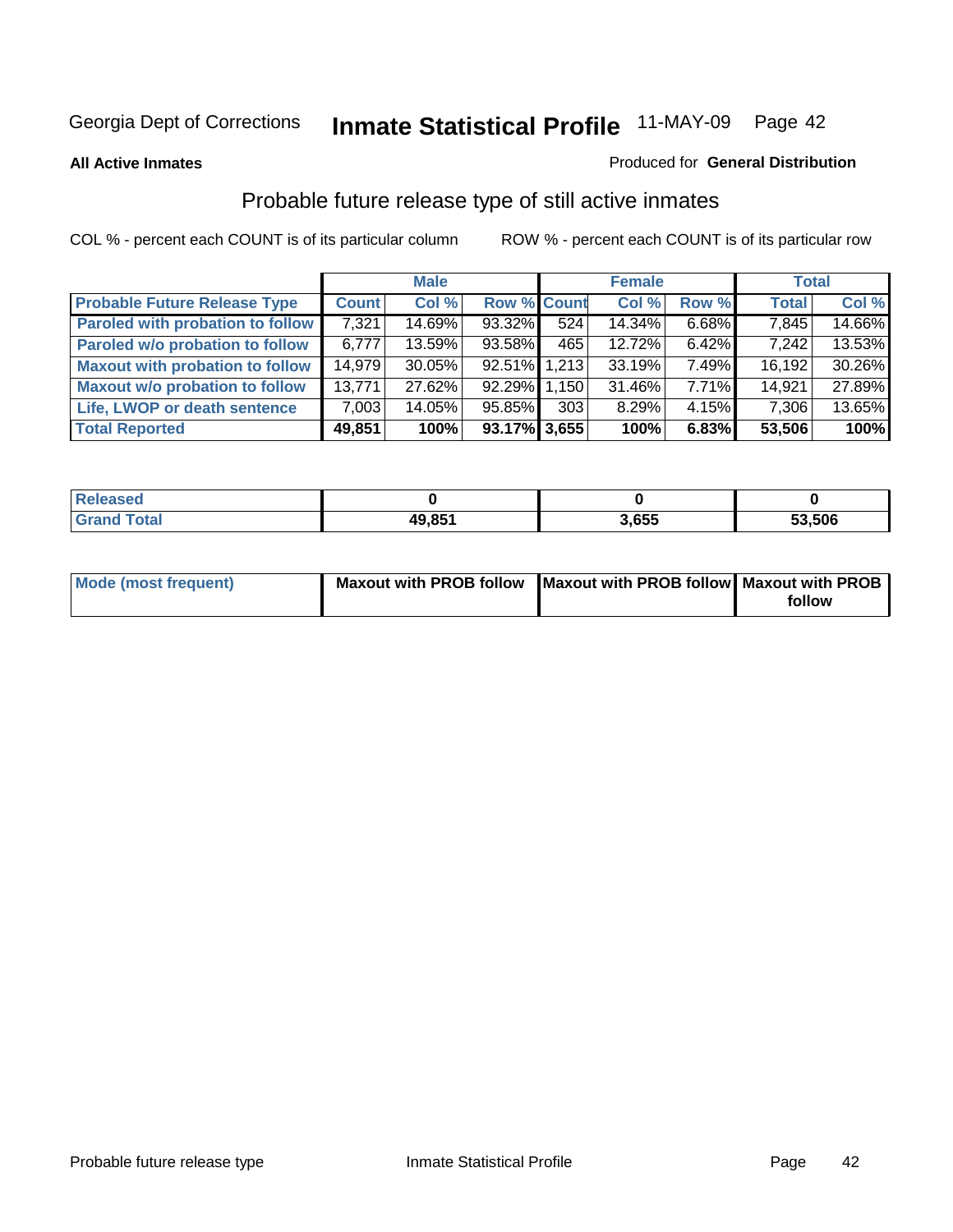**All Active Inmates**

## Produced for **General Distribution**

# Actual release type

|                            |              | <b>Male</b> |                    | <b>Female</b> |       |       | Total |
|----------------------------|--------------|-------------|--------------------|---------------|-------|-------|-------|
| <b>Actual Release Type</b> | <b>Count</b> | Col %       | <b>Row % Count</b> | Col %1        | Row % | Total | Col % |
| <b>Total Reported</b>      |              | %           | %                  | %             | %     |       | %     |

| <b>Still Active</b> | 49,901 | 3,657 | 53,558 |
|---------------------|--------|-------|--------|
| <b>Not Reported</b> |        |       |        |
| <b>Grand Total</b>  | 49,901 | 3,657 | 53,558 |

| M<br>____<br>_____ | NI | Null | $\cdots$ |
|--------------------|----|------|----------|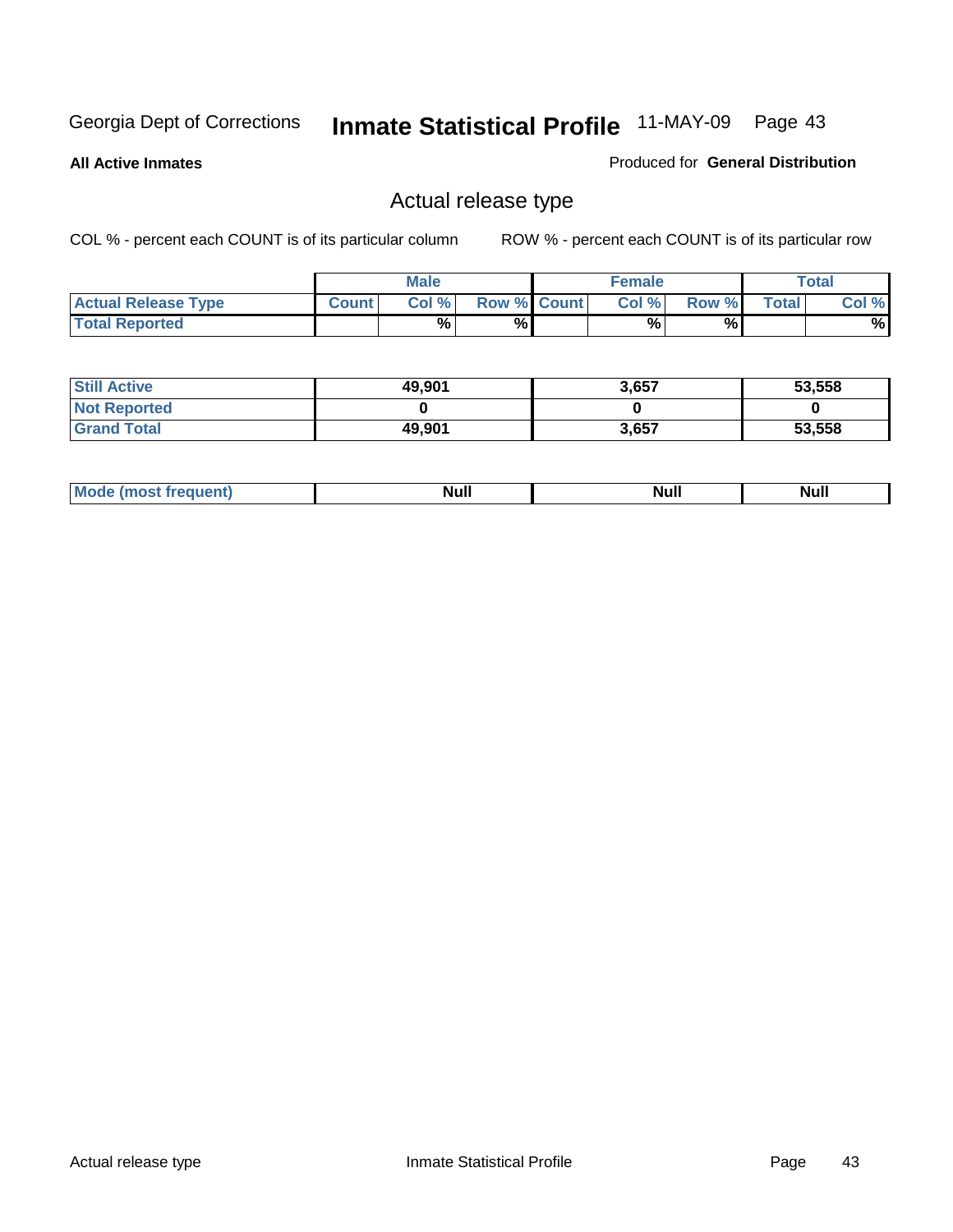## **All Active Inmates**

## Produced for **General Distribution**

## Time served in current (or last) institution

|                            |              | <b>Male</b> |        |              | <b>Female</b> |        |              | <b>Total</b> |
|----------------------------|--------------|-------------|--------|--------------|---------------|--------|--------------|--------------|
| <b>Time In Institution</b> | <b>Count</b> | Col %       | Row %  | <b>Count</b> | Col %         | Row %  | <b>Total</b> | Col %        |
| 0 to 3 months              | 12,859       | 25.77%      | 93.70% | 864          | 23.63%        | 6.30%  | 13,723       | 25.62%       |
| 3.01 to 6 months           | 7,624        | 15.28%      | 92.42% | 625          | 17.09%        | 7.58%  | 8,249        | 15.40%       |
| 6.01 to 9 months           | 7,341        | 14.71%      | 93.73% | 491          | 13.43%        | 6.27%  | 7,832        | 14.62%       |
| 9.01 to 12 months          | 3,937        | 7.89%       | 88.31% | 521          | 14.25%        | 11.69% | 4,458        | 8.32%        |
| 12.01 to 18 months         | 5,722        | 11.47%      | 93.67% | 387          | 10.58%        | 6.33%  | 6,109        | 11.41%       |
| <b>18.01 to 24 months</b>  | 2,974        | 5.96%       | 94.14% | 185          | 5.06%         | 5.86%  | 3,159        | 5.90%        |
| 2.01 to 3 years            | 3,155        | 6.32%       | 94.26% | 192          | 5.25%         | 5.74%  | 3,347        | 6.25%        |
| 3.01 to 4 years            | 2,007        | 4.02%       | 94.49% | 117          | 3.20%         | 5.51%  | 2,124        | 3.97%        |
| 4.01 to 5 years            | 1,054        | 2.11%       | 87.76% | 147          | 4.02%         | 12.24% | 1,201        | 2.24%        |
| 5.01 to 6 years            | 829          | 1.66%       | 97.07% | 25           | 0.68%         | 2.93%  | 854          | 1.59%        |
| 6.01 to 7 years            | 614          | 1.23%       | 97.31% | 17           | 0.46%         | 2.69%  | 631          | 1.18%        |
| 7.01 to 8 years            | 456          | 0.91%       | 95.20% | 23           | 0.63%         | 4.80%  | 479          | 0.89%        |
| 8.01 to 9 years            | 328          | 0.66%       | 94.80% | 18           | 0.49%         | 5.20%  | 346          | 0.65%        |
| 9.01 to 10 years           | 272          | 0.55%       | 95.44% | 13           | 0.36%         | 4.56%  | 285          | 0.53%        |
| Over 10 years              | 729          | 1.46%       | 95.80% | 32           | 0.88%         | 4.20%  | 761          | 1.42%        |
| <b>Total Reported</b>      | 49,901       | 100%        | 93.17% | 3,657        | 100%          | 6.83%  | 53,558       | 100%         |

| Not I<br>Reported |        |       |        |
|-------------------|--------|-------|--------|
| <b>ota</b>        | 49,901 | 3 657 | 53.558 |

| <b>Mean</b><br>(average) | 17 months | 15 months | 17 months |  |  |
|--------------------------|-----------|-----------|-----------|--|--|
| Median (middle)          | 8 months  | 8 months  | 8 months  |  |  |
| Mode<br>(most frequent)  | 0 months  | 2 months  | months    |  |  |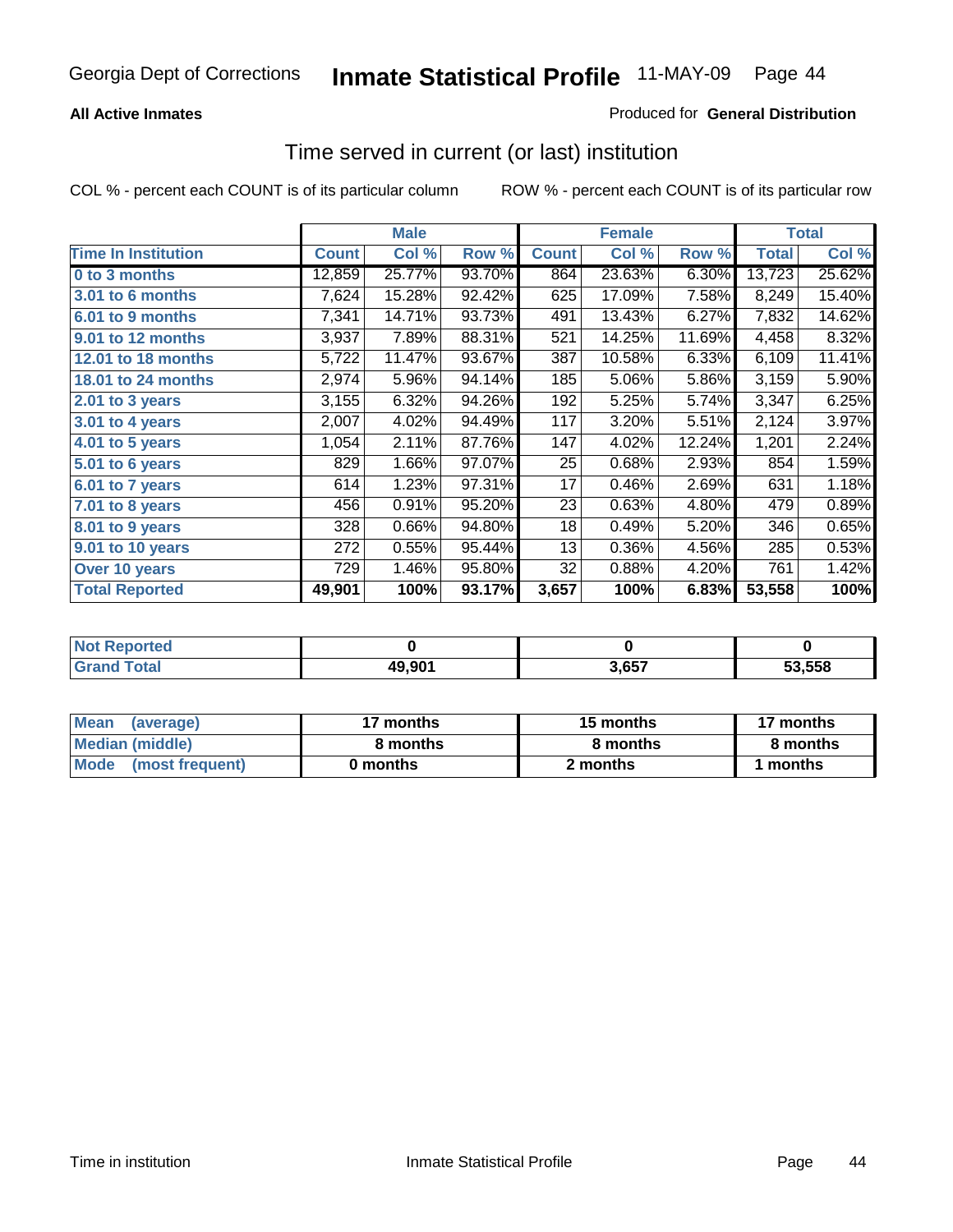**All Active Inmates**

### Produced for **General Distribution**

# Highest grade level attained

|                              |                  | <b>Male</b> |         |                 | <b>Female</b>             |        |                 | <b>Total</b> |
|------------------------------|------------------|-------------|---------|-----------------|---------------------------|--------|-----------------|--------------|
| <b>Grade Level</b>           | <b>Count</b>     | Col %       | Row %   | <b>Count</b>    | $\overline{\text{Col}}$ % | Row %  | <b>Total</b>    | Col %        |
| No school at all             | 48               | 0.10%       | 94.12%  | $\overline{3}$  | 0.09%                     | 5.88%  | $\overline{51}$ | 0.10%        |
| <b>Grade 1</b>               | 39               | 0.08%       | 100.00% |                 |                           |        | $\overline{39}$ | 0.08%        |
| <b>Grade 2</b>               | 61               | 0.13%       | 93.85%  | 4               | 0.11%                     | 6.15%  | 65              | 0.13%        |
| <b>Grade 3</b>               | 130              | 0.27%       | 95.59%  | 6               | 0.17%                     | 4.41%  | 136             | 0.26%        |
| <b>Grade 4</b>               | $\overline{137}$ | 0.29%       | 95.80%  | $\overline{6}$  | 0.17%                     | 4.20%  | 143             | 0.28%        |
| Grade 5                      | 222              | 0.46%       | 96.10%  | $\overline{9}$  | 0.26%                     | 3.90%  | 231             | 0.45%        |
| Grade 6                      | 825              | 1.72%       | 95.82%  | $\overline{36}$ | 1.03%                     | 4.18%  | 861             | 1.67%        |
| <b>Grade 7</b>               | 1,215            | 2.53%       | 93.61%  | $\overline{83}$ | 2.38%                     | 6.39%  | 1,298           | 2.52%        |
| <b>Grade 8</b>               | 4,590            | 9.55%       | 93.69%  | 309             | 8.86%                     | 6.31%  | 4,899           | 9.50%        |
| Grade 9                      | 7,596            | 15.80%      | 94.13%  | 474             | 13.59%                    | 5.87%  | 8,070           | 15.65%       |
| Grade 10                     | 10,144           | 21.10%      | 94.83%  | 553             | 15.85%                    | 5.17%  | 10,697          | 20.75%       |
| Grade 11                     | 8,957            | 18.63%      | 94.48%  | 523             | 14.99%                    | 5.52%  | 9,480           | 18.39%       |
| <b>Grade 12 or GED</b>       | 8,373            | 17.42%      | 93.41%  | 591             | 16.94%                    | 6.59%  | 8,964           | 17.39%       |
| <b>Some tech school</b>      | 693              | 1.44%       | 83.80%  | 134             | 3.84%                     | 16.20% | 827             | 1.60%        |
| <b>Completed tech school</b> | 1,104            | 2.30%       | 85.25%  | 191             | 5.47%                     | 14.75% | 1,295           | 2.51%        |
| College, 1 year              | 1,193            | 2.48%       | 89.43%  | 141             | 4.04%                     | 10.57% | 1,334           | 2.59%        |
| College, 2 year              | 1,602            | 3.33%       | 87.64%  | 226             | 6.48%                     | 12.36% | 1,828           | 3.55%        |
| College, 3 year              | 442              | 0.92%       | 85.83%  | $\overline{73}$ | 2.09%                     | 14.17% | 515             | 1.00%        |
| <b>Bachelor's degree</b>     | 552              | 1.15%       | 84.02%  | 105             | 3.01%                     | 15.98% | 657             | 1.27%        |
| <b>Master's degree</b>       | 91               | 0.19%       | 85.05%  | 16              | 0.46%                     | 14.95% | 107             | 0.21%        |
| Ph.D. degree                 | $\overline{24}$  | 0.05%       | 88.89%  | $\overline{3}$  | 0.09%                     | 11.11% | 27              | 0.05%        |
| Law degree                   | $\overline{15}$  | 0.03%       | 83.33%  | $\overline{3}$  | 0.09%                     | 16.67% | $\overline{18}$ | 0.03%        |
| <b>Some medical school</b>   | $\overline{2}$   | 0.01%       | 100.00% |                 |                           |        | $\overline{2}$  | 0.01%        |
| <b>Medical degree</b>        | $\overline{11}$  | 0.02%       | 100.00% |                 |                           |        | 11              | 0.02%        |
| <b>Total Reported</b>        | 48,066           | 100%        | 93.23%  | 3,489           | 100.0%                    | 6.77%  | 51,555          | 100.0%       |

| .835     | 168<br>- - | 2,003  |
|----------|------------|--------|
| 00.001 م | 3.657      | 53.558 |

| <b>Mean</b><br>(average)       | 10.44    | 11.06           | 10.48    |
|--------------------------------|----------|-----------------|----------|
| Median (middle)                | Grade 10 | Grade 11        | Grade 10 |
| <b>Mode</b><br>(most frequent) | Grade 10 | Grade 12 or GED | Grade 10 |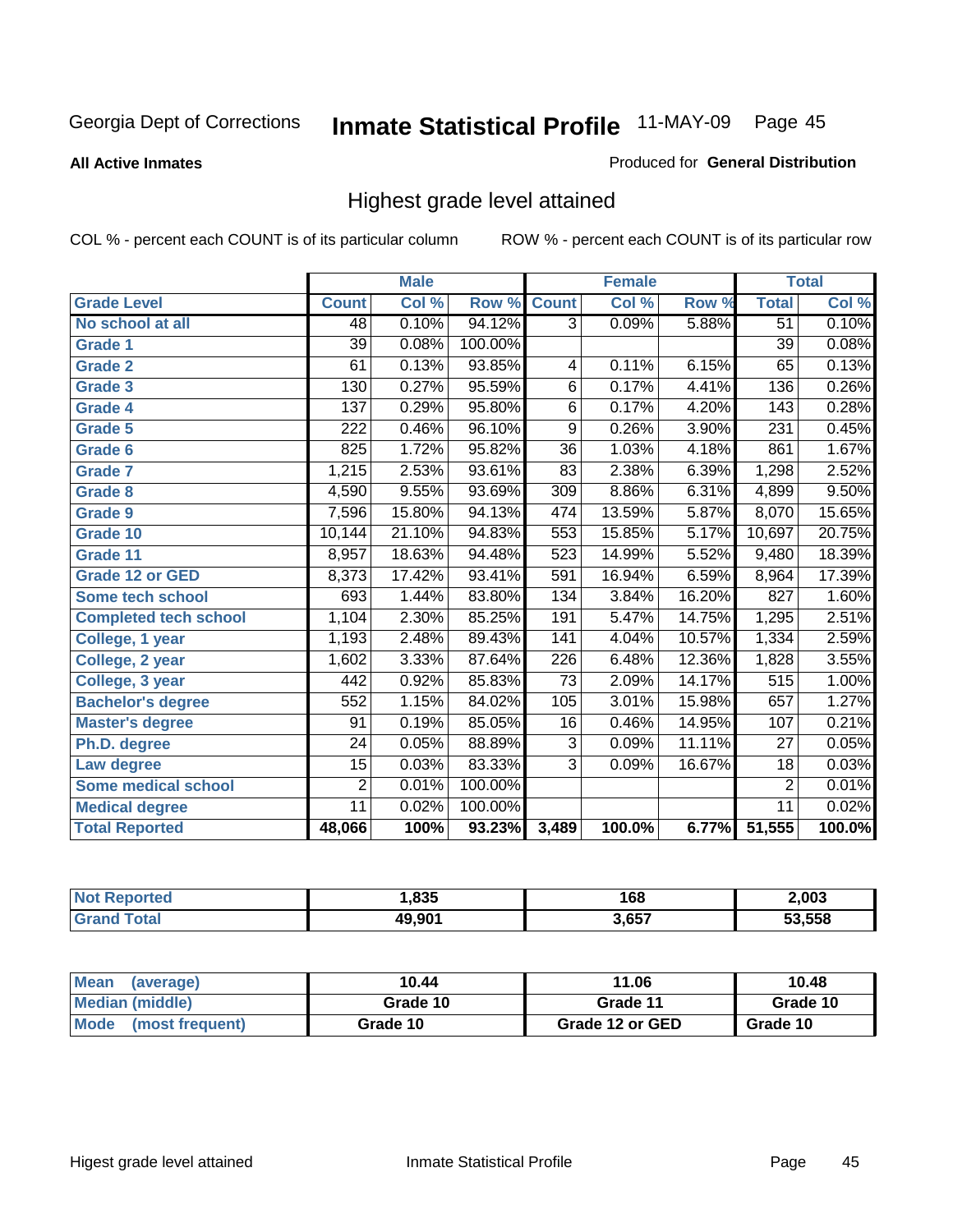## **All Active Inmates**

## Produced for **General Distribution**

## Culture fair IQ scores

|                       |              | <b>Male</b> |        |              | <b>Female</b> |          |              | <b>Total</b> |
|-----------------------|--------------|-------------|--------|--------------|---------------|----------|--------------|--------------|
| <b>IQ Scores</b>      | <b>Count</b> | Col %       | Row %  | <b>Count</b> | Col %         | Row %    | <b>Total</b> | Col %        |
| $60 - 69$             | 1,447        | $3.11\%$    | 95.57% | 67           | 2.46%         | 4.43%    | 1,514        | 3.07%        |
| $70 - 79$             | 3,740        | 8.03%       | 94.06% | 236          | 8.65%         | 5.94%    | 3,976        | 8.06%        |
| $80 - 89$             | 7,119        | 15.28%      | 91.40% | 670          | 24.57%        | $8.60\%$ | 7,789        | 15.80%       |
| $90 - 99$             | 12,083       | 25.94%      | 92.76% | 943          | 34.58%        | 7.24%    | 13,026       | 26.42%       |
| $100 - 109$           | 12,348       | 26.51%      | 96.81% | 407          | 14.92%        | 3.19%    | 12,755       | 25.87%       |
| $110 - 119$           | 8,005        | 17.19%      | 97.37% | 216          | 7.92%         | 2.63%    | 8,221        | 16.67%       |
| $120 - 129$           | 1,749        | 3.75%       | 94.03% | 111          | 4.07%         | 5.97%    | 1,860        | 3.77%        |
| $130 - 139$           | 66           | 0.14%       | 56.90% | 50           | 1.83%         | 43.10%   | 116          | 0.24%        |
| 140 & Up              | 21           | 0.05%       | 43.75% | 27           | 0.99%         | 56.25%   | 48           | 0.10%        |
| <b>Total Reported</b> | 46,578       | 100%        | 94.47% | 2,727        | 100%          | 5.53%    | 49,305       | 100%         |

| <b>Not Reported</b>  | 2,738  | 744   | 3,449  |
|----------------------|--------|-------|--------|
| Not Valid (under 60) | 585    | 219   | 804    |
| <b>Grand Total</b>   | 49,901 | 3,657 | 53,558 |

| <b>Mean</b><br>(average) | 98  | 96 | 98 |
|--------------------------|-----|----|----|
| Median (middle)          | 99  | 94 | 99 |
| Mode<br>(most frequent)  | 103 | 94 | 99 |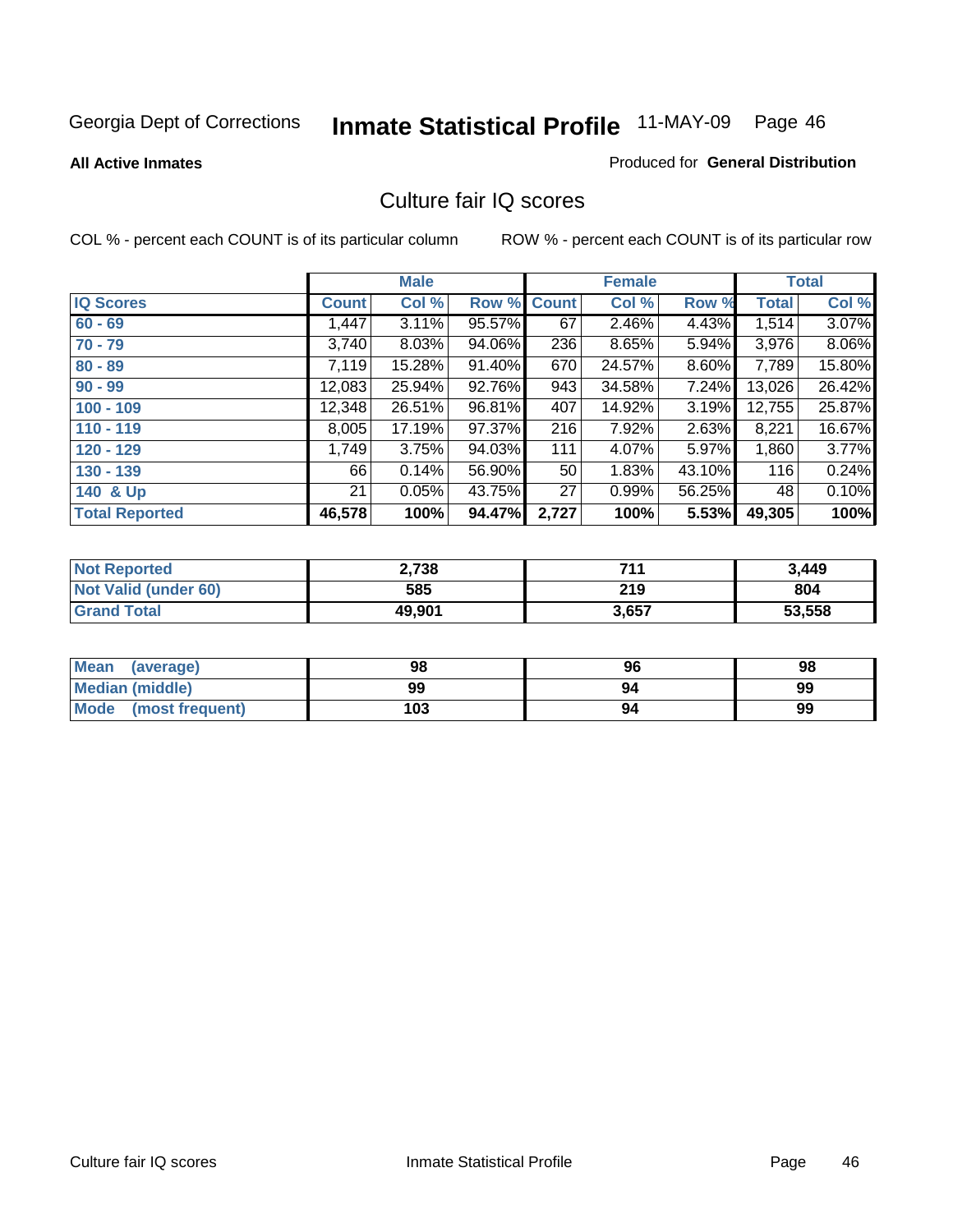### **All Active Inmates**

## Produced for **General Distribution**

# Wide Range Achievement Test (WRAT) reading score

|                           |              | <b>Male</b> |        |                  | <b>Female</b> |        |              | <b>Total</b> |
|---------------------------|--------------|-------------|--------|------------------|---------------|--------|--------------|--------------|
| <b>WRAT Reading Score</b> | <b>Count</b> | Col %       | Row %  | <b>Count</b>     | Col %         | Row %  | <b>Total</b> | Col %        |
| 0.1 to 0.9                | 892          | 1.89%       | 98.56% | $\overline{13}$  | 0.44%         | 1.44%  | 905          | 1.80%        |
| 1.0 to 1.9                | 1,219        | 2.58%       | 97.05% | 37               | 1.25%         | 2.95%  | 1,256        | 2.50%        |
| 2.0 to 2.9                | 2,251        | 4.77%       | 96.86% | 73               | 2.47%         | 3.14%  | 2,324        | 4.63%        |
| 3.0 to 3.9                | 3,717        | 7.88%       | 95.85% | 161              | 5.44%         | 4.15%  | 3,878        | 7.73%        |
| 4.0 to 4.9                | 4,474        | 9.48%       | 95.64% | 204              | 6.89%         | 4.36%  | 4,678        | 9.33%        |
| 5.0 to 5.9                | 3,933        | 8.33%       | 95.23% | 197              | 6.66%         | 4.77%  | 4,130        | 8.23%        |
| 6.0 to 6.9                | 4,173        | 8.84%       | 94.35% | 250              | 8.45%         | 5.65%  | 4,423        | 8.82%        |
| 7.0 to 7.9                | 1,971        | 4.18%       | 94.04% | 125              | 4.22%         | 5.96%  | 2,096        | 4.18%        |
| 8.0 to 8.9                | 4,107        | 8.70%       | 94.87% | $\overline{222}$ | 7.50%         | 5.13%  | 4,329        | 8.63%        |
| 9.0 to 9.9                | 3,341        | 7.08%       | 96.06% | 137              | 4.63%         | 3.94%  | 3,478        | 6.93%        |
| 10.0 to 10.9              | 2,567        | 5.44%       | 93.21% | 187              | 6.32%         | 6.79%  | 2,754        | 5.49%        |
| 11.0 to 11.9              | 2,923        | 6.19%       | 90.92% | 292              | 9.87%         | 9.08%  | 3,215        | 6.41%        |
| 12.0 to 12.9              | 8,927        | 18.91%      | 92.36% | 738              | 24.94%        | 7.64%  | 9,665        | 19.27%       |
| 13                        | 2,702        | 5.72%       | 89.32% | 323              | 10.92%        | 10.68% | 3,025        | 6.03%        |
| <b>Total Reported</b>     | 47,197       | 100%        | 94.10% | 2,959            | 100%          | 5.90%  | 50,156       | 100%         |

| orted<br>NO       | $^{\circ}$ ,704 | 698   | ,402   |
|-------------------|-----------------|-------|--------|
| <b>ota</b><br>Gr. | 49,901          | 3,657 | 53.558 |

| Mean<br>(average)      | 8.02       | 9.26 | 8.10                                              |
|------------------------|------------|------|---------------------------------------------------|
| <b>Median (middle)</b> | י ס<br>o.z | 10.2 | ດ -<br>$\mathbf{0}.\mathbf{\mathbf{\mathcal{L}}}$ |
| Mode (most frequent)   | 12.8       | 12.9 | 12.8                                              |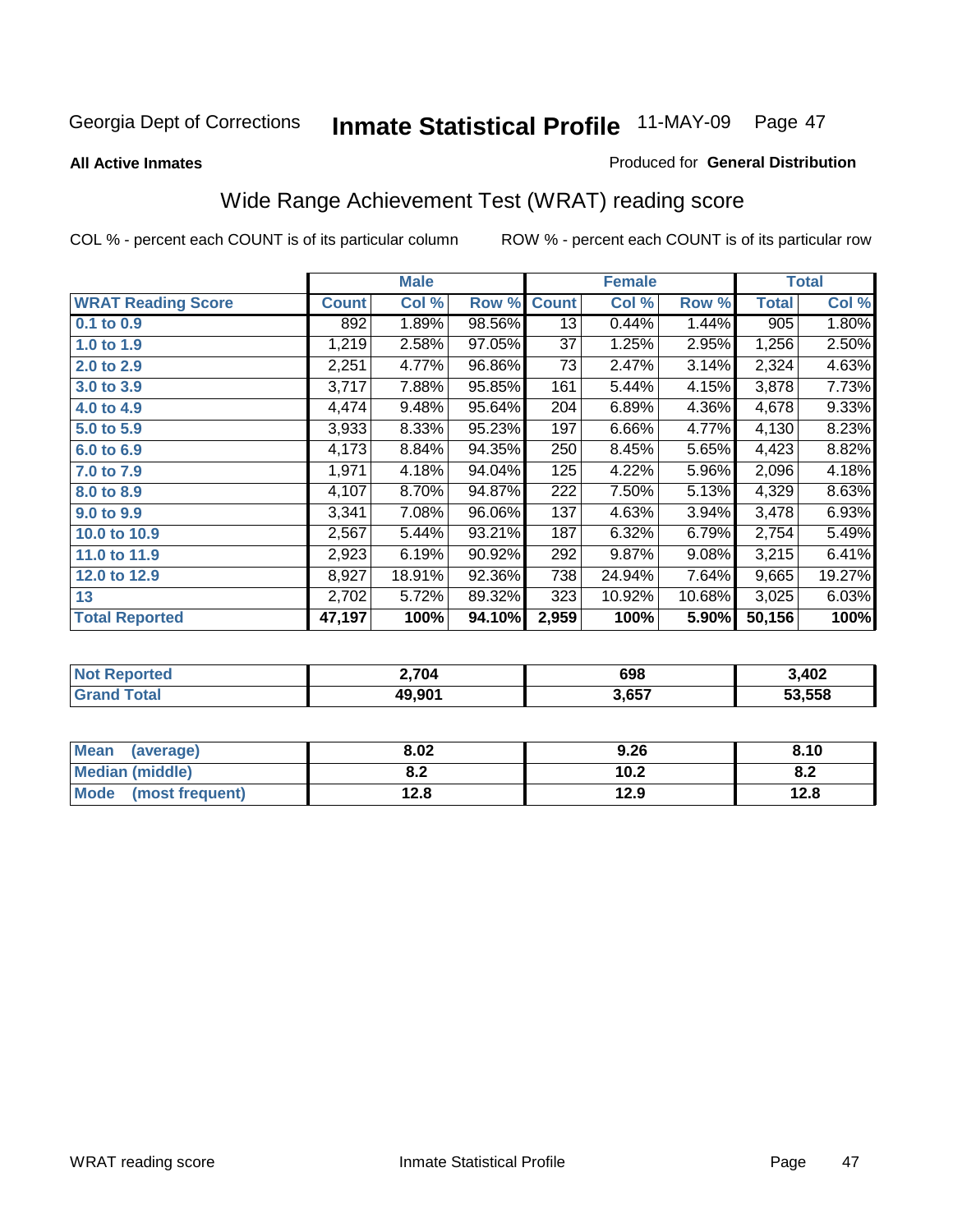### **All Active Inmates**

## Produced for **General Distribution**

# Wide Range Achievement Test (WRAT) math score

|                              |              | <b>Male</b> |        |              | <b>Female</b> |        |              | <b>Total</b> |
|------------------------------|--------------|-------------|--------|--------------|---------------|--------|--------------|--------------|
| <b>WRAT Mathematic Score</b> | <b>Count</b> | Col %       | Row %  | <b>Count</b> | Col %         | Row %  | <b>Total</b> | Col %        |
| 0.1 to 0.9                   | 112          | 0.24%       | 99.12% | 1            | 0.03%         | 0.88%  | 113          | 0.23%        |
| 1.0 to 1.9                   | 274          | 0.58%       | 95.14% | 14           | 0.47%         | 4.86%  | 288          | 0.57%        |
| 2.0 to 2.9                   | 1,219        | 2.58%       | 95.01% | 64           | 2.16%         | 4.99%  | 1,283        | 2.56%        |
| 3.0 to 3.9                   | 2,852        | 6.04%       | 96.16% | 114          | 3.86%         | 3.84%  | 2,966        | 5.91%        |
| 4.0 to 4.9                   | 5,310        | 11.25%      | 95.95% | 224          | 7.58%         | 4.05%  | 5,534        | 11.03%       |
| 5.0 to 5.9                   | 6,687        | 14.16%      | 95.15% | 341          | 11.53%        | 4.85%  | 7,028        | 14.01%       |
| 6.0 to 6.9                   | 10,724       | 22.72%      | 94.76% | 593          | 20.05%        | 5.24%  | 11,317       | 22.56%       |
| 7.0 to 7.9                   | 5,917        | 12.53%      | 95.13% | 303          | 10.25%        | 4.87%  | 6,220        | 12.40%       |
| 8.0 to 8.9                   | 3,792        | 8.03%       | 91.88% | 335          | 11.33%        | 8.12%  | 4,127        | 8.23%        |
| 9.0 to 9.9                   | 3,491        | 7.39%       | 93.17% | 256          | 8.66%         | 6.83%  | 3,747        | 7.47%        |
| 10.0 to 10.9                 | 1,786        | 3.78%       | 95.97% | 75           | 2.54%         | 4.03%  | 1,861        | 3.71%        |
| 11.0 to 11.9                 | 1,699        | 3.60%       | 92.24% | 143          | 4.84%         | 7.76%  | 1,842        | 3.67%        |
| 12.0 to 12.9                 | 3,033        | 6.42%       | 87.03% | 452          | 15.29%        | 12.97% | 3,485        | 6.95%        |
| 13                           | 312          | 0.66%       | 88.14% | 42           | 1.42%         | 11.86% | 354          | 0.71%        |
| <b>Total Reported</b>        | 47,208       | 100%        | 94.11% | 2,957        | 100.0%        | 5.89%  | 50,165       | 100.0%       |

| 2.693  | 700              | 3,393  |
|--------|------------------|--------|
| 19.901 | 2 G57<br>. ს. ს. | 53.558 |

| <b>Mean</b><br>(average) | 7.09       | 7.97 | 7.14 |
|--------------------------|------------|------|------|
| <b>Median (middle)</b>   | e a<br>o.o |      | 6.9  |
| Mode (most frequent)     | 6.9        | 12.9 | 6.9  |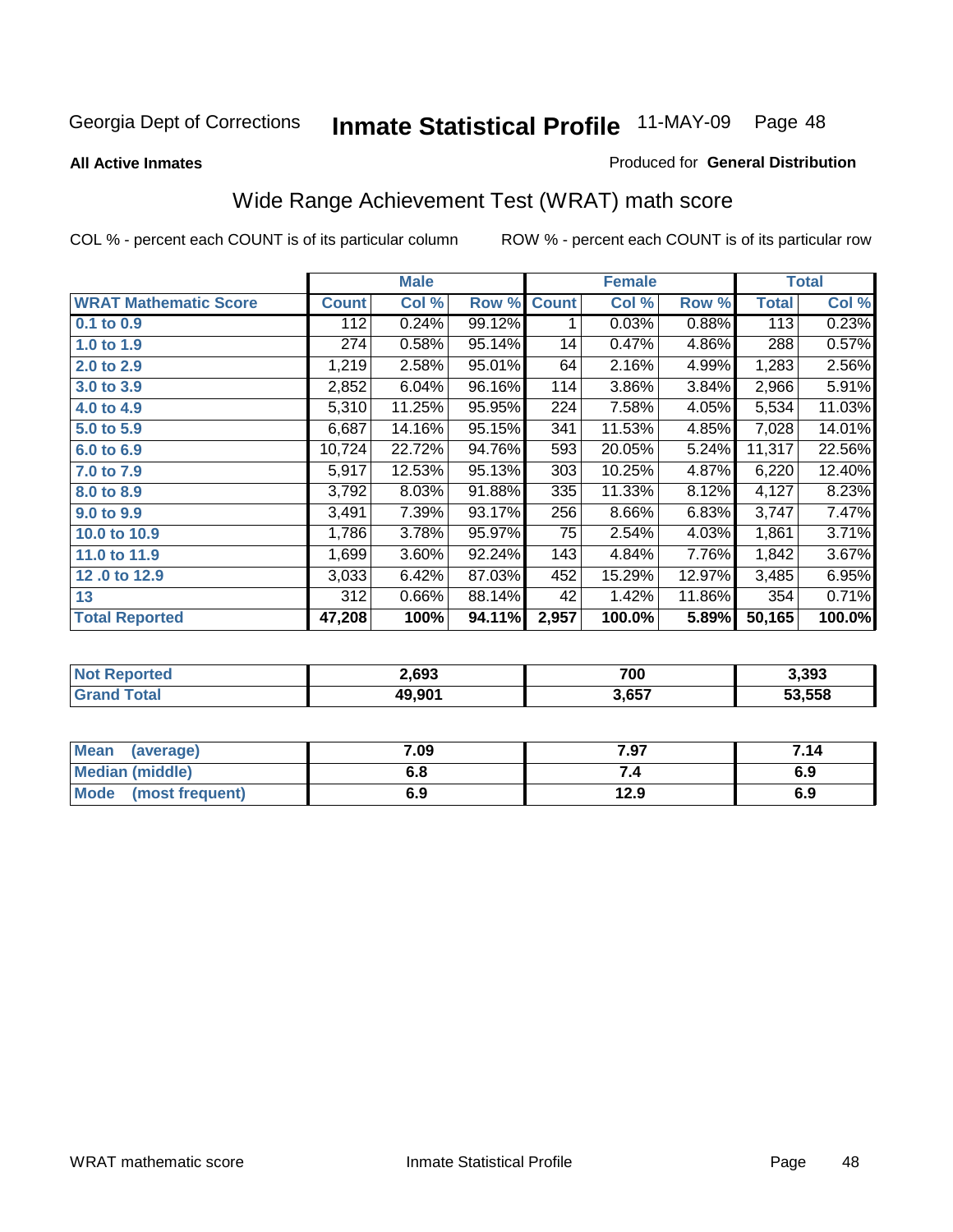### **All Active Inmates**

## Produced for **General Distribution**

# Wide Range Achievement Test (WRAT) spelling score

|                            |              | <b>Male</b> |        |              | <b>Female</b> |        |              | <b>Total</b> |
|----------------------------|--------------|-------------|--------|--------------|---------------|--------|--------------|--------------|
| <b>WRAT Spelling Score</b> | <b>Count</b> | Col %       | Row %  | <b>Count</b> | Col %         | Row %  | <b>Total</b> | Col %        |
| 0.1 to 0.9                 | 1,009        | 2.14%       | 98.34% | 17           | 0.57%         | 1.66%  | 1,026        | 2.05%        |
| 1.0 to 1.9                 | 2,019        | 4.28%       | 98.25% | 36           | 1.22%         | 1.75%  | 2,055        | 4.10%        |
| 2.0 to 2.9                 | 3,404        | 7.21%       | 98.24% | 61           | 2.06%         | 1.76%  | 3,465        | 6.91%        |
| 3.0 to 3.9                 | 3,703        | 7.84%       | 97.40% | 99           | 3.34%         | 2.60%  | 3,802        | 7.58%        |
| 4.0 to 4.9                 | 4,146        | 8.78%       | 97.16% | 121          | 4.09%         | 2.84%  | 4,267        | 8.51%        |
| 5.0 to 5.9                 | 5,431        | 11.51%      | 95.48% | 257          | 8.68%         | 4.52%  | 5,688        | 11.34%       |
| 6.0 to 6.9                 | 5,302        | 11.23%      | 95.09% | 274          | 9.26%         | 4.91%  | 5,576        | 11.12%       |
| 7.0 to 7.9                 | 3,900        | 8.26%       | 93.57% | 268          | 9.05%         | 6.43%  | 4,168        | 8.31%        |
| 8.0 to 8.9                 | 3,709        | 7.86%       | 93.38% | 263          | 8.89%         | 6.62%  | 3,972        | 7.92%        |
| 9.0 to 9.9                 | 3,027        | 6.41%       | 93.86% | 198          | 6.69%         | 6.14%  | 3,225        | 6.43%        |
| 10.0 to 10.9               | 2,860        | 6.06%       | 93.43% | 201          | 6.79%         | 6.57%  | 3,061        | 6.10%        |
| 11.0 to 11.9               | 2,256        | 4.78%       | 90.49% | 237          | 8.01%         | 9.51%  | 2,493        | 4.97%        |
| 12.0 to 12.9               | 5,201        | 11.02%      | 87.50% | 743          | 25.10%        | 12.50% | 5,944        | 11.85%       |
| 13                         | 1,236        | 2.62%       | 86.98% | 185          | 6.25%         | 13.02% | 1,421        | 2.83%        |
| <b>Total Reported</b>      | 47,203       | 100%        | 94.10% | 2,960        | 100%          | 5.90%  | 50,163       | 100.0%       |

| 2,698  | 697   | 3,395  |
|--------|-------|--------|
| 19.901 | 3,657 | 53.558 |

| <b>Mean</b><br>(average) | 7.09 | 9.14 | 4 הי<br>1 .Z I |
|--------------------------|------|------|----------------|
| <b>Median (middle)</b>   | b.4  | ৬.১  | י.ט            |
| Mode (most frequent)     | ο.Ζ  | 12.9 | υ.Ζ            |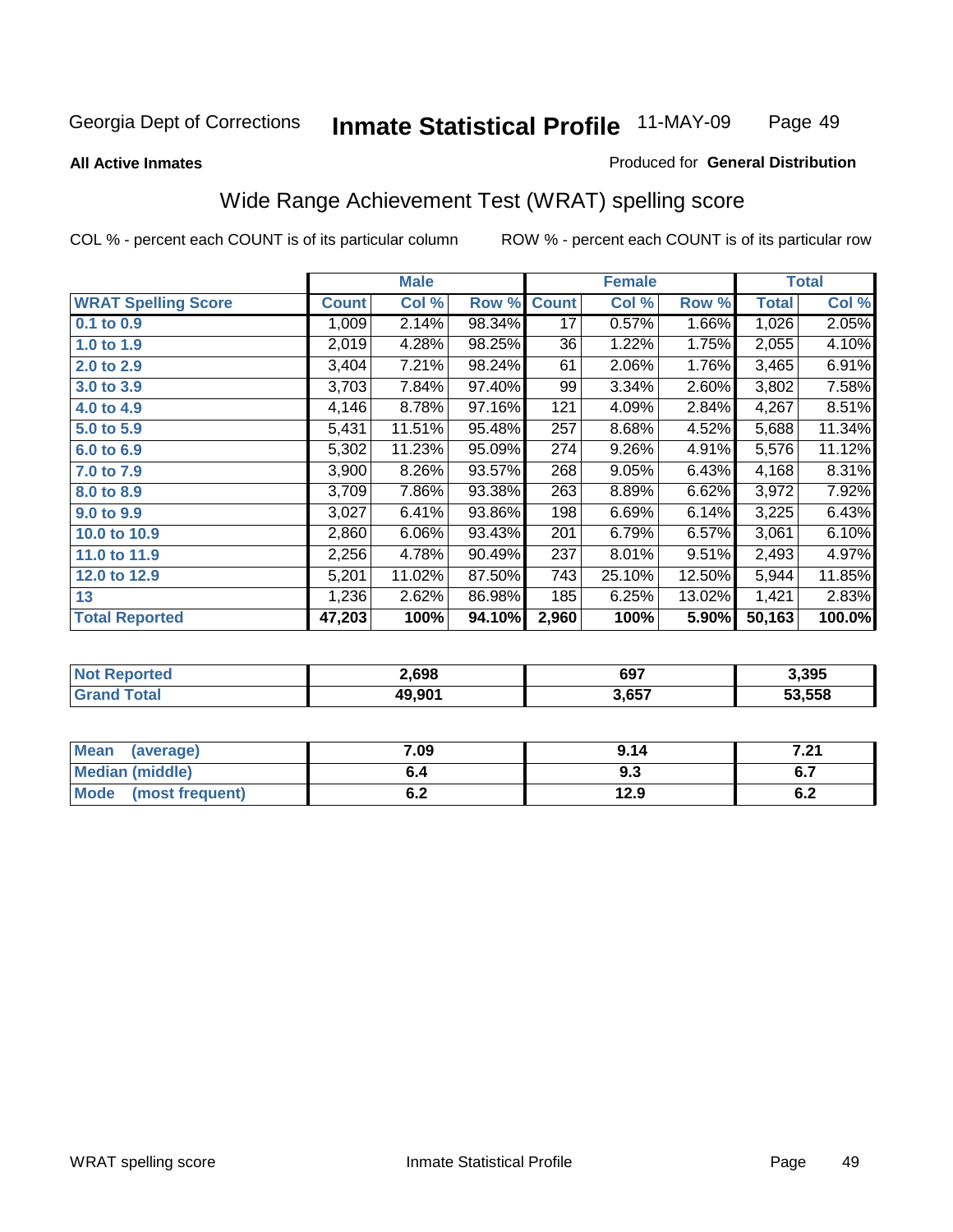## **All Active Inmates**

## Produced for **General Distribution**

## Scope of substance abuse - summary

|                        |              | <b>Male</b> |           |              | <b>Female</b> |           |              | <b>Total</b> |
|------------------------|--------------|-------------|-----------|--------------|---------------|-----------|--------------|--------------|
| <b>Substance Abuse</b> | <b>Count</b> | Col %       | Row %     | <b>Count</b> | Col %         | Row %     | <b>Total</b> | Col %        |
| <b>None</b>            | 17,453       | 34.98%      | 93.90%    | 1,133        | 30.98%        | $6.10\%$  | 18,586       | 34.70%       |
| <b>Drugs only</b>      | 17.978       | 36.03%      | 89.57%    | 2,094        | 57.26%        | $10.43\%$ | 20.072       | 37.48%       |
| <b>Alcohol only</b>    | 3.364        | $6.74\%$    | 97.62%    | 82           | $2.24\%$      | $2.38\%$  | 3,446        | 6.43%        |
| Drugs and alcohol      | 11.106       | 22.26%      | $96.96\%$ | 348          | 9.52%         | $3.04\%$  | 11.454       | 21.39%       |
| <b>Total Reported</b>  | 49,901       | 100%        | 93.17%    | 3,657        | 100%          | 6.83%     | 53,558       | 100%         |

| <b>Not</b><br>Reported |        |       |        |
|------------------------|--------|-------|--------|
| <b>Grand</b><br>`otal  | 49.901 | 3,657 | 53.558 |

|  | Mode<br>(most freauent) | Drugs only | Druas only | Drugs only |
|--|-------------------------|------------|------------|------------|
|--|-------------------------|------------|------------|------------|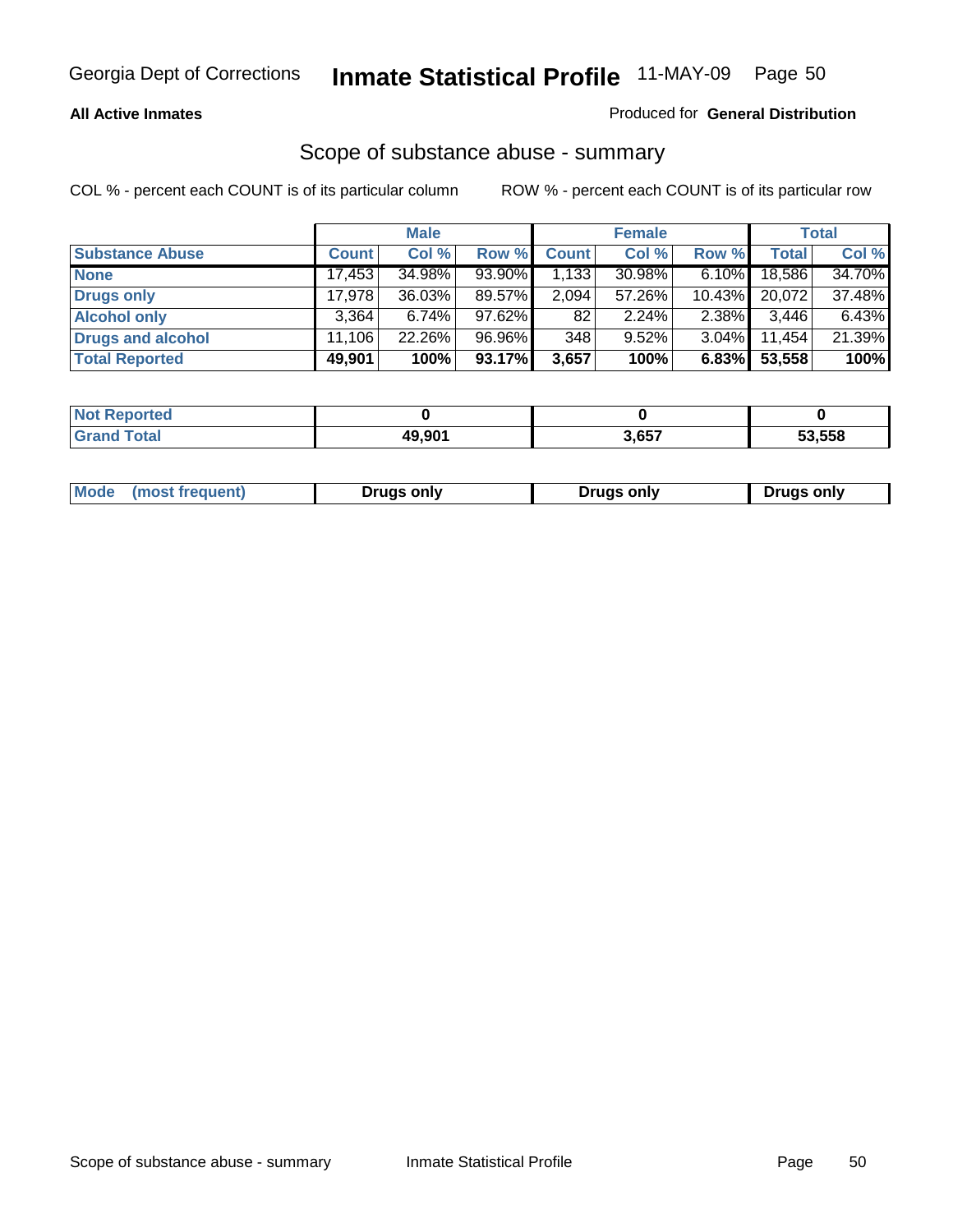## **All Active Inmates**

## Produced for **General Distribution**

## Scope of substance abuse - detail

|                                      |              | <b>Male</b> |        |              | <b>Female</b> |        |              | <b>Total</b> |
|--------------------------------------|--------------|-------------|--------|--------------|---------------|--------|--------------|--------------|
| <b>Substance Abuse</b>               | <b>Count</b> | Col %       | Row %  | <b>Count</b> | Col %         | Row %  | <b>Total</b> | Col %        |
| No drug or alcohol problems          | 17,453       | 34.98%      | 93.90% | 1,133        | 30.98%        | 6.10%  | 18,586       | 34.70%       |
| Drug addiction but no alcohol        | 288          | 0.58%       | 78.47% | 79           | 2.16%         | 21.53% | 367          | 0.69%        |
| <b>Drug addiction and alcohol</b>    | 126          | 0.25%       | 98.44% | 2            | 0.05%         | 1.56%  | 128          | 0.24%        |
| <b>labuse</b>                        |              |             |        |              |               |        |              |              |
| <b>Drug addiction and alcoholism</b> | 66           | 0.13%       | 92.96% | 5            | 0.14%         | 7.04%  | 71           | 0.13%        |
| No drug problem but alcohol          | 2,764        | 5.54%       | 98.75% | 35           | 0.96%         | 1.25%  | 2,799        | 5.23%        |
| <b>labuse</b>                        |              |             |        |              |               |        |              |              |
| No drug problem but alcoholism       | 600          | 1.20%       | 92.74% | 47           | 1.29%         | 7.26%  | 647          | 1.21%        |
| Drug experiment but no alcohol       | 8,093        | 16.22%      | 95.37% | 393          | 10.75%        | 4.63%  | 8,486        | 15.84%       |
| <b>Drug experiment &amp; alcohol</b> | 1,547        | 3.10%       | 98.54% | 23           | 0.63%         | 1.46%  | 1,570        | 2.93%        |
| <b>labuse</b>                        |              |             |        |              |               |        |              |              |
| Drug experiment & alcoholism         | 626          | 1.25%       | 94.99% | 33           | 0.90%         | 5.01%  | 659          | 1.23%        |
| Drug abuse but no alcohol            | 9,597        | 19.23%      | 85.54% | 1,622        | 44.35%        | 14.46% | 11,219       | 20.95%       |
| Drug abuse and alcohol abuse         | 7,402        | 14.83%      | 98.30% | 128          | 3.50%         | 1.70%  | 7,530        | 14.06%       |
| Drug abuse and alcoholism            | 1,339        | 2.68%       | 89.51% | 157          | 4.29%         | 10.49% | 1.496        | 2.79%        |
| <b>Total Reported</b>                | 49,901       | 100%        | 93.17% | 3,657        | 100%          | 6.83%  | 53,558       | 100%         |

| Reported<br><b>NOT</b> |           |       |          |
|------------------------|-----------|-------|----------|
| <b>otal</b>            | 00.011 40 | 3,657 | $-3.558$ |

| Mode (most frequent) | No drug or alcohol problems Drug abuse but no alcohol No drug or alcohol |          |
|----------------------|--------------------------------------------------------------------------|----------|
|                      |                                                                          | problems |
|                      |                                                                          |          |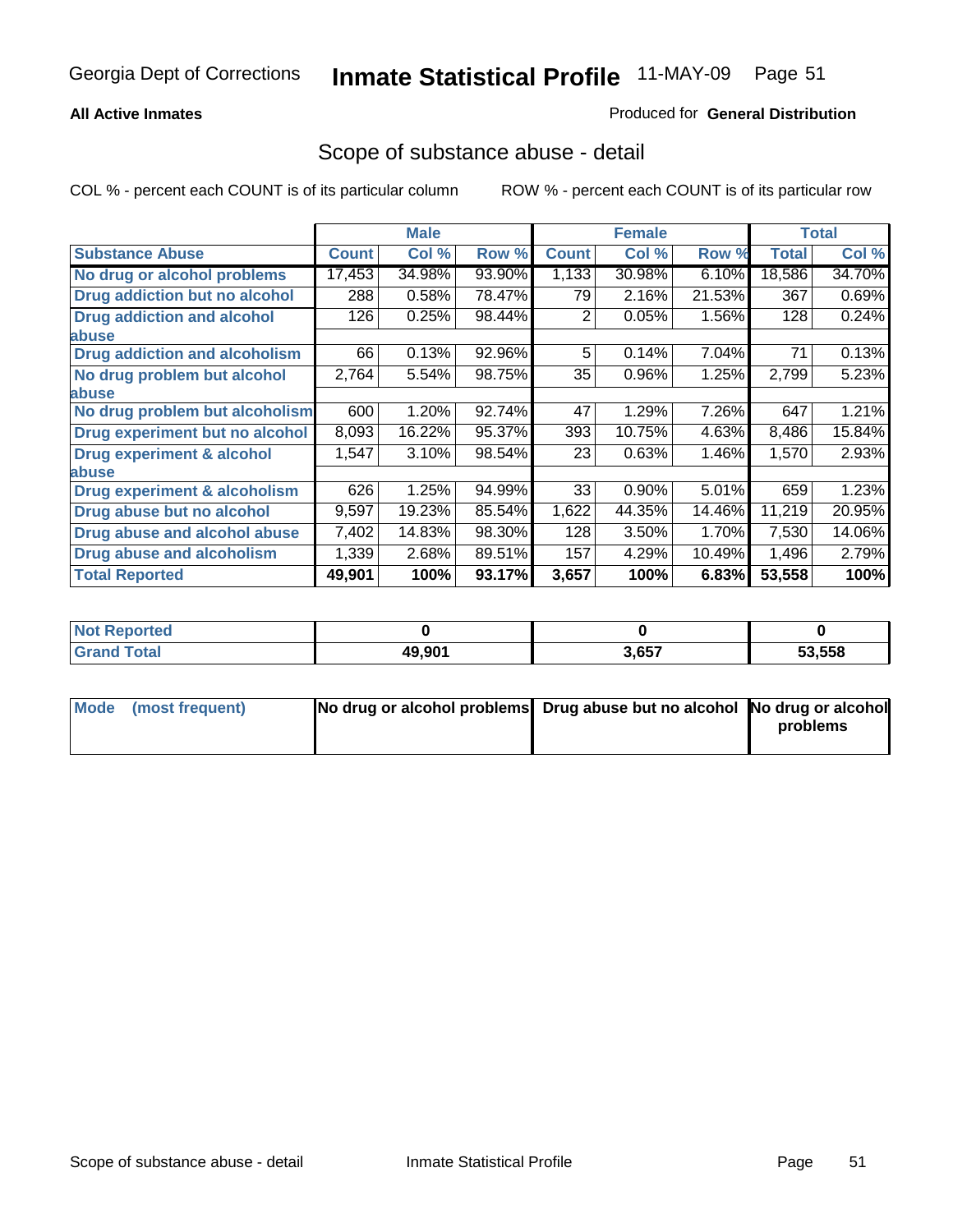### **All Active Inmates**

### Produced for **General Distribution**

## Current / last mental health treatment level

|                                    |              | <b>Male</b> |         |              | <b>Female</b> |        |              | <b>Total</b> |
|------------------------------------|--------------|-------------|---------|--------------|---------------|--------|--------------|--------------|
| <b>Mental Health Treatment Lev</b> | <b>Count</b> | Col %       | Row %   | <b>Count</b> | Col %         | Row %  | <b>Total</b> | Col%         |
| 1 No problem at current time       | 3,148        | 25.37%      | 96.21%  | 124          | 5.44%         | 3.79%  | 3,272        | 22.28%       |
| 2 Receiving outpatient             | 7,328        | 59.06%      | 77.85%  | 2,085        | 91.53%        | 22.15% | 9,413        | 64.10%       |
| treatment                          |              |             |         |              |               |        |              |              |
| 3 Inpatient, moderate              | 1,544        | 12.44%      | 96.92%  | 49           | 2.15%         | 3.08%  | 1,593        | 10.85%       |
| treatment                          |              |             |         |              |               |        |              |              |
| 4 Inpatient, intensive             | 357          | 2.88%       | 94.69%  | 20           | 0.88%         | 5.31%  | 377          | 2.57%        |
| treatment                          |              |             |         |              |               |        |              |              |
| <b>5 Undergoing crisis</b>         | 22           | 0.18%       | 100.00% |              |               |        | 22           | 0.15%        |
| stabilization                      |              |             |         |              |               |        |              |              |
| <b>6 Hospital for criminally</b>   | 8            | 0.06%       | 100.00% |              |               |        | 8            | 0.05%        |
| insane                             |              |             |         |              |               |        |              |              |
| <b>Total Evaluated</b>             | 12,407       | 100%        | 84.49%  | 2,278        | 100%          | 15.51% | 14,685       | 100%         |

| Never had MH evaluation | 37,494 | . 379 | 38,873 |
|-------------------------|--------|-------|--------|
| <b>Total</b><br>Grand   | 49,901 | 3.657 | 53,558 |

| <b>Median (middle)</b>         | <b>Receiving outpatient</b><br>treatment | <b>Receiving outpatient</b><br>treatment | <b>Receiving</b><br>outpatient<br>treatment |
|--------------------------------|------------------------------------------|------------------------------------------|---------------------------------------------|
| <b>Mode</b><br>(most frequent) | <b>Receiving outpatient</b><br>treatment | <b>Receiving outpatient</b><br>treatment | <b>Receiving</b><br>outpatient<br>treatment |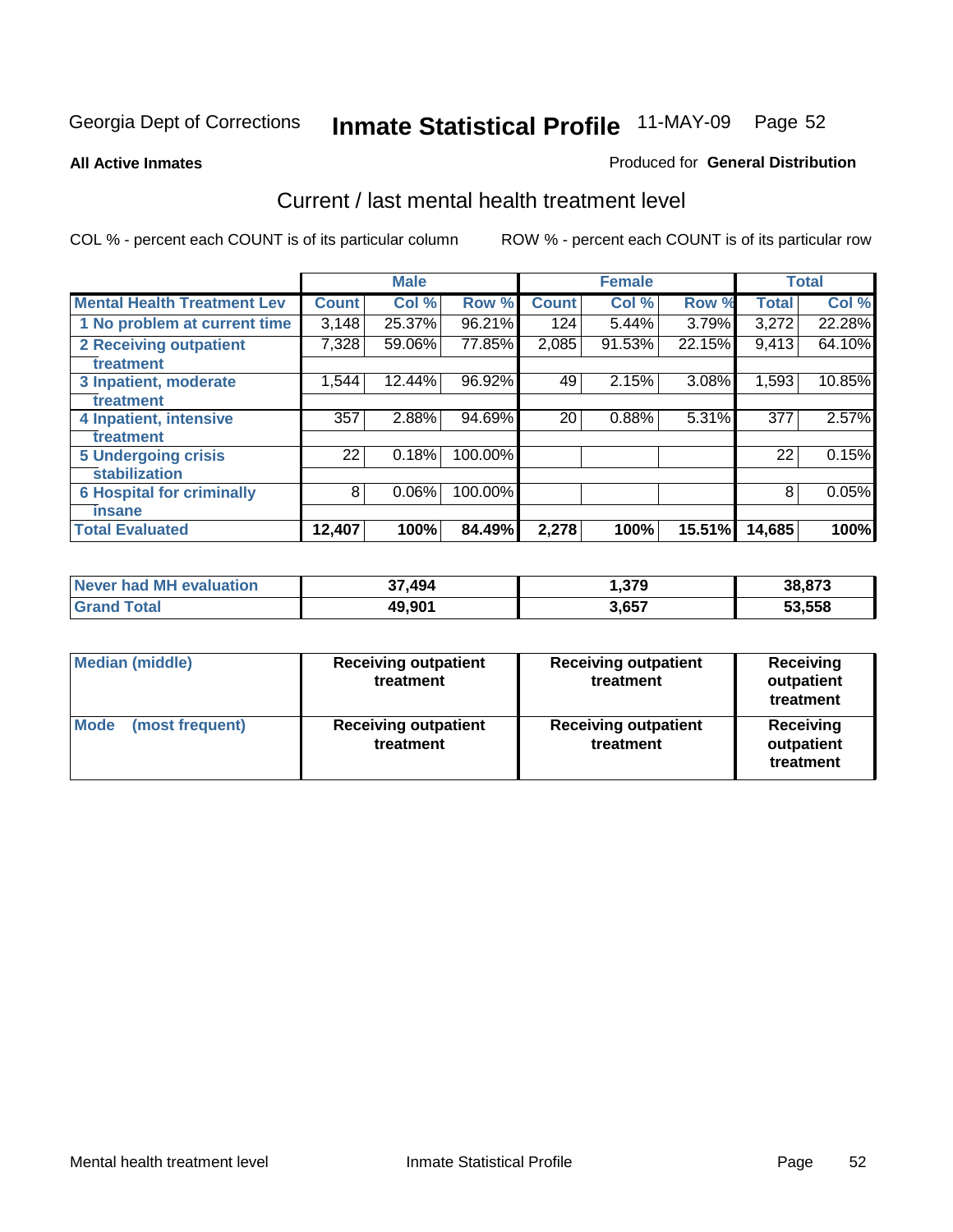## **All Active Inmates**

## Produced for **General Distribution**

# PULHESDWIT medical scale - 'P' overall condition ('P'hysical)

|                                   |              | <b>Male</b> |        |              | <b>Female</b> |        |              | <b>Total</b> |
|-----------------------------------|--------------|-------------|--------|--------------|---------------|--------|--------------|--------------|
| 'P' Overall Condition             | <b>Count</b> | Col %       | Row %  | <b>Count</b> | Col %         | Row %  | <b>Total</b> | Col %        |
| 1 No medical illness              | 36,479       | 74.66%      | 94.94% | , 946        | 54.89%        | 5.06%  | 38,425       | 73.32%       |
| 2 Well-controlled chronic illness | 10,454       | 21.39%      | 88.24% | 1,393        | 39.29%        | 11.76% | 11,847       | 22.61%       |
| 3 Poorly-controlled chronic       | 1,762        | $3.61\%$    | 92.44% | 144          | 4.06%         | 7.56%  | 1,906        | 3.64%        |
| <b>illness</b>                    |              |             |        |              |               |        |              |              |
| 4 Significant problems requiring  | 161          | 0.33%       | 82.56% | 34           | 0.96%         | 17.44% | 195          | 0.37%        |
| special housing                   |              |             |        |              |               |        |              |              |
| 5 Terminal illness, < 6 months    | 5            | 0.01%       | 83.33% |              | 0.03%         | 16.67% | 6            | 0.01%        |
| to live                           |              |             |        |              |               |        |              |              |
| Inmate is pregnant<br>6           |              | 0.01%       | 3.57%  | 27           | 0.76%         | 96.43% | 28           | 0.05%        |
| <b>Total Reported</b>             | 48,862       | 100%        | 93.24% | 3,545        | 100%          | 6.76%  | 52,407       | 100%         |

| <b>Not Reported</b> | 1,039  | 112<br>- 14 | 1,151  |
|---------------------|--------|-------------|--------|
| <b>Grand Total</b>  | 49,901 | 3,657       | 53,558 |

| Mode (most frequent) | 1 No medical illness | 1 No medical illness | 1 No medical |
|----------------------|----------------------|----------------------|--------------|
|                      |                      |                      | illness      |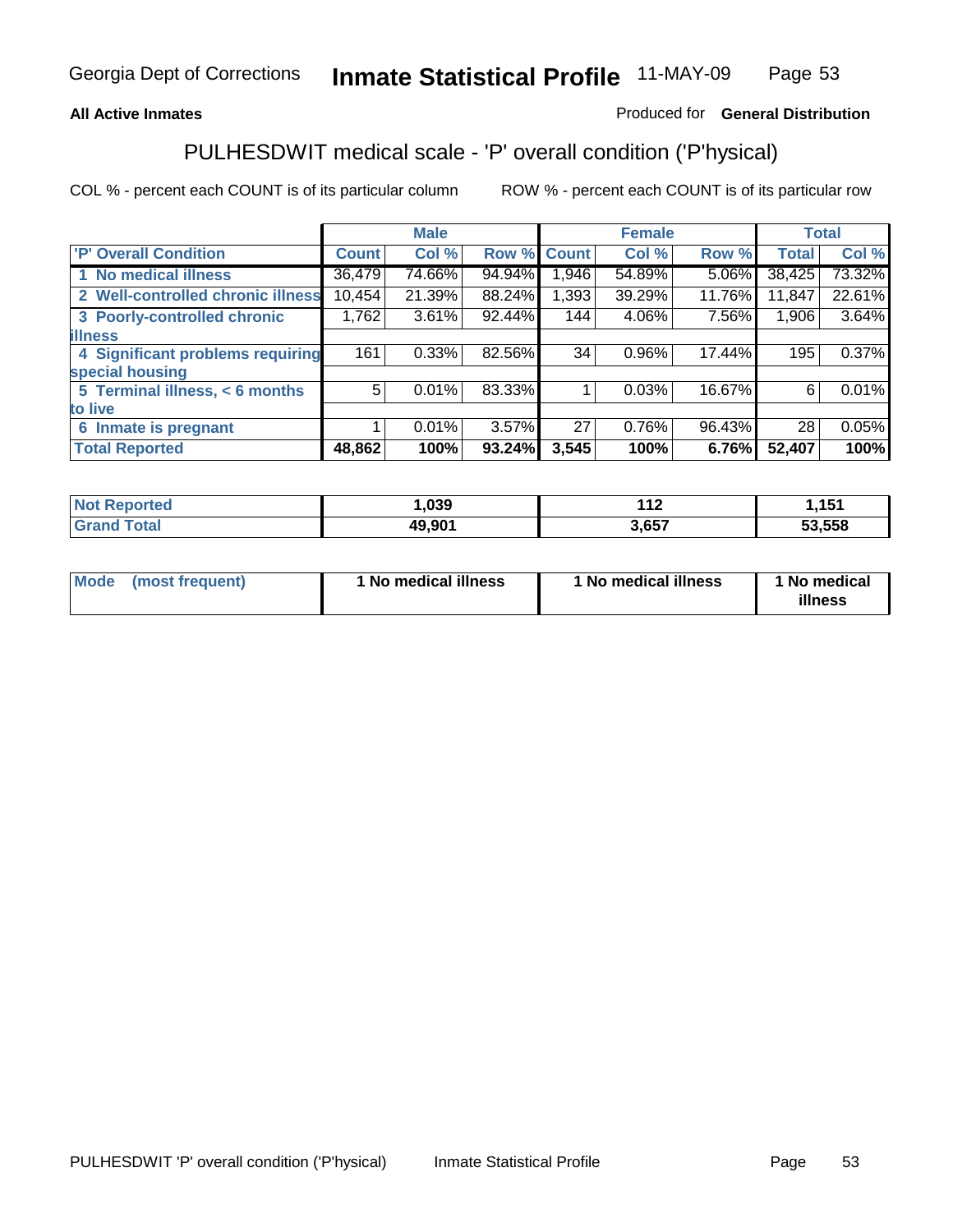## **All Active Inmates**

## Produced for **General Distribution**

## PULHESDWIT medical scale - 'U' upper body

|                              |              | <b>Male</b> |        |              | <b>Female</b> |        |              | <b>Total</b> |
|------------------------------|--------------|-------------|--------|--------------|---------------|--------|--------------|--------------|
| <b>U' Upper Body</b>         | <b>Count</b> | Col %       | Row %  | <b>Count</b> | Col %         | Row %  | <b>Total</b> | Col %        |
| 1 Upper bones, joints,       | 46,942       | 96.07%      | 93.56% | 3,233        | 91.20%        | 6.44%  | 50,175       | 95.74%       |
| muscles all OK               |              |             |        |              |               |        |              |              |
| 2 One or both arms minimally | 1,637        | 3.35%       | 84.95% | 290          | 8.18%         | 15.05% | 1,927        | 3.68%        |
| limited                      |              |             |        |              |               |        |              |              |
| 3 One or both arms           | 227          | 0.46%       | 93.03% | 17           | 0.48%         | 6.97%  | 244          | 0.47%        |
| moderately limited           |              |             |        |              |               |        |              |              |
| 4 One arm disabled,          | 55           | 0.11%       | 93.22% | 4            | 0.11%         | 6.78%  | 59           | 0.11%        |
| paralyzed, or amputated      |              |             |        |              |               |        |              |              |
| 5 Both arms disabled,        |              | 0.01%       | 50.00% |              | 0.03%         | 50.00% | 2            | 0.01%        |
| paralyzed, or amputated      |              |             |        |              |               |        |              |              |
| <b>Total Reported</b>        | 48,862       | 100%        | 93.24% | 3,545        | 100%          | 6.76%  | 52,407       | 100.0%       |

| <b>Not Reported</b>         | ,039   | 140<br>- 14 | 1,151  |
|-----------------------------|--------|-------------|--------|
| $\tau$ otal<br><b>Grand</b> | 49,901 | 3,657       | 53,558 |

| <b>Mode</b> | (most frequent) | 1 Upper bones, joints,<br>muscles all OK | 1 Upper bones, joints,<br>muscles all OK | 1 Upper bones,<br>joints, muscles all<br>ΟK |
|-------------|-----------------|------------------------------------------|------------------------------------------|---------------------------------------------|
|-------------|-----------------|------------------------------------------|------------------------------------------|---------------------------------------------|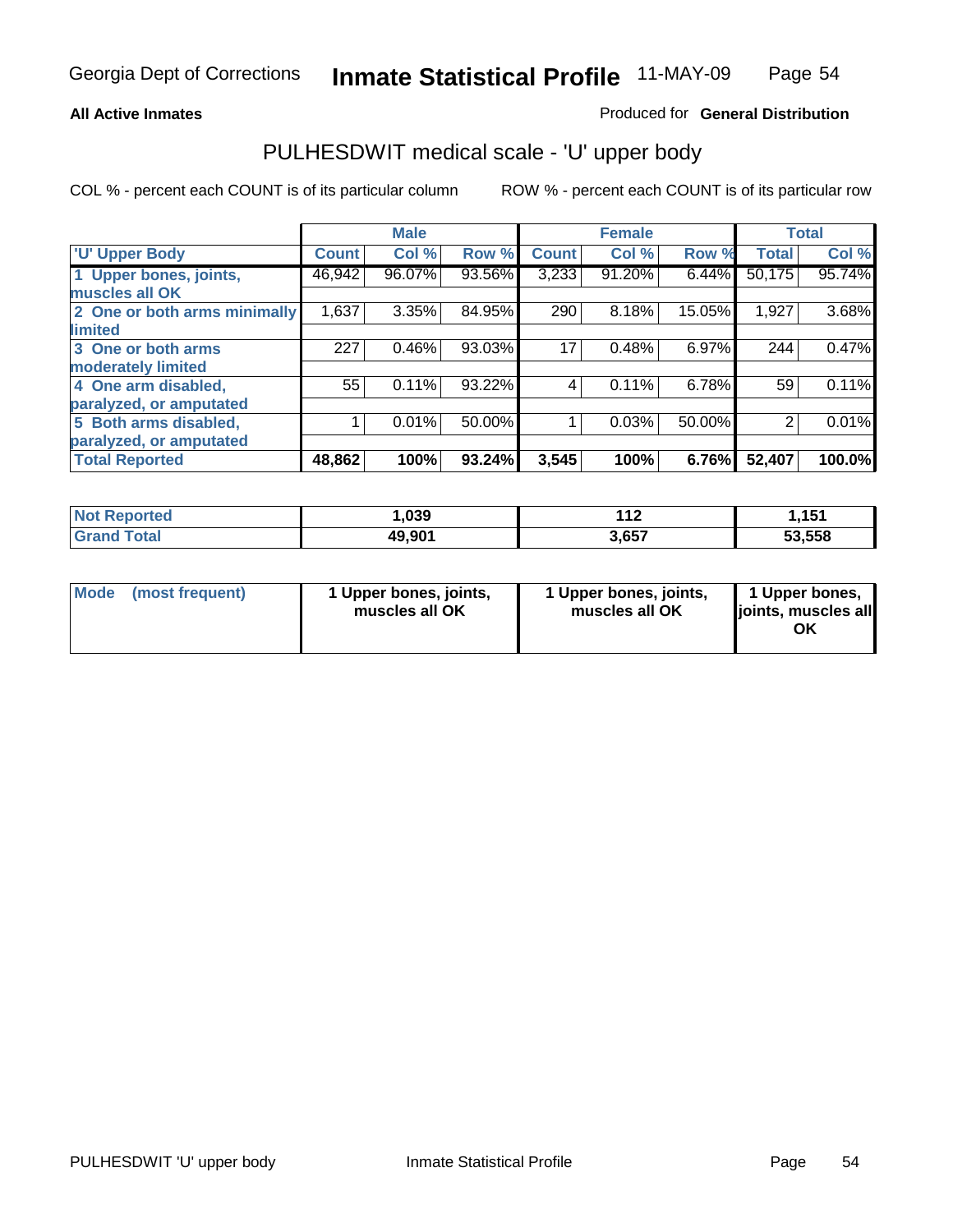## **All Active Inmates**

## Produced for **General Distribution**

## PULHESDWIT medical scale - 'L' lower body

|                                |        | <b>Male</b> |        |                | <b>Female</b> |        |              | <b>Total</b> |
|--------------------------------|--------|-------------|--------|----------------|---------------|--------|--------------|--------------|
| <b>L' Lower Body</b>           | Count! | Col %       | Row %  | <b>Count</b>   | Col %         | Row %  | <b>Total</b> | Col %        |
| 1 Lower bones, joints,         | 43,715 | 89.47%      | 94.43% | 2,579          | 72.75%        | 5.57%  | 46,294       | 88.34%       |
| muscles all OK                 |        |             |        |                |               |        |              |              |
| 2 One or both legs minimally   | 4,365  | 8.93%       | 82.84% | 904            | 25.50%        | 17.16% | 5,269        | 10.05%       |
| limited                        |        |             |        |                |               |        |              |              |
| 3 One or both legs             | 640    | 1.31%       | 93.16% | 47             | 1.33%         | 6.84%  | 687          | 1.31%        |
| moderately limited             |        |             |        |                |               |        |              |              |
| 4 One leg disabled, paralyzed, | 129    | 0.26%       | 90.85% | 13             | 0.37%         | 9.15%  | 142          | 0.27%        |
| or amputated                   |        |             |        |                |               |        |              |              |
| 5 Both legs disabled,          | 13     | 0.03%       | 86.67% | $\overline{2}$ | 0.06%         | 13.33% | 15           | 0.03%        |
| paralyzed, or amputated        |        |             |        |                |               |        |              |              |
| <b>Total Reported</b>          | 48,862 | 100%        | 93.24% | 3,545          | 100%          | 6.76%  | 52,407       | 100%         |

| <b>Reported</b> | ,039   | 119   | <b>454</b> |
|-----------------|--------|-------|------------|
| NOT <b>h</b>    |        | - 14  | .          |
| Γotal<br>'Grano | 49,901 | 3.657 | 53,558     |

| Mode | (most frequent) | 1 Lower bones, joints,<br>muscles all OK | 1 Lower bones, joints,<br>muscles all OK | 1 Lower bones,<br>joints, muscles all<br>ΟK |
|------|-----------------|------------------------------------------|------------------------------------------|---------------------------------------------|
|------|-----------------|------------------------------------------|------------------------------------------|---------------------------------------------|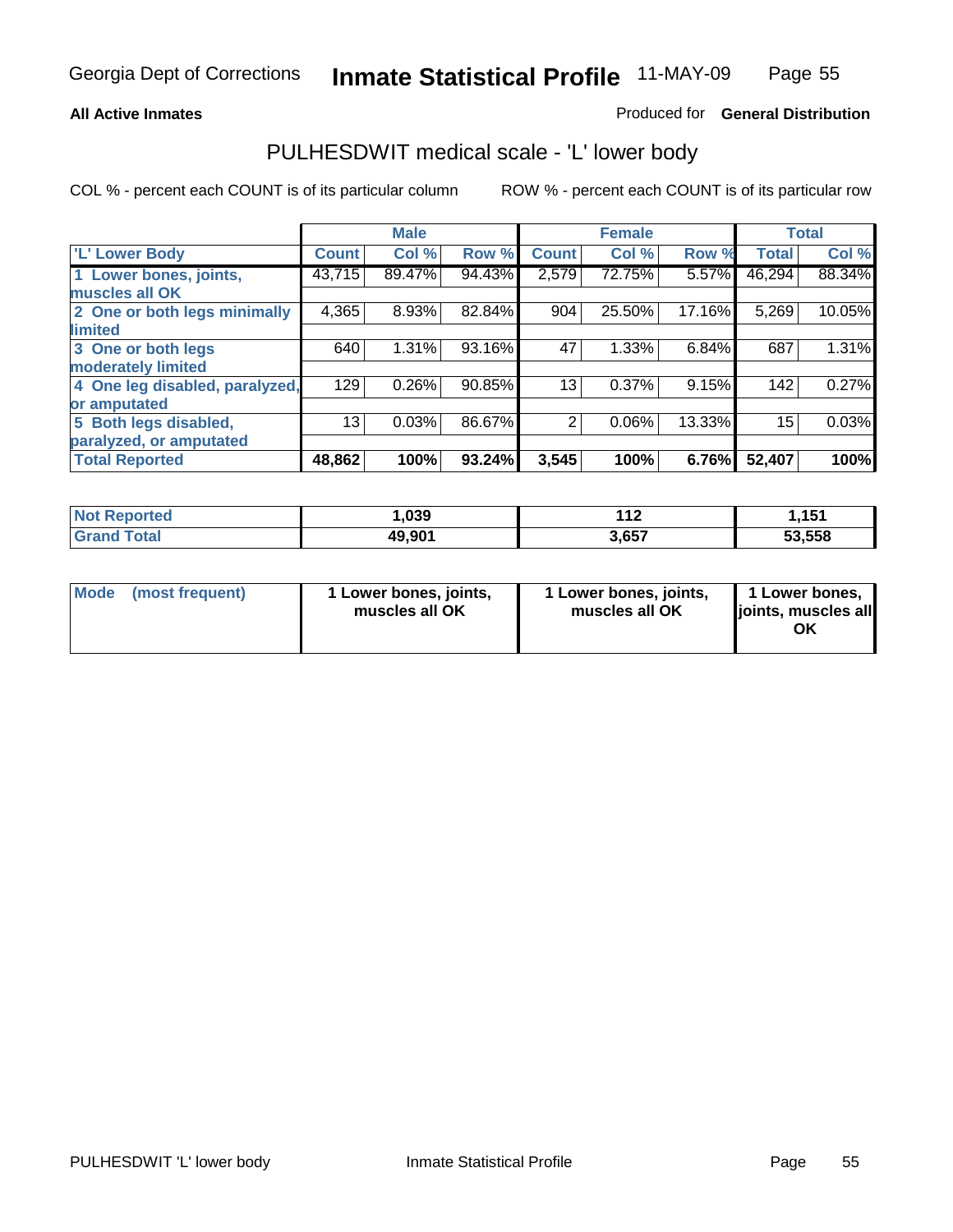## **All Active Inmates**

## Produced for **General Distribution**

## PULHESDWIT medical scale - 'H' hearing

|                                |              | <b>Male</b> |             |       | <b>Female</b> |        | <b>Total</b> |        |
|--------------------------------|--------------|-------------|-------------|-------|---------------|--------|--------------|--------|
| <b>H'</b> Hearing              | <b>Count</b> | Col %       | Row % Count |       | Col %         | Row %  | <b>Total</b> | Col %  |
| 1 Normal hearing both ears     | 48,351       | 98.95%      | 93.26%      | 3,495 | 98.59%        | 6.74%  | 51,846       | 98.93% |
| 2 Some loss in one ear with    | 397          | 0.81%       | 90.43%      | 42    | 1.18%         | 9.57%  | 439          | 0.84%  |
| other OK, or mild loss in both |              |             |             |       |               |        |              |        |
| 3 Total loss in one ear with   | 75           | 0.15%       | 96.15%      | 3     | 0.08%         | 3.85%  | 78           | 0.15%  |
| mild loss in other             |              |             |             |       |               |        |              |        |
| 4 Severe loss in both ears     | 23           | 0.05%       | 95.83%      |       | 0.03%         | 4.17%  | 24           | 0.05%  |
| 5 Total loss in both ears,     | 16           | 0.03%       | 80.00%      | 4     | 0.11%         | 20.00% | 20           | 0.04%  |
| requiring special housing      |              |             |             |       |               |        |              |        |
| <b>Total Reported</b>          | 48,862       | 100%        | 93.24%      | 3,545 | 100%          | 6.76%  | 52,407       | 100.0% |

| rteo                            | non.   | 440   | 4 E 4  |
|---------------------------------|--------|-------|--------|
|                                 | ココマ    | - 14  | .      |
| $\mathcal{L}$ and $\mathcal{L}$ | 49 901 | 3,657 | 53,558 |

| Mode (most frequent) | 1 Normal hearing both ears   1 Normal hearing both ears   1 Normal hearing |           |
|----------------------|----------------------------------------------------------------------------|-----------|
|                      |                                                                            | both ears |
|                      |                                                                            |           |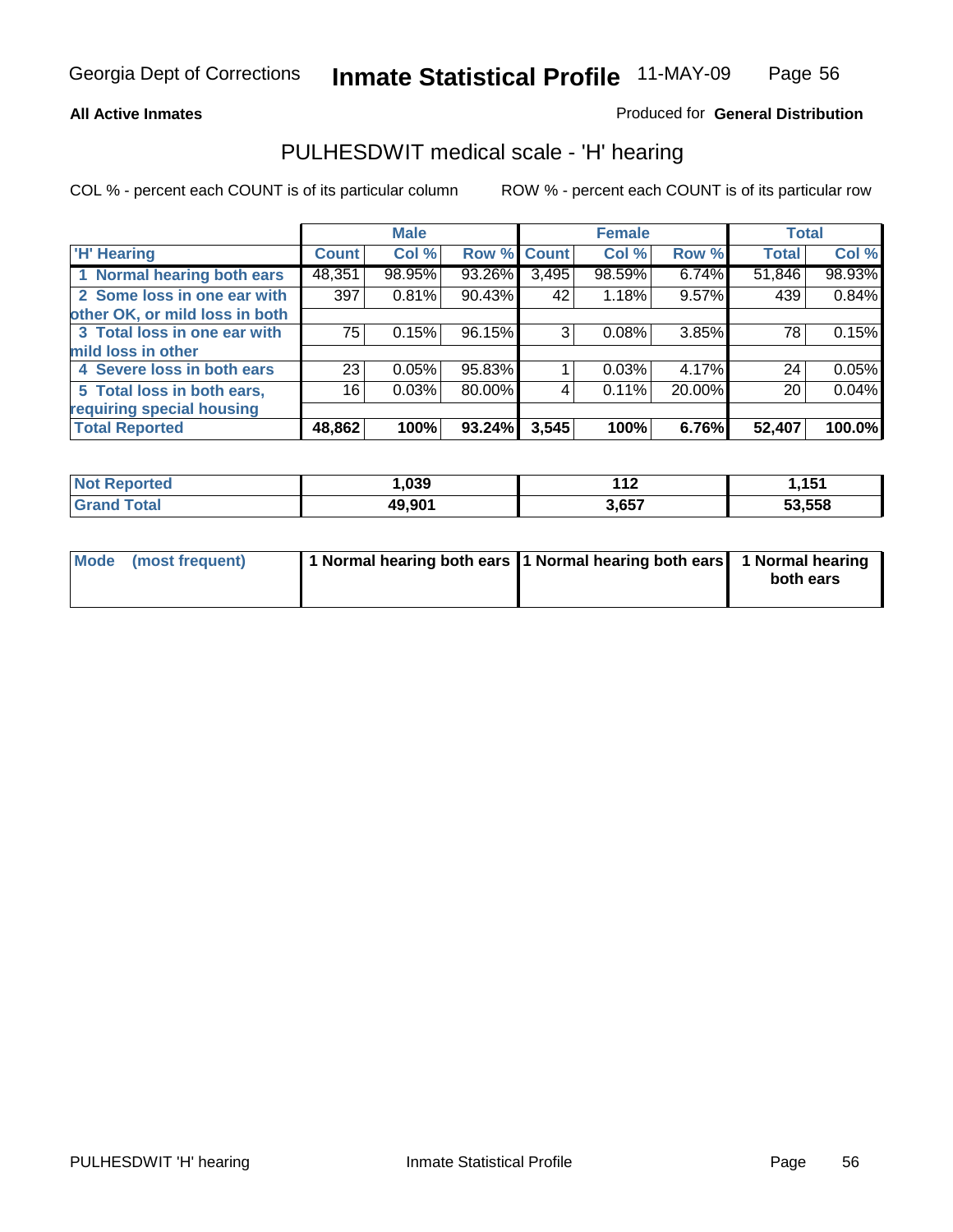## **All Active Inmates**

## Produced for **General Distribution**

## PULHESDWIT medical scale - 'E' vision

|                                 |              | <b>Male</b> |                    |       | <b>Female</b> |        |              | <b>Total</b> |
|---------------------------------|--------------|-------------|--------------------|-------|---------------|--------|--------------|--------------|
| 'E' Vision                      | <b>Count</b> | Col %       | <b>Row % Count</b> |       | Col %         | Row %  | <b>Total</b> | Col %        |
| 1 Correctable to 20/40 in both  | 42,629       | 87.24%      | 94.75%             | 2,363 | 66.66%        | 5.25%  | 44,992       | 85.85%       |
| eyes                            |              |             |                    |       |               |        |              |              |
| 2 Correctable to 20/70 in one   | 5,568        | 11.40%      | 83.91%             | 0.068 | 30.13%        | 16.09% | 6,636        | 12.66%       |
| eye, may be blind in other      |              |             |                    |       |               |        |              |              |
| 3 Correctable to 20/200 in one  | 560          | 1.15%       | 83.46%             | 111   | 3.13%         | 16.54% | 671          | 1.28%        |
| eye, may be blind in other      |              |             |                    |       |               |        |              |              |
| 4 One eye not correctable to    | 92           | 0.19%       | 97.87%             | 2     | 0.06%         | 2.13%  | 94           | 0.18%        |
| 20/200, other may be blind      |              |             |                    |       |               |        |              |              |
| 5 Blind in both eyes, requiring | 13           | 0.03%       | 92.86%             |       | 0.03%         | 7.14%  | 14           | 0.03%        |
| special housing                 |              |             |                    |       |               |        |              |              |
| <b>Total Reported</b>           | 48,862       | 100%        | 93.24%             | 3,545 | 100%          | 6.76%  | 52,407       | 100%         |

| <b>Not Reported</b>   | ,039   | $\overline{A}$<br>. | ,151   |
|-----------------------|--------|---------------------|--------|
| <b>Total</b><br>Grand | 49,901 | 3,657               | 53,558 |

|  | Mode (most frequent) | 1 Correctable to 20/40 in<br>both eves | 1 Correctable to 20/40 in   1 Correctable to<br>both eves | 20/40 in both eyes |
|--|----------------------|----------------------------------------|-----------------------------------------------------------|--------------------|
|--|----------------------|----------------------------------------|-----------------------------------------------------------|--------------------|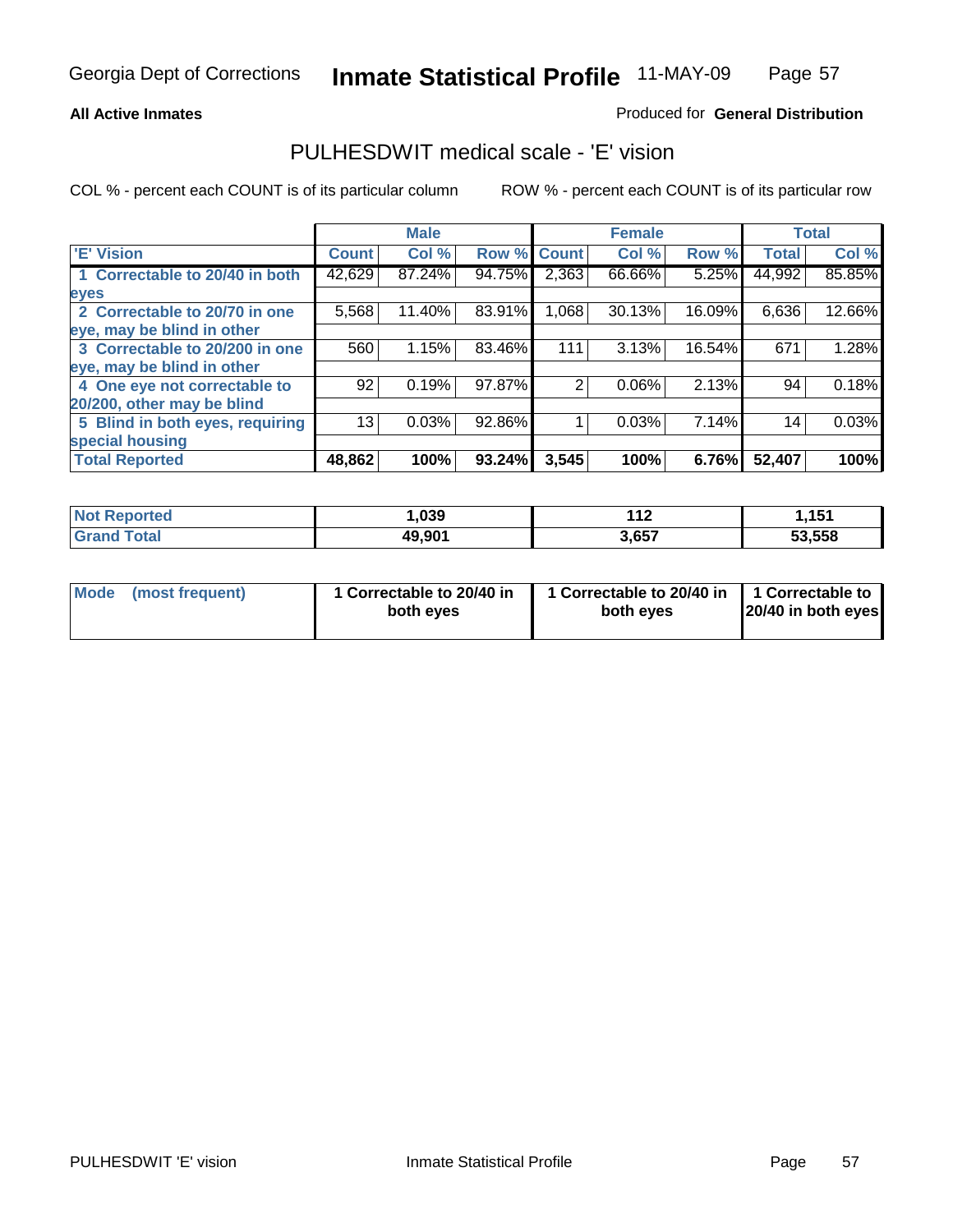## **All Active Inmates**

## Produced for **General Distribution**

# PULHESDWIT medical scale - 'S' pSychiatric

|                                        |              | <b>Male</b> |         |              | <b>Female</b> |        |              | <b>Total</b> |
|----------------------------------------|--------------|-------------|---------|--------------|---------------|--------|--------------|--------------|
| 'S' pSychiatric                        | <b>Count</b> | Col %       | Row %   | <b>Count</b> | Col %         | Row %  | <b>Total</b> | Col %        |
| 1 No impairment or disorders           | 41,717       | 86.79%      | 95.47%  | .978         | 58.92%        | 4.53%  | 43,695       | 84.98%       |
| 2 Stable, or in remission, or          | 4,820        | 10.03%      | 78.45%  | 1,324        | 39.44%        | 21.55% | 6,144        | 11.95%       |
| mild impairment or retardation         |              |             |         |              |               |        |              |              |
| 3 Requires moderate inpatient          | 1,328        | 2.76%       | 97.08%  | 40           | 1.19%         | 2.92%  | 1,368        | 2.66%        |
| treatment                              |              |             |         |              |               |        |              |              |
| 4 Requires intensive inpatient         | 189          | 0.39%       | 92.65%  | 15           | 0.45%         | 7.35%  | 204          | 0.40%        |
| treatment                              |              |             |         |              |               |        |              |              |
| <b>5 Requires Crisis Stabilization</b> | 10           | 0.02%       | 100.00% |              |               |        | 10           | 0.02%        |
| Unit (CSU) inpatient care              |              |             |         |              |               |        |              |              |
| <b>Total Reported</b>                  | 48,064       | 100%        | 93.47%  | 3,357        | 100%          | 6.53%  | 51,421       | 100.0%       |

| <b>Not Reported</b>     | ,837   | 300   | 2,137  |
|-------------------------|--------|-------|--------|
| <b>Total</b><br>' Grand | 49,901 | 3,657 | 53,558 |

| Mode (most frequent) | <b>1</b> No impairment or disorders | 1 No impairment or<br>disorders | 1 No impairment or<br>disorders |
|----------------------|-------------------------------------|---------------------------------|---------------------------------|
|                      |                                     |                                 |                                 |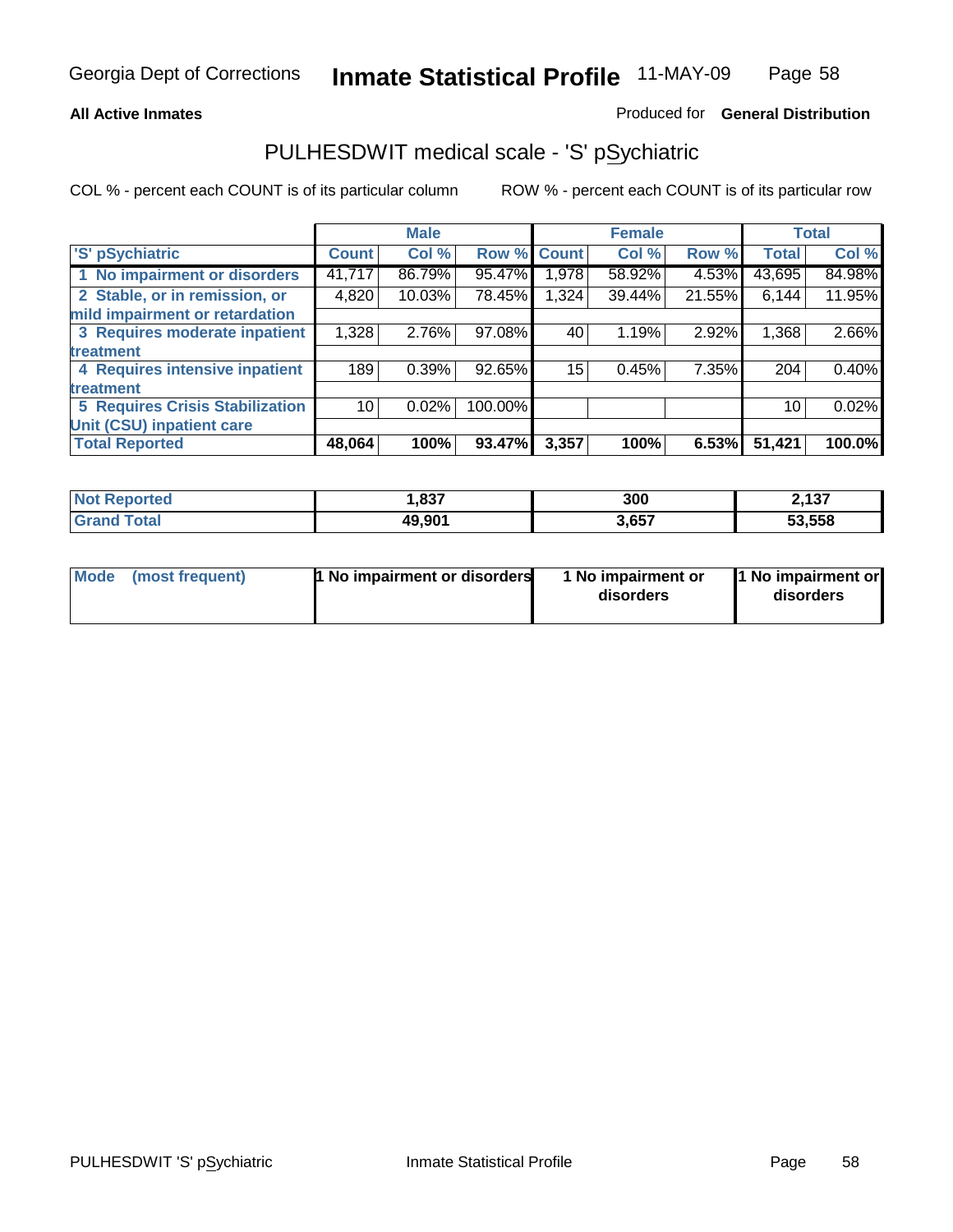## **All Active Inmates**

## Produced for **General Distribution**

# PULHESDWIT medical scale - 'D' dental

|                                 |              | <b>Male</b> |             |       | <b>Female</b> |          |                     | <b>Total</b> |
|---------------------------------|--------------|-------------|-------------|-------|---------------|----------|---------------------|--------------|
| 'D' Dental                      | <b>Count</b> | Col %       | Row % Count |       | Col %         | Row %    | <b>Total</b>        | Col %        |
| 1 Minimal routine dental health | 18,316       | 38.16%      | 90.81%      | 1,854 | 55.19%        | 9.19%    | 20,170              | 39.27%       |
| <b>needs</b>                    |              |             |             |       |               |          |                     |              |
| 2 Moderate cavities and/or      | 19,333       | 40.27%      | 94.25%      | 1,180 | 35.13%        | 5.75%    | $\overline{20,513}$ | 39.94%       |
| gum disease                     |              |             |             |       |               |          |                     |              |
| 3 Extensive gum disease         | 10,312       | 21.48%      | 96.94%      | 325   | 9.68%         | $3.06\%$ | 10,637              | 20.71%       |
| and/or widespread decay         |              |             |             |       |               |          |                     |              |
| 4 Urgent need for dental        | 42           | 0.09%       | 100.00%     |       |               |          | 42                  | 0.08%        |
| <b>services</b>                 |              |             |             |       |               |          |                     |              |
| 5 Life-threatening disease or   |              | 0.01%       | 100.00%     |       |               |          |                     | 0.01%        |
| extreme pain or infection       |              |             |             |       |               |          |                     |              |
| <b>Total Reported</b>           | 48,004       | 100%        | 93.46%      | 3,359 | 100%          | 6.54%    | 51,363              | 100.0%       |

| <b>Not Reported</b> | ,897   | 298   | 2,195  |
|---------------------|--------|-------|--------|
| Гоtа                | 49,901 | 3,657 | 53,558 |

| <b>Mode</b> | (most frequent) | 2 Moderate cavities and/or<br>qum disease | 1 Minimal routine dental<br>health needs | 2 Moderate<br>cavities and/or |
|-------------|-----------------|-------------------------------------------|------------------------------------------|-------------------------------|
|             |                 |                                           |                                          | aum disease                   |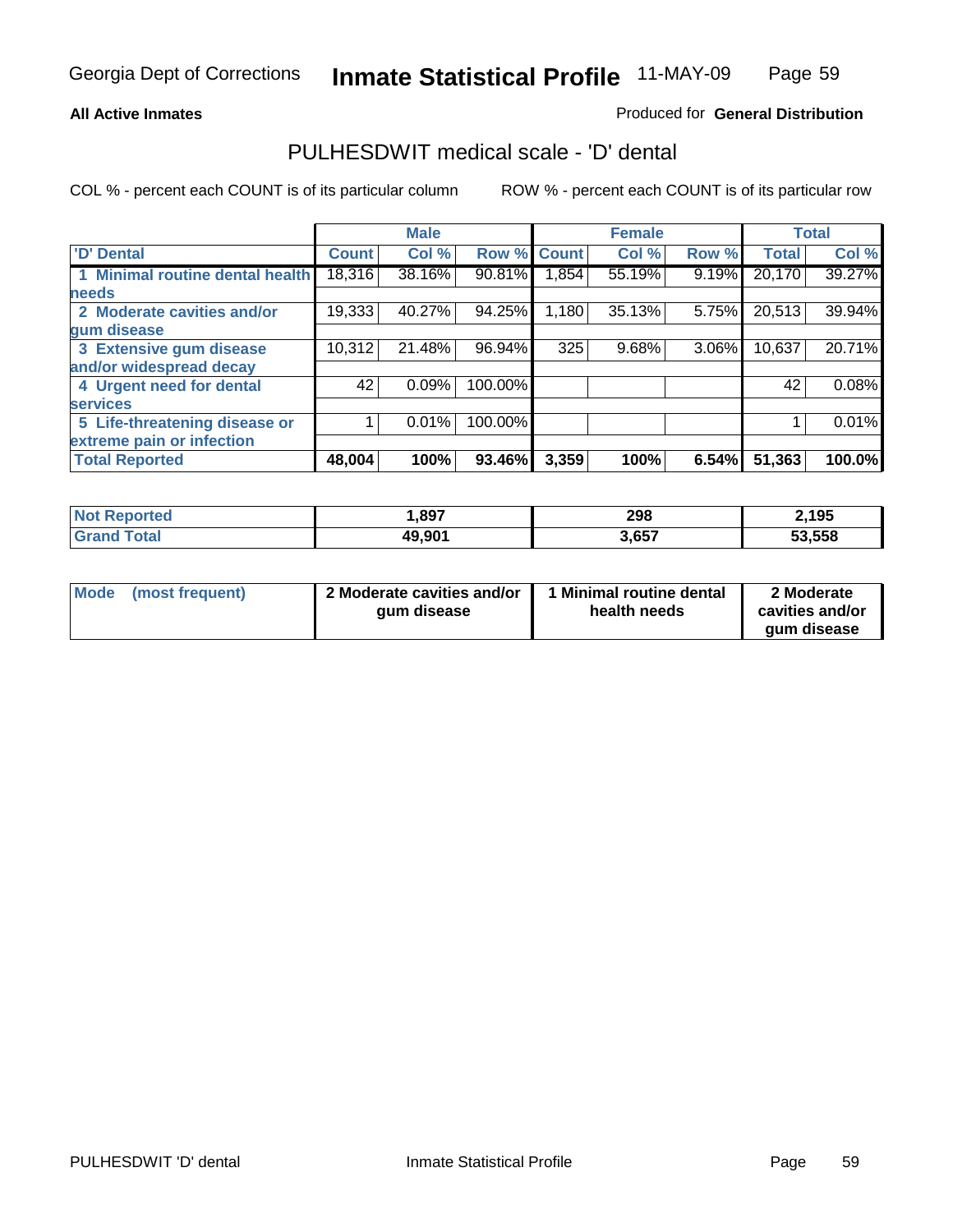## **All Active Inmates**

## Produced for **General Distribution**

## PULHESDWIT medical scale - 'W' work ability

|                                 |              | <b>Male</b> |        |              | <b>Female</b> |        |              | <b>Total</b> |
|---------------------------------|--------------|-------------|--------|--------------|---------------|--------|--------------|--------------|
| W' work ability                 | <b>Count</b> | Col %       | Row %  | <b>Count</b> | Col %         | Row %  | <b>Total</b> | Col %        |
| 1 Unrestricted work or activity | 40,703       | 83.30%      | 93.30% | 2,925        | 82.51%        | 6.70%  | 43,628       | 83.25%       |
| 2 Minor restrictions on type of | 6,377        | 13.05%      | 94.14% | 397          | 11.20%        | 5.86%  | 6,774        | 12.93%       |
| <b>work</b>                     |              |             |        |              |               |        |              |              |
| 3 Moderate restrictions on type | 1,321        | 2.70%       | 89.50% | 155          | 4.37%         | 10.50% | 1,476        | 2.82%        |
| of work                         |              |             |        |              |               |        |              |              |
| 4 Major restrictions on type of | 410          | 0.84%       | 86.50% | 64           | 1.81%         | 13.50% | 474          | $0.90\%$     |
| <b>work</b>                     |              |             |        |              |               |        |              |              |
| 5 Cannot work under any         | 51           | 0.10%       | 92.73% | 4            | 0.11%         | 7.27%  | 55           | 0.10%        |
| <b>circumstances</b>            |              |             |        |              |               |        |              |              |
| <b>Total Reported</b>           | 48,862       | 100%        | 93.24% | 3,545        | 100%          | 6.76%  | 52,407       | 100%         |

| <b>Not Reported</b>          | ,039   | 449<br>- 14 | 151.ا  |
|------------------------------|--------|-------------|--------|
| <b>Total</b><br><b>Grand</b> | 49,901 | 3,657       | 53,558 |

| Mode            | 1 Unrestricted work or | 1 Unrestricted work or | 1 Unrestricted   |
|-----------------|------------------------|------------------------|------------------|
| (most frequent) | activity               | activity               | work or activity |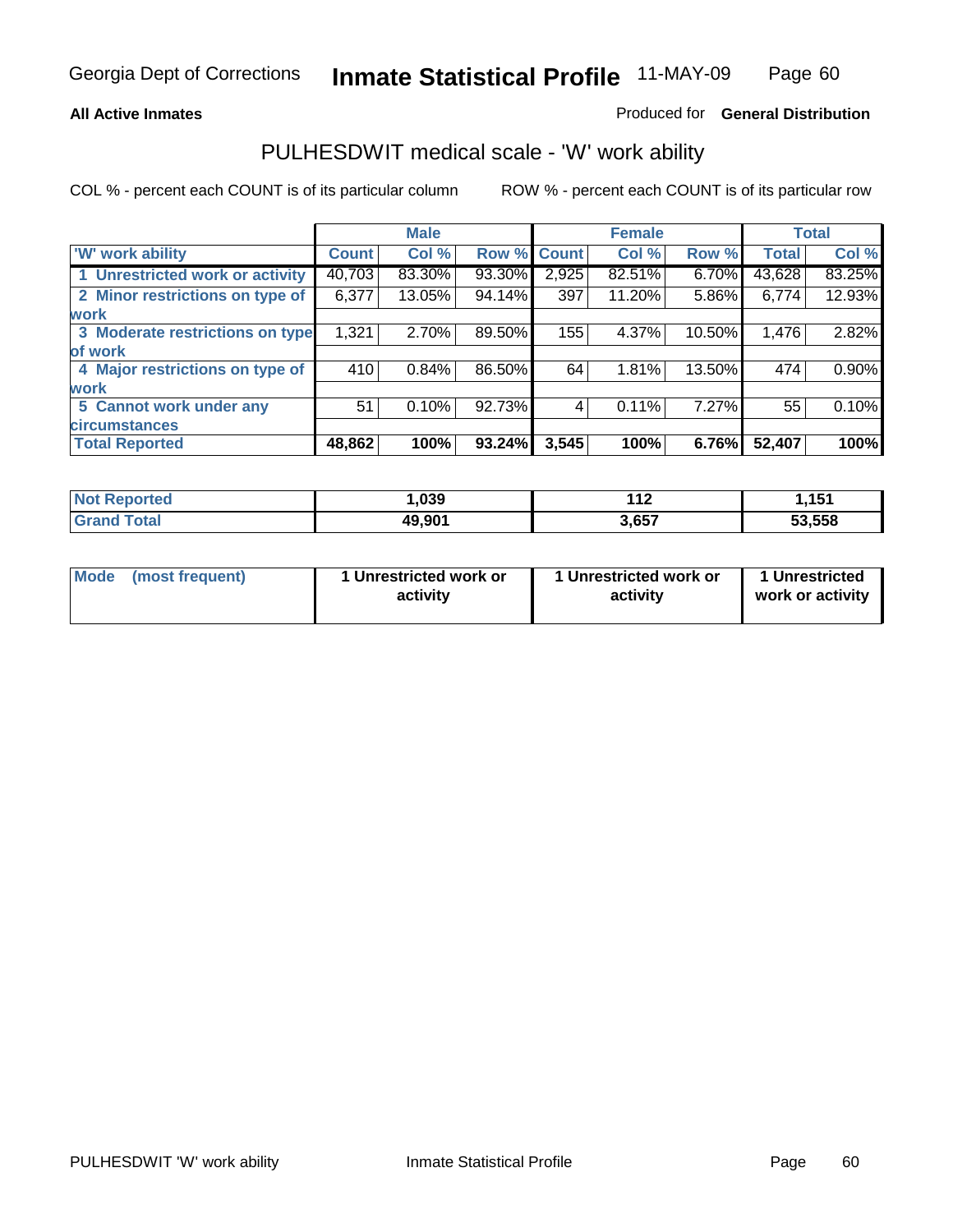### **All Active Inmates**

## Produced for **General Distribution**

# PULHESDWIT medical scale - 'I' impairment

|                                   |              | <b>Male</b> |         |              | <b>Female</b> |       |              | <b>Total</b> |
|-----------------------------------|--------------|-------------|---------|--------------|---------------|-------|--------------|--------------|
| <b>T' Impairment</b>              | <b>Count</b> | Col %       | Row %   | <b>Count</b> | Col %         | Row % | <b>Total</b> | Col %        |
| 1 No impairments or               | 48,562       | 99.39%      | 93.22%  | 3,531        | 99.61%        | 6.78% | 52,093       | 99.40%       |
| disabilities                      |              |             |         |              |               |       |              |              |
| 2 Wheelchair-bound but            | 171          | 0.35%       | 96.07%  |              | 0.20%         | 3.93% | 178          | 0.34%        |
| otherwise OK                      |              |             |         |              |               |       |              |              |
| <b>3 Needs low-level Assisted</b> | 46'          | 0.09%       | 92.00%  | 4            | 0.11%         | 8.00% | 50           | 0.10%        |
| Living (level I)                  |              |             |         |              |               |       |              |              |
| 4 Needs moderate Assisted         | 22           | 0.05%       | 100.00% |              |               |       | 22           | 0.04%        |
| <b>Living (level II)</b>          |              |             |         |              |               |       |              |              |
| <b>5 Needs maximal Assisted</b>   | 61           | 0.12%       | 95.31%  | 3            | 0.08%         | 4.69% | 64           | 0.12%        |
| <b>Living (level III)</b>         |              |             |         |              |               |       |              |              |
| <b>Total Reported</b>             | 48,862       | 100%        | 93.24%  | 3,545        | 100%          | 6.76% | 52,407       | 100%         |

| <b>Not</b><br>Reported | .039   | 149<br>- 14 | 1,151  |
|------------------------|--------|-------------|--------|
| 「otal<br><b>'Granc</b> | 49,901 | 3,657       | 53,558 |

| <b>Mode</b> | (most frequent) | 1 No impairments or<br>disabilities | 1 No impairments or<br>disabilities | 1 1 No impairments<br>or disabilities |
|-------------|-----------------|-------------------------------------|-------------------------------------|---------------------------------------|
|-------------|-----------------|-------------------------------------|-------------------------------------|---------------------------------------|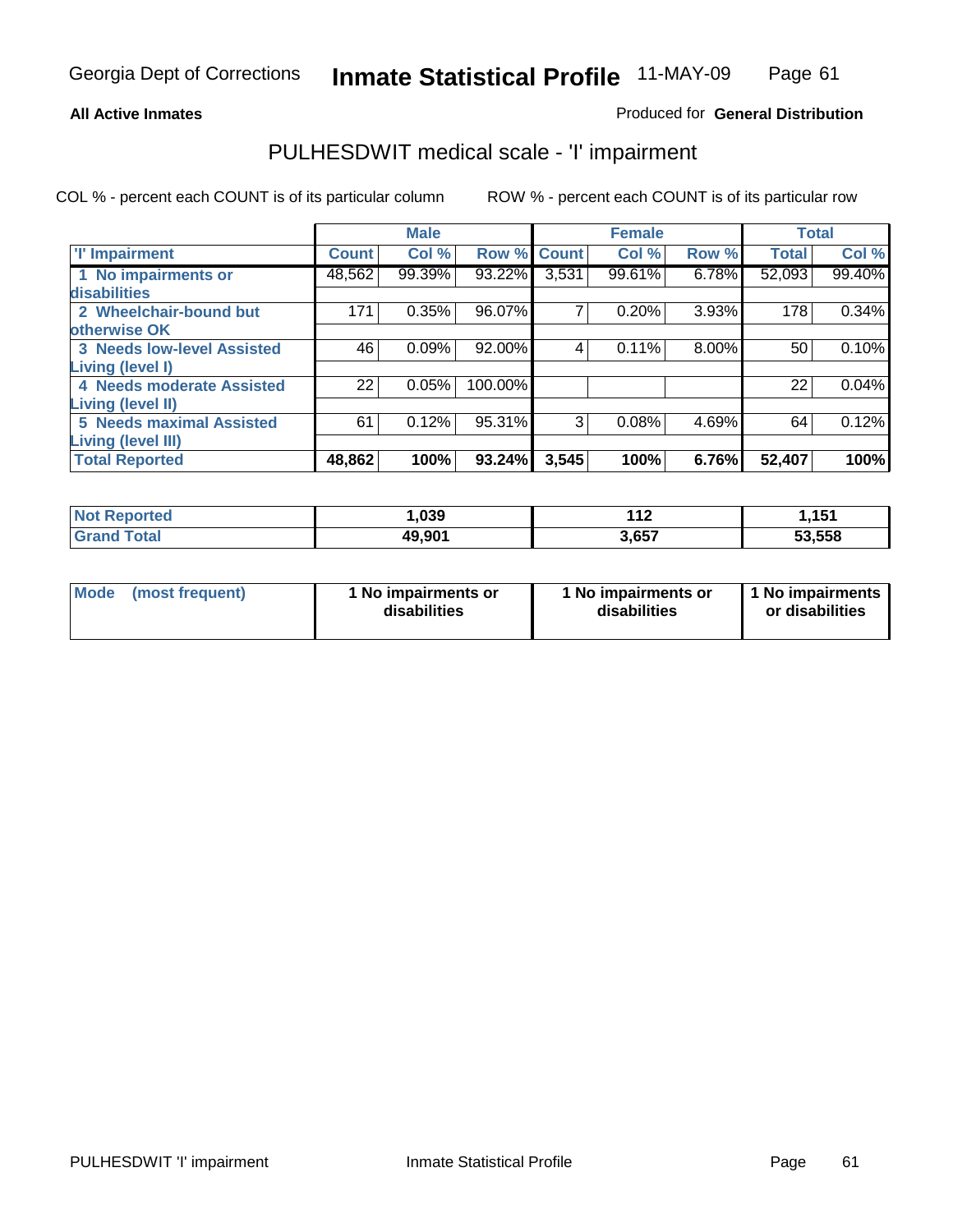#### **Inmate Statistical Profile** 11-MAY-09 Page Page 62

## All Active Inmates **All Active Inmates All Active Inmates Produced fo General Distribution**

## PULHESDWIT medical scale - 'T' transportability

|                              |              | <b>Male</b> |         |              | <b>Female</b> |       | <b>Total</b> |        |
|------------------------------|--------------|-------------|---------|--------------|---------------|-------|--------------|--------|
| <b>T' Transportability</b>   | <b>Count</b> | Col %       | Row %   | <b>Count</b> | Col %         | Row % | <b>Total</b> | Col %  |
| 1 Can be transported in any  | 48,707       | 99.68%      | 93.23%  | 3,537        | 99.77%        | 6.77% | 52,244       | 99.69% |
| ordinary approved vehicle    |              |             |         |              |               |       |              |        |
| 2 Wheelchair-bound, not      | 67           | 0.14%       | 93.06%  | 5            | 0.14%         | 6.94% | 72           | 0.14%  |
| needing special vehicle      |              |             |         |              |               |       |              |        |
| 3 Wheelchair-bound, requires | 14           | 0.03%       | 93.33%  |              | 0.03%         | 6.67% | 15           | 0.03%  |
| special vehicle              |              |             |         |              |               |       |              |        |
| 4 Needs specially-equipped   | 6            | 0.01%       | 100.00% |              |               |       | 6            | 0.01%  |
| medical vehicle              |              |             |         |              |               |       |              |        |
| <b>5 Requires ambulance</b>  | 68           | 0.14%       | 97.14%  | 2            | 0.06%         | 2.86% | 70           | 0.13%  |
| transport                    |              |             |         |              |               |       |              |        |
| <b>Total Reported</b>        | 48,862       | 100%        | 93.24%  | 3,545        | 100%          | 6.76% | 52,407       | 100%   |

| <b>Not</b><br>Reported       | ,039   | 142<br>14 | ,151   |
|------------------------------|--------|-----------|--------|
| <b>Total</b><br><b>Grand</b> | 49,901 | 3,657     | 53,558 |

| Mode (most frequent) | 1 Can be transported in any 1 Can be transported in any | ordinary approved vehicle   ordinary approved vehicle   transported in any | 1 Can be<br>  ordinary approved  <br>vehicle |
|----------------------|---------------------------------------------------------|----------------------------------------------------------------------------|----------------------------------------------|
|                      |                                                         |                                                                            |                                              |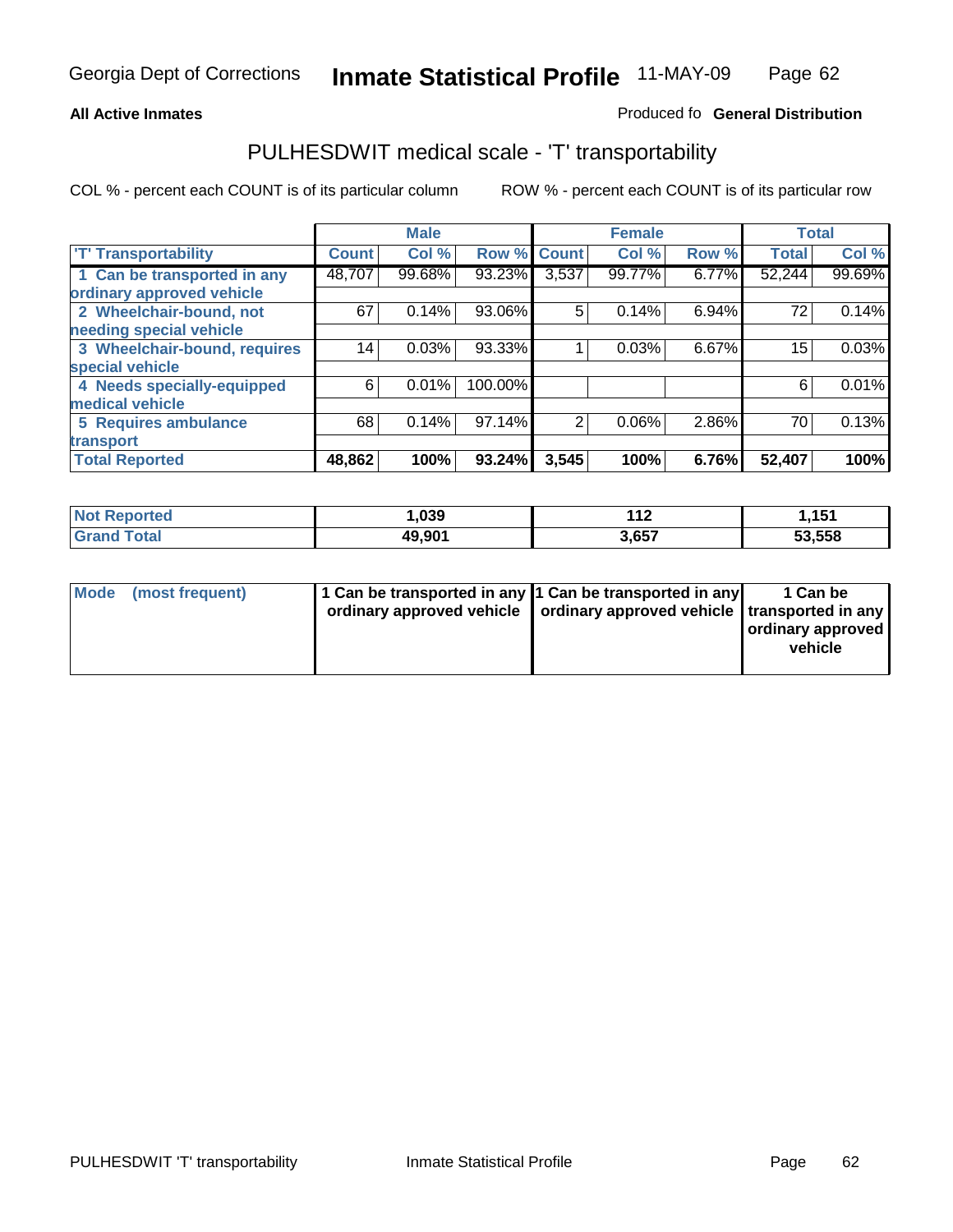## **All Active Inmates**

## Produced for **General Distribution**

# Criminality in family, self-reported

|                              |              | <b>Male</b> |        |              | <b>Female</b> |       |               | <b>Total</b> |
|------------------------------|--------------|-------------|--------|--------------|---------------|-------|---------------|--------------|
| <b>Criminality In Family</b> | <b>Count</b> | Col %       | Row %  | <b>Count</b> | Col %         | Row % | <b>Total</b>  | Col %        |
| Yes, criminality in family   | 11.114       | 23.02%      | 88.13% | 1.497        | 41.99%        |       | 11.87% 12,611 | 24.32%       |
| No criminality in family     | 37,167       | 76.98%      | 94.73% | 2,068        | 58.01%        |       | 5.27% 39,235  | 75.68%       |
| <b>Total Reported</b>        | 48,281       | 100%        | 93.12% | 3,565        | 100%          |       | 6.88% 51,846  | 100%         |

| <b>Not</b><br><b>Reported</b> | 620, ا | ୬∠    | <b>740</b> |
|-------------------------------|--------|-------|------------|
| <b>ofa</b>                    | 49,901 | 3,657 | 53.558     |

| Mode (most frequent) |  | No criminality in family | No criminality in family | No criminality in<br>family |
|----------------------|--|--------------------------|--------------------------|-----------------------------|
|----------------------|--|--------------------------|--------------------------|-----------------------------|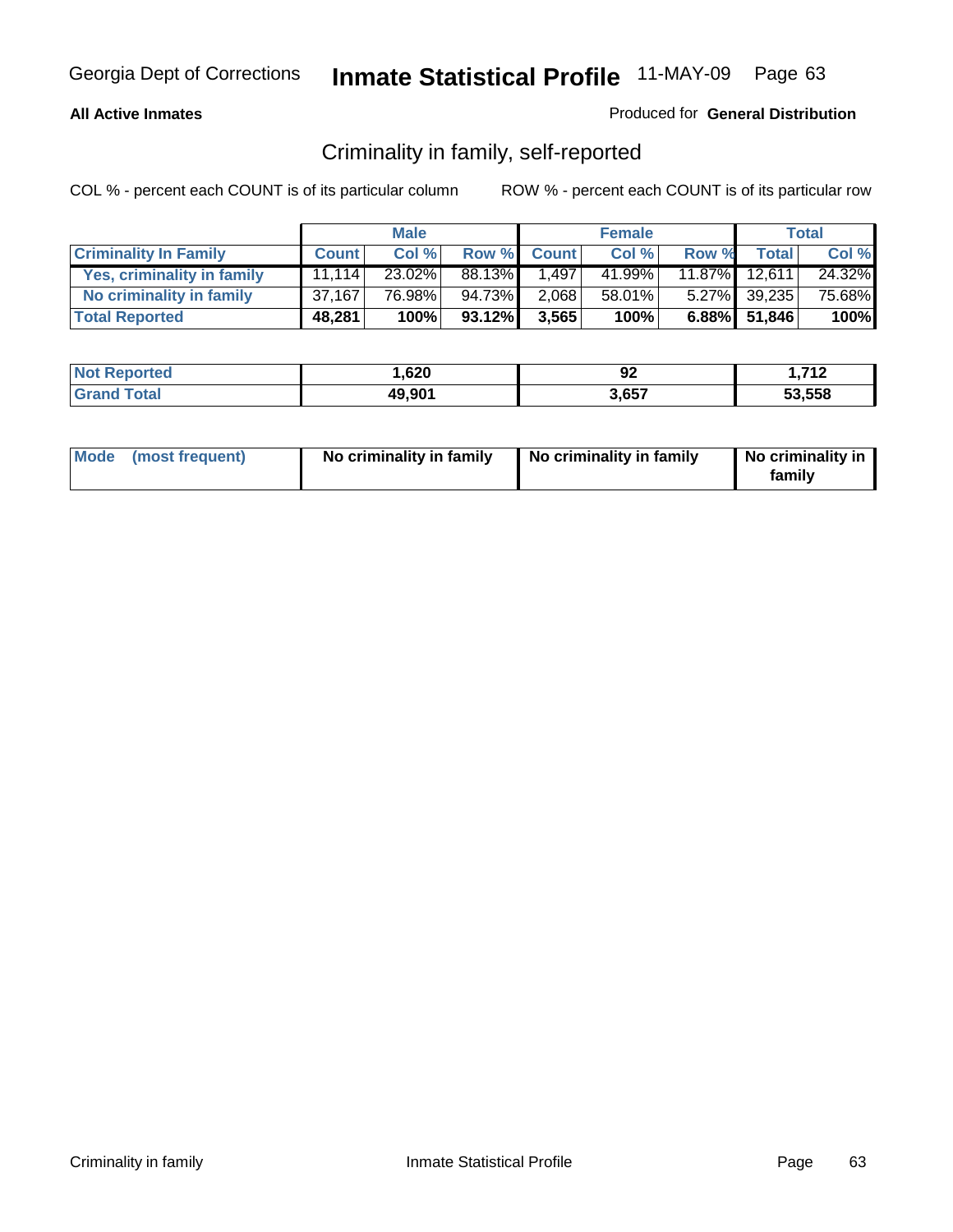## **All Active Inmates**

## Produced for **General Distribution**

# Alcoholism in family, self-reported

|                             |              | <b>Male</b> |        |              | <b>Female</b> |           |                 | <b>Total</b> |
|-----------------------------|--------------|-------------|--------|--------------|---------------|-----------|-----------------|--------------|
| <b>Alcoholism In Family</b> | <b>Count</b> | Col %       | Row %  | <b>Count</b> | Col %         | Row %     | <b>Total</b>    | Col %        |
| Yes, alcoholism in family   | 7.227        | 14.97%      | 88.90% | 902          | 25.30%        | $11.10\%$ | 8.129           | 15.68%       |
| No alcoholism in family     | 41,054       | 85.03%      | 93.91% | 2,663        | 74.70%        |           | $6.09\%$ 43,717 | 84.32%       |
| <b>Total Reported</b>       | 48,281       | 100%        | 93.12% | 3,565        | 100%          |           | $6.88\%$ 51,846 | 100%         |

| <b>Not Reported</b>          | .,620  | JZ    | <b>740</b><br>- I 4 |
|------------------------------|--------|-------|---------------------|
| <b>Total</b><br><b>Grand</b> | 49,901 | 3,657 | 53.558              |

|  | Mode (most frequent) | No alcoholism in family | No alcoholism in family | No alcoholism in<br>family |
|--|----------------------|-------------------------|-------------------------|----------------------------|
|--|----------------------|-------------------------|-------------------------|----------------------------|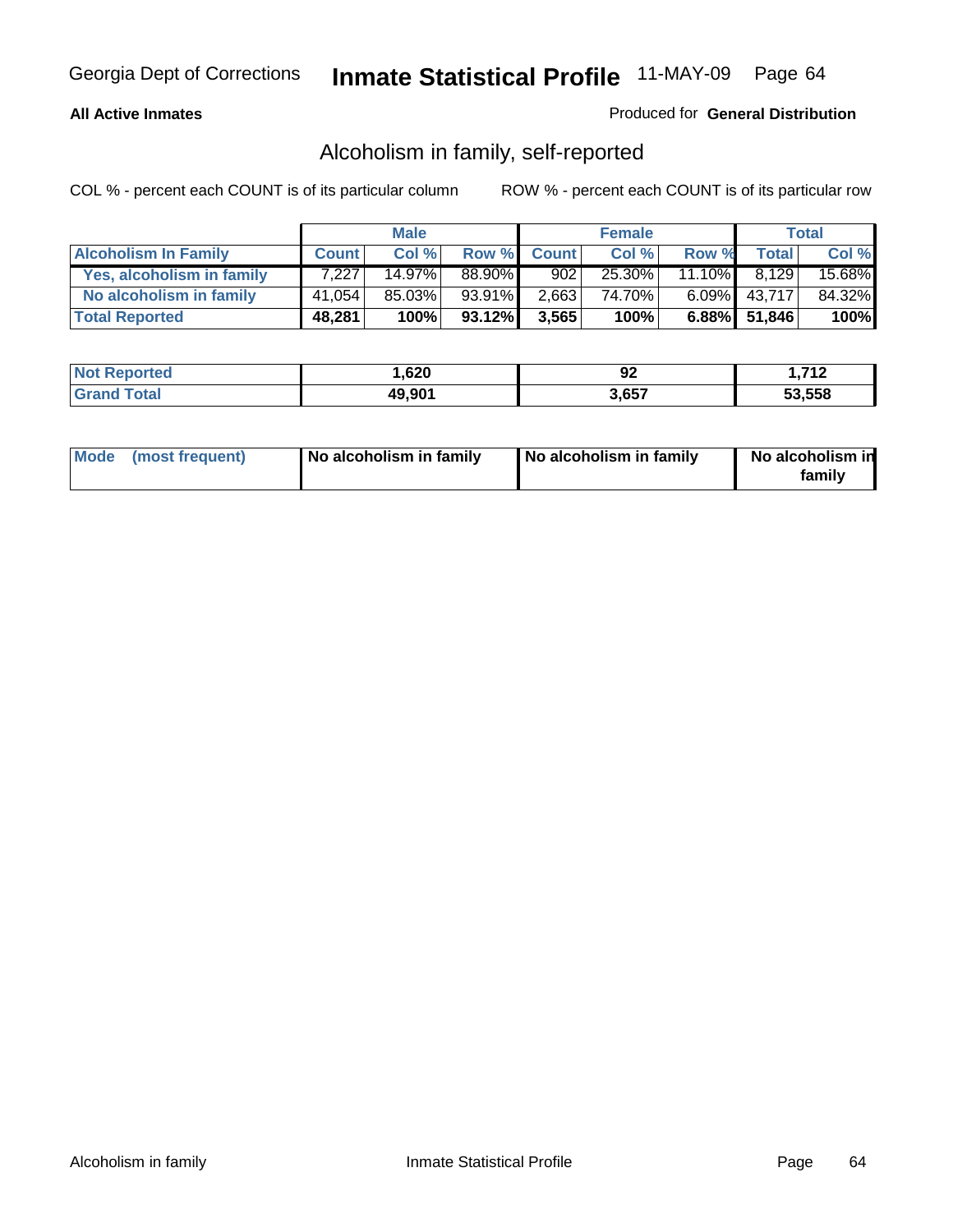## **All Active Inmates**

Produced for **General Distribution**

# Drug abuse in family, self-reported

|                           |              | <b>Male</b> |           |              | <b>Female</b> |                 |              | <b>Total</b> |
|---------------------------|--------------|-------------|-----------|--------------|---------------|-----------------|--------------|--------------|
| Drug Abuse In Family      | <b>Count</b> | Col %       | Row %     | <b>Count</b> | Col %         | Row %           | <b>Total</b> | Col %        |
| Yes, drug abuse in family | 3.972        | 8.23%       | $82.27\%$ | 856          | 24.01%        | 17.73% <b>I</b> | 4.828        | $9.31\%$     |
| No drug abuse in family   | 44.309       | $91.77\%$   | 94.24%    | 2,709        | 75.99%        | $5.76\%$        | 47.018       | 90.69%       |
| <b>Total Reported</b>     | 48,281       | 100%        | 93.12%    | 3,565        | 100%          |                 | 6.88% 51,846 | 100%         |

| <b>Not Reported</b>          | .,620  | JZ    | <b>740</b><br>- I 4 |
|------------------------------|--------|-------|---------------------|
| <b>Total</b><br><b>Grand</b> | 49,901 | 3,657 | 53.558              |

|  | Mode (most frequent) | No drug abuse in family | No drug abuse in family | No drug abuse in<br>family |
|--|----------------------|-------------------------|-------------------------|----------------------------|
|--|----------------------|-------------------------|-------------------------|----------------------------|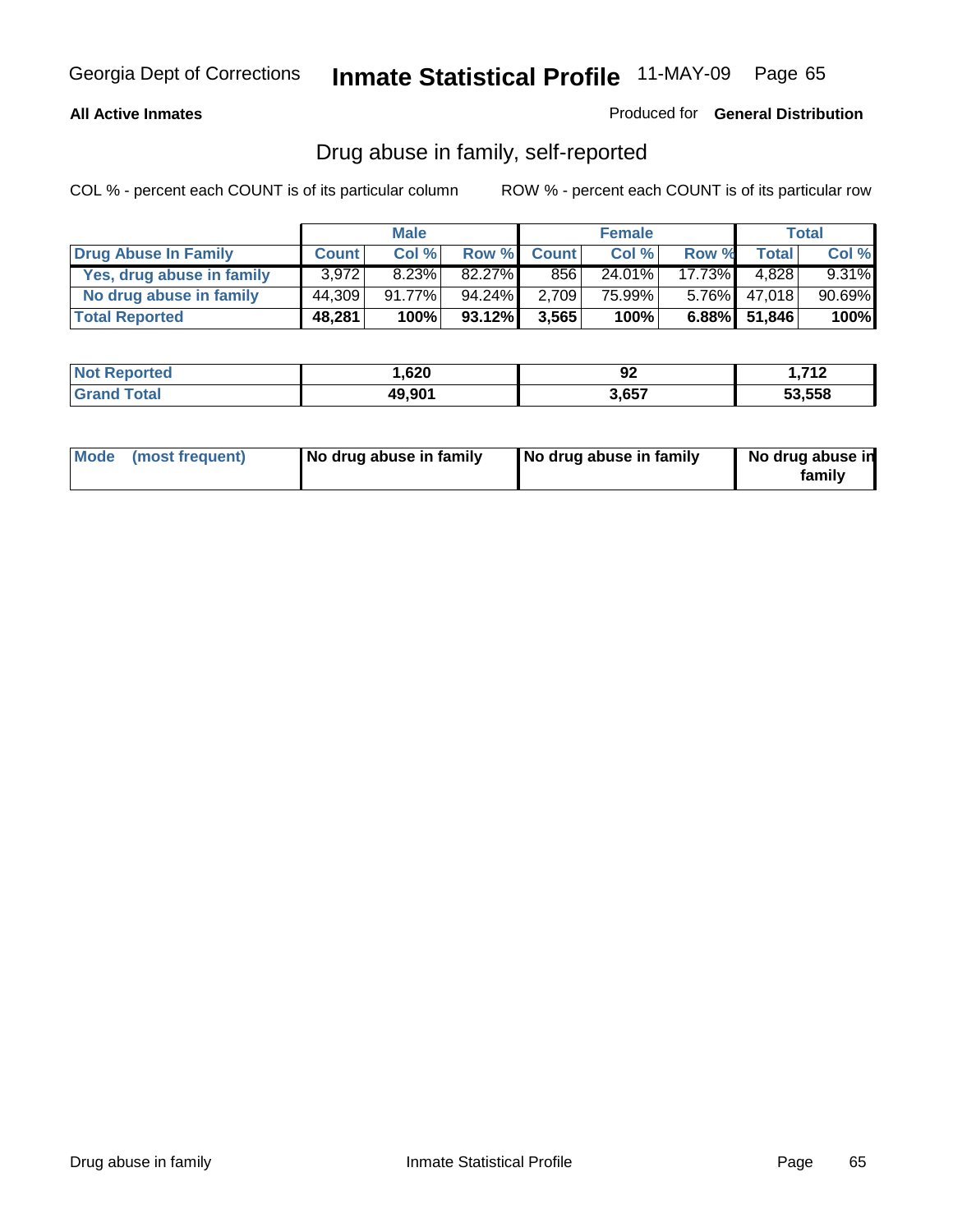## **All Active Inmates**

## Produced for **General Distribution**

## Subjected to frequent beatings, self-reported

|                                   |              | <b>Male</b> |        |              | <b>Female</b> |        |        | Total  |
|-----------------------------------|--------------|-------------|--------|--------------|---------------|--------|--------|--------|
| <b>Frequent beatings</b>          | <b>Count</b> | Col%        | Row %  | <b>Count</b> | Col%          | Row %  | Total  | Col %  |
| <b>Yes, subjected to frequent</b> | ا 846.1      | 3.82%       | 78.35% | 510          | $14.31\%$     | 21.65% | 2,356  | 4.54%  |
| beatings                          |              |             |        |              |               |        |        |        |
| Not subjected to frequent         | 46.435       | 96.18%      | 93.83% | 3,055        | 85.69%        | 6.17%  | 49,490 | 95.46% |
| beatings                          |              |             |        |              |               |        |        |        |
| <b>Total Reported</b>             | 48,281       | 100%        | 93.12% | 3,565        | 100%          | 6.88%  | 51,846 | 100%   |

| <b>orted</b> | .,620  | n,   | <b>740</b> |
|--------------|--------|------|------------|
| NO.          |        | ୬∠   |            |
| int<br>. Gr  | 49.901 | 3657 | 53,558     |

| <b>Mode</b><br>(most frequent) | Not subjected to frequent<br>beatings | Not subjected to frequent   Not subjected to  <br>beatings | <b>frequent beatings</b> |  |
|--------------------------------|---------------------------------------|------------------------------------------------------------|--------------------------|--|
|                                |                                       |                                                            |                          |  |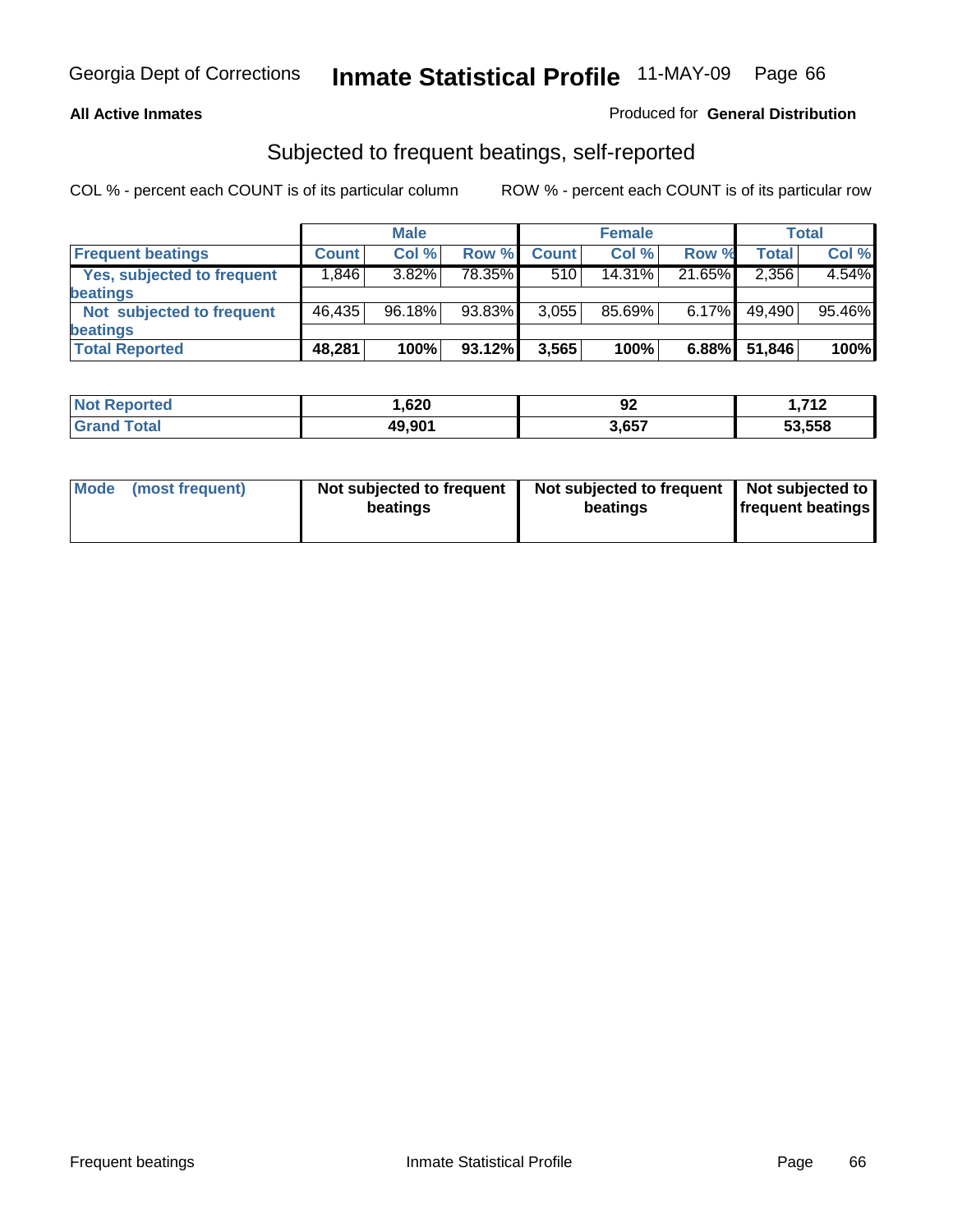## **All Active Inmates**

## Produced for **General Distribution**

## Father absent during inmate's childhood

|                           |              | <b>Male</b> |           |              | <b>Female</b> |       |              | <b>Total</b> |
|---------------------------|--------------|-------------|-----------|--------------|---------------|-------|--------------|--------------|
| <b>Father Absent</b>      | <b>Count</b> | Col %       | Row %     | <b>Count</b> | Col %         | Row % | Total        | Col %        |
| Yes, father was absent    | 24.246       | $50.22\%$   | $94.79\%$ | 1,333        | 37.39%        |       | 5.21% 25,579 | 49.34%       |
| No, father was not absent | 24,035       | 49.78%      | 91.50%    | 2,232        | 62.61%        |       | 8.50% 26,267 | 50.66%       |
| <b>Total Reported</b>     | 48,281       | 100%        | 93.12%    | 3,565        | 100%          |       | 6.88% 51,846 | 100%         |

| <b>Not Reported</b> | ,620   | ୬∠    | - 74 2<br>-14 |
|---------------------|--------|-------|---------------|
| <b>Grand Total</b>  | 49,901 | 3,657 | 53.558        |

| Mode (most frequent) | Yes, father was absent | No, father was not absent No, father was not | absent |
|----------------------|------------------------|----------------------------------------------|--------|
|                      |                        |                                              |        |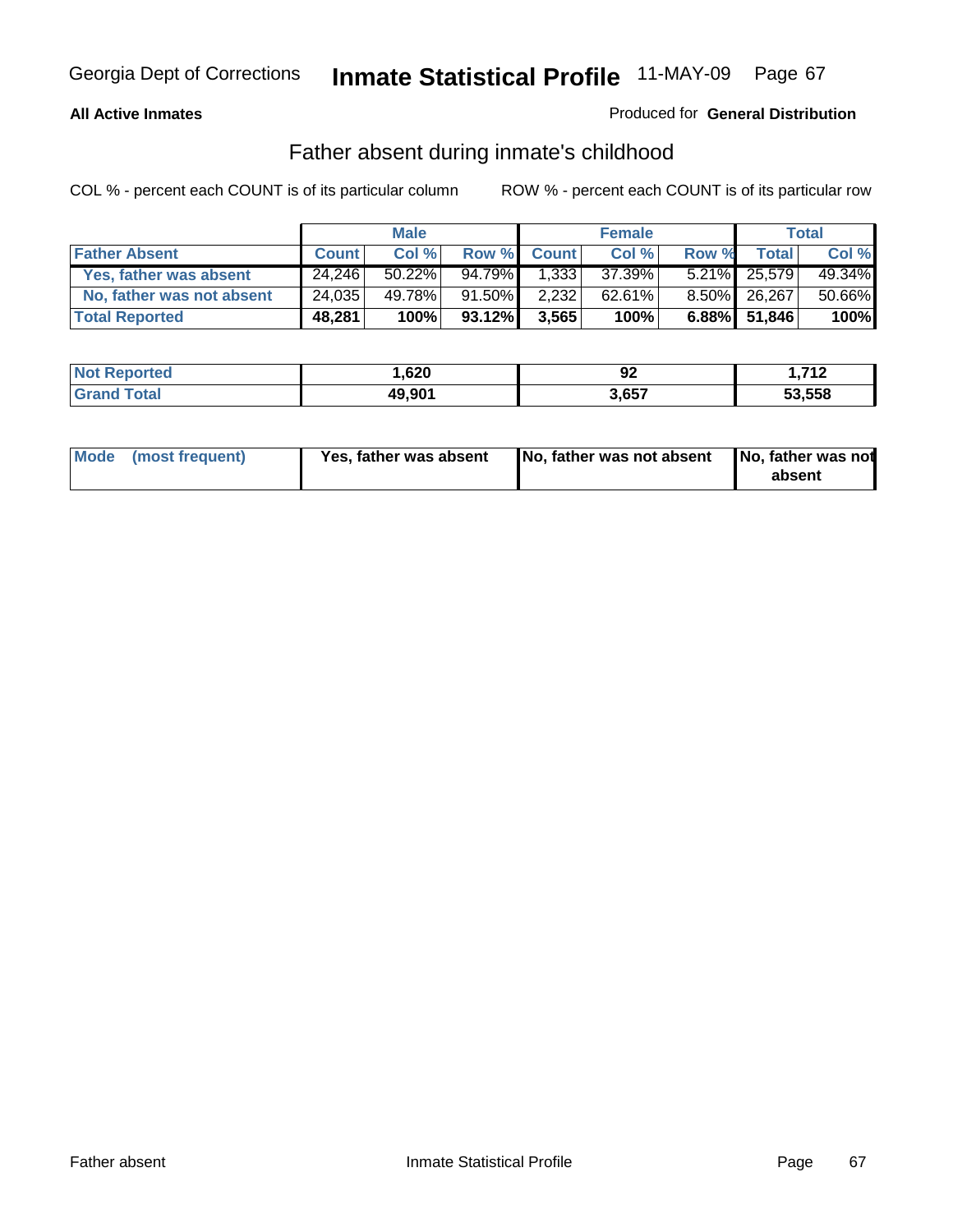## **All Active Inmates**

## Produced for **General Distribution**

# Mother absent during inmate's childhood

|                           |              | <b>Male</b> |           |              | <b>Female</b> |          |              | <b>Total</b> |
|---------------------------|--------------|-------------|-----------|--------------|---------------|----------|--------------|--------------|
| <b>Mother Absent</b>      | <b>Count</b> | Col %       | Row %     | <b>Count</b> | Col %         | Row %    | Total        | Col %        |
| Yes, mother was absent    | 6,389        | 13.23%      | 93.16%    | 4691         | 13.16%        | $6.84\%$ | 6.858        | 13.23%       |
| No, mother was not absent | 41,892       | 86.77%      | $93.12\%$ | 3,096        | 86.84%        | $6.88\%$ | 44,988       | 86.77%       |
| <b>Total Reported</b>     | 48,281       | 100%        | 93.12%    | 3,565        | 100%          |          | 6.88% 51,846 | 100%         |

| <b>Not Reported</b> | ,620   | ୬∠    | - 74 2<br>14 |
|---------------------|--------|-------|--------------|
| <b>Tota</b>         | 49,901 | 3.657 | 53.558       |

| Mode (most frequent) | No, mother was not absent   No, mother was not absent   No, mother was | not absent |
|----------------------|------------------------------------------------------------------------|------------|
|----------------------|------------------------------------------------------------------------|------------|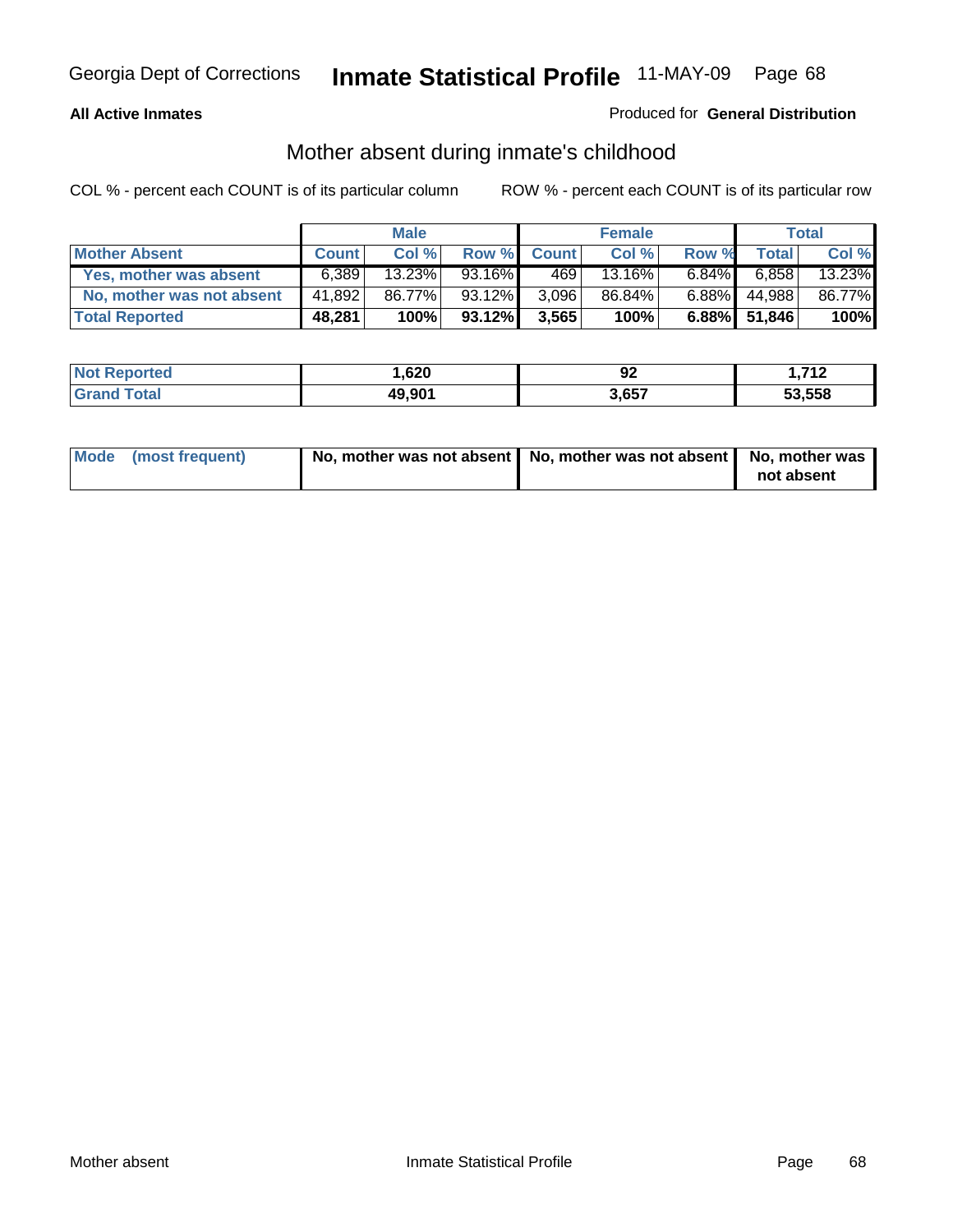**All Active Inmates**

## Produced for **General Distribution**

# Number of prior Georgia incarcerations

|                                       |              | <b>Male</b> |                    |       | <b>Female</b> |       |        | <b>Total</b> |
|---------------------------------------|--------------|-------------|--------------------|-------|---------------|-------|--------|--------------|
| <b>Num of Prior GA Incarcerations</b> | <b>Count</b> | Col %       | <b>Row % Count</b> |       | Col %         | Row % | Total  | Col %        |
| $\bf{0}$                              | 28,708       | 57.53%      | 91.90%             | 2,532 | 69.24%        | 8.10% | 31,240 | 58.33%       |
|                                       | 8,718        | 17.47%      | 94.24%             | 533   | 14.57%        | 5.76% | 9,251  | 17.27%       |
|                                       | 4,944        | 9.91%       | 95.06%             | 257   | 7.03%         | 4.94% | 5,201  | 9.71%        |
| 3                                     | 3,058        | 6.13%       | 95.50%             | 144   | 3.94%         | 4.50% | 3,202  | 5.98%        |
|                                       | 1,900        | 3.81%       | 95.96%             | 80    | 2.19%         | 4.04% | 1,980  | 3.70%        |
| 5                                     | 1,100        | 2.20%       | 96.41%             | 41    | 1.12%         | 3.59% | 1,141  | 2.13%        |
| <b>More Than 5</b>                    | 1,473        | 2.95%       | 95.46%             | 70 l  | 1.91%         | 4.54% | 1,543  | 2.88%        |
| <b>Total Reported</b>                 | 49,901       | 100%        | 93.17%             | 3,657 | 100%          | 6.83% | 53,558 | 100%         |

| orted<br>NO         |        |       |        |
|---------------------|--------|-------|--------|
| <b>otal</b><br>. Gr | 49.901 | 3,657 | 53,558 |

| Mean (average)       | l.O3 | .00 | 1.00 |
|----------------------|------|-----|------|
| Median (middle)      |      |     |      |
| Mode (most frequent) |      |     |      |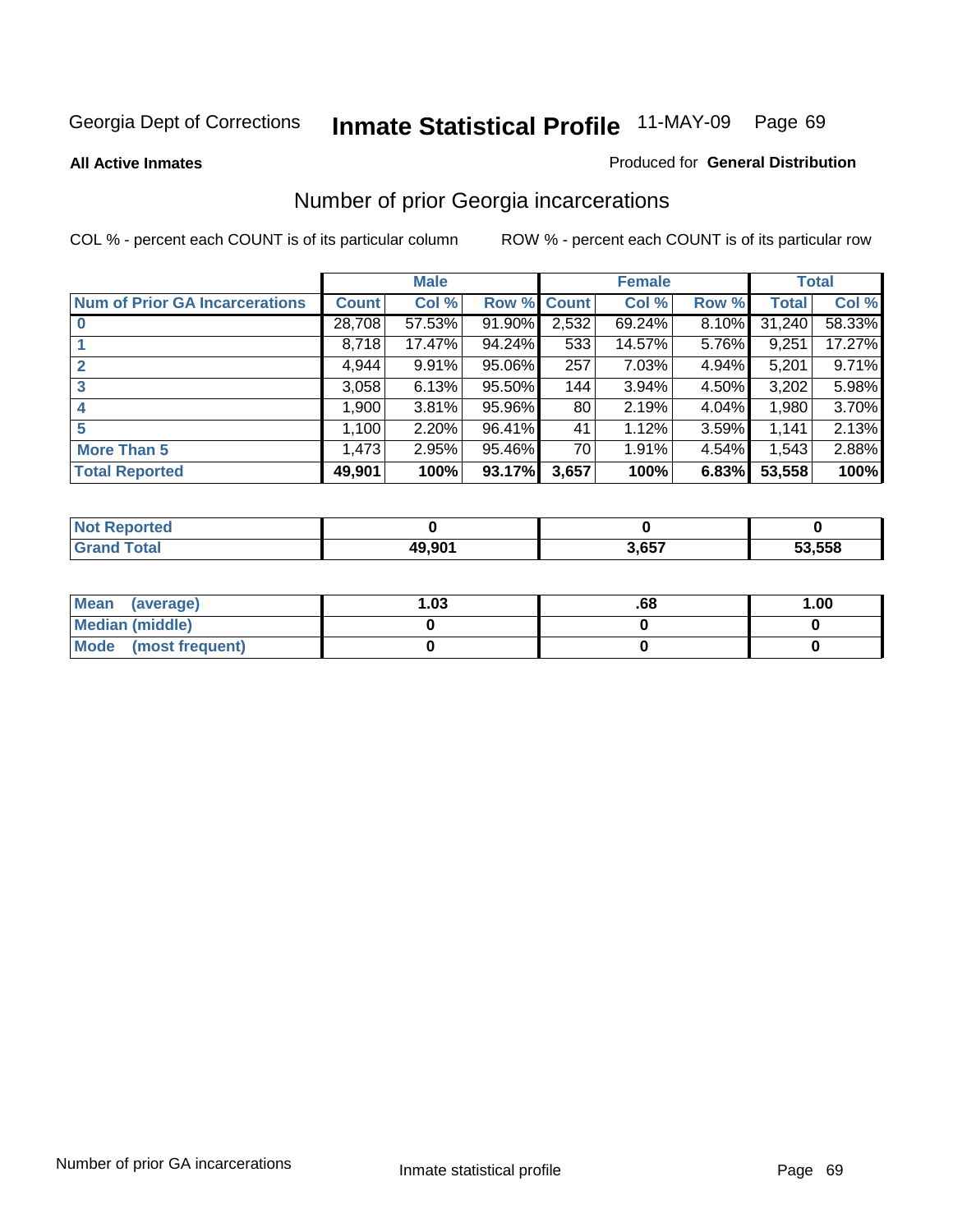**All Active Inmates**

### Produced for **General Distribution**

## Prison sentence in years

COL % - percent each COUNT is of its particular column ROW % - percent each COUNT is of its particular row

|                                 |              | <b>Male</b> |         |              | <b>Female</b> |        |              | <b>Total</b> |
|---------------------------------|--------------|-------------|---------|--------------|---------------|--------|--------------|--------------|
| <b>Prison Sentence In Years</b> | <b>Count</b> | Col %       | Row %   | <b>Count</b> | Col %         | Row %  | <b>Total</b> | Col %        |
| $0 - 1$                         | 1,461        | 2.93%       | 88.38%  | 192          | 5.25%         | 11.62% | 1,653        | 3.09%        |
| $1.1 - 2$                       | 3,606        | 7.23%       | 87.50%  | 515          | 14.08%        | 12.50% | 4,121        | 7.69%        |
| $2.1 - 3$                       | 3,944        | 7.90%       | 89.19%  | 478          | 13.07%        | 10.81% | 4,422        | 8.26%        |
| $3.1 - 4$                       | 2,860        | 5.73%       | 90.08%  | 315          | 8.61%         | 9.92%  | 3,175        | 5.93%        |
| $4.1 - 5$                       | 5,304        | 10.63%      | 91.39%  | 500          | 13.67%        | 8.61%  | 5,804        | 10.84%       |
| $5.1 - 6$                       | 2,074        | 4.16%       | 92.34%  | 172          | 4.70%         | 7.66%  | 2,246        | 4.19%        |
| $6.1 - 7$                       | 2,014        | 4.04%       | 93.59%  | 138          | 3.77%         | 6.41%  | 2,152        | 4.02%        |
| $7.1 - 8$                       | 1,845        | 3.70%       | 93.51%  | 128          | 3.50%         | 6.49%  | 1,973        | 3.68%        |
| $8.1 - 9$                       | 691          | 1.38%       | 92.75%  | 54           | 1.48%         | 7.25%  | 745          | 1.39%        |
| $9.1 - 10$                      | 6,215        | 12.45%      | 94.32%  | 374          | 10.23%        | 5.68%  | 6,589        | 12.30%       |
| $10.1 - 12$                     | 2,455        | 4.92%       | 95.41%  | 118          | 3.23%         | 4.59%  | 2,573        | 4.80%        |
| $12.1 - 15$                     | 3,781        | 7.58%       | 96.21%  | 149          | 4.07%         | 3.79%  | 3,930        | 7.34%        |
| $15.1 - 20$                     | 3,664        | 7.34%       | 96.40%  | 137          | 3.75%         | 3.60%  | 3,801        | 7.10%        |
| 20.1 - Over                     | 2,907        | 5.83%       | 97.26%  | 82           | 2.24%         | 2.74%  | 2,989        | 5.58%        |
| <b>Life</b>                     | 6,466        | 12.96%      | 95.64%  | 295          | 8.07%         | 4.36%  | 6,761        | 12.62%       |
| <b>Life Without Parole</b>      | 509          | 1.02%       | 98.26%  | 9            | 0.25%         | 1.74%  | 518          | 0.97%        |
| <b>Death</b>                    | 102          | 0.20%       | 99.03%  |              | 0.03%         | 0.97%  | 103          | 0.19%        |
| <b>Youthful Offenders</b>       | 3            | 0.01%       | 100.00% |              |               |        | 3            | 0.01%        |
| <b>Total Reported</b>           | 49,901       | 100%        | 93.17%  | 3,657        | 100%          | 6.83%  | 53,558       | 100%         |

| <b>Not Reported</b> |        |       |        |
|---------------------|--------|-------|--------|
| Гоtal               | 19.901 | 3,657 | 53,558 |

### **Determinate (numeric) sentences only**

| Mear<br>$\cdots$ | ane | 9.36<br>_____ | 40<br>____ | -<br>9.34 |
|------------------|-----|---------------|------------|-----------|
|                  |     |               |            |           |

**All sentences (including determinate), with life, life without parole, and death sentences figured at 45 years**

| <b>Mea</b><br>.<br>14.59<br>$-$<br>,,,<br>1л<br>.<br>1119811<br>___<br>___ |
|----------------------------------------------------------------------------|
|----------------------------------------------------------------------------|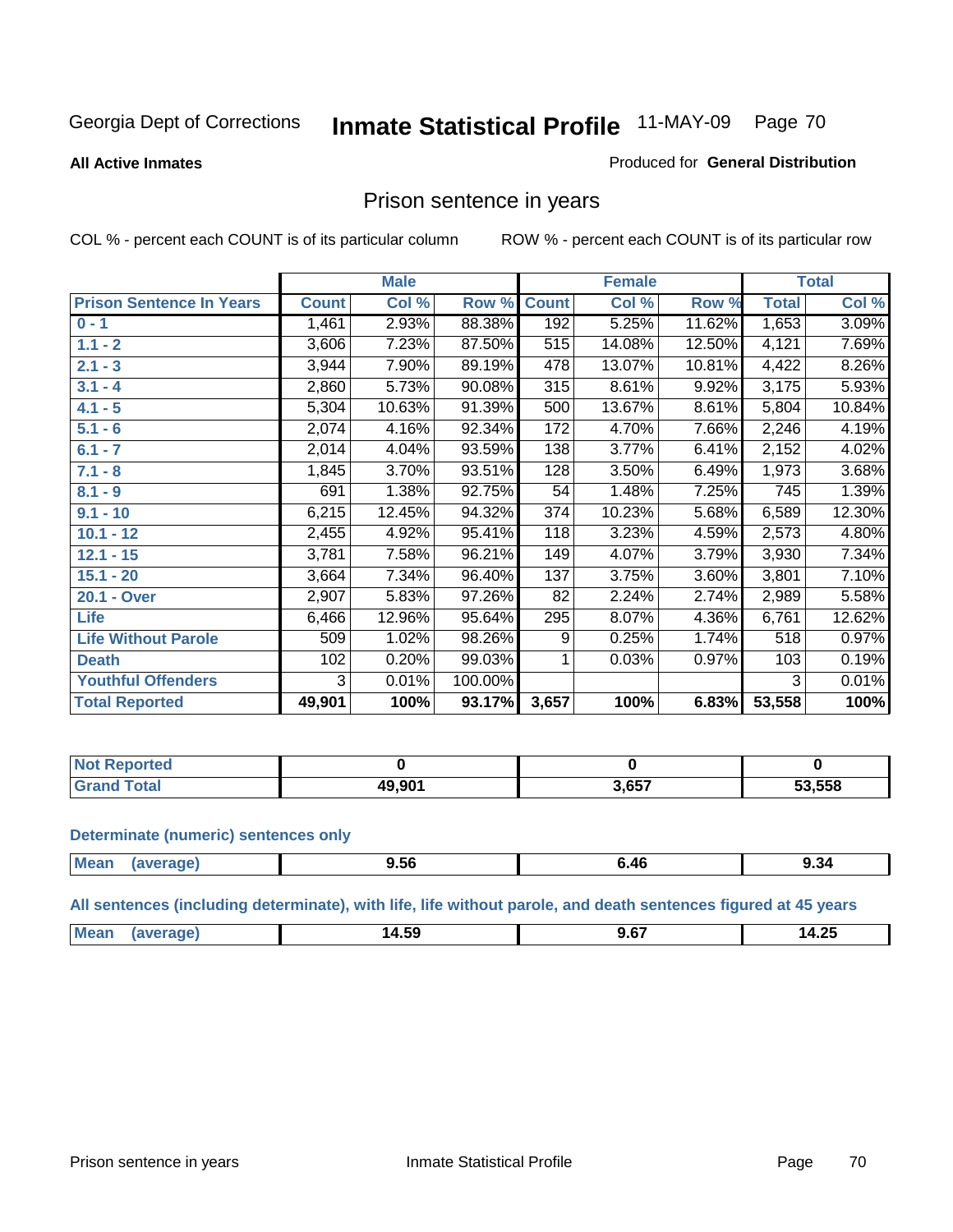## **All Active Inmates**

## Produced for **General Distribution**

# Primary offense, broken out into felonies vs misdemeanors

|                                  | <b>Male</b>  |           |                    | <b>Female</b> |         |       | Total        |           |
|----------------------------------|--------------|-----------|--------------------|---------------|---------|-------|--------------|-----------|
| <b>Felonies and Misdemeanors</b> | <b>Count</b> | Col %     | <b>Row % Count</b> |               | Col%    | Row % | <b>Total</b> | Col %     |
| <b>Felonies</b>                  | 49,843       | $99.98\%$ | $93.17\%$          | 3.655         | 100.00% | 6.83% | 53.498       | $99.98\%$ |
| <b>Misdemeanors</b>              | 10 I         | $.02\%$   | 100.00%            |               |         |       | 10           | .02%      |
| <b>Total Reported</b>            | 49,853       | 100%      | 93.17%             | 3,655         | 100%    | 6.83% | 53,508       | 100%      |

| ted.<br>NO<br>⋯ | 4۵     |        | วบ     |
|-----------------|--------|--------|--------|
|                 | 19 9N1 | 49.855 | 53.558 |

| Mode (most frequent) | elonies | elonies | onies<br>-е к |
|----------------------|---------|---------|---------------|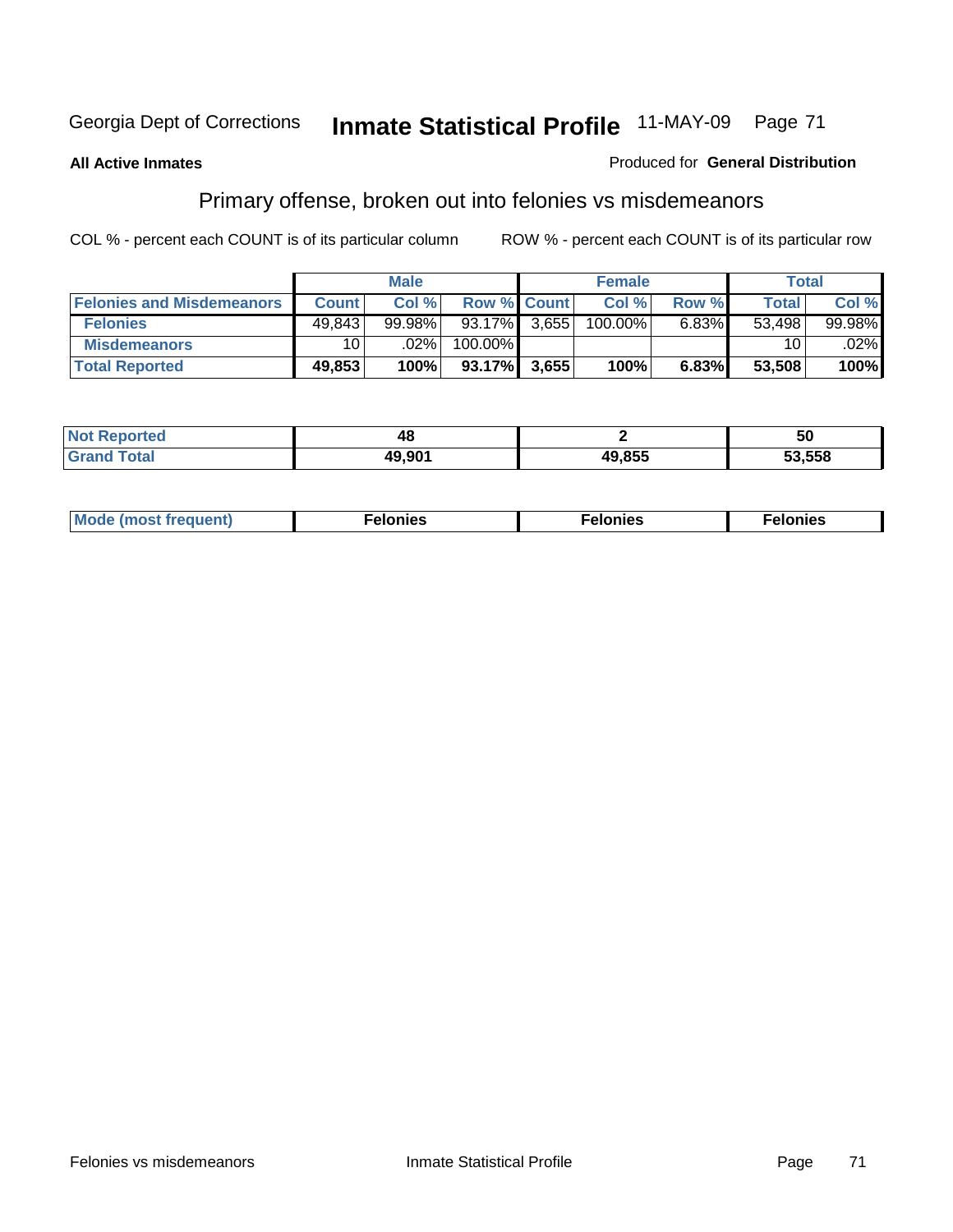## **All Active Inmates**

## Produced for **General Distribution**

# Primary offense, broken out into six broad crime categories

|                                  |              | <b>Male</b> |             |       | <b>Female</b> |          |              | <b>Total</b> |
|----------------------------------|--------------|-------------|-------------|-------|---------------|----------|--------------|--------------|
| <b>Crime Categories</b>          | <b>Count</b> | Col %       | Row % Count |       | Col %         | Row %    | <b>Total</b> | Col %        |
| <b>Violent</b>                   | 22,329       | 44.79%      | 94.36%      | 1,334 | 36.50%        | 5.64%    | 23,663       | 44.22%       |
| <b>Sex Crime</b><br>$\mathbf{2}$ | 7,674        | 15.39%      | 98.64%      | 106   | 2.90%         | 1.36%    | 7,780        | 14.54%       |
| $\mathbf{3}$<br><b>Property</b>  | 9,442        | 18.94%      | 88.76%      | 1,196 | 32.72%        | 11.24%   | 10,638       | 19.88%       |
| <b>Drug</b><br>4                 | 8,242        | 16.53%      | $90.22\%$   | 893   | 24.43%        | 9.78%    | 9,135        | 17.07%       |
| <b>Habit/DUI</b><br>5            | 130          | .26%        | 96.30%      | 5     | .14%          | $3.70\%$ | 135          | .25%         |
| <b>Other</b><br>6                | 2,036        | 4.08%       | 94.39%      | 121   | 3.31%         | 5.61%    | 2,157        | 4.03%        |
| <b>Total Reported</b>            | 49,853       | 100%        | 93.17%      | 3,655 | 100%          | 6.83%    | 53,508       | 100%         |

| orted<br>NO | ™      |       | วบ     |  |
|-------------|--------|-------|--------|--|
| $\sim$ 40   | 49,901 | 3,657 | 53.558 |  |

| <b>Mou</b> | .<br>วient | วlent | ent |
|------------|------------|-------|-----|
|            |            |       |     |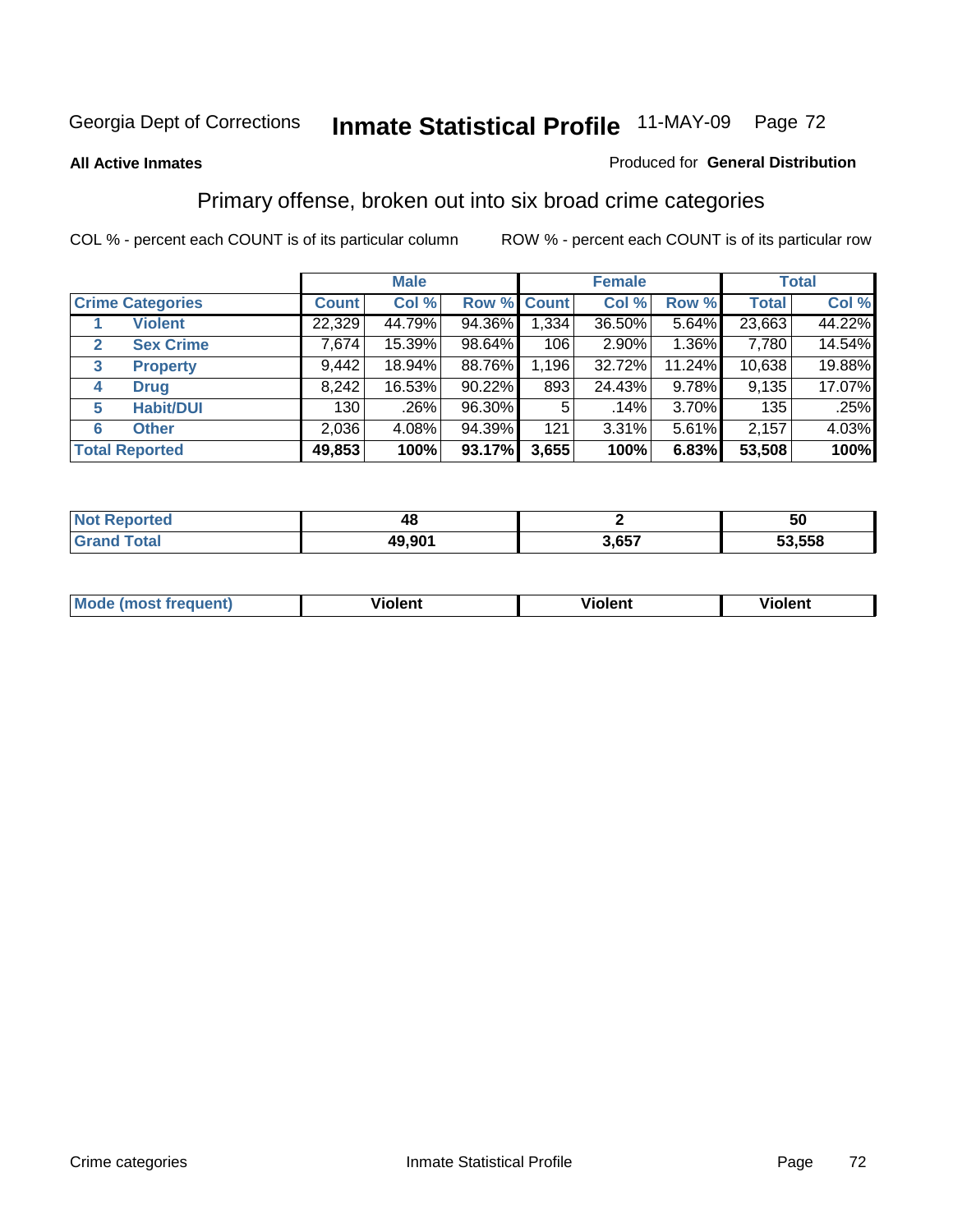#### **All Active Inmates**

### Produced for **General Distribution**

# Primary offense, detailed offense code

|      |                                                         | <b>Male</b>     |       | <b>Female</b> |                 |       | <b>Total</b> |                  |       |
|------|---------------------------------------------------------|-----------------|-------|---------------|-----------------|-------|--------------|------------------|-------|
|      | <b>Primary Offense</b>                                  | <b>Count</b>    | Col % | Row %         | <b>Count</b>    | Col % | Row %        | <b>Total</b>     | Col % |
| 45   | <b>Burglary</b>                                         | $\overline{3}$  | .01%  | 100.00%       |                 |       |              | $\overline{3}$   | .01%  |
| 71   | <b>Viol Motor Veh Law</b>                               | 1               | .01%  | 100.00%       |                 |       |              | $\mathbf{1}$     | .01%  |
| 73   | <b>Obstr Of Law Enf Officer</b>                         | 1               | .01%  | 100.00%       |                 |       |              | 1                | .01%  |
| 78   | <b>Terroristic Threats</b>                              | 1               | .01%  | 100.00%       |                 |       |              | 1                | .01%  |
| 101  | <b>Riot</b>                                             | $\overline{1}$  | .01%  | 100.00%       |                 |       |              | $\mathbf{1}$     | .01%  |
| 122  | <b>Obscenity &amp; Related</b>                          | 1               | .01%  | 100.00%       |                 |       |              | 1                | .01%  |
|      | <b>Offen</b>                                            |                 |       |               |                 |       |              |                  |       |
| 149  | <b>Entrng Mot Veh Crim</b><br><b>Intnt</b>              | 1               | .01%  | 100.00%       |                 |       |              | 1                | .01%  |
| 500  | <b>Misc Misdemeanor</b>                                 | 1               | .01%  | 100.00%       |                 |       |              | 1                | .01%  |
| 1100 | <b>Misc Homicide Offense</b>                            | $\overline{15}$ | .03%  | 88.24%        | $\overline{2}$  | .05%  | 11.76%       | $\overline{17}$  | .03%  |
| 1101 | <b>Murder</b>                                           | 4,761           | 9.55% | 94.41%        | 282             | 7.72% | 5.59%        | 5,043            | 9.42% |
| 1102 | <b>Voluntary Manslaughter</b>                           | 1,028           | 2.06% | 88.01%        | 140             | 3.83% | 11.99%       | 1,168            | 2.18% |
| 1103 | <b>Involuntary</b>                                      | 111             | .22%  | 84.09%        | 21              | .57%  | 15.91%       | 132              | .25%  |
|      | <b>Manslaughter</b>                                     |                 |       |               |                 |       |              |                  |       |
| 1118 | <b>Feticide By Vehicle</b>                              | 1               | .01%  | 50.00%        | $\mathbf 1$     | .03%  | 50.00%       | 2                | .01%  |
| 1121 | <b>Feticide</b>                                         | $\overline{5}$  | .01%  | 100.00%       |                 |       |              | $\overline{5}$   | .01%  |
| 1123 | <b>Vehicular Homicide</b>                               | 338             | .68%  | 86.01%        | 55              | 1.50% | 13.99%       | 393              | .73%  |
| 1124 | <b>Homicide By Vessel</b>                               | $\overline{6}$  | .01%  | 100.00%       |                 |       |              | $\overline{6}$   | .01%  |
| 1125 | <b>Conceal Death Of</b>                                 | $\overline{19}$ | .04%  | 86.36%        | $\overline{3}$  | .08%  | 13.64%       | $\overline{22}$  | .04%  |
|      | <b>Another</b>                                          |                 |       |               |                 |       |              |                  |       |
| 1190 | <b>Atmpt Murder</b>                                     | $\overline{7}$  | .01%  | 100.00%       |                 |       |              | 7                | .01%  |
| 1191 | <b>Murder, Conspire To</b>                              | $\overline{3}$  | .01%  | 60.00%        | $\overline{2}$  | .05%  | 40.00%       | 5                | .01%  |
| 1300 | <b>Commit</b>                                           | $\overline{31}$ | .06%  | 96.88%        | $\mathbf 1$     | .03%  | 3.13%        | $\overline{32}$  | .06%  |
| 1301 | <b>Misc Assault/Battery</b>                             | $\overline{88}$ | .18%  | 97.78%        | $\overline{2}$  | .05%  | 2.22%        | 90               | .17%  |
| 1302 | <b>Family Violence Battery</b><br><b>Aggrav Assault</b> | 4,447           | 8.92% | 94.42%        | 263             | 7.20% | 5.58%        | 4,710            | 8.80% |
| 1303 |                                                         | 7               | .01%  | 87.50%        | 1               | .03%  | 12.50%       | $\overline{8}$   | .01%  |
|      | <b>Atmpt Aggrav Assault</b>                             | $\overline{3}$  | .01%  | 100.00%       |                 |       |              | 3                | .01%  |
| 1304 | <b>Aggravated Assault On</b><br>$65+$                   |                 |       |               |                 |       |              |                  |       |
| 1305 | <b>Aggrav Battery</b>                                   | 819             | 1.64% | 93.92%        | $\overline{53}$ | 1.45% | 6.08%        | 872              | 1.63% |
| 1306 | <b>Misc Family Violence</b>                             | $\overline{5}$  | .01%  | 100.00%       |                 |       |              | $\overline{5}$   | .01%  |
| 1307 | <b>Terrorist Threats &amp; Acts</b>                     | 320             | .64%  | 93.84%        | $\overline{21}$ | .57%  | 6.16%        | $\overline{341}$ | .64%  |
| 1308 | <b>False Imprisonment</b>                               | 178             | .36%  | 96.22%        | $\overline{7}$  | .19%  | 3.78%        | 185              | .35%  |
| 1311 | <b>Kidnapping</b>                                       | 1,555           | 3.12% | 97.07%        | 47              | 1.29% | 2.93%        | 1,602            | 2.99% |
| 1312 | <b>Interference With</b>                                | $\overline{7}$  | .01%  | 87.50%        | $\overline{1}$  | .03%  | 12.50%       | $\overline{8}$   | .01%  |
|      | <b>Custody</b>                                          |                 |       |               |                 |       |              |                  |       |
| 1314 | <b>Aggrav Assault Peace</b>                             | 315             | .63%  | 95.74%        | 14              | .38%  | 4.26%        | 329              | .61%  |
| 1315 | <b>Ofcr</b><br><b>Aggrav Battery Peace</b>              | 16              | .03%  | 94.12%        | 1               | .03%  | 5.88%        | 17               | .03%  |
|      |                                                         |                 |       |               |                 |       |              |                  |       |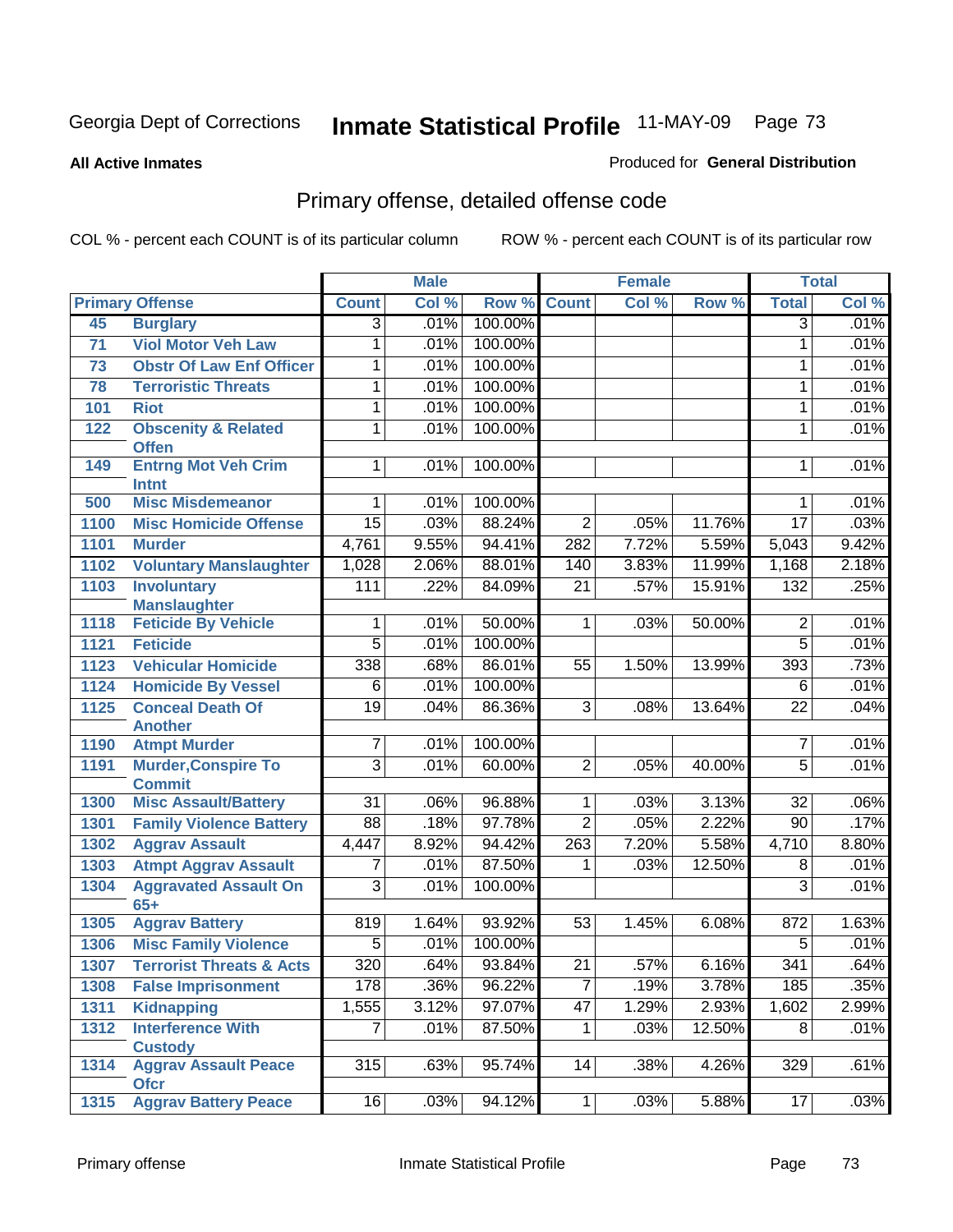#### **All Active Inmates**

### Produced for **General Distribution**

# Primary offense, detailed offense code

|      |                                                             |                 | <b>Male</b> |                 |                 | <b>Female</b> |        |                          | <b>Total</b> |
|------|-------------------------------------------------------------|-----------------|-------------|-----------------|-----------------|---------------|--------|--------------------------|--------------|
|      | <b>Primary Offense</b>                                      | <b>Count</b>    | Col %       | Row %           | <b>Count</b>    | Col %         | Row %  | <b>Total</b>             | Col %        |
|      | <b>Ofcr</b>                                                 |                 |             |                 |                 |               |        |                          |              |
| 1316 | <b>Simple Battery</b>                                       | $\overline{12}$ | .02%        | 92.31%          | $\mathbf 1$     | .03%          | 7.69%  | 13                       | .02%         |
| 1317 | <b>Reck Cond Infected</b>                                   | $\overline{12}$ | .02%        | 70.59%          | $\overline{5}$  | .14%          | 29.41% | $\overline{17}$          | .03%         |
|      | <b>Person</b>                                               |                 |             |                 |                 |               |        |                          |              |
| 1318 | <b>Injury By Vehicle</b>                                    | 87              | .17%        | 91.58%          | 8               | .22%          | 8.42%  | 95                       | .18%         |
| 1320 | <b>Stalking</b>                                             | 7               | .01%        | 100.00%         |                 |               |        | 7                        | .01%         |
| 1321 | <b>Aggrav Stalking</b>                                      | 303             | .61%        | 98.70%          | 4               | .11%          | 1.30%  | 307                      | .57%         |
| 1390 | <b>Atmpt Kidnap</b>                                         | 3               | .01%        | 100.00%         |                 |               |        | 3                        | .01%         |
| 1400 | <b>Arson Misc</b>                                           | $\overline{2}$  | .01%        | 100.00%         |                 |               |        | $\overline{2}$           | .01%         |
| 1401 | <b>Arson 1st Degree</b>                                     | 109             | .22%        | 87.90%          | 15              | .41%          | 12.10% | 124                      | .23%         |
| 1402 | <b>Arson 2nd Degree</b>                                     | $\overline{21}$ | .04%        | 91.30%          | $\overline{2}$  | .05%          | 8.70%  | 23                       | .04%         |
| 1403 | <b>Arson 3rd Degree</b>                                     | 3               | .01%        | 75.00%          | $\overline{1}$  | .03%          | 25.00% | $\overline{\mathcal{A}}$ | .01%         |
| 1501 | <b>Crmnl Damage 1st</b>                                     | $\overline{29}$ | .06%        | 87.88%          | $\overline{4}$  | .11%          | 12.12% | $\overline{33}$          | .06%         |
|      | <b>Degree</b>                                               |                 |             |                 |                 |               |        |                          |              |
| 1502 | <b>Crmnl Damage 2nd</b>                                     | 112             | .22%        | 96.55%          | 4               | .11%          | 3.45%  | 116                      | .22%         |
| 1601 | <b>Degree</b><br><b>Burglary</b>                            | 5,018           | 10.07%      | 96.02%          | 208             | 5.69%         | 3.98%  | 5,226                    | 9.77%        |
| 1602 | <b>Poss Burglar Tools</b>                                   | $\overline{32}$ | .06%        | 100.00%         |                 |               |        | 32                       | $.06\%$      |
| 1690 | <b>Atmpt Burglary</b>                                       | $\overline{37}$ | .07%        | 100.00%         |                 |               |        | $\overline{37}$          | .07%         |
| 1700 | <b>Misc Forgery</b>                                         | $\overline{2}$  | .01%        | 50.00%          | $\overline{2}$  | .05%          | 50.00% | $\overline{4}$           | .01%         |
| 1701 | <b>Forgery 1st Degree</b>                                   | 1,034           | 2.07%       | 70.77%          | 427             | 11.68%        | 29.23% | 1,461                    | 2.73%        |
| 1702 | <b>Forgery 2nd Degree</b>                                   | $\overline{22}$ | .04%        | 75.86%          | 7               | .19%          | 24.14% | 29                       | .05%         |
| 1704 | <b>Bad Checks</b>                                           | $\overline{10}$ | .02%        | 71.43%          | 4               | .11%          | 28.57% | 14                       | .03%         |
| 1750 | <b>Fraudulent Checks</b>                                    | $\mathbf{1}$    | .01%        | 100.00%         |                 |               |        | 1                        | .01%         |
| 1751 | <b>Theft Credit Card</b>                                    | $\overline{21}$ | .04%        | 75.00%          | $\overline{7}$  | .19%          | 25.00% | $\overline{28}$          | .05%         |
| 1752 |                                                             | 1               | .01%        | 50.00%          | 1               | .03%          | 50.00% | $\overline{2}$           | .01%         |
| 1753 | <b>Forgery Credit Card</b><br><b>Fraudulent Credit Card</b> | 52              | .10%        | 63.41%          | $\overline{30}$ | .82%          | 36.59% | $\overline{82}$          | .15%         |
| 1755 |                                                             | 1               | .01%        | 25.00%          | $\overline{3}$  | .08%          | 75.00% | 4                        | .01%         |
|      | <b>Recv Gds, Srvs Fraud</b><br><b>Obtnd</b>                 |                 |             |                 |                 |               |        |                          |              |
| 1756 | <b>Financial Identity Fraud</b>                             | $\overline{42}$ | .08%        | 50.60%          | 41              | 1.12%         | 49.40% | 83                       | .16%         |
| 1759 | <b>Telecommunications</b>                                   | 1               | .01%        | 100.00%         |                 |               |        | 1                        | .01%         |
|      | <b>Fraud</b>                                                |                 |             |                 |                 |               |        |                          |              |
| 1760 | <b>Computer Pornography</b>                                 | $\overline{8}$  |             | $.02\%$ 100.00% |                 |               |        | $\overline{8}$           | .01%         |
| 1761 | <b>Computer Theft</b>                                       | $\overline{5}$  | .01%        | 62.50%          | $\overline{3}$  | .08%          | 37.50% | $\overline{8}$           | .01%         |
| 1799 | <b>Misc Fraud</b>                                           | $\overline{16}$ | .03%        | 61.54%          | 10              | .27%          | 38.46% | $\overline{26}$          | .05%         |
| 1802 | <b>Theft By Taking</b>                                      | 1,036           | 2.08%       | 86.19%          | 166             | 4.54%         | 13.81% | 1,202                    | 2.25%        |
| 1803 | <b>Theft By Deception</b>                                   | $\overline{51}$ | .10%        | 83.61%          | 10              | .27%          | 16.39% | 61                       | .11%         |
| 1804 | <b>Theft By Extortion</b>                                   | 3               | .01%        | 100.00%         |                 |               |        | 3                        | .01%         |
| 1805 | <b>Theft Of Lost Property</b>                               | $\overline{1}$  | .01%        | 50.00%          | $\mathbf{1}$    | .03%          | 50.00% | $\overline{2}$           | .01%         |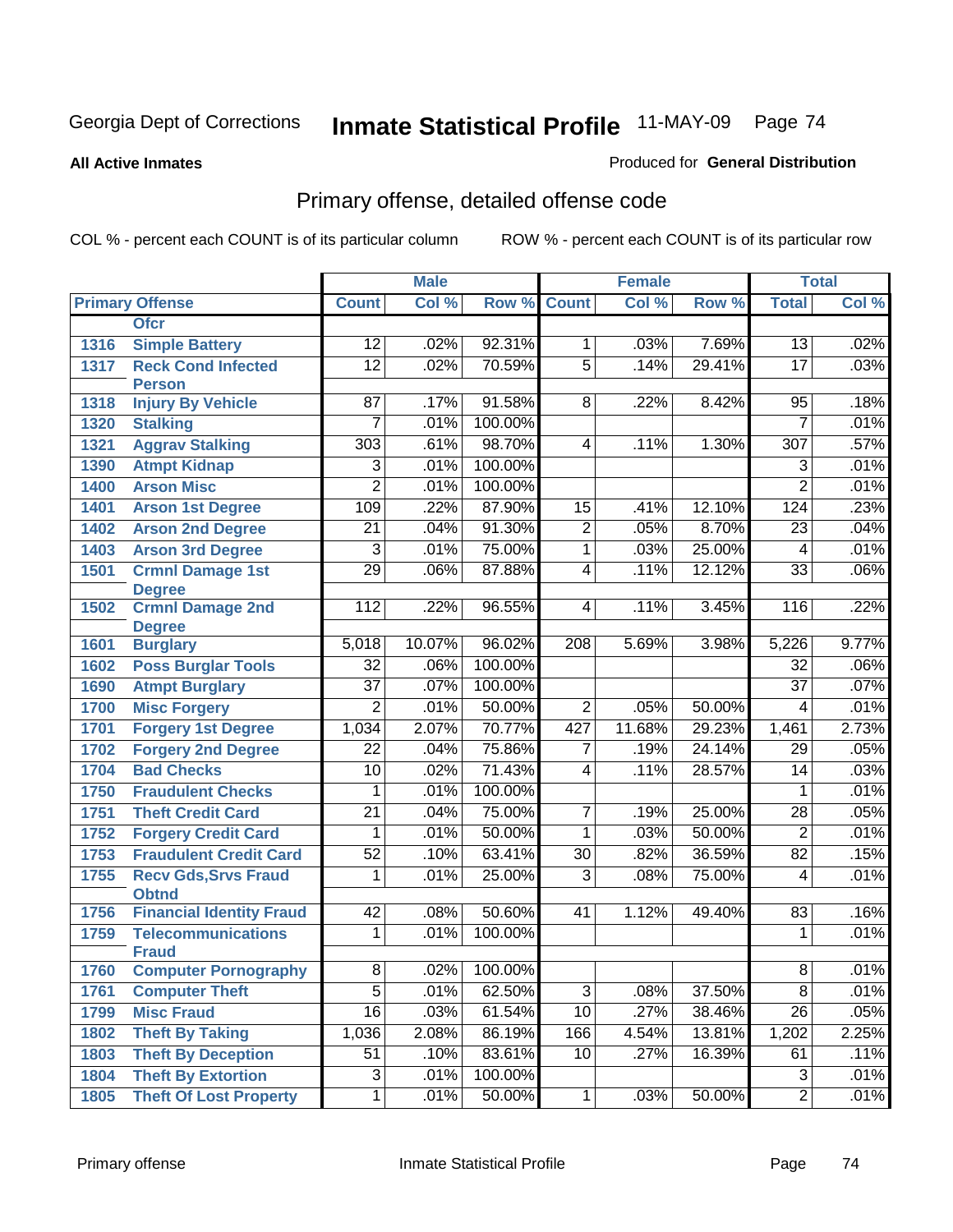**All Active Inmates**

### Produced for **General Distribution**

# Primary offense, detailed offense code

|      |                                            |                 | <b>Male</b> |         |                 | <b>Female</b> |        |                 | <b>Total</b> |
|------|--------------------------------------------|-----------------|-------------|---------|-----------------|---------------|--------|-----------------|--------------|
|      | <b>Primary Offense</b>                     | <b>Count</b>    | Col %       | Row %   | <b>Count</b>    | Col %         | Row %  | <b>Total</b>    | Col %        |
| 1806 | <b>Theft By Rec Stolen Prop</b>            | 917             | 1.84%       | 95.92%  | $\overline{39}$ | 1.07%         | 4.08%  | 956             | 1.79%        |
| 1807 | <b>Theft Of Services</b>                   | 3               | .01%        | 100.00% |                 |               |        | 3               | .01%         |
| 1808 | <b>Theft By Conversion</b>                 | $\overline{28}$ | .06%        | 75.68%  | $\overline{9}$  | .25%          | 24.32% | $\overline{37}$ | .07%         |
| 1811 | <b>Convsn Paymnts Real</b>                 | $\overline{2}$  | .01%        | 100.00% |                 |               |        | $\overline{2}$  | .01%         |
|      | <b>Propy</b>                               |                 |             |         |                 |               |        |                 |              |
| 1812 | <b>Atmpt Theft By Taking</b>               | $\overline{6}$  | .01%        | 100.00% |                 |               |        | 6               | .01%         |
| 1813 | <b>Theft Motorveh Or Part</b>              | 136             | .27%        | 93.79%  | $\overline{9}$  | .25%          | 6.21%  | 145             | .27%         |
| 1815 | <b>Theft Bring Prop In State</b>           | 11              | .02%        | 100.00% |                 |               |        | 11              | .02%         |
| 1816 | <b>Theft Recv Prop Out</b><br><b>State</b> | $\overline{9}$  | .02%        | 100.00% |                 |               |        | 9               | .02%         |
| 1821 | <b>Theft By Shoplifting</b>                | 447             | .90%        | 72.21%  | 172             | 4.71%         | 27.79% | 619             | 1.16%        |
| 1880 | <b>Entering Vehicle</b>                    | 160             | .32%        | 97.56%  | 4               | .11%          | 2.44%  | 164             | .31%         |
| 1901 | <b>Robbery</b>                             | 1,727           | 3.46%       | 94.68%  | 97              | 2.65%         | 5.32%  | 1,824           | 3.41%        |
| 1902 | <b>Armed Robbery</b>                       | 4,842           | 9.71%       | 97.09%  | 145             | 3.97%         | 2.91%  | 4,987           | 9.32%        |
| 1903 | <b>Robbery By Force</b>                    | 195             | .39%        | 91.55%  | $\overline{18}$ | .49%          | 8.45%  | 213             | .40%         |
| 1904 | <b>Robbery By Intimidation</b>             | 266             | .53%        | 92.04%  | $\overline{23}$ | .63%          | 7.96%  | 289             | .54%         |
| 1905 | <b>Robbery By Sudden</b>                   | 114             | .23%        | 89.76%  | $\overline{13}$ | .36%          | 10.24% | 127             | .24%         |
|      | <b>Snatch</b>                              |                 |             |         |                 |               |        |                 |              |
| 1911 | <b>Hijacking Motor Vehicle</b>             | $\overline{43}$ | .09%        | 95.56%  | $\overline{2}$  | .05%          | 4.44%  | 45              | .08%         |
| 1991 | <b>Atmpt Robbery</b>                       | $\overline{35}$ | .07%        | 94.59%  | $\overline{2}$  | .05%          | 5.41%  | $\overline{37}$ | .07%         |
| 1992 | <b>Atmpt Armed Robbery</b>                 | $\overline{73}$ | .15%        | 94.81%  | $\overline{4}$  | .11%          | 5.19%  | $\overline{77}$ | .14%         |
| 2000 | <b>Misc Sexual Offense</b>                 | 46              | .09%        | 97.87%  | 1               | .03%          | 2.13%  | 47              | .09%         |
| 2001 | Rape                                       | 1,794           | 3.60%       | 99.78%  | $\overline{4}$  | .11%          | .22%   | 1,798           | 3.36%        |
| 2002 | <b>Sodomy</b>                              | $\overline{23}$ | .05%        | 100.00% |                 |               |        | $\overline{23}$ | .04%         |
| 2003 | <b>Aggrav Sodomy</b>                       | 219             | .44%        | 99.10%  | $\overline{2}$  | .05%          | .90%   | 221             | .41%         |
| 2006 | <b>Incest</b>                              | 157             | .31%        | 97.52%  | $\overline{4}$  | .11%          | 2.48%  | 161             | .30%         |
| 2007 | <b>Bigamy</b>                              | 1               | .01%        | 100.00% |                 |               |        | 1               | .01%         |
| 2009 | <b>Aggrav Sexual Battery</b>               | 175             | .35%        | 99.43%  | $\mathbf{1}$    | .03%          | .57%   | 176             | .33%         |
| 2011 | <b>Sexual Battery</b>                      | 78              | .16%        | 96.30%  | $\overline{3}$  | .08%          | 3.70%  | 81              | .15%         |
| 2016 | <b>Pimping A Minor Under</b><br>18         | $\overline{3}$  | .01%        | 100.00% |                 |               |        | $\overline{3}$  | .01%         |
| 2017 | <b>Pandering By</b>                        | $\overline{2}$  | .01%        | 100.00% |                 |               |        | $\overline{c}$  | .01%         |
|      | <b>Compulsion</b>                          |                 |             |         |                 |               |        |                 |              |
| 2018 | <b>Statutory Rape</b>                      | 848             | 1.70%       | 99.07%  | $\infty$        | .22%          | .93%   | 856             | 1.60%        |
| 2019 | <b>Child Molestation</b>                   | 2,449           | 4.91%       | 97.84%  | 54              | 1.48%         | 2.16%  | 2,503           | 4.68%        |
| 2020 | <b>Enticing Child-Indec</b>                | 110             | .22%        | 96.49%  | 4               | .11%          | 3.51%  | 114             | .21%         |
|      | <b>Purp</b>                                |                 |             |         |                 |               |        |                 |              |
| 2021 | <b>Aggrav Child Molestation</b>            | 1,318           | 2.64%       | 98.58%  | 19              | .52%          | 1.42%  | 1,337           | 2.50%        |
| 2022 | <b>Necrophilia</b>                         | $\mathbf{1}$    | .01%        | 100.00% |                 |               |        | 1               | .01%         |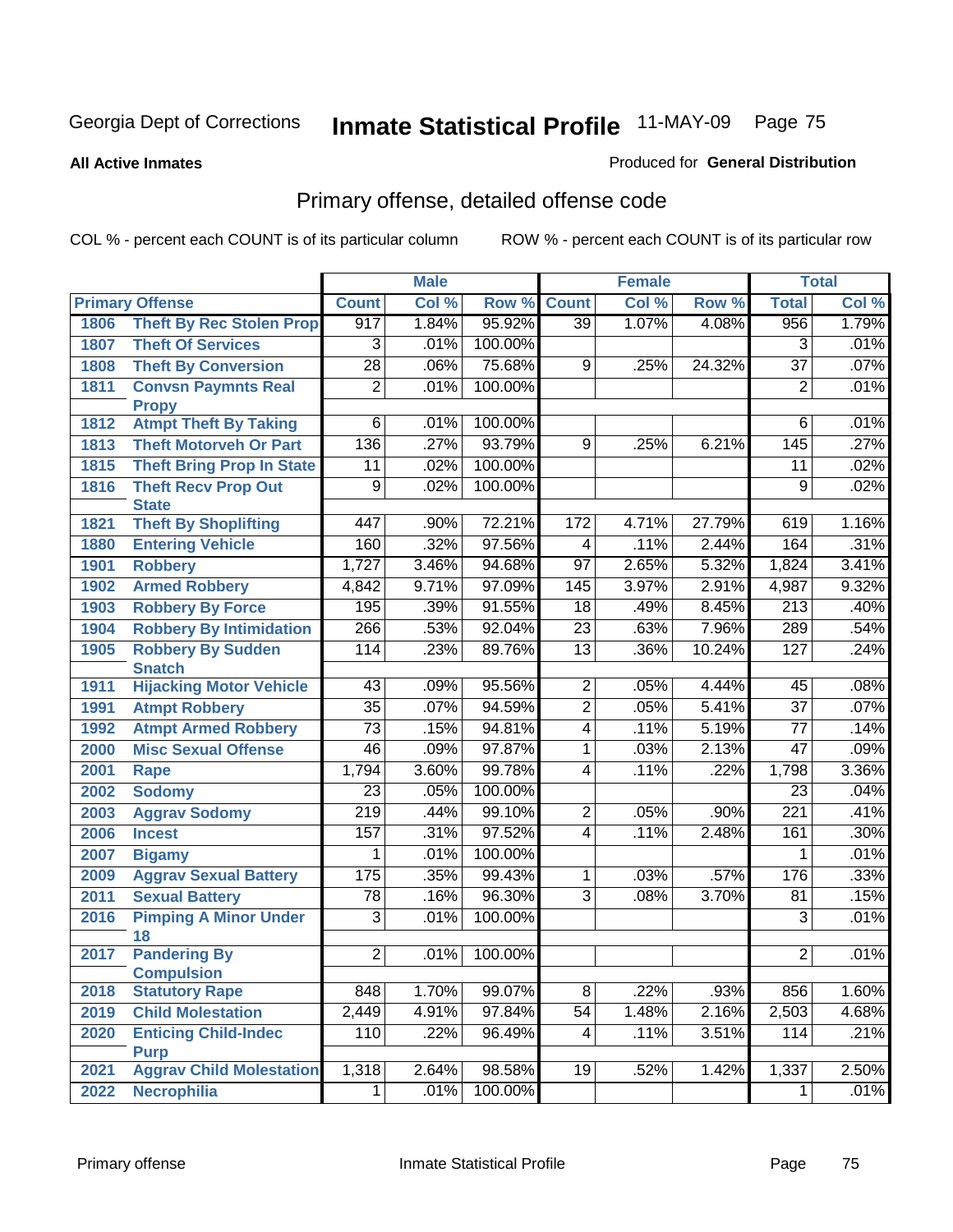**All Active Inmates**

#### Produced for **General Distribution**

# Primary offense, detailed offense code

|      |                                            |                 | <b>Male</b> |         |                 | <b>Female</b> |         |                 | <b>Total</b> |
|------|--------------------------------------------|-----------------|-------------|---------|-----------------|---------------|---------|-----------------|--------------|
|      | <b>Primary Offense</b>                     | <b>Count</b>    | Col %       | Row %   | <b>Count</b>    | Col %         | Row %   | <b>Total</b>    | Col %        |
| 2023 | Sexl/Asslt/Agn/Pers/Cstd                   | $\overline{5}$  | .01%        | 100.00% |                 |               |         | $\overline{5}$  | .01%         |
| 2025 | <b>Solicit Sodomy From</b><br><b>Minor</b> | $\overline{2}$  | .01%        | 100.00% |                 |               |         | 2               | .01%         |
| 2026 | <b>Sex Offender Fail Registr</b>           | 195             | .39%        | 97.99%  | 4               | .11%          | 2.01%   | 199             | .37%         |
| 2028 | <b>Sex Offender Fail To</b><br><b>Move</b> | $\overline{5}$  | .01%        | 100.00% |                 |               |         | 5               | .01%         |
| 2090 | <b>Entice Child, Attempted</b>             | 4               | .01%        | 100.00% |                 |               |         | 4               | .01%         |
| 2091 | <b>Atmpt Rape</b>                          | $\overline{23}$ | .05%        | 95.83%  | 1               | .03%          | 4.17%   | $\overline{24}$ | .04%         |
| 2092 | <b>Atmpt Sodomy</b>                        | 2               | .01%        | 100.00% |                 |               |         | 2               | .01%         |
| 2093 | <b>Atmpt Aggrav Sodomy</b>                 | $\overline{4}$  | .01%        | 100.00% |                 |               |         | 4               | .01%         |
| 2094 | <b>Atmpt Child Molestation</b>             | $\overline{24}$ | .05%        | 100.00% |                 |               |         | $\overline{24}$ | .04%         |
| 2095 | <b>Agg Aslt W Intnt To Rape</b>            | $\overline{53}$ | .11%        | 100.00% |                 |               |         | $\overline{53}$ | .10%         |
| 2096 | <b>Aggrav Ch Molest, Atmpt</b>             | $\overline{3}$  | .01%        | 100.00% |                 |               |         | 3               | .01%         |
| 2097 | <b>Statutory Rape, Atmpt</b>               | $\overline{3}$  | .01%        | 100.00% |                 |               |         | $\overline{3}$  | .01%         |
| 2099 | <b>Agg Sex Battery Atmpt</b>               | $\overline{3}$  | .01%        | 100.00% |                 |               |         | 3               | .01%         |
| 2100 | <b>Misc Obscenity</b>                      | $\overline{3}$  | .01%        | 100.00% |                 |               |         | $\overline{3}$  | .01%         |
| 2102 | <b>Distr Mat Depict Nudity</b>             | 1               | .01%        | 100.00% |                 |               |         | 1               | .01%         |
| 2200 | <b>Misc Public Order</b>                   | 1               | .01%        | 100.00% |                 |               |         | 1               | .01%         |
| 2205 | <b>False Swearng Writtn</b><br><b>Stmt</b> | $\overline{8}$  | .02%        | 88.89%  | 1               | .03%          | 11.11%  | 9               | .02%         |
| 2300 | <b>Abuse Of Govt Office</b>                | 1               | .01%        | 50.00%  | $\mathbf 1$     | .03%          | 50.00%  | $\overline{2}$  | .01%         |
| 2301 | <b>Bribery Govt Officer</b>                | $\overline{3}$  | .01%        | 75.00%  | 1               | .03%          | 25.00%  | 4               | .01%         |
| 2302 | <b>Viol Oath Public Offcr</b>              | $\overline{2}$  | .01%        | 100.00% |                 |               |         | $\overline{2}$  | .01%         |
| 2304 | <b>Influence Legislative Act</b>           | 1               | .01%        | 100.00% |                 |               |         | $\mathbf{1}$    | .01%         |
| 2307 | <b>Defrauding State</b>                    |                 |             |         | 3               | .08%          | 100.00% | 3               | .01%         |
| 2313 | <b>Influencing Witness</b>                 | 4               | .01%        | 80.00%  | $\mathbf{1}$    | .03%          | 20.00%  | $\overline{5}$  | .01%         |
| 2314 | <b>Obstr Of Law Enf Officer</b>            | 612             | 1.23%       | 94.44%  | $\overline{36}$ | .98%          | 5.56%   | 648             | 1.21%        |
| 2315 | <b>Tampering With</b><br><b>Evidence</b>   | 6               | .01%        | 66.67%  | $\overline{3}$  | .08%          | 33.33%  | 9               | .02%         |
| 2316 | <b>Fleeing/Eluding Police</b>              | 163             | .33%        | 97.02%  | 5               | .14%          | 2.98%   | 168             | .31%         |
| 2400 | <b>Misc Judicial Proceeding</b>            | $\overline{2}$  | .01%        | 100.00% |                 |               |         | $\overline{2}$  | .01%         |
| 2401 | <b>Perjury</b>                             | $\overline{1}$  | .01%        | 100.00% |                 |               |         | $\overline{1}$  | .01%         |
| 2402 | <b>False Swearing</b>                      | 1               | .01%        | 50.00%  | $\mathbf 1$     | .03%          | 50.00%  | $\overline{2}$  | .01%         |
| 2403 | <b>Subornation Of Perjury</b>              | 1               | .01%        | 100.00% |                 |               |         | $\mathbf{1}$    | .01%         |
| 2405 | <b>Impersonating Officer</b>               | $\overline{4}$  | .01%        | 100.00% |                 |               |         | $\overline{4}$  | .01%         |
| 2408 | <b>False Statements Govt</b>               | $\overline{20}$ | .04%        | 71.43%  | $\overline{8}$  | .22%          | 28.57%  | $\overline{28}$ | .05%         |
| 2411 | <b>Impersntng In Legal</b><br><b>Procd</b> | $\mathbf{1}$    | .01%        | 100.00% |                 |               |         | $\mathbf{1}$    | .01%         |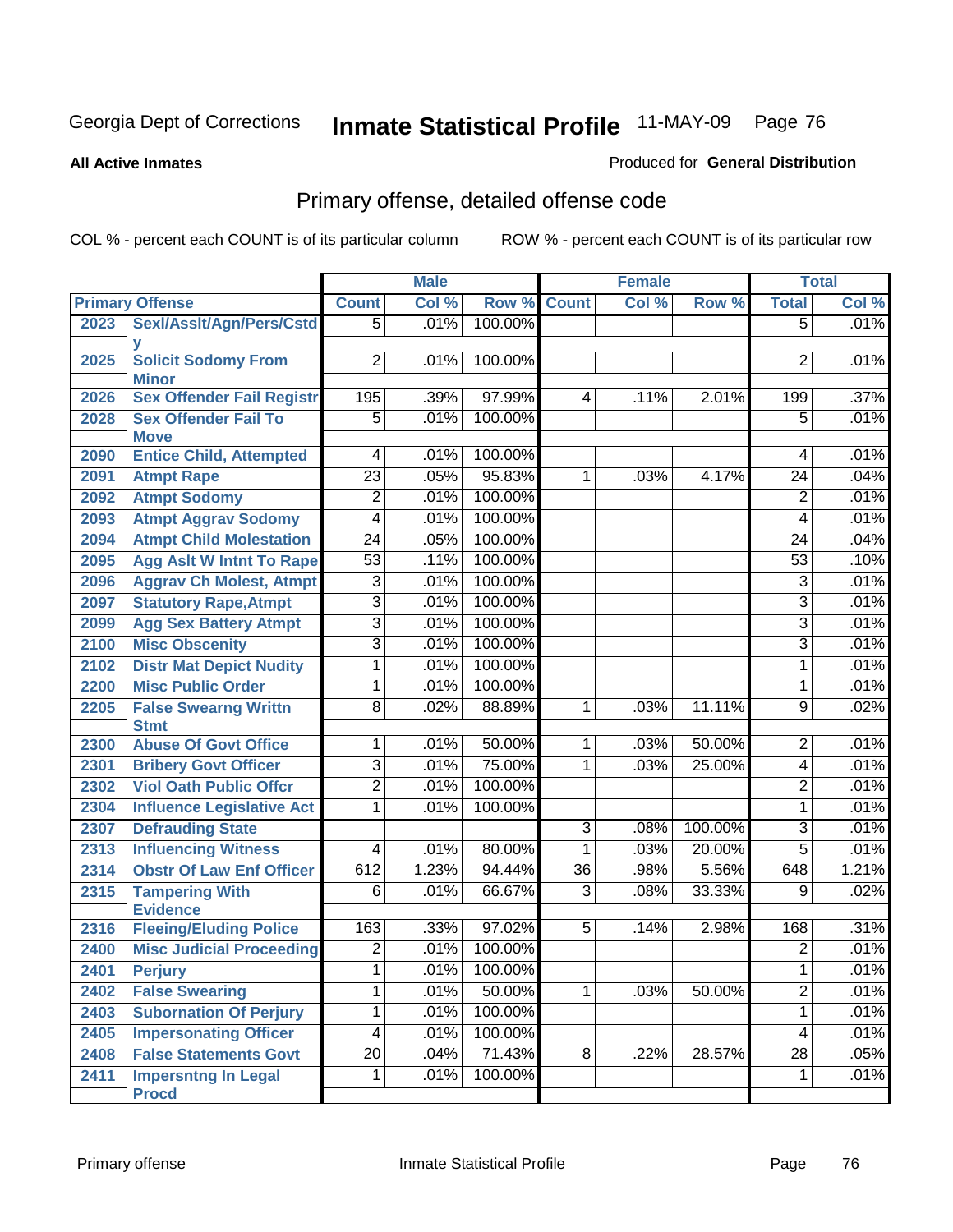**All Active Inmates**

### Produced for **General Distribution**

# Primary offense, detailed offense code

|              |                                                   |                          | <b>Male</b> |         |                 | <b>Female</b> |         |                  | <b>Total</b> |
|--------------|---------------------------------------------------|--------------------------|-------------|---------|-----------------|---------------|---------|------------------|--------------|
|              | <b>Primary Offense</b>                            | <b>Count</b>             | Col %       | Row %   | <b>Count</b>    | Col %         | Row %   | <b>Total</b>     | Col %        |
| 2501         | <b>Escape</b>                                     | 76                       | .15%        | 89.41%  | $\overline{9}$  | .25%          | 10.59%  | 85               | .16%         |
| 2502         | <b>Aiding Escape</b>                              | $\overline{2}$           | .01%        | 100.00% |                 |               |         | $\overline{2}$   | .01%         |
| 2503         | <b>Hindering Appreh Or Pun</b>                    | 1                        | .01%        | 100.00% |                 |               |         | 1                | .01%         |
| 2507         | <b>Mutiny In Penal Inst</b>                       | $\overline{4}$           | .01%        | 100.00% |                 |               |         | 4                | .01%         |
| 2511         | <b>Bail Jumping</b>                               | $\overline{8}$           | .02%        | 100.00% |                 |               |         | $\overline{8}$   | .01%         |
| 2613         | <b>Crmnl Interfere Govt</b>                       | 42                       | .08%        | 93.33%  | 3               | .08%          | 6.67%   | 45               | .08%         |
|              | <b>Prop</b>                                       |                          |             |         |                 |               |         |                  |              |
| 2711         | <b>Bribery Of Contestant</b>                      |                          |             |         | $\mathbf{1}$    | .03%          | 100.00% | 1                | .01%         |
| 2730         | <b>Lottery Violation</b>                          | 1                        | .01%        | 100.00% |                 |               |         | 1                | .01%         |
| 2761         | Removal Baggage, Cargo                            | $\overline{4}$           | .01%        | 100.00% |                 |               |         | 4                | .01%         |
|              | <b>Etc</b><br><b>Cruelty To Children</b>          | $\overline{241}$         | .48%        | 74.84%  | 81              | 2.22%         | 25.16%  | $\overline{322}$ | .60%         |
| 2801<br>2803 | <b>Manufact Meth Near</b>                         | $\overline{13}$          | .03%        | 81.25%  | $\overline{3}$  | .08%          | 18.75%  | 16               | .03%         |
|              | <b>Child</b>                                      |                          |             |         |                 |               |         |                  |              |
| 2811         | <b>Cruelty To Elder Person</b>                    | 16                       | .03%        | 76.19%  | $\overline{5}$  | .14%          | 23.81%  | $\overline{21}$  | .04%         |
| 2843         | <b>Sex Exploitation Child</b>                     | $\overline{88}$          | .18%        | 98.88%  | 1               | .03%          | 1.12%   | 89               | .17%         |
| 2854         | <b>Cntrbtng Delingency</b>                        |                          |             |         | $\mathbf 1$     | .03%          | 100.00% | 1                | .01%         |
|              | <b>Minor</b>                                      |                          |             |         |                 |               |         |                  |              |
| 2900         | <b>Misc Weapon/Explosive</b>                      | $\overline{5}$           | .01%        | 100.00% |                 |               |         | 5                | .01%         |
|              | <b>Off</b>                                        |                          |             |         |                 |               |         |                  |              |
| 2901         | <b>Carry Concealed Weapon</b>                     | $\overline{3}$           | .01%        | 75.00%  | $\mathbf{1}$    | .03%          | 25.00%  | 4                | .01%         |
| 2903         | <b>Carry Pistl Without Licns</b>                  | $\mathbf 1$              | .01%        | 100.00% |                 |               |         | 1                | .01%         |
| 2910         | <b>Poss Of Firearm Dur</b>                        | $\overline{254}$         | .51%        | 96.58%  | $\overline{9}$  | .25%          | 3.42%   | 263              | .49%         |
| 2911         | <b>Crime</b><br><b>Poss Knife During Crime</b>    | $\overline{7}$           | .01%        | 100.00% |                 |               |         | $\overline{7}$   | .01%         |
| 2912         | <b>Poss Of Certain</b>                            | $\overline{31}$          | .06%        | 96.88%  | 1               | .03%          | 3.13%   | $\overline{32}$  | .06%         |
|              | <b>Weapons</b>                                    |                          |             |         |                 |               |         |                  |              |
| 2913         | <b>Poss Firearm 1st</b>                           | $\overline{71}$          | .14%        | 97.26%  | $\overline{2}$  | .05%          | 2.74%   | 73               | .14%         |
|              | <b>Offender</b>                                   |                          |             |         |                 |               |         |                  |              |
| 2914         | <b>Poss Firearm Convct</b><br><b>Felon</b>        | 811                      | 1.63%       | 97.83%  | $\overline{18}$ | .49%          | 2.17%   | 829              | 1.55%        |
| 2915         | <b>Carry Weapon At School</b>                     | 11                       | .02%        | 100.00% |                 |               |         | 11               | .02%         |
| 2963         | <b>Guard Line</b>                                 | $\overline{\mathcal{A}}$ | .01%        | 80.00%  | $\mathbf{1}$    | .03%          | 20.00%  | $\overline{5}$   | .01%         |
|              | <b>W/Weapon/Drugs</b>                             |                          |             |         |                 |               |         |                  |              |
| 2965         | <b>Poss Wpn, Drugs By</b>                         | $\overline{12}$          | .02%        | 100.00% |                 |               |         | $\overline{12}$  | .02%         |
|              | <b>Prisnr</b>                                     |                          |             |         |                 |               |         |                  |              |
| 2971         | <b>Cruelty To Animals</b>                         | $\overline{4}$           | .01%        | 100.00% |                 |               |         | 4                | .01%         |
| 2972         | <b>Aggrav Cruelty To</b>                          | $\overline{4}$           | .01%        | 80.00%  | $\overline{1}$  | .03%          | 20.00%  | $\overline{5}$   | .01%         |
| 3000         | <b>Animals</b><br><b>Misc Invasion Of Privacy</b> | $\overline{2}$           | .01%        | 100.00% |                 |               |         | $\overline{2}$   | .01%         |
| 3001         | <b>Eavesdrop &amp;</b>                            | $\overline{2}$           | .01%        | 100.00% |                 |               |         | $\overline{2}$   | .01%         |
|              |                                                   |                          |             |         |                 |               |         |                  |              |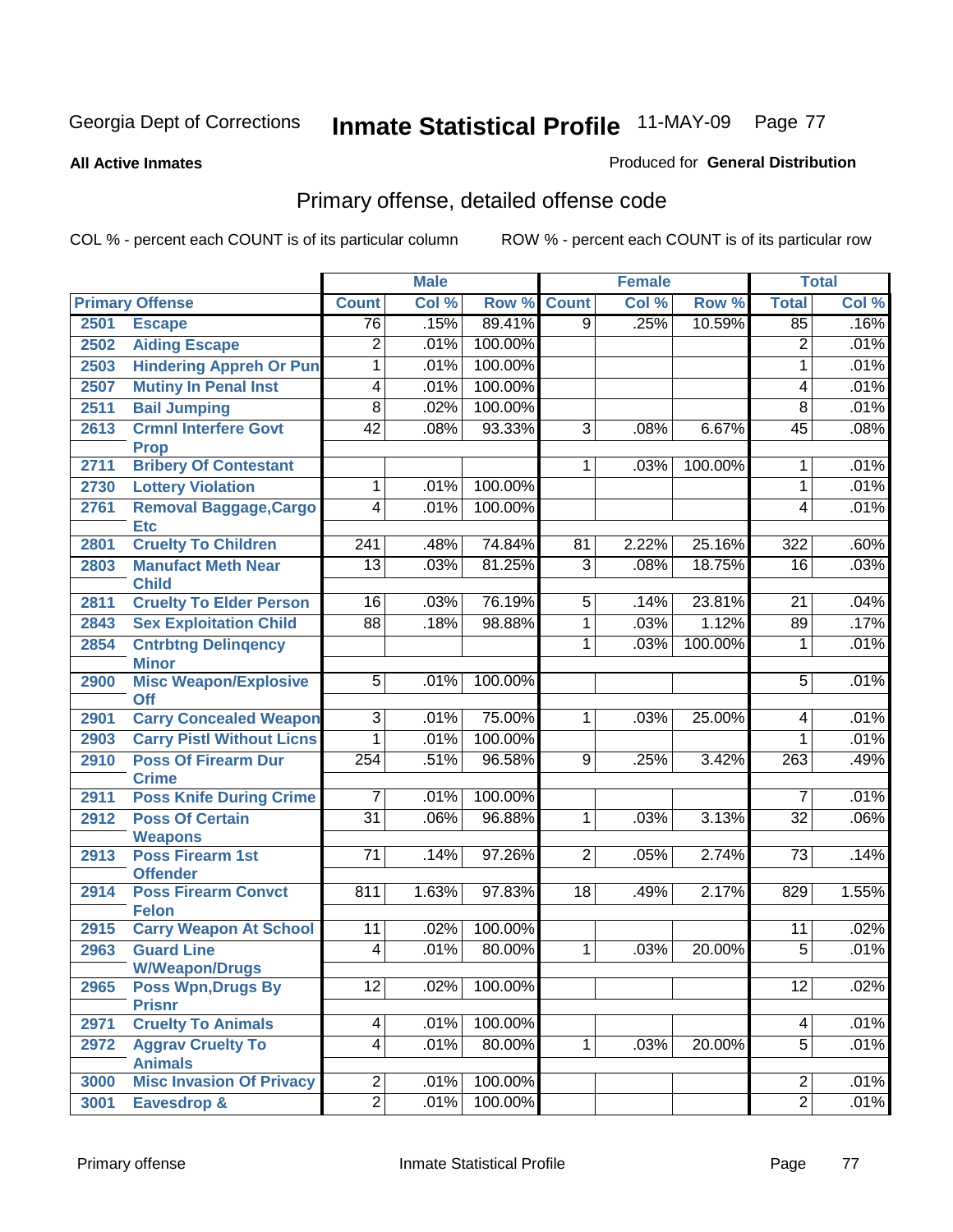**All Active Inmates**

### Produced for **General Distribution**

# Primary offense, detailed offense code

|              |                                                               |                  | <b>Male</b> |         | <b>Female</b>        |       |        | <b>Total</b>     |       |
|--------------|---------------------------------------------------------------|------------------|-------------|---------|----------------------|-------|--------|------------------|-------|
|              | <b>Primary Offense</b>                                        | <b>Count</b>     | Col %       | Row %   | <b>Count</b>         | Col % | Row %  | <b>Total</b>     | Col % |
|              | <b>Surveillance</b>                                           |                  |             |         |                      |       |        |                  |       |
| 3002         | <b>Peeping Tom</b>                                            | 24               | .05%        | 100.00% |                      |       |        | 24               | .04%  |
| 3404         | <b>Racketeering</b>                                           | 47               | .09%        | 78.33%  | $\overline{13}$      | .36%  | 21.67% | 60               | .11%  |
| 4001         | <b>S/D Narcotics Opiates</b>                                  | $\overline{33}$  | .07%        | 91.67%  | $\overline{3}$       | .08%  | 8.33%  | 36               | .07%  |
| 4002         | <b>S/D Dep Stim Cntrf Drugs</b>                               | $\overline{52}$  | .10%        | 81.25%  | $\overline{12}$      | .33%  | 18.75% | 64               | .12%  |
| 4003         | <b>S/D Of Lsd</b>                                             | $\overline{2}$   | .01%        | 100.00% |                      |       |        | $\overline{2}$   | .01%  |
| 4004         | <b>S/D Of Marijuana</b>                                       | $\overline{318}$ | .64%        | 95.50%  | 15                   | .41%  | 4.50%  | 333              | .62%  |
| 4006         | <b>Poss Narcotics Opiates</b>                                 | $\overline{81}$  | .16%        | 81.82%  | $\overline{18}$      | .49%  | 18.18% | 99               | .19%  |
| 4007         | <b>Poss Dep Stim Cntrf</b>                                    | 91               | .18%        | 83.49%  | $\overline{18}$      | .49%  | 16.51% | 109              | .20%  |
|              | <b>Drugs</b>                                                  |                  |             |         |                      |       |        |                  |       |
| 4008         | <b>Poss Of Lsd</b>                                            | $\overline{2}$   | .01%        | 100.00% |                      |       |        | $\overline{2}$   | .01%  |
| 4009         | <b>Poss Of Marijuana</b>                                      | 177              | .36%        | 95.68%  | $\overline{8}$       | .22%  | 4.32%  | 185              | .35%  |
| 4011         | <b>Illegal Attm To Obt Drugs</b>                              | $\overline{10}$  | .02%        | 66.67%  | $\overline{5}$       | .14%  | 33.33% | $\overline{15}$  | .03%  |
| 4012         | <b>Viol Ga Cntrl Sbst Act</b>                                 | $\overline{20}$  | .04%        | 95.24%  | $\overline{1}$       | .03%  | 4.76%  | $\overline{21}$  | .04%  |
| 4013         | <b>Viol Dngrous Drgs Act</b>                                  | 5                | .01%        | 83.33%  | 1                    | .03%  | 16.67% | $\overline{6}$   | .01%  |
| 4014         | <b>Uniwfl Mfg/Del/Dist N-C S</b>                              | $\overline{23}$  | .05%        | 95.83%  | $\overline{1}$       | .03%  | 4.17%  | $\overline{24}$  | .04%  |
| 4016         | <b>Poss Drug Related Matri</b>                                | $\overline{21}$  | .04%        | 75.00%  | $\overline{7}$       | .19%  | 25.00% | $\overline{28}$  | .05%  |
| 4017         | <b>S/D Cont Sub Public</b>                                    | 94               | .19%        | 97.92%  | $\overline{2}$       | .05%  | 2.08%  | 96               | .18%  |
| 4018         | <b>S/D Cont Sub School</b>                                    | 65               | .13%        | 97.01%  | $\overline{2}$       | .05%  | 2.99%  | 67               | .13%  |
| 4021         | <b>S/D Cocaine</b>                                            | 1,536            | 3.08%       | 94.29%  | $\overline{93}$      | 2.54% | 5.71%  | 1,629            | 3.04% |
| 4022         | <b>Poss Of Cocaine</b>                                        | 1,897            | 3.81%       | 88.03%  | 258                  | 7.06% | 11.97% | 2,155            | 4.03% |
| 4030         | <b>Poss Ephedrine</b>                                         | 6                | .01%        | 85.71%  | 1                    | .03%  | 14.29% | 7                | .01%  |
| 4031         | <b>Poss Methamphetamine</b>                                   | 624              | 1.25%       | 78.99%  | 166                  | 4.54% | 21.01% | 790              | 1.48% |
| 4032         | <b>Sale Methamphetamine</b>                                   | 104              | .21%        | 82.54%  | $\overline{22}$      | .60%  | 17.46% | 126              | .24%  |
| 4033         | <b>Poss Mda/Extsy</b>                                         | $\overline{15}$  | .03%        | 78.95%  | 4                    | .11%  | 21.05% | 19               | .04%  |
| 4034         | <b>Sale Mda/Extsy</b>                                         | $\overline{9}$   | .02%        | 100.00% |                      |       |        | $\overline{9}$   | .02%  |
| 4050         | <b>Poss W Int Dist Cocaine</b>                                | 459              | .92%        | 93.29%  | 33                   | .90%  | 6.71%  | 492              | .92%  |
| 4051         | <b>Poss W Int Dist</b>                                        | 471              | .94%        | 96.52%  | $\overline{17}$      | .47%  | 3.48%  | 488              | .91%  |
|              | <b>Marijuana</b>                                              |                  |             |         |                      |       |        |                  |       |
| 4052         | <b>Poss W Int Dist Meth</b>                                   | 165              | .33%        | 81.28%  | $\overline{38}$      | 1.04% | 18.72% | $\overline{203}$ | .38%  |
| 4053         | <b>Poss W Int Dis Other</b>                                   | 60               | .12%        | 92.31%  | $\overline{5}$       | .14%  | 7.69%  | 65               | .12%  |
| 4090         | <b>Drug</b><br><b>Atmpt Viol Substance Act</b>                | 19               | .04%        | 73.08%  | 7                    | .19%  | 26.92% | $\overline{26}$  | .05%  |
|              |                                                               | $\overline{89}$  | .18%        | 94.68%  |                      | .14%  | 5.32%  | 94               | .18%  |
| 4100<br>4101 | <b>Misc Drugs Trafficking</b><br><b>Traf Cocaine Less 200</b> | 592              | 1.19%       | 95.64%  | 5<br>$\overline{27}$ | .74%  | 4.36%  | 619              | 1.16% |
|              | Gm                                                            |                  |             |         |                      |       |        |                  |       |
| 4102         | Traf Cocaine 201-400 Gm                                       | 123              | .25%        | 89.13%  | 15                   | .41%  | 10.87% | 138              | .26%  |
| 4103         | <b>Traf Cocaine 401+ Gm</b>                                   | 148              | .30%        | 95.48%  | $\overline{7}$       | .19%  | 4.52%  | 155              | .29%  |
| 4111         | <b>Traf Narcotic Less 14 Gm</b>                               | 9 <sup>1</sup>   | .02%        | 100.00% |                      |       |        | 9                | .02%  |
|              |                                                               |                  |             |         |                      |       |        |                  |       |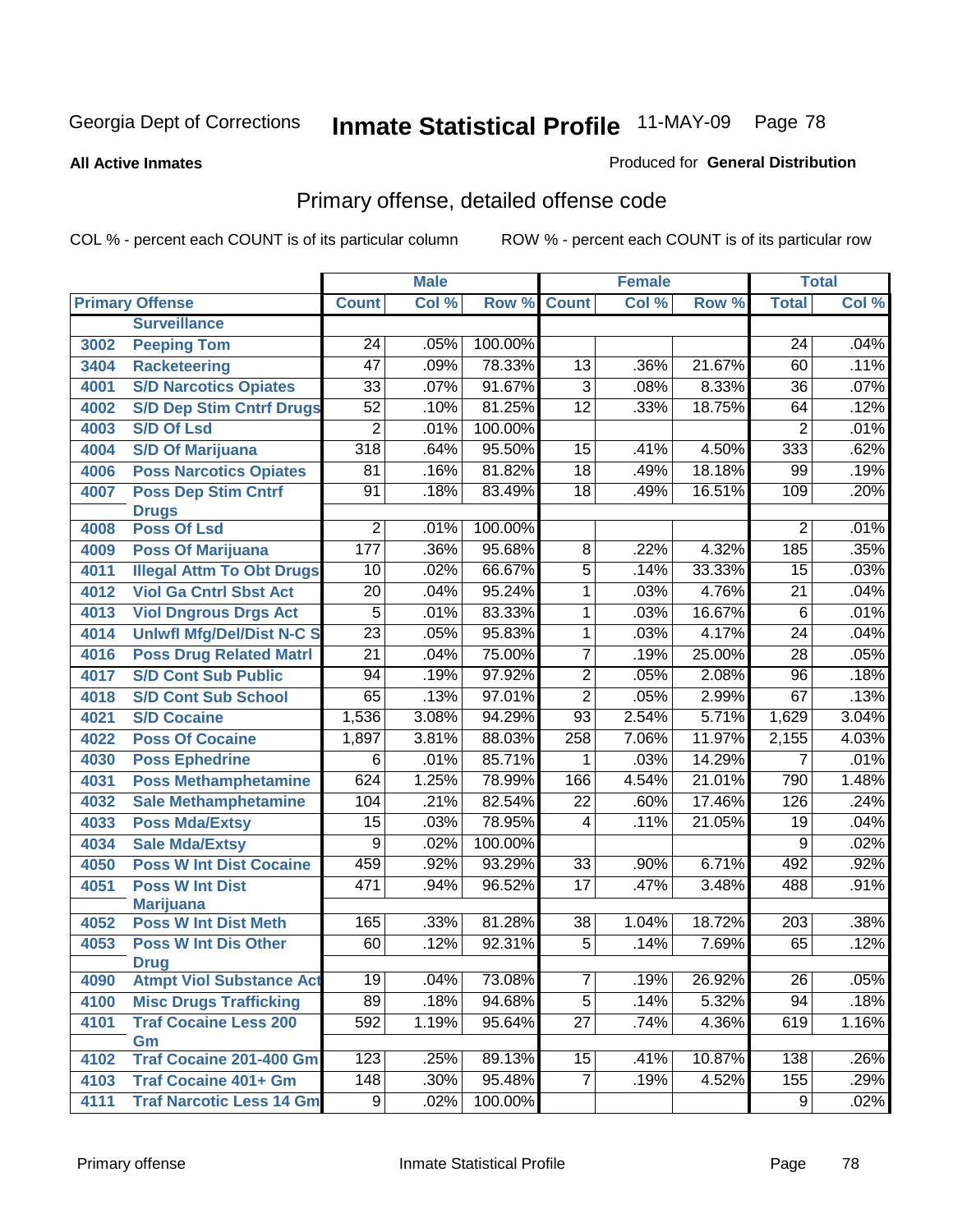**All Active Inmates**

### Produced for **General Distribution**

# Primary offense, detailed offense code

|      |                                            |                 | <b>Male</b> |         | <b>Female</b>  |       |        | <b>Total</b>    |       |
|------|--------------------------------------------|-----------------|-------------|---------|----------------|-------|--------|-----------------|-------|
|      | <b>Primary Offense</b>                     | <b>Count</b>    | Col %       | Row %   | <b>Count</b>   | Col % | Row %  | <b>Total</b>    | Col % |
| 4112 | <b>Traf Narcotic 15-28 Gm</b>              | 4               | .01%        | 100.00% |                |       |        | 4               | .01%  |
| 4113 | <b>Traf Narcotic 29+ Gm</b>                | 4               | .01%        | 100.00% |                |       |        | 4               | .01%  |
| 4121 | Traf Marijna 10-2000 Lb                    | 91              | .18%        | 96.81%  | 3              | .08%  | 3.19%  | 94              | .18%  |
| 4122 | Traf Marijna 2001-10k Lb                   | 1               | .01%        | 100.00% |                |       |        | 1               | .01%  |
| 4123 | Traf Marijna 10001+ Lb                     | 1               | .01%        | 100.00% |                |       |        | 1               | .01%  |
| 4126 | <b>Traf Amphtmine 28-199</b><br>Gm         | $\overline{8}$  | .02%        | 80.00%  | $\overline{2}$ | .05%  | 20.00% | 10              | .02%  |
| 4127 | <b>Traf Amphtmine 200-399</b><br>Gm        | $\overline{2}$  | .01%        | 100.00% |                |       |        | $\overline{2}$  | .01%  |
| 4128 | <b>Traf Amphtmine 400+ Gm</b>              | $\overline{2}$  | .01%        | 100.00% |                |       |        | $\overline{2}$  | .01%  |
| 4130 | <b>Cnspire Traffic Cntrl Sub</b>           | $\overline{7}$  | .01%        | 87.50%  | $\mathbf 1$    | .03%  | 12.50% | $\overline{8}$  | .01%  |
| 4133 | <b>Use Comm Facity Vio C</b><br><b>Sub</b> | $\overline{2}$  | .01%        | 66.67%  | $\mathbf 1$    | .03%  | 33.33% | $\overline{3}$  | .01%  |
| 4134 | <b>Att/Consprcy Commt</b><br>C/S/Of        | 58              | .12%        | 82.86%  | 12             | .33%  | 17.14% | 70              | .13%  |
| 4140 | <b>Traf Methamph 28-199</b><br>Gm          | 310             | .62%        | 85.16%  | 54             | 1.48% | 14.84% | 364             | .68%  |
| 4141 | Traf Methamph 200-399<br>Gm                | 74              | .15%        | 91.36%  | $\overline{7}$ | .19%  | 8.64%  | 81              | .15%  |
| 4142 | Traf Methamph 400+ Gm                      | 83              | .17%        | 97.65%  | $\overline{2}$ | .05%  | 2.35%  | 85              | .16%  |
| 4143 | <b>Manf Methamph 28-199</b><br>Gm          | $\overline{21}$ | .04%        | 91.30%  | $\overline{2}$ | .05%  | 8.70%  | $\overline{23}$ | .04%  |
| 4144 | <b>Manf Methamph 200-399</b><br>Gm         | 3 <sup>1</sup>  | .01%        | 75.00%  | $\mathbf 1$    | .03%  | 25.00% | 4               | .01%  |
| 4145 | <b>Manf Methamph 400+ Gm</b>               | 1               | .01%        | 100.00% |                |       |        | 1               | .01%  |
| 4146 | <b>Traf Methamph Unspec</b><br>Amt         | $\overline{98}$ | .20%        | 92.45%  | 8              | .22%  | 7.55%  | 106             | .20%  |
| 4147 | <b>Manf Methamph Unspec</b><br>Amt         | 128             | .26%        | 96.24%  | 5              | .14%  | 3.76%  | 133             | .25%  |
| 4150 | <b>Traf Mda/Extsy 28-199gm</b>             | 10              | .02%        | 90.91%  | $\mathbf{1}$   | .03%  | 9.09%  | 11              | .02%  |
| 4152 | Traf Mda/Extsy 400+Gm                      | 1               | .01%        | 100.00% |                |       |        | 1               | .01%  |
| 5001 | <b>Viol Motor Vehicle Laws</b>             | $\overline{24}$ | .05%        | 92.31%  | $\overline{2}$ | .05%  | 7.69%  | 26              | .05%  |
| 5003 | <b>Chop Shop Violation</b>                 | $\overline{3}$  | .01%        | 100.00% |                |       |        | $\overline{3}$  | .01%  |
| 5004 | <b>Drvng Habtl Violator</b>                | 80              | .16%        | 96.39%  | $\overline{3}$ | .08%  | 3.61%  | $\overline{83}$ | .16%  |
| 5005 | <b>Habit Traf Viol/Impaired</b>            | $\overline{9}$  | .02%        | 100.00% |                |       |        | $\overline{9}$  | .02%  |
| 5006 | <b>Habit Traf Viol/Other</b>               | 15              | .03%        | 100.00% |                |       |        | 15              | .03%  |
| 5007 | <b>Hit-Run W/Injury/Fatality</b>           | $\overline{2}$  | .01%        | 100.00% |                |       |        | $\overline{2}$  | .01%  |
| 6000 | <b>Misc Mrals/Pblic H/Safty</b>            | $\overline{32}$ | .06%        | 76.19%  | 10             | .27%  | 23.81% | $\overline{42}$ | .08%  |
| 6200 | <b>Misc CorrectionI Inst Off</b>           | $\overline{12}$ | .02%        | 80.00%  | $\overline{3}$ | .08%  | 20.00% | $\overline{15}$ | .03%  |
| 8001 | <b>Violatn Othr States Law</b>             | 1               | .01%        | 100.00% |                |       |        | 1               | .01%  |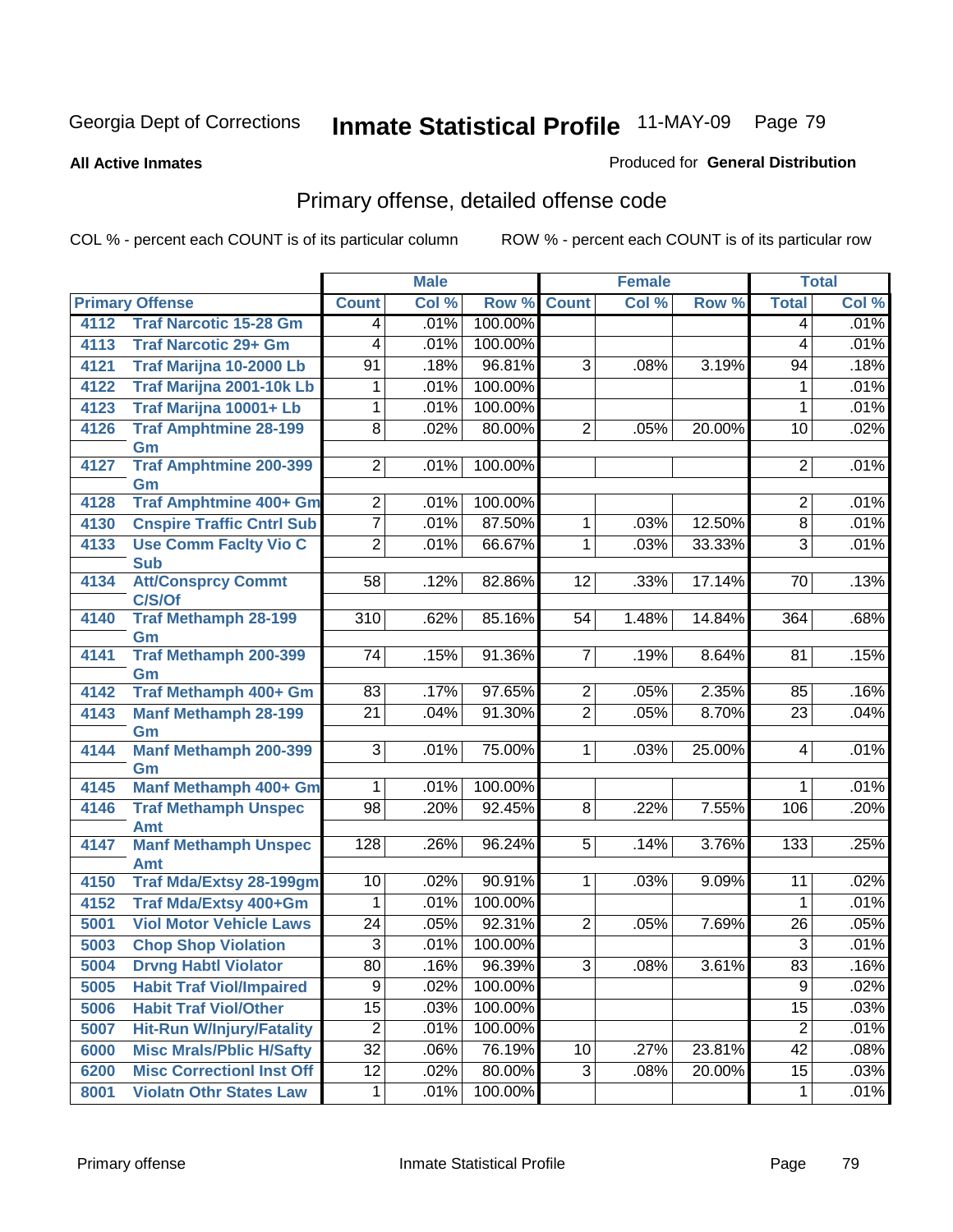**All Active Inmates**

#### Produced for **General Distribution**

# Primary offense, detailed offense code

|      |                           |                | <b>Male</b> |         |             | <b>Female</b> |        |              | <b>Total</b> |
|------|---------------------------|----------------|-------------|---------|-------------|---------------|--------|--------------|--------------|
|      | <b>Primary Offense</b>    | <b>Count</b>   | Col %       |         | Row % Count | Col %         | Row %  | <b>Total</b> | Col %        |
| 9901 | <b>Conspiracy</b>         | 38             | $.08\%$     | 74.51%  | 13          | $.36\%$       | 25.49% | 51           | .10%         |
| 9905 | <b>Crmnl Atmpt</b>        | 5.             | $.01\%$     | 100.00% |             |               |        | 5            | .01%         |
| 9907 | <b>Unauth Dist Recrd</b>  | 2 <sub>1</sub> | $.01\%$     | 66.67%  |             | .03%          | 33.33% | 3            | .01%         |
|      | <b>Devices</b>            |                |             |         |             |               |        |              |              |
| 9910 | <b>Crmnl Solicitation</b> | 3              | $.01\%$     | 100.00% |             |               |        | 3            | .01%         |
| 9911 | <b>Party To A Crime</b>   |                | $.01\%$     | 100.00% |             |               |        |              | .01%         |
| 9914 | <b>Gang Participation</b> | 19             | $.04\%$     | 100.00% |             |               |        | 19           | .04%         |
| 9999 | <b>Unknown Offense</b>    |                | $.01\%$     | 100.00% |             |               |        |              | .01%         |
|      | <b>Total Rported</b>      | 49,853         | 100%        | 93.17%  | 3,655       | 100%          | 6.83%  | 53,508       | 100%         |

| $^{\mathrm{H}}$ Not.<br>Reported | 48     |       | วบ     |
|----------------------------------|--------|-------|--------|
| <b>Grand Total</b>               | 49,901 | 3,657 | 53,558 |

| Mode (most frequent) | 1601 Burglary | 1701 Forgery 1st Degree | 1601 Burglary |
|----------------------|---------------|-------------------------|---------------|
|----------------------|---------------|-------------------------|---------------|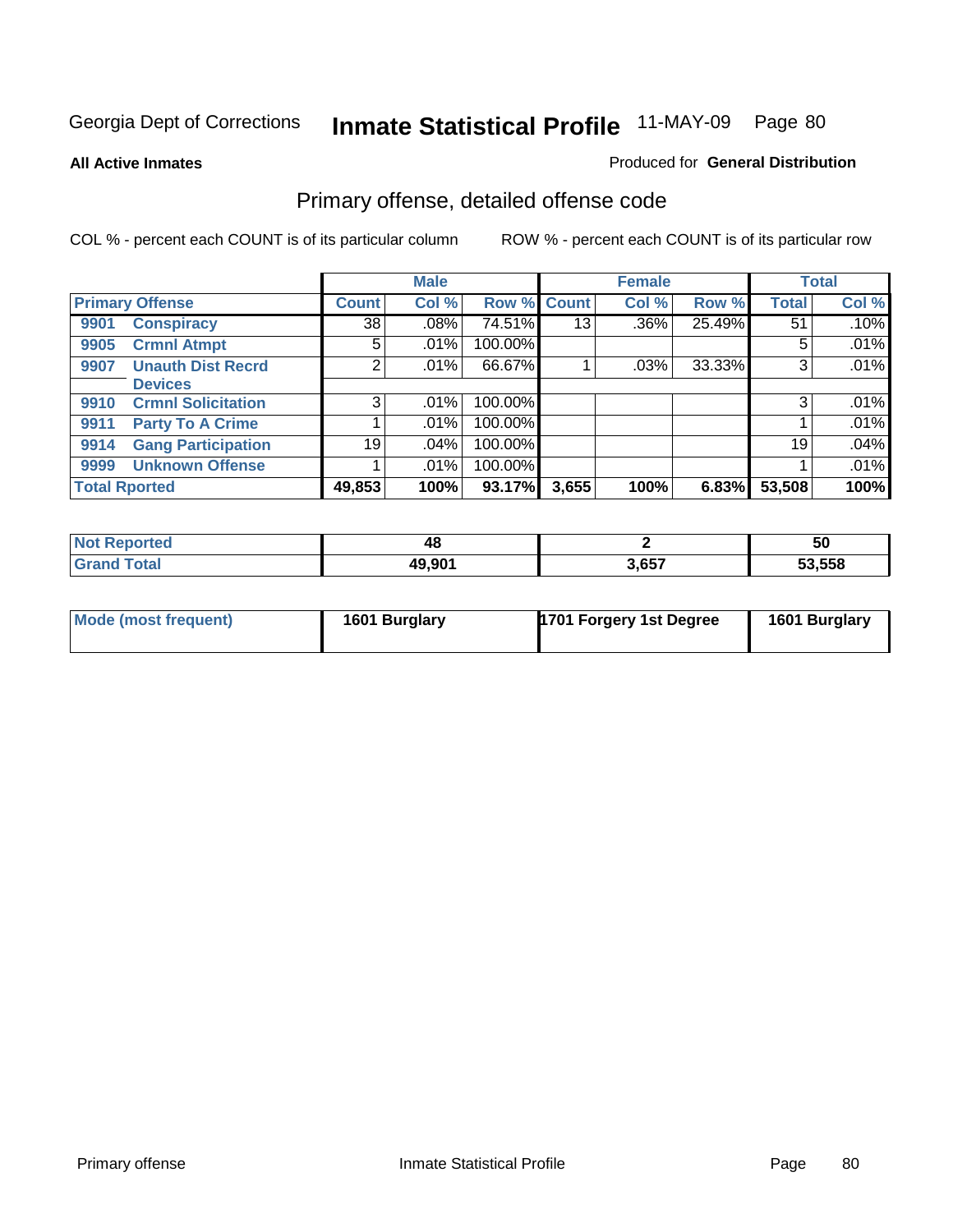#### **All Active Inmates**

#### Produced for **General Distribution**

# County of conviction of primary offense

|                 |                             |                  | <b>Male</b> |        | <b>Female</b>    |       |        | <b>Total</b>     |         |
|-----------------|-----------------------------|------------------|-------------|--------|------------------|-------|--------|------------------|---------|
|                 | <b>County of Conviction</b> | <b>Count</b>     | Col %       | Row %  | <b>Count</b>     | Col % | Row %  | <b>Total</b>     | Col %   |
| 1               | <b>Appling</b>              | 99               | .20%        | 93.40% | $\overline{7}$   | .19%  | 6.60%  | 106              | .20%    |
| $\overline{2}$  | <b>Atkinson</b>             | $\overline{46}$  | .09%        | 97.87% | 1                | .03%  | 2.13%  | $\overline{47}$  | .09%    |
| 3               | <b>Bacon</b>                | $\overline{62}$  | .12%        | 93.94% | 4                | .11%  | 6.06%  | 66               | .12%    |
| 4               | <b>Baker</b>                | 11               | .02%        | 91.67% | 1                | .03%  | 8.33%  | $\overline{12}$  | .02%    |
| 5               | <b>Baldwin</b>              | $\overline{348}$ | .70%        | 93.55% | $\overline{24}$  | .66%  | 6.45%  | $\overline{372}$ | .70%    |
| 6               | <b>Banks</b>                | $\overline{57}$  | .11%        | 90.48% | $\overline{6}$   | .16%  | 9.52%  | 63               | .12%    |
| 7               | <b>Barrow</b>               | 255              | .51%        | 93.41% | $\overline{18}$  | .49%  | 6.59%  | $\overline{273}$ | .51%    |
| 8               | <b>Bartow</b>               | $\overline{563}$ | 1.13%       | 89.94% | 63               | 1.72% | 10.06% | 626              | 1.17%   |
| 9               | <b>Ben Hill</b>             | 268              | .54%        | 93.71% | $\overline{18}$  | .49%  | 6.29%  | 286              | .53%    |
| 10              | <b>Berrien</b>              | 83               | .17%        | 96.51% | $\overline{3}$   | .08%  | 3.49%  | 86               | .16%    |
| 11              | <b>Bibb</b>                 | 1,047            | 2.10%       | 94.67% | $\overline{59}$  | 1.61% | 5.33%  | 1,106            | 2.07%   |
| 12              | <b>Bleckley</b>             | 85               | .17%        | 85.86% | 14               | .38%  | 14.14% | 99               | .19%    |
| $\overline{13}$ | <b>Brantley</b>             | $\overline{63}$  | .13%        | 94.03% | 4                | .11%  | 5.97%  | 67               | .13%    |
| 14              | <b>Brooks</b>               | $\overline{57}$  | .11%        | 95.00% | $\overline{3}$   | .08%  | 5.00%  | 60               | .11%    |
| 15              | <b>Bryan</b>                | $\overline{99}$  | .20%        | 95.19% | $\overline{5}$   | .14%  | 4.81%  | 104              | .19%    |
| 16              | <b>Bulloch</b>              | 474              | .95%        | 92.94% | $\overline{36}$  | .98%  | 7.06%  | 510              | .95%    |
| 17              | <b>Burke</b>                | $\overline{207}$ | .42%        | 93.67% | 14               | .38%  | 6.33%  | $\overline{221}$ | .41%    |
| 18              | <b>Butts</b>                | 159              | .32%        | 94.64% | 9                | .25%  | 5.36%  | 168              | .31%    |
| 19              | <b>Calhoun</b>              | $\overline{31}$  | .06%        | 91.18% | $\overline{3}$   | .08%  | 8.82%  | $\overline{34}$  | .06%    |
| 20              | <b>Camden</b>               | 148              | .30%        | 94.87% | $\overline{8}$   | .22%  | 5.13%  | 156              | .29%    |
| 21              | <b>Candler</b>              | 85               | .17%        | 89.47% | $\overline{10}$  | .27%  | 10.53% | $\overline{95}$  | .18%    |
| 22              | <b>Carroll</b>              | 564              | 1.13%       | 90.24% | 61               | 1.67% | 9.76%  | 625              | 1.17%   |
| 23              | <b>Catoosa</b>              | $\overline{301}$ | .60%        | 89.85% | $\overline{34}$  | .93%  | 10.15% | 335              | .63%    |
| 24              | <b>Charlton</b>             | 62               | .12%        | 95.38% | $\overline{3}$   | .08%  | 4.62%  | 65               | .12%    |
| 25              | <b>Chatham</b>              | 2,475            | 4.96%       | 95.23% | 124              | 3.39% | 4.77%  | 2,599            | 4.86%   |
| 26              | <b>Chattahoochee</b>        | $\overline{32}$  | .06%        | 94.12% | $\overline{2}$   | .05%  | 5.88%  | $\overline{34}$  | .06%    |
| 27              | <b>Chattooga</b>            | $\overline{243}$ | .49%        | 89.67% | $\overline{28}$  | .77%  | 10.33% | $\overline{271}$ | .51%    |
| 28              | <b>Cherokee</b>             | $\overline{572}$ | 1.15%       | 91.08% | $\overline{56}$  | 1.53% | 8.92%  | 628              | 1.17%   |
| 29              | <b>Clarke</b>               | 389              | .78%        | 94.19% | $\overline{24}$  | .66%  | 5.81%  | 413              | .77%    |
| 30              | <b>Clay</b>                 | 29               | .06%        | 93.55% | $\overline{2}$   | .05%  | 6.45%  | $\overline{31}$  | .06%    |
| 31              | <b>Clayton</b>              | 1,426            | 2.86%       | 92.42% | $\overline{117}$ | 3.20% | 7.58%  | 1,543            | 2.88%   |
| 32              | <b>Clinch</b>               | 47               | .09%        | 95.92% | 2                | .05%  | 4.08%  | 49               | $.09\%$ |
| 33              | <b>Cobb</b>                 | 2,906            | 5.83%       | 91.35% | 275              | 7.52% | 8.65%  | 3,181            | 5.94%   |
| 34              | <b>Coffee</b>               | 247              | .50%        | 93.56% | 17               | .47%  | 6.44%  | 264              | .49%    |
| 35              | <b>Colquitt</b>             | 328              | .66%        | 93.98% | 21               | .57%  | 6.02%  | 349              | .65%    |
| 36              | <b>Columbia</b>             | 301              | .60%        | 92.90% | 23               | .63%  | 7.10%  | 324              | .61%    |
| 37              | <b>Cook</b>                 | 136              | .27%        | 95.10% | $\overline{7}$   | .19%  | 4.90%  | 143              | .27%    |
| 38              | <b>Coweta</b>               | 507              | 1.02%       | 92.86% | 39               | 1.07% | 7.14%  | 546              | 1.02%   |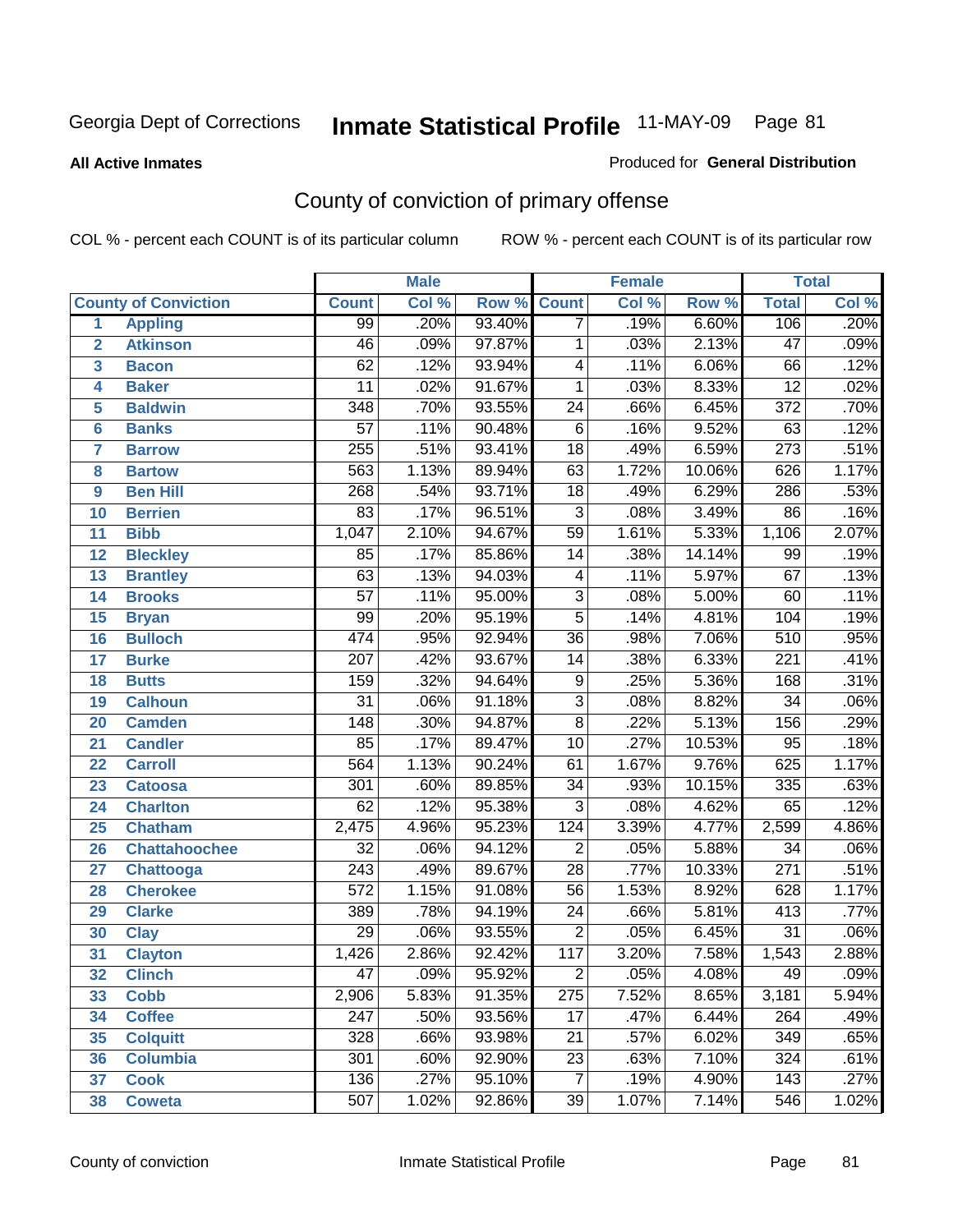#### **All Active Inmates**

### Produced for **General Distribution**

# County of conviction of primary offense

|                 |                             |                  | <b>Male</b> |         | <b>Female</b>   |       |        | <b>Total</b>     |       |
|-----------------|-----------------------------|------------------|-------------|---------|-----------------|-------|--------|------------------|-------|
|                 | <b>County of Conviction</b> | <b>Count</b>     | Col %       | Row %   | <b>Count</b>    | Col % | Row %  | <b>Total</b>     | Col % |
| 39              | <b>Crawford</b>             | $\overline{20}$  | .04%        | 86.96%  | $\overline{3}$  | .08%  | 13.04% | $\overline{23}$  | .04%  |
| 40              | <b>Crisp</b>                | 286              | .57%        | 93.77%  | $\overline{19}$ | .52%  | 6.23%  | 305              | .57%  |
| 41              | <b>Dade</b>                 | $\overline{135}$ | .27%        | 96.43%  | $\overline{5}$  | .14%  | 3.57%  | 140              | .26%  |
| 42              | <b>Dawson</b>               | 102              | .20%        | 92.73%  | $\overline{8}$  | .22%  | 7.27%  | $\overline{110}$ | .21%  |
| 43              | <b>Decatur</b>              | 350              | .70%        | 92.11%  | $\overline{30}$ | .82%  | 7.89%  | 380              | .71%  |
| 44              | <b>Dekalb</b>               | 2,938            | 5.89%       | 94.87%  | 159             | 4.35% | 5.13%  | 3,097            | 5.79% |
| 45              | <b>Dodge</b>                | 159              | .32%        | 93.53%  | $\overline{11}$ | .30%  | 6.47%  | 170              | .32%  |
| 46              | <b>Dooly</b>                | 114              | .23%        | 95.00%  | 6               | .16%  | 5.00%  | 120              | .22%  |
| 47              | <b>Dougherty</b>            | 952              | 1.91%       | 93.79%  | 63              | 1.72% | 6.21%  | 1,015            | 1.90% |
| 48              | <b>Douglas</b>              | 1,107            | 2.22%       | 90.89%  | 111             | 3.04% | 9.11%  | 1,218            | 2.28% |
| 49              | <b>Early</b>                | 81               | .16%        | 98.78%  | 1               | .03%  | 1.22%  | $\overline{82}$  | .15%  |
| 50              | <b>Echols</b>               | $\overline{10}$  | .02%        | 100.00% |                 |       |        | $\overline{10}$  | .02%  |
| $\overline{51}$ | <b>Effingham</b>            | 152              | .30%        | 95.60%  | $\overline{7}$  | .19%  | 4.40%  | 159              | .30%  |
| 52              | <b>Elbert</b>               | 144              | .29%        | 96.64%  | $\overline{5}$  | .14%  | 3.36%  | $\overline{149}$ | .28%  |
| 53              | <b>Emanuel</b>              | 176              | .35%        | 96.17%  | $\overline{7}$  | .19%  | 3.83%  | $\overline{183}$ | .34%  |
| $\overline{54}$ | <b>Evans</b>                | $\overline{93}$  | .19%        | 95.88%  | 4               | .11%  | 4.12%  | $\overline{97}$  | .18%  |
| 55              | <b>Fannin</b>               | 106              | .21%        | 92.98%  | $\overline{8}$  | .22%  | 7.02%  | 114              | .21%  |
| 56              | <b>Fayette</b>              | 383              | .77%        | 90.97%  | $\overline{38}$ | 1.04% | 9.03%  | $\overline{421}$ | .79%  |
| 57              | <b>Floyd</b>                | 837              | 1.68%       | 88.67%  | 107             | 2.93% | 11.33% | 944              | 1.76% |
| 58              | <b>Forsyth</b>              | 280              | .56%        | 87.23%  | $\overline{41}$ | 1.12% | 12.77% | 321              | .60%  |
| 59              | <b>Franklin</b>             | 155              | .31%        | 93.94%  | $\overline{10}$ | .27%  | 6.06%  | 165              | .31%  |
| 60              | <b>Fulton</b>               | 4,459            | 8.94%       | 96.56%  | 159             | 4.35% | 3.44%  | 4,618            | 8.63% |
| 61              | Gilmer                      | $\overline{116}$ | .23%        | 92.80%  | $\overline{9}$  | .25%  | 7.20%  | $\overline{125}$ | .23%  |
| 62              | <b>Glascock</b>             | $\overline{9}$   | .02%        | 81.82%  | $\overline{2}$  | .05%  | 18.18% | $\overline{11}$  | .02%  |
| 63              | <b>Glynn</b>                | 419              | .84%        | 94.80%  | $\overline{23}$ | .63%  | 5.20%  | 442              | .83%  |
| 64              | <b>Gordon</b>               | 279              | .56%        | 90.58%  | $\overline{29}$ | .79%  | 9.42%  | 308              | .58%  |
| 65              | <b>Grady</b>                | 255              | .51%        | 95.15%  | $\overline{13}$ | .36%  | 4.85%  | 268              | .50%  |
| 66              | <b>Greene</b>               | 156              | .31%        | 95.71%  | $\overline{7}$  | .19%  | 4.29%  | 163              | .30%  |
| 67              | <b>Gwinnett</b>             | 1,941            | 3.89%       | 92.60%  | 155             | 4.24% | 7.40%  | 2,096            | 3.92% |
| 68              | <b>Habersham</b>            | $\overline{118}$ | .24%        | 93.65%  | $\overline{8}$  | .22%  | 6.35%  | $\overline{126}$ | .24%  |
| 69              | <b>Hall</b>                 | $\overline{746}$ | 1.50%       | 92.90%  | $\overline{57}$ | 1.56% | 7.10%  | $\overline{803}$ | 1.50% |
| 70              | <b>Hancock</b>              | 30               | .06%        | 96.77%  | 1               | .03%  | 3.23%  | 31               | .06%  |
| 71              | <b>Haralson</b>             | 89               | .18%        | 96.74%  | $\overline{3}$  | .08%  | 3.26%  | $\overline{92}$  | .17%  |
| 72              | <b>Harris</b>               | $\overline{122}$ | .24%        | 96.06%  | $\overline{5}$  | .14%  | 3.94%  | $\overline{127}$ | .24%  |
| 73              | <b>Hart</b>                 | 133              | .27%        | 94.33%  | $\overline{8}$  | .22%  | 5.67%  | 141              | .26%  |
| 74              | <b>Heard</b>                | $\overline{57}$  | .11%        | 85.07%  | $\overline{10}$ | .27%  | 14.93% | 67               | .13%  |
| 75              | <b>Henry</b>                | 548              | 1.10%       | 90.13%  | 60              | 1.64% | 9.87%  | 608              | 1.14% |
| 76              | <b>Houston</b>              | 617              | 1.24%       | 93.06%  | 46              | 1.26% | 6.94%  | 663              | 1.24% |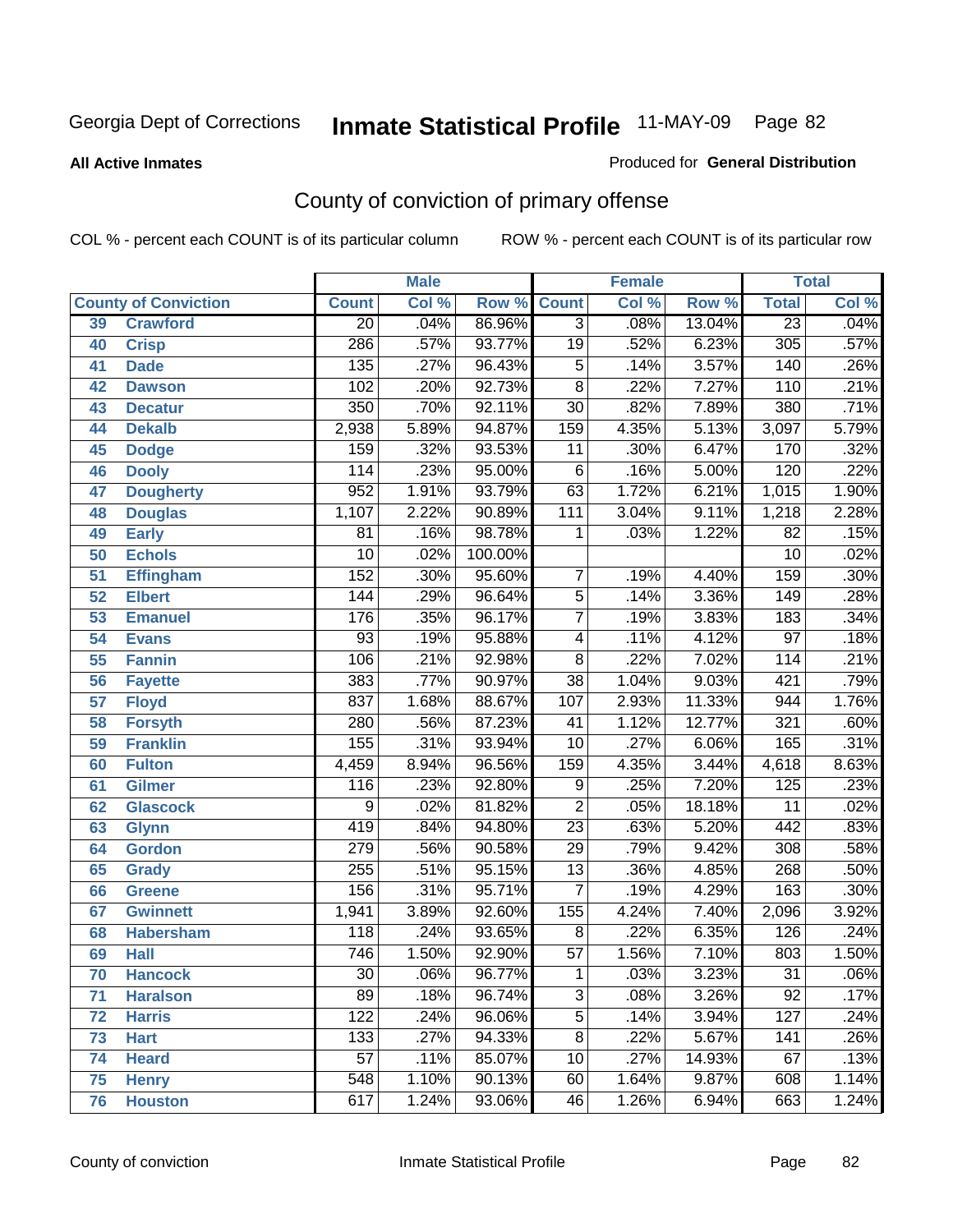**All Active Inmates**

### Produced for **General Distribution**

# County of conviction of primary offense

|                 |                             |                  | <b>Male</b> |         |                 | <b>Female</b> |        |                  | <b>Total</b> |
|-----------------|-----------------------------|------------------|-------------|---------|-----------------|---------------|--------|------------------|--------------|
|                 | <b>County of Conviction</b> | <b>Count</b>     | Col %       | Row %   | <b>Count</b>    | Col %         | Row %  | <b>Total</b>     | Col %        |
| $\overline{77}$ | <b>Irwin</b>                | 62               | .12%        | 93.94%  | $\overline{4}$  | .11%          | 6.06%  | 66               | .12%         |
| 78              | <b>Jackson</b>              | $\overline{219}$ | .44%        | 93.19%  | 16              | .44%          | 6.81%  | 235              | .44%         |
| 79              | <b>Jasper</b>               | $\overline{53}$  | .11%        | 96.36%  | $\overline{c}$  | .05%          | 3.64%  | $\overline{55}$  | .10%         |
| 80              | <b>Jeff Davis</b>           | $\overline{83}$  | .17%        | 96.51%  | $\overline{3}$  | .08%          | 3.49%  | 86               | .16%         |
| 81              | <b>Jefferson</b>            | $\overline{121}$ | .24%        | 97.58%  | $\overline{3}$  | .08%          | 2.42%  | 124              | .23%         |
| 82              | <b>Jenkins</b>              | $\overline{74}$  | .15%        | 94.87%  | $\overline{4}$  | .11%          | 5.13%  | 78               | .15%         |
| 83              | <b>Johnson</b>              | 61               | .12%        | 93.85%  | 4               | .11%          | 6.15%  | 65               | .12%         |
| 84              | <b>Jones</b>                | $\overline{143}$ | .29%        | 94.70%  | 8               | .22%          | 5.30%  | 151              | .28%         |
| 85              | <b>Lamar</b>                | $\overline{70}$  | .14%        | 92.11%  | $\overline{6}$  | .16%          | 7.89%  | $\overline{76}$  | .14%         |
| 86              | <b>Lanier</b>               | $\overline{47}$  | .09%        | 97.92%  | 1               | .03%          | 2.08%  | 48               | .09%         |
| 87              | <b>Laurens</b>              | $\overline{349}$ | .70%        | 94.32%  | $\overline{21}$ | .57%          | 5.68%  | 370              | .69%         |
| 88              | Lee                         | $\overline{77}$  | .15%        | 95.06%  | 4               | .11%          | 4.94%  | 81               | .15%         |
| 89              | <b>Liberty</b>              | 308              | .62%        | 92.77%  | $\overline{24}$ | .66%          | 7.23%  | 332              | .62%         |
| 90              | <b>Lincoln</b>              | $\overline{31}$  | .06%        | 100.00% |                 |               |        | $\overline{31}$  | .06%         |
| 91              | Long                        | $\overline{82}$  | .16%        | 92.13%  | $\overline{7}$  | .19%          | 7.87%  | 89               | .17%         |
| 92              | <b>Lowndes</b>              | $\overline{553}$ | 1.11%       | 93.89%  | $\overline{36}$ | .98%          | 6.11%  | 589              | 1.10%        |
| 93              | <b>Lumpkin</b>              | 108              | .22%        | 90.76%  | 11              | .30%          | 9.24%  | 119              | .22%         |
| 94              | <b>Macon</b>                | $\overline{72}$  | .14%        | 93.51%  | $\overline{5}$  | .14%          | 6.49%  | $\overline{77}$  | .14%         |
| 95              | <b>Madison</b>              | 124              | .25%        | 91.18%  | $\overline{12}$ | .33%          | 8.82%  | 136              | .25%         |
| 96              | <b>Marion</b>               | 48               | .10%        | 96.00%  | $\overline{2}$  | .05%          | 4.00%  | $\overline{50}$  | .09%         |
| 97              | <b>Mcduffie</b>             | 183              | .37%        | 96.32%  | $\overline{7}$  | .19%          | 3.68%  | 190              | .36%         |
| 98              | <b>Mcintosh</b>             | 61               | .12%        | 100.00% |                 |               |        | 61               | .11%         |
| 99              | <b>Meriwether</b>           | 196              | .39%        | 94.23%  | $\overline{12}$ | .33%          | 5.77%  | $\overline{208}$ | .39%         |
| 100             | <b>Miller</b>               | $\overline{35}$  | .07%        | 97.22%  | $\mathbf 1$     | .03%          | 2.78%  | $\overline{36}$  | .07%         |
| 101             | <b>Mitchell</b>             | 180              | .36%        | 91.37%  | $\overline{17}$ | .47%          | 8.63%  | 197              | .37%         |
| 102             | <b>Monroe</b>               | 154              | .31%        | 93.33%  | $\overline{11}$ | .30%          | 6.67%  | 165              | .31%         |
| 103             | <b>Montgomery</b>           | $\overline{56}$  | .11%        | 88.89%  | $\overline{7}$  | .19%          | 11.11% | 63               | .12%         |
| 104             | <b>Morgan</b>               | 150              | .30%        | 92.59%  | $\overline{12}$ | .33%          | 7.41%  | 162              | .30%         |
| 105             | <b>Murray</b>               | $\overline{214}$ | .43%        | 89.92%  | $\overline{24}$ | .66%          | 10.08% | 238              | .44%         |
| 106             | <b>Muscogee</b>             | 1,805            | 3.62%       | 93.28%  | 130             | 3.56%         | 6.72%  | 1,935            | 3.62%        |
| 107             | <b>Newton</b>               | 668              | 1.34%       | 89.78%  | $\overline{76}$ | 2.08%         | 10.22% | 744              | 1.39%        |
| 108             | <b>Oconee</b>               | 49               | .10%        | 98.00%  | 1               | .03%          | 2.00%  | 50               | $.09\%$      |
| 109             | <b>Oglethorpe</b>           | $\overline{50}$  | .10%        | 92.59%  | 4               | .11%          | 7.41%  | $\overline{54}$  | .10%         |
| 110             | <b>Paulding</b>             | 250              | .50%        | 90.91%  | $\overline{25}$ | .68%          | 9.09%  | $\overline{275}$ | .51%         |
| 111             | <b>Peach</b>                | 81               | .16%        | 97.59%  | $\overline{c}$  | .05%          | 2.41%  | 83               | .16%         |
| 112             | <b>Pickens</b>              | $\overline{87}$  | .17%        | 90.63%  | 9               | .25%          | 9.38%  | 96               | .18%         |
| 113             | <b>Pierce</b>               | 67               | .13%        | 95.71%  | $\overline{3}$  | .08%          | 4.29%  | $\overline{70}$  | .13%         |
| 114             | <b>Pike</b>                 | 58               | .12%        | 92.06%  | $\overline{5}$  | .14%          | 7.94%  | 63               | .12%         |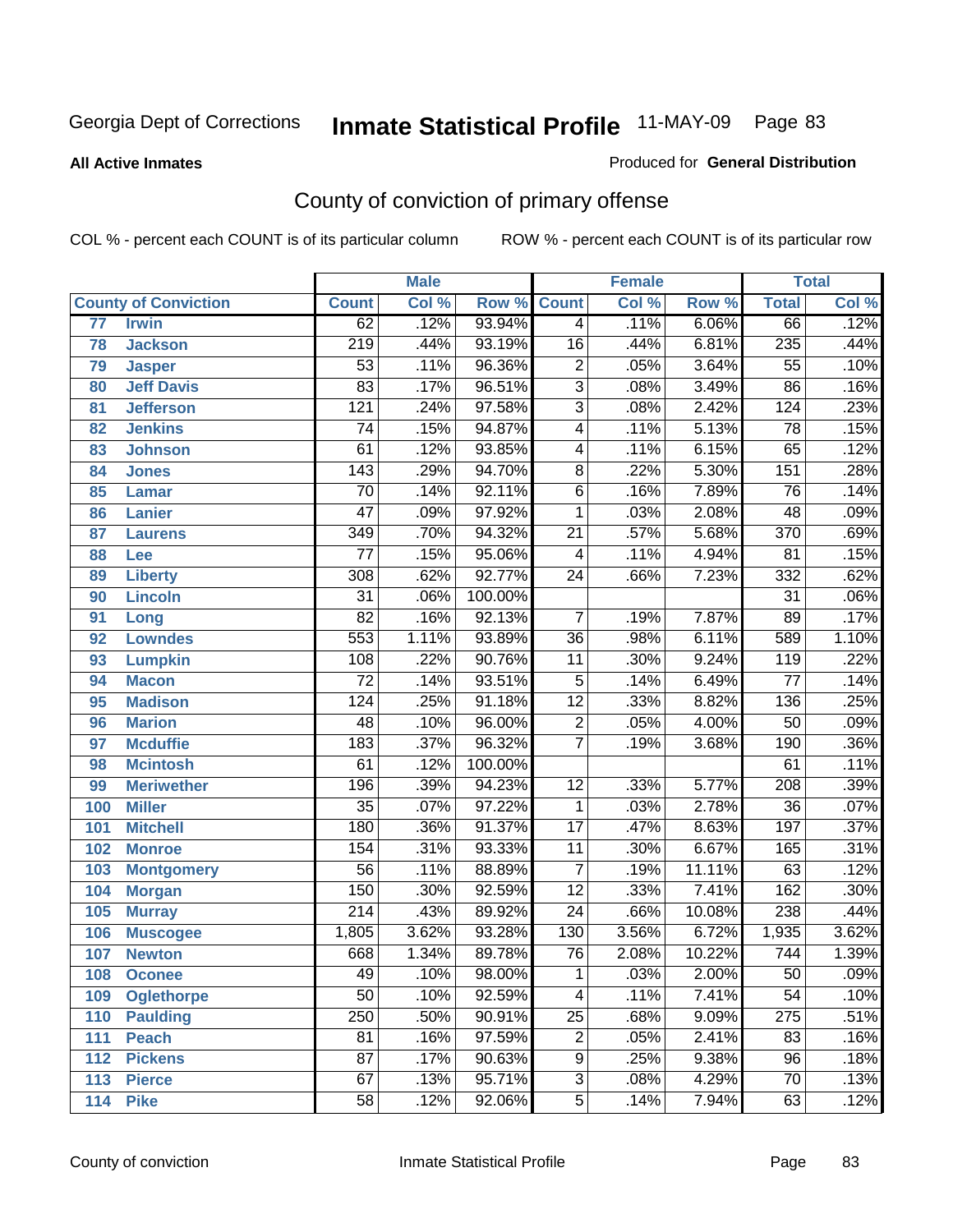#### **All Active Inmates**

### Produced for **General Distribution**

# County of conviction of primary offense

|     |                             |                  | <b>Male</b> |        |                         | <b>Female</b> |        |                  | <b>Total</b> |
|-----|-----------------------------|------------------|-------------|--------|-------------------------|---------------|--------|------------------|--------------|
|     | <b>County of Conviction</b> | <b>Count</b>     | Col %       | Row %  | <b>Count</b>            | Col %         | Row %  | <b>Total</b>     | Col %        |
| 115 | <b>Polk</b>                 | 142              | .28%        | 95.30% | $\overline{7}$          | .19%          | 4.70%  | 149              | .28%         |
| 116 | <b>Pulaski</b>              | 81               | .16%        | 89.01% | $\overline{10}$         | .27%          | 10.99% | $\overline{91}$  | .17%         |
| 117 | <b>Putnam</b>               | $\overline{133}$ | .27%        | 95.00% | $\overline{7}$          | .19%          | 5.00%  | 140              | .26%         |
| 118 | Quitman                     | $\overline{17}$  | .03%        | 94.44% | $\mathbf 1$             | .03%          | 5.56%  | $\overline{18}$  | .03%         |
| 119 | <b>Rabun</b>                | $\overline{51}$  | .10%        | 87.93% | $\overline{7}$          | .19%          | 12.07% | $\overline{58}$  | .11%         |
| 120 | <b>Randolph</b>             | $\overline{57}$  | .11%        | 91.94% | $\overline{5}$          | .14%          | 8.06%  | 62               | .12%         |
| 121 | <b>Richmond</b>             | 1,803            | 3.62%       | 94.35% | 108                     | 2.95%         | 5.65%  | 1,911            | 3.57%        |
| 122 | <b>Rockdale</b>             | 453              | .91%        | 90.42% | 48                      | 1.31%         | 9.58%  | 501              | .94%         |
| 123 | <b>Schley</b>               | $\overline{25}$  | .05%        | 96.15% | 1                       | .03%          | 3.85%  | $\overline{26}$  | .05%         |
| 124 | <b>Screven</b>              | $\overline{119}$ | .24%        | 92.25% | $\overline{10}$         | .27%          | 7.75%  | $\overline{129}$ | .24%         |
| 125 | <b>Seminole</b>             | 64               | .13%        | 87.67% | $\overline{9}$          | .25%          | 12.33% | $\overline{73}$  | .14%         |
| 126 | <b>Spalding</b>             | 599              | 1.20%       | 91.31% | $\overline{57}$         | 1.56%         | 8.69%  | 656              | 1.23%        |
| 127 | <b>Stephens</b>             | 167              | .33%        | 90.76% | $\overline{17}$         | .47%          | 9.24%  | 184              | .34%         |
| 128 | <b>Stewart</b>              | $\overline{28}$  | .06%        | 93.33% | $\overline{2}$          | .05%          | 6.67%  | $\overline{30}$  | .06%         |
| 129 | <b>Sumter</b>               | 253              | .51%        | 96.56% | $\overline{9}$          | .25%          | 3.44%  | $\overline{262}$ | .49%         |
| 130 | <b>Talbot</b>               | 48               | .10%        | 96.00% | $\overline{2}$          | .05%          | 4.00%  | 50               | .09%         |
| 131 | <b>Taliaferro</b>           | $\overline{25}$  | .05%        | 92.59% | $\overline{2}$          | .05%          | 7.41%  | $\overline{27}$  | .05%         |
| 132 | <b>Tattnall</b>             | $\overline{178}$ | .36%        | 94.68% | $\overline{10}$         | .27%          | 5.32%  | 188              | .35%         |
| 133 | <b>Taylor</b>               | $\overline{91}$  | .18%        | 93.81% | 6                       | .16%          | 6.19%  | $\overline{97}$  | .18%         |
| 134 | <b>Telfair</b>              | $\overline{111}$ | .22%        | 89.52% | $\overline{13}$         | .36%          | 10.48% | 124              | .23%         |
| 135 | <b>Terrell</b>              | $\overline{82}$  | .16%        | 98.80% | $\mathbf{1}$            | .03%          | 1.20%  | 83               | .16%         |
| 136 | <b>Thomas</b>               | 293              | .59%        | 91.85% | $\overline{26}$         | .71%          | 8.15%  | $\overline{319}$ | .60%         |
| 137 | <b>Tift</b>                 | 308              | .62%        | 95.65% | 14                      | .38%          | 4.35%  | $\overline{322}$ | .60%         |
| 138 | <b>Toombs</b>               | 316              | .63%        | 92.67% | 25                      | .68%          | 7.33%  | 341              | .64%         |
| 139 | <b>Towns</b>                | 45               | .09%        | 91.84% | $\overline{\mathbf{4}}$ | .11%          | 8.16%  | 49               | .09%         |
| 140 | <b>Treutlen</b>             | $\overline{80}$  | .16%        | 96.39% | $\overline{3}$          | .08%          | 3.61%  | 83               | .16%         |
| 141 | <b>Troup</b>                | 667              | 1.34%       | 90.63% | 69                      | 1.89%         | 9.38%  | 736              | 1.38%        |
| 142 | <b>Turner</b>               | $\overline{78}$  | .16%        | 98.73% | 1                       | .03%          | 1.27%  | 79               | .15%         |
| 143 | <b>Twiggs</b>               | $\overline{70}$  | .14%        | 85.37% | $\overline{12}$         | .33%          | 14.63% | $\overline{82}$  | .15%         |
| 144 | <b>Union</b>                | $\overline{77}$  | .15%        | 87.50% | 11                      | .30%          | 12.50% | $\overline{88}$  | .16%         |
| 145 | <b>Upson</b>                | $\overline{226}$ | .45%        | 91.50% | $\overline{21}$         | .57%          | 8.50%  | $\overline{247}$ | .46%         |
| 146 | <b>Walker</b>               | 403              | .81%        | 89.56% | 47                      | 1.29%         | 10.44% | 450              | .84%         |
| 147 | <b>Walton</b>               | 444              | .89%        | 93.47% | $\overline{31}$         | .85%          | 6.53%  | 475              | .89%         |
| 148 | <b>Ware</b>                 | 348              | .70%        | 95.08% | 18                      | .49%          | 4.92%  | 366              | .68%         |
| 149 | <b>Warren</b>               | 43               | .09%        | 93.48% | 3                       | .08%          | 6.52%  | 46               | .09%         |
| 150 | <b>Washington</b>           | $\overline{113}$ | .23%        | 93.39% | 8                       | .22%          | 6.61%  | 121              | .23%         |
| 151 | <b>Wayne</b>                | 174              | .35%        | 92.55% | 14                      | .38%          | 7.45%  | 188              | .35%         |
| 152 | <b>Webster</b>              | $\boldsymbol{7}$ | .01%        | 87.50% | $\mathbf 1$             | .03%          | 12.50% | 8                | .01%         |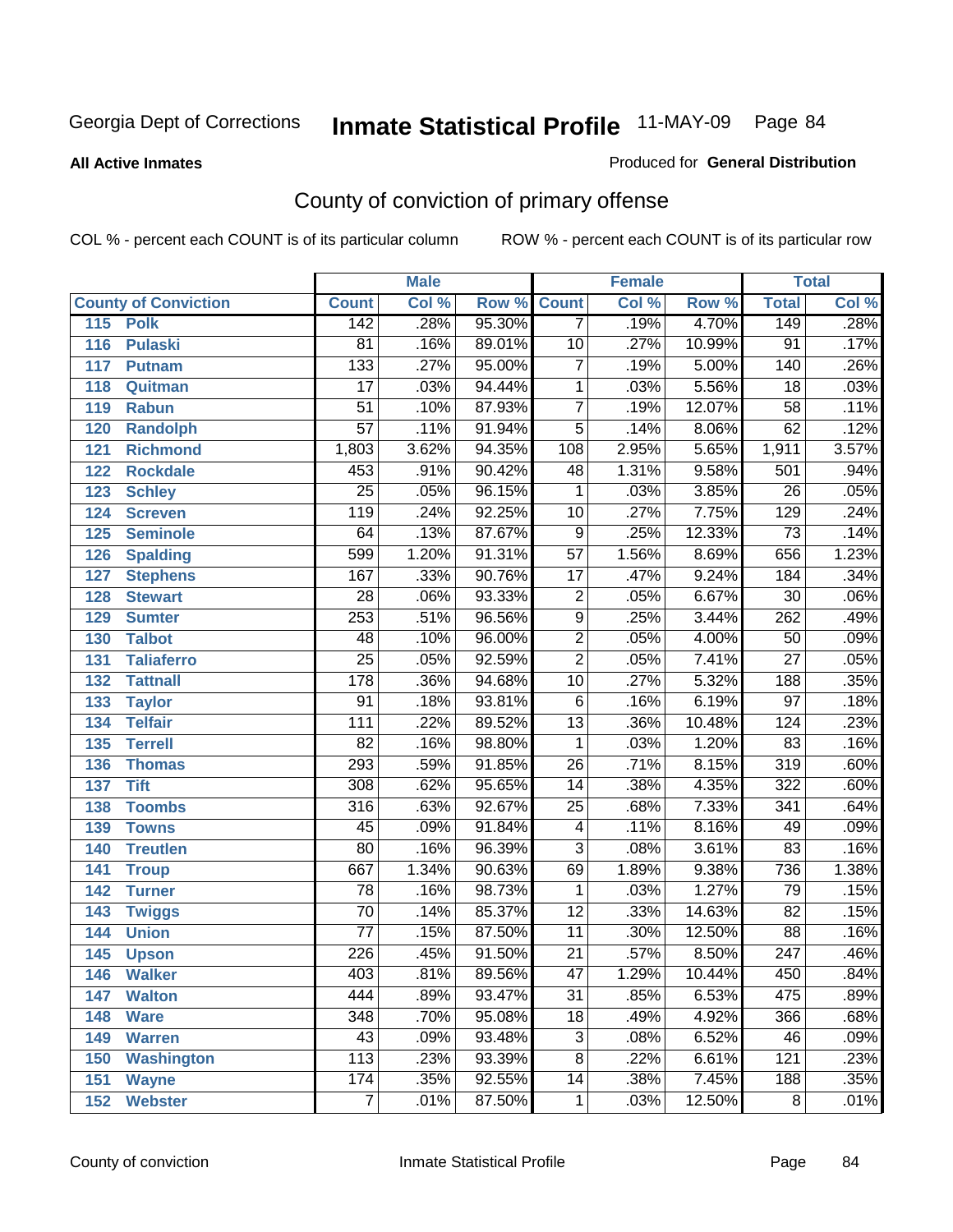**All Active Inmates**

### Produced for **General Distribution**

# County of conviction of primary offense

|                             |              | <b>Male</b> |             |       | <b>Female</b> |           |              | <b>Total</b> |
|-----------------------------|--------------|-------------|-------------|-------|---------------|-----------|--------------|--------------|
| <b>County of Conviction</b> | <b>Count</b> | Col %       | Row % Count |       | Col %         | Row %     | <b>Total</b> | Col %        |
| <b>Wheeler</b><br>153       | 31           | $.06\%$     | 88.57%      | 4     | .11%          | $11.43\%$ | 35           | $.07\%$      |
| <b>White</b><br>154         | 93           | .19%        | $92.08\%$   | 8     | .22%          | 7.92%     | 101          | .19%         |
| <b>Whitfield</b><br>155     | 663          | 1.33%       | 89.23%      | 80    | 2.19%         | 10.77%    | 743          | 1.39%        |
| <b>Wilcox</b><br>156        | 61           | $.12\%$     | 91.04%      | 6     | .16%          | 8.96%     | 67           | .13%         |
| <b>Wilkes</b><br>157        | 80           | .16%        | 97.56%      | 2     | $.05\%$       | 2.44%     | 82           | .15%         |
| <b>Wilkinson</b><br>158     | 61           | .12%        | 95.31%      | 3     | $.08\%$       | 4.69%     | 64           | .12%         |
| <b>Worth</b><br>159         | 130          | .26%        | 92.86%      | 10    | .27%          | 7.14%     | 140          | .26%         |
| <b>Total Rported</b>        | 49,853       | 100%        | 93.17%      | 3,655 | 100%          | 6.83%     | 53,508       | 100%         |

| тео<br>- 13 | - -<br>л,<br>᠇៶ |       | 50     |
|-------------|-----------------|-------|--------|
|             | 49,901          | 3.657 | 53.558 |

| Mc | ™ulton | Cobb |  |
|----|--------|------|--|
|    |        |      |  |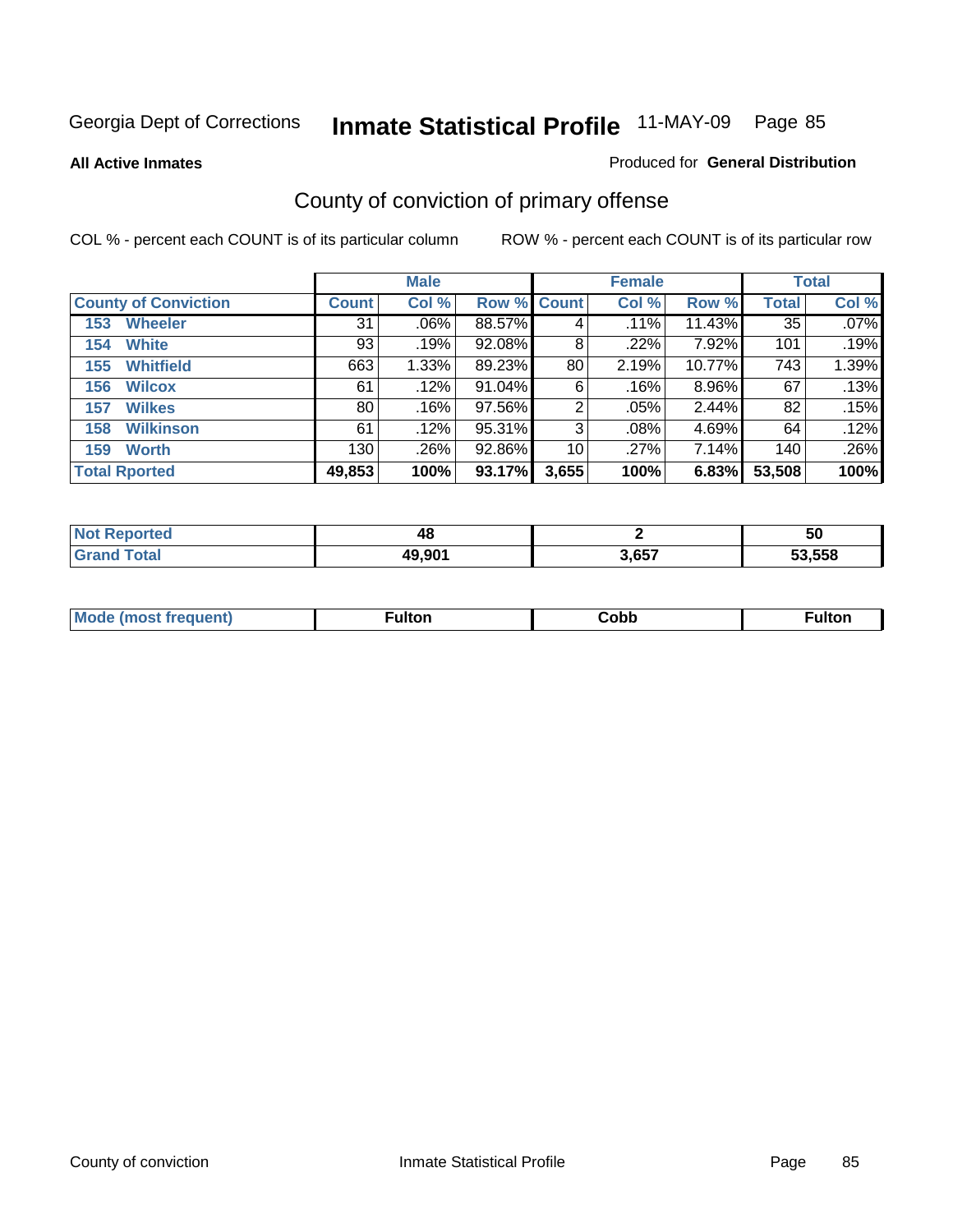#### **All Active Inmates**

#### Produced for **General Distribution**

# Circuit of conviction of primary offense

|                         |                                 |                  | <b>Male</b> |        |                  | <b>Female</b> |        |                  | <b>Total</b> |
|-------------------------|---------------------------------|------------------|-------------|--------|------------------|---------------|--------|------------------|--------------|
|                         | <b>Circuit of Conviction</b>    | <b>Count</b>     | CoI%        | Row %  | <b>Count</b>     | Col %         | Row %  | <b>Total</b>     | Col %        |
| 1                       | <b>Alapaha Circuit</b>          | 359              | .72%        | 96.25% | 14               | .38%          | 3.75%  | 373              | .70%         |
| $\overline{2}$          | <b>Alcovy Circuit</b>           | 1,112            | 2.23%       | 91.22% | 107              | 2.93%         | 8.78%  | 1,219            | 2.28%        |
| $\overline{\mathbf{3}}$ | <b>Atlanta Circuit</b>          | 4,459            | 8.94%       | 96.56% | 159              | 4.35%         | 3.44%  | 4,618            | 8.63%        |
| 4                       | <b>Atlantic Circuit</b>         | 821              | 1.65%       | 94.26% | $\overline{50}$  | 1.37%         | 5.74%  | 871              | 1.63%        |
| 5                       | <b>Augusta Circuit</b>          | 2,311            | 4.64%       | 94.10% | $\overline{145}$ | 3.97%         | 5.90%  | 2,456            | 4.59%        |
| $6\phantom{a}$          | <b>Blue Ridge Circuit</b>       | $\overline{572}$ | 1.15%       | 91.08% | $\overline{56}$  | 1.53%         | 8.92%  | 628              | 1.17%        |
| $\overline{7}$          | <b>Brunswick Circuit</b>        | 923              | 1.85%       | 94.38% | $\overline{55}$  | 1.50%         | 5.62%  | $\overline{978}$ | 1.83%        |
| 8                       | <b>Chattahoochee Circuit</b>    | 2,146            | 4.30%       | 93.59% | 147              | 4.02%         | 6.41%  | 2,293            | 4.29%        |
| 9                       | <b>Cherokee Circuit</b>         | 842              | 1.69%       | 90.15% | $\overline{92}$  | 2.52%         | 9.85%  | 934              | 1.75%        |
| 10                      | <b>Clayton Circuit</b>          | 1,426            | 2.86%       | 92.42% | $\overline{117}$ | 3.20%         | 7.58%  | 1,543            | 2.88%        |
| 11                      | <b>Cobb Circuit</b>             | 2,906            | 5.83%       | 91.35% | $\overline{275}$ | 7.52%         | 8.65%  | 3,181            | 5.94%        |
| 12                      | <b>Conasauga Circuit</b>        | 877              | 1.76%       | 89.40% | 104              | 2.85%         | 10.60% | 981              | 1.83%        |
| 13                      | <b>Cordele Circuit</b>          | $\overline{729}$ | 1.46%       | 93.70% | 49               | 1.34%         | 6.30%  | 778              | 1.45%        |
| 14                      | <b>Coweta Circuit</b>           | 1,991            | 3.99%       | 91.25% | 191              | 5.23%         | 8.75%  | 2,182            | 4.08%        |
| 15                      | <b>Dougherty Circuit</b>        | 952              | 1.91%       | 93.79% | 63               | 1.72%         | 6.21%  | 1,015            | 1.90%        |
| 16                      | <b>Dublin Circuit</b>           | 560              | 1.12%       | 93.33% | $\overline{40}$  | 1.09%         | 6.67%  | 600              | 1.12%        |
| 17                      | <b>Eastern Circuit</b>          | 2,475            | 4.96%       | 95.23% | 124              | 3.39%         | 4.77%  | 2,599            | 4.86%        |
| 18                      | <b>Flint Circuit</b>            | $\overline{548}$ | 1.10%       | 90.13% | 60               | 1.64%         | 9.87%  | 608              | 1.14%        |
| 19                      | <b>Griffin Circuit</b>          | 1,266            | 2.54%       | 91.28% | 121              | 3.31%         | 8.72%  | 1,387            | 2.59%        |
| 20                      | <b>Gwinnett Circuit</b>         | 1,941            | 3.89%       | 92.60% | 155              | 4.24%         | 7.40%  | 2,096            | 3.92%        |
| 21                      | <b>Houston Circuit</b>          | 617              | 1.24%       | 93.06% | 46               | 1.26%         | 6.94%  | 663              | 1.24%        |
| 22                      | <b>Lookout Mountain Circuit</b> | 1,082            | 2.17%       | 90.47% | 114              | 3.12%         | 9.53%  | 1,196            | 2.24%        |
| 23                      | <b>Macon Circuit</b>            | 1,148            | 2.30%       | 94.72% | 64               | 1.75%         | 5.28%  | 1,212            | 2.27%        |
| 24                      | <b>Middle Circuit</b>           | 811              | 1.63%       | 93.87% | $\overline{53}$  | 1.45%         | 6.13%  | 864              | 1.61%        |
| 25                      | <b>Mountain Circuit</b>         | 336              | .67%        | 91.30% | $\overline{32}$  | .88%          | 8.70%  | 368              | .69%         |
| 26                      | <b>Northeastern Circuit</b>     | 848              | 1.70%       | 92.88% | 65               | 1.78%         | 7.12%  | $\overline{913}$ | 1.71%        |
| 27                      | <b>Northern Circuit</b>         | 606              | 1.22%       | 93.95% | $\overline{39}$  | 1.07%         | 6.05%  | $\overline{645}$ | 1.21%        |
| 28                      | <b>Ocmulgee Circuit</b>         | 1,074            | 2.15%       | 94.38% | 64               | 1.75%         | 5.62%  | 1,138            | 2.13%        |
| 29                      | <b>Oconee Circuit</b>           | $\overline{523}$ | 1.05%       | 89.86% | 59               | 1.61%         | 10.14% | 582              | 1.09%        |
| 30                      | <b>Ogeechee Circuit</b>         | 819              | 1.64%       | 93.49% | $\overline{57}$  | 1.56%         | 6.51%  | 876              | 1.64%        |
| 31                      | <b>Pataula Circuit</b>          | 365              | .73%        | 94.81% | 20               | .55%          | 5.19%  | 385              | .72%         |
| 32                      | <b>Piedmont Circuit</b>         | $\overline{531}$ | 1.07%       | 92.99% | 40               | 1.09%         | 7.01%  | $\overline{571}$ | 1.07%        |
| 33                      | <b>Rome Circuit</b>             | 837              | 1.68%       | 88.67% | 107              | 2.93%         | 11.33% | 944              | 1.76%        |
| 34                      | <b>South Georgia Circuit</b>    | 827              | 1.66%       | 92.82% | 64               | 1.75%         | 7.18%  | 891              | 1.67%        |
| 35                      | <b>Southern Circuit</b>         | 1,241            | 2.49%       | 93.52% | 86               | 2.35%         | 6.48%  | 1,327            | 2.48%        |
| 36                      | <b>Southwestern Circuit</b>     | 462              | .93%        | 95.45% | 22               | .60%          | 4.55%  | 484              | .90%         |
| 37                      | <b>Stone Mountain Circuit</b>   | 2,938            | 5.89%       | 94.87% | 159              | 4.35%         | 5.13%  | 3,097            | 5.79%        |
| 38                      | <b>Tallapoosa Circuit</b>       | 231              | .46%        | 95.85% | 10               | .27%          | 4.15%  | $\overline{241}$ | .45%         |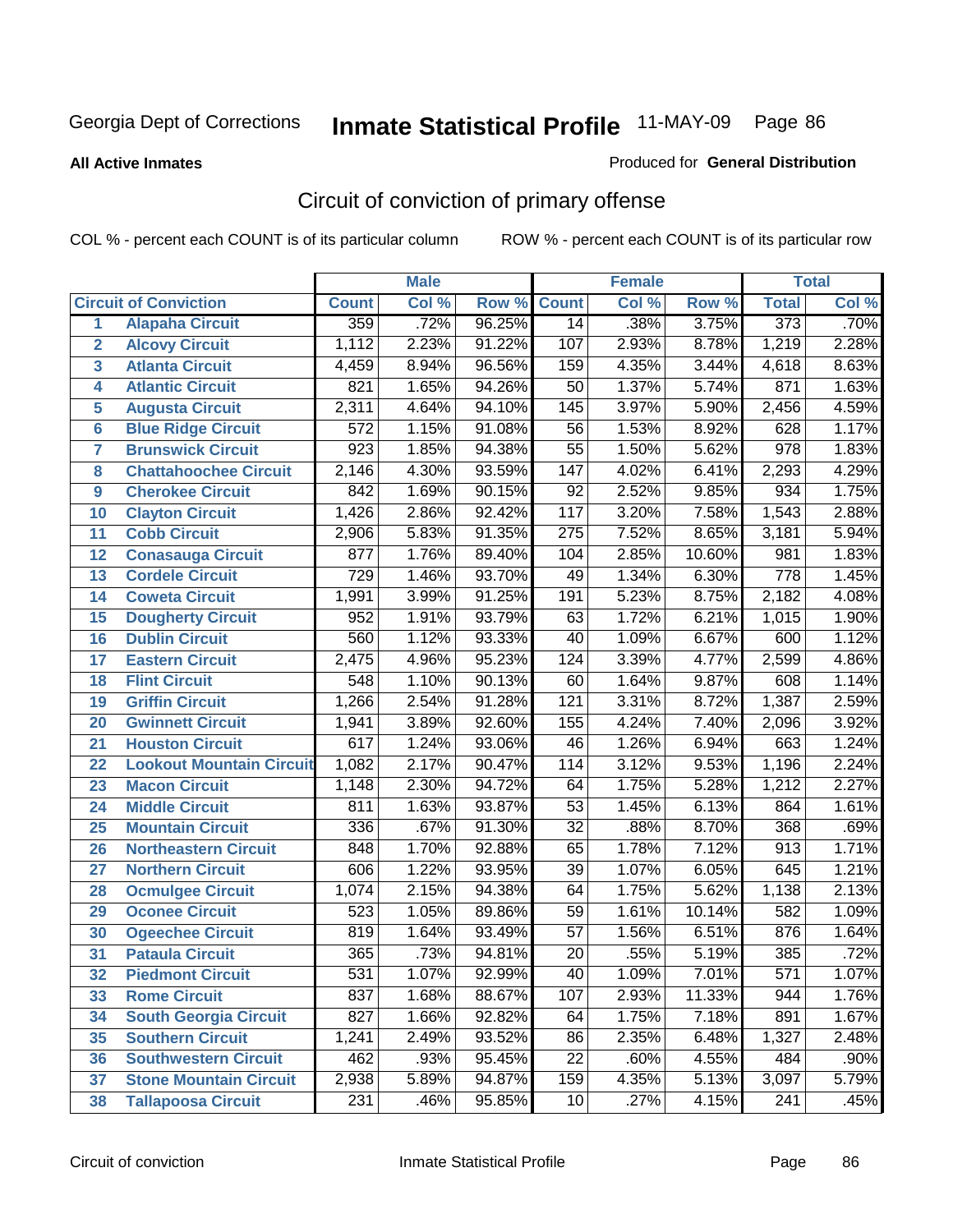**All Active Inmates**

#### Produced for **General Distribution**

# Circuit of conviction of primary offense

|    |                              |              | <b>Male</b> |        |              | <b>Female</b> |          |              | <b>Total</b> |
|----|------------------------------|--------------|-------------|--------|--------------|---------------|----------|--------------|--------------|
|    | <b>Circuit of Conviction</b> | <b>Count</b> | Col %       | Row %  | <b>Count</b> | Col %         | Row %    | <b>Total</b> | Col %        |
| 39 | <b>Tifton Circuit</b>        | 578          | 1.16%       | 95.22% | 29           | .79%          | 4.78%    | 607          | 1.13%        |
| 40 | <b>Toombs Circuit</b>        | 371          | .74%        | 95.87% | 16           | .44%          | 4.13%    | 387          | .72%         |
| 41 | <b>Waycross Circuit</b>      | 849          | 1.70%       | 94.54% | 49           | 1.34%         | 5.46%    | 898          | 1.68%        |
| 42 | <b>Western Circuit</b>       | 438          | .88%        | 94.60% | 25           | .68%          | 5.40%    | 463          | $.87\%$      |
| 43 | <b>Rockdale Circuit</b>      | 453          | .91%        | 90.42% | 48           | 1.31%         | 9.58%    | 501          | .94%         |
| 44 | <b>Douglas Circuit</b>       | 1,107        | 2.22%       | 90.89% | 111          | 3.04%         | 9.11%    | 1,218        | 2.28%        |
| 45 | <b>Appalachian Circuit</b>   | 309          | .62%        | 92.24% | 26           | .71%          | 7.76%    | 335          | .63%         |
| 46 | <b>Enotah Circuit</b>        | 323          | .65%        | 90.48% | 34           | .93%          | 9.52%    | 357          | .67%         |
| 47 | <b>Bell-Forsyth Circuit</b>  | 280          | .56%        | 87.23% | 41           | 1.12%         | 12.77%   | 321          | .60%         |
| 48 | <b>Towaliga Circuit</b>      | 383          | .77%        | 93.64% | 26           | .71%          | $6.36\%$ | 409          | .76%         |
| 49 | <b>Paulding Circuit</b>      | 250          | .50%        | 90.91% | 25           | .68%          | 9.09%    | 275          | .51%         |
|    | <b>Total Rported</b>         | 49,853       | 100%        | 93.17% | 3,655        | 100%          | 6.83%    | 53,508       | 100%         |

| тес | 4ō     |       | 50     |
|-----|--------|-------|--------|
|     | 49,901 | 3.657 | 53.558 |

| <b>M</b> ດ<br>.<br>. | $+1$ ant $\cdot$<br>ιαπιω<br>. <i>. .</i> | ∶obb<br>- - - - - | 'anta |
|----------------------|-------------------------------------------|-------------------|-------|
|----------------------|-------------------------------------------|-------------------|-------|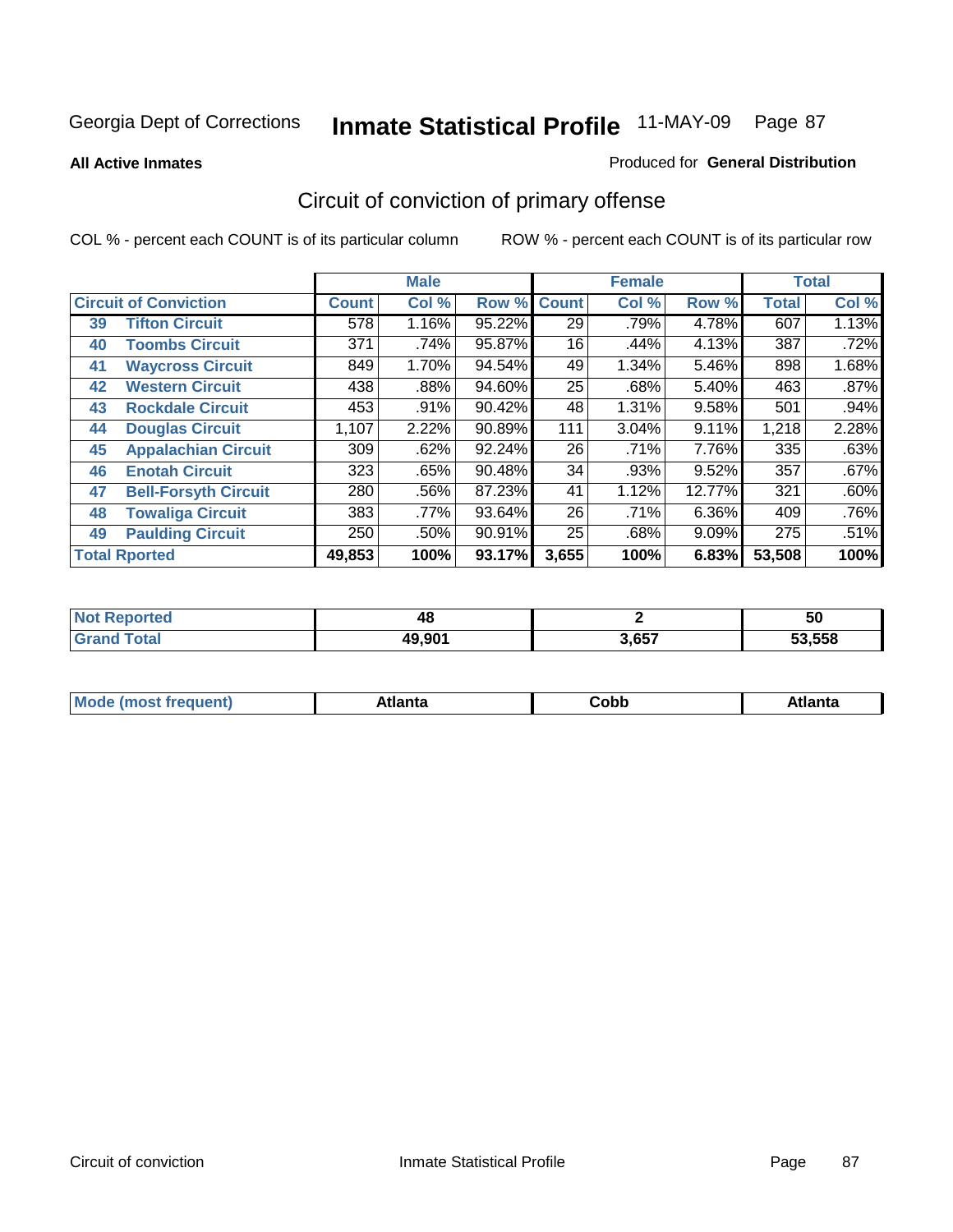### **All Active Inmates**

### Produced for **General Distribution**

## Years served (jail + prison) in this incarceration

|                              |                  | <b>Male</b> |         |                 | <b>Female</b> |        |                  | <b>Total</b> |
|------------------------------|------------------|-------------|---------|-----------------|---------------|--------|------------------|--------------|
| <b>Years Served</b>          | <b>Count</b>     | Col %       | Row %   | <b>Count</b>    | Col %         | Row %  | <b>Total</b>     | Col %        |
| Less than one year           | 8,116            | 16.53%      | 88.26%  | 1,080           | 29.83%        | 11.74% | 9,196            | 17.44%       |
| 1 to 1.99 years              | 10,608           | 21.60%      | 91.15%  | 1,030           | 28.45%        | 8.85%  | 11,638           | 22.07%       |
| 2 to 2.99 years              | 6,812            | 13.87%      | 93.29%  | 490             | 13.53%        | 6.71%  | 7,302            | 13.85%       |
| 3 to 3.99 years              | 4,349            | 8.86%       | 94.38%  | 259             | 7.15%         | 5.62%  | 4,608            | 8.74%        |
| 4 to 4.99 years              | 2,913            | 5.93%       | 95.54%  | 136             | 3.76%         | 4.46%  | 3,049            | 5.78%        |
| 5 to 5.99 years              | 2,160            | 4.40%       | 95.91%  | $\overline{92}$ | 2.54%         | 4.09%  | 2,252            | 4.27%        |
| 6 to 6.99 years              | 1,923            | 3.92%       | 95.34%  | $\overline{94}$ | 2.60%         | 4.66%  | 2,017            | 3.83%        |
| $\overline{7}$ to 7.99 years | 1,643            | 3.35%       | 95.69%  | 74              | 2.04%         | 4.31%  | 1,717            | 3.26%        |
| 8 to 8.99 years              | 1,490            | 3.03%       | 96.25%  | $\overline{58}$ | 1.60%         | 3.75%  | 1,548            | 2.94%        |
| 9 to 9.99 years              | 1,371            | 2.79%       | 95.94%  | $\overline{58}$ | 1.60%         | 4.06%  | 1,429            | 2.71%        |
| 10 to 10.99 years            | 959              | 1.95%       | 95.90%  | 41              | 1.13%         | 4.10%  | 1,000            | 1.90%        |
| 11 to 11.99 years            | 1,004            | 2.04%       | 97.00%  | $\overline{31}$ | 0.86%         | 3.00%  | 1,035            | 1.96%        |
| 12 to 12.99 years            | $\overline{902}$ | 1.84%       | 96.78%  | $\overline{30}$ | 0.83%         | 3.22%  | 932              | 1.77%        |
| 13 to 13.99 years            | $\overline{743}$ | 1.51%       | 97.38%  | $\overline{20}$ | 0.55%         | 2.62%  | 763              | 1.45%        |
| 14 to 14.99 years            | 666              | 1.36%       | 96.10%  | $\overline{27}$ | 0.75%         | 3.90%  | 693              | 1.31%        |
| 15 to 15.99 years            | 577              | 1.18%       | 96.01%  | 24              | 0.66%         | 3.99%  | 601              | 1.14%        |
| 16 to 16.99 years            | 451              | 0.92%       | 96.99%  | 14              | 0.39%         | 3.01%  | 465              | 0.88%        |
| 17 to 17.99 years            | $\overline{413}$ | 0.84%       | 96.95%  | $\overline{13}$ | 0.36%         | 3.05%  | 426              | 0.81%        |
| 18 to 18.99 years            | 362              | 0.74%       | 96.79%  | 12              | 0.33%         | 3.21%  | 374              | 0.71%        |
| 19 to 19.99 years            | $\overline{307}$ | 0.63%       | 97.15%  | $\overline{9}$  | 0.25%         | 2.85%  | 316              | 0.60%        |
| 20 to 20.99 years            | $\overline{217}$ | 0.44%       | 97.31%  | $\overline{6}$  | 0.17%         | 2.69%  | $\overline{223}$ | 0.42%        |
| 21 to 21.99 years            | 197              | 0.40%       | 96.10%  | $\overline{8}$  | 0.22%         | 3.90%  | 205              | 0.39%        |
| 22 to 22.99 years            | 153              | 0.31%       | 98.71%  | $\overline{2}$  | 0.06%         | 1.29%  | 155              | 0.29%        |
| 23 to 23.99 years            | $\overline{148}$ | 0.30%       | 98.01%  | $\overline{3}$  | 0.08%         | 1.99%  | 151              | 0.29%        |
| 24 to 24.99 years            | 116              | 0.24%       | 97.48%  | $\overline{3}$  | 0.08%         | 2.52%  | 119              | 0.23%        |
| 25 to 25.99 years            | $\overline{96}$  | 0.20%       | 97.96%  | $\overline{2}$  | 0.06%         | 2.04%  | 98               | 0.19%        |
| 26 to 26.99 years            | 62               | 0.13%       | 98.41%  | $\mathbf{1}$    | 0.03%         | 1.59%  | 63               | 0.12%        |
| 27 to 27.99 years            | $\overline{78}$  | 0.16%       | 98.73%  | $\mathbf 1$     | 0.03%         | 1.27%  | 79               | 0.15%        |
| 28 to 28.99 years            | 46               | 0.09%       | 97.87%  | 1               | 0.03%         | 2.13%  | $\overline{47}$  | 0.09%        |
| 29 to 29.99 years            | 46               | 0.09%       | 100.00% |                 |               |        | 46               | 0.09%        |
| Thirty + years               | $\overline{177}$ | 0.36%       | 98.88%  | $\overline{2}$  | 0.06%         | 1.12%  | 179              | 0.34%        |
| <b>Total Reported</b>        | 49,105           | 100%        | 93.13%  | 3,621           | 100%          | 6.87%  | 52,726           | 100.0%       |

| <b>Not</b><br><b>Enorted</b> | 796    | 36    | 022<br>oა∠ |
|------------------------------|--------|-------|------------|
| <b>Tota</b>                  | 49,901 | 3,657 | 53,558     |
|                              |        |       |            |

| Mean<br>(average)    | 5.09               | 3.12               | 4.96          |
|----------------------|--------------------|--------------------|---------------|
| Median (middle)      | 2.82               | 1.69               | 2.71          |
| Mode (most frequent) | Less than one year | Less than one year | Less than one |
|                      |                    |                    | vear          |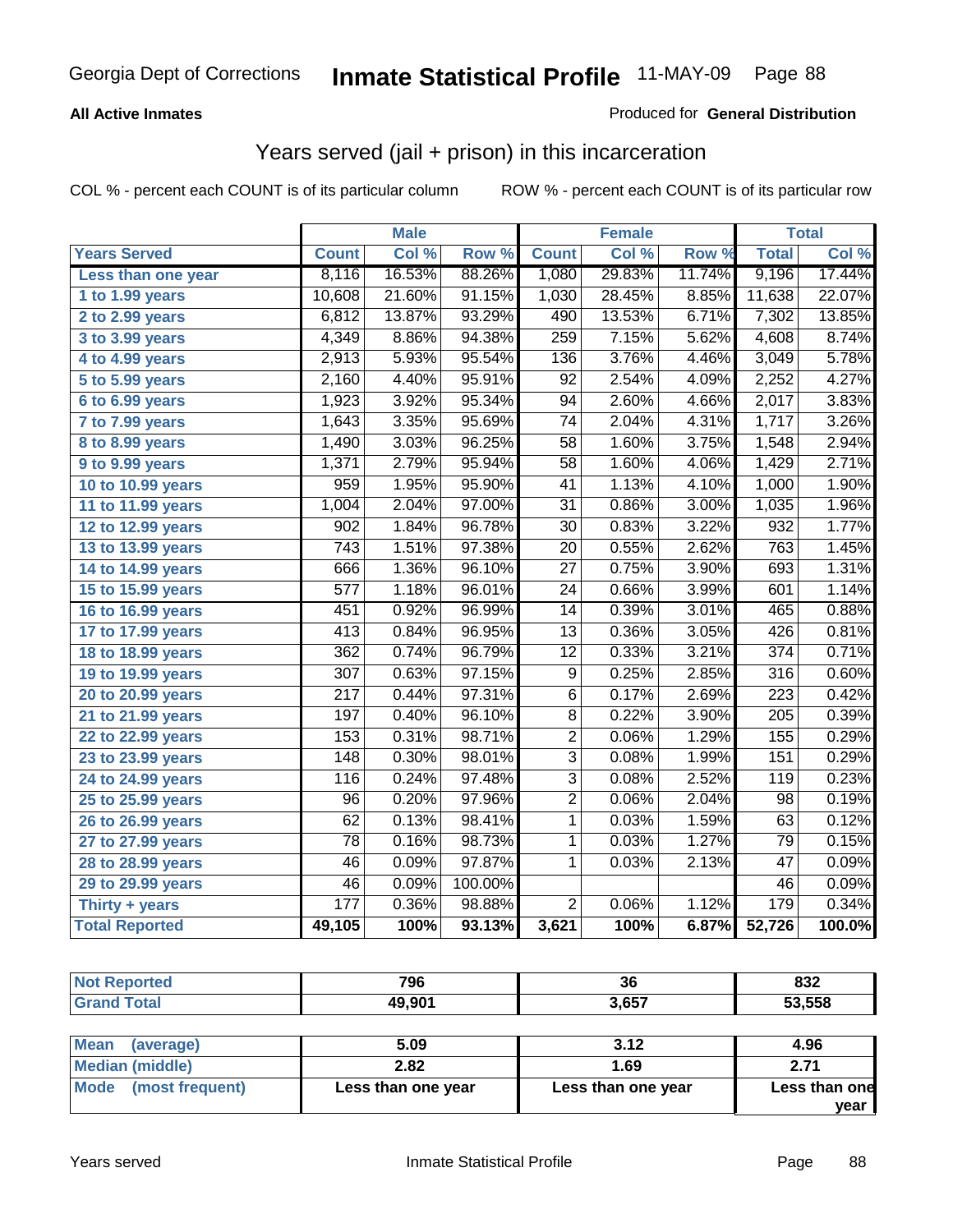### **All Active Inmates**

Produced for **General Distribution**

### Results of most recent HIV tests

|                         |              | <b>Male</b> |           |       | <b>Female</b> |          |              | Total  |
|-------------------------|--------------|-------------|-----------|-------|---------------|----------|--------------|--------|
| <b>HIV Test Results</b> | <b>Count</b> | Col %       | Row %     | Count | Col %         | Row %    | <b>Total</b> | Col %  |
| <b>Positive</b>         | 884          | $1.82\%$    | $90.11\%$ | 97    | 2.73%         | $9.89\%$ | 981          | 1.88%  |
| <b>Negative</b>         | 47,752       | 98.16%      | 93.26%    | 3,453 | $97.27\%$     | $6.74\%$ | 51,205       | 98.10% |
| <b>Indeterminate</b>    | 9            | 0.02%       | 100.00%   |       |               |          |              | 0.02%  |
| <b>Refused</b>          |              | 0.01%       | 100.00%   |       |               |          |              | 0.01%  |
| <b>Total Reported</b>   | 48,646       | 100%        | 93.20%    | 3,550 | 100%          | 6.80%    | 52,196       | 100.0% |

| <b>Not</b><br>rted  | .255   | 107   | ,362   |
|---------------------|--------|-------|--------|
| otal<br><b>Grar</b> | 49.901 | 3,657 | 53.558 |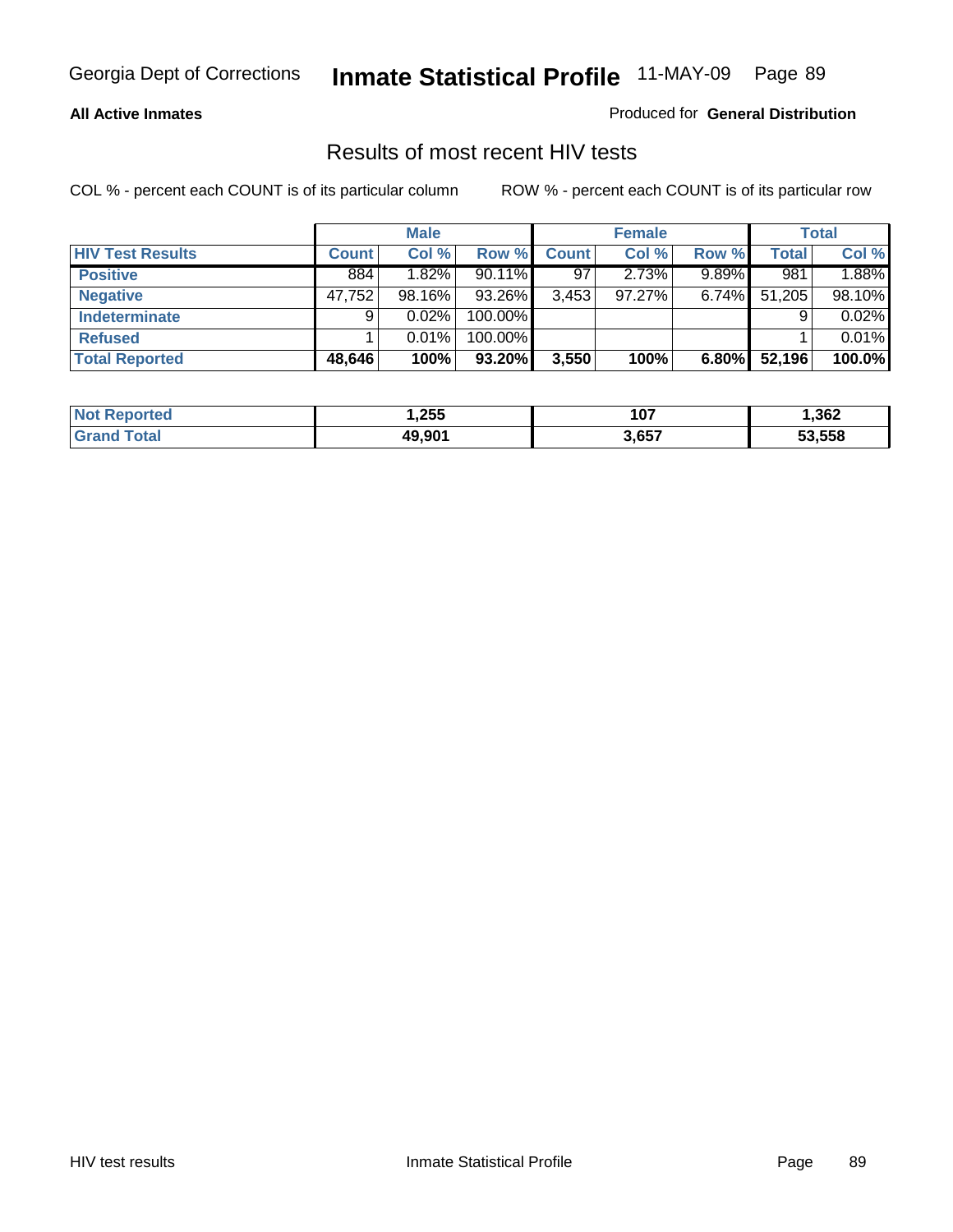### **All Active Inmates**

### Produced for **General Distribution**

### Results of most recent tuberculosis test

|                                  |              | <b>Male</b> |           |              | <b>Female</b> |          |              | Total  |
|----------------------------------|--------------|-------------|-----------|--------------|---------------|----------|--------------|--------|
| <b>Tuberculosis Test Results</b> | <b>Count</b> | Col %       | Row %     | <b>Count</b> | Col %         | Row %    | <b>Total</b> | Col %  |
| <b>Positive on current test</b>  | 5,874        | 12.25%      | 98.41%    | 95           | $2.66\%$      | $1.59\%$ | 5,969        | 11.58% |
| <b>Positive on previous test</b> | 2.851        | 5.95%       | 96.68%    | 98           | 2.75%         | $3.32\%$ | 2,949        | 5.72%  |
| <b>Negative</b>                  | 39,224       | 81.80%      | $92.07\%$ | 3,377        | 94.59%        | 7.93%    | 42,601       | 82.68% |
| <b>Refused</b>                   | 5            | $0.01\%$    | 100.00%   |              |               |          |              | 0.01%  |
| <b>Total Reported</b>            | 47,954       | 100%        | 93.07%    | 3,570        | 100%          | $6.93\%$ | 51,524       | 100%   |

| <b>Not Reported</b>   | .947   | ~-<br>$\mathbf{o}$ | 2,034  |
|-----------------------|--------|--------------------|--------|
| <b>Grand</b><br>⊺otal | 49.901 | 3,657              | 53,558 |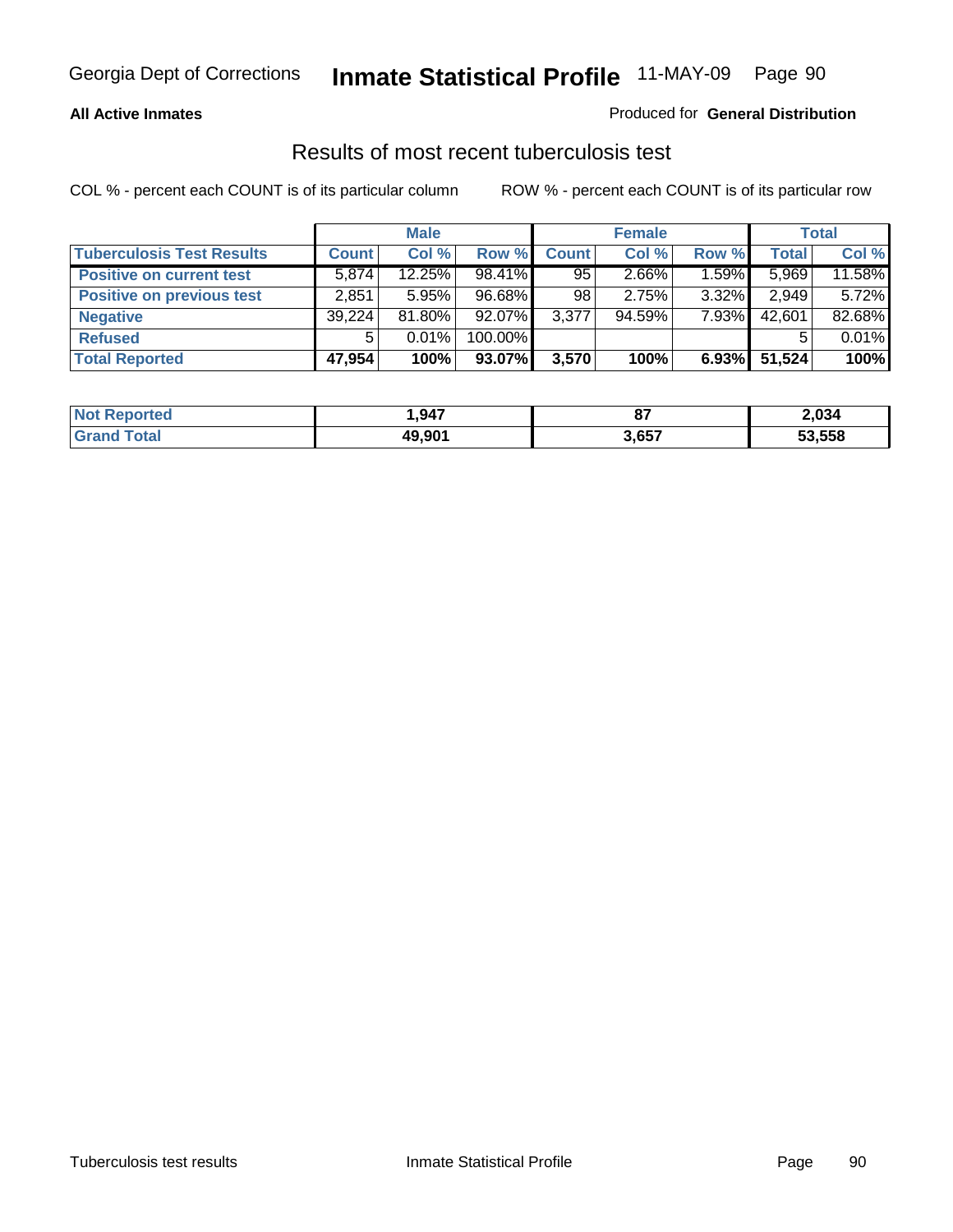### **All Active Inmates**

Produced for **General Distribution**

### Results of most recent syphilis test

|                                 |              | <b>Male</b> |           |                | <b>Female</b> |           |                 | <b>Total</b> |
|---------------------------------|--------------|-------------|-----------|----------------|---------------|-----------|-----------------|--------------|
| <b>Syphilis Test Results</b>    | <b>Count</b> | Col %       | Row %     | <b>Count</b> Ⅰ | Col %         | Row %     | <b>Total</b>    | Col %        |
| <b>Positive on current test</b> | 879          | $1.82\%$    | 88.08%    | 119            | $3.34\%$      | $11.92\%$ | 998             | 1.93%        |
| <b>Negative</b>                 | 47.360       | 98.18%      | $93.23\%$ | 3,441          | 96.66%        | $6.77\%$  | 50,801          | 98.07%       |
| <b>Total Reported</b>           | 48,239       | 100%        | 93.13%    | 3,560          | 100%          |           | $6.87\%$ 51,799 | 100%         |

| <b>Not Reported</b> | 662. ا | ~-<br>J. | 759,ا  |
|---------------------|--------|----------|--------|
| <b>Grand Total</b>  | 49,901 | 3,657    | 53,558 |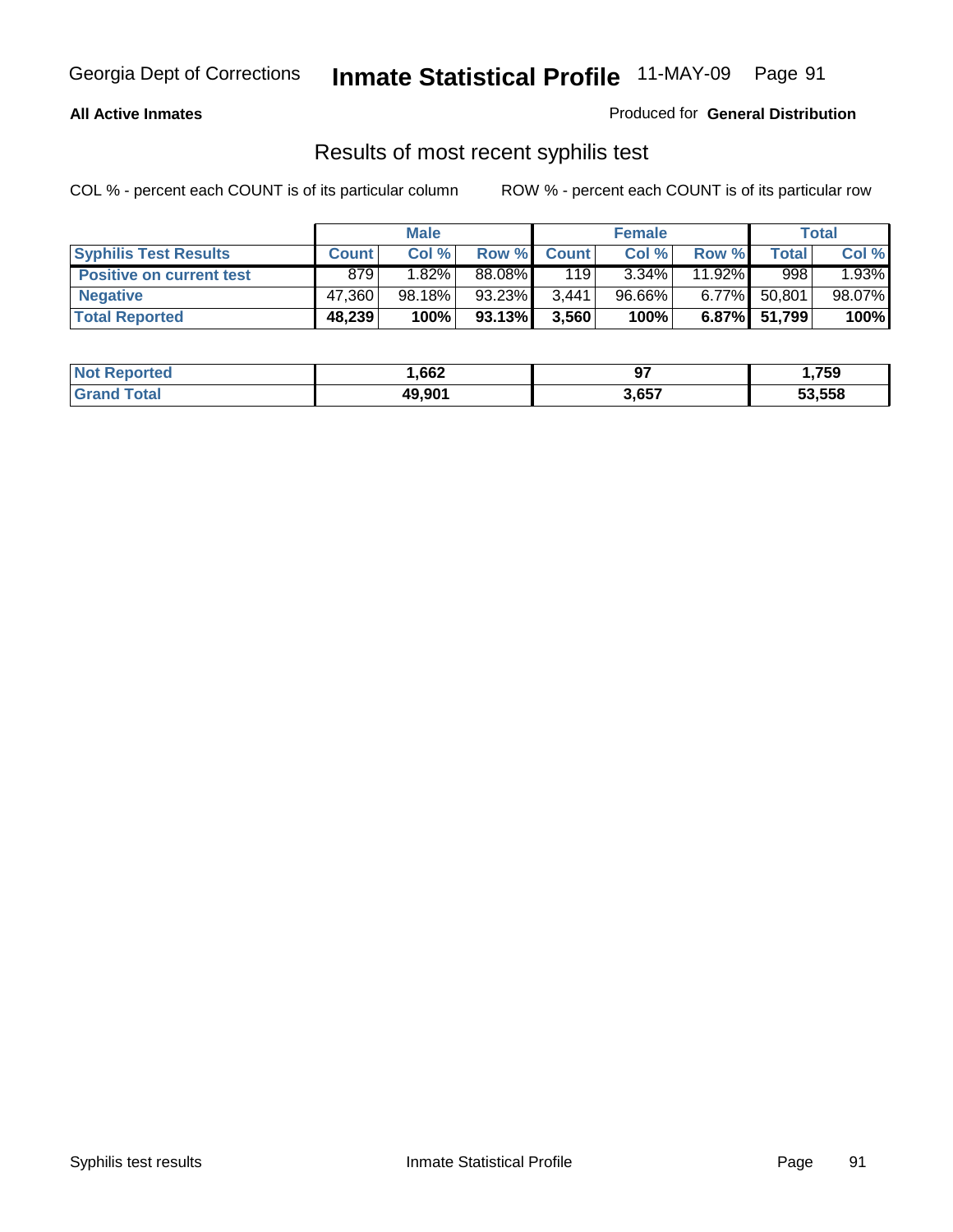### **All Active Inmates**

Produced for **General Distribution**

### Results of most recent Hepatitis-C test

|                                 |              | <b>Male</b> |        |              | <b>Female</b> |          |             | Total  |
|---------------------------------|--------------|-------------|--------|--------------|---------------|----------|-------------|--------|
| <b>Hepatitis-C Test Results</b> | <b>Count</b> | Col %       | Row %I | <b>Count</b> | Col %         | Row %    | $\tau$ otal | Col %  |
| <b>Positive on current test</b> | 336          | 36.13%      | 97.67% |              | 53.33%        | $2.33\%$ | 344         | 36.40% |
| <b>Negative</b>                 | 594          | 63.87%      | 98.84% |              | 46.67%        | 1.16%    | 601         | 63.60% |
| <b>Total Reported</b>           | 930          | 100%        | 98.41% | 15           | 100%          | 1.59%    | 945         | 100%   |

| <b>Not Reported</b> | 48,971 | 3,642 | 52,613 |
|---------------------|--------|-------|--------|
| <b>Grand Total</b>  | 49,901 | 3,657 | 53,558 |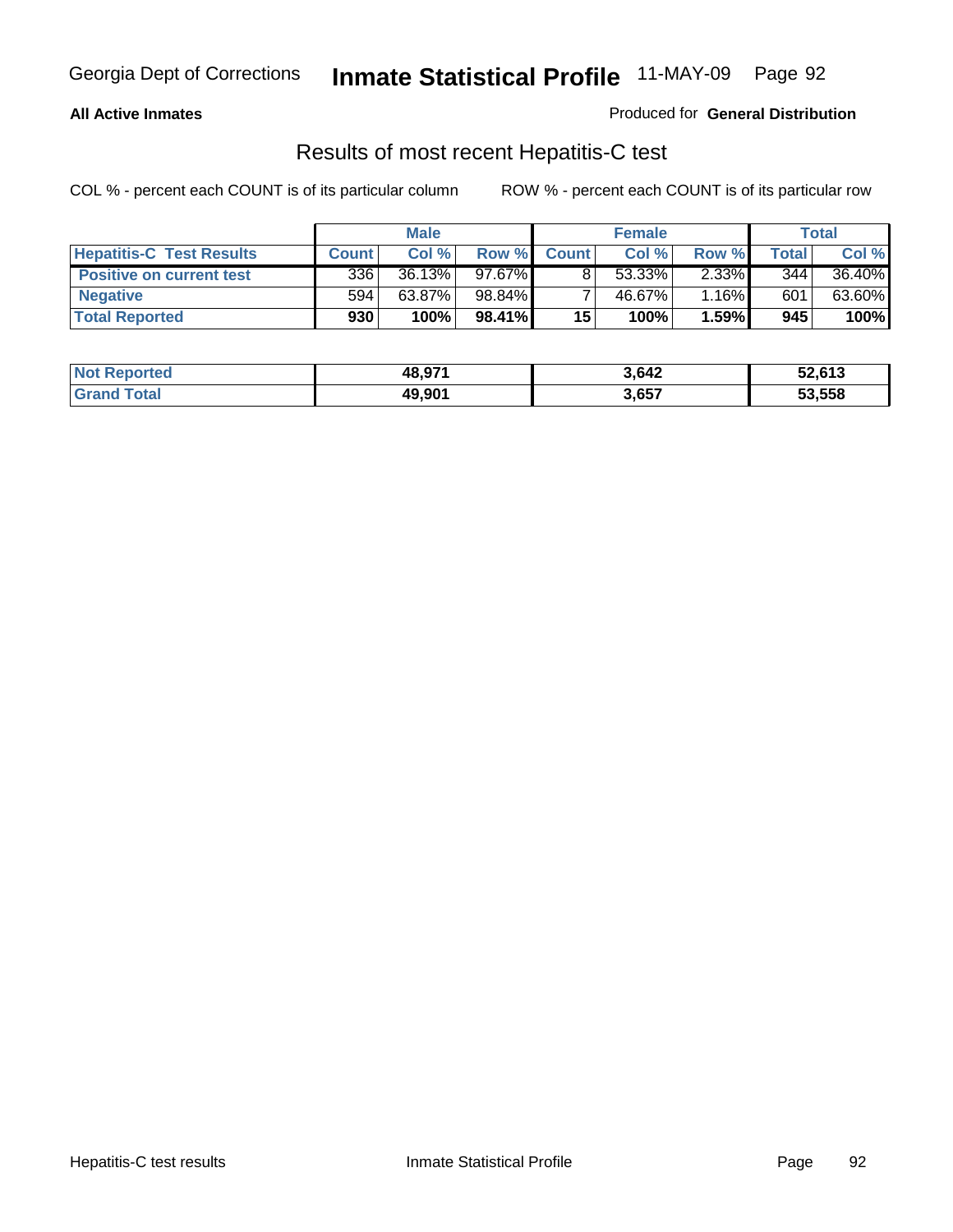### **All Active Inmates**

### Produced for **General Distribution**

### Results of most recent pregnancy test

|                                 | <b>Male</b>  |      | <b>Female</b> |                 |           | <b>Total</b> |              |         |
|---------------------------------|--------------|------|---------------|-----------------|-----------|--------------|--------------|---------|
| <b>Pregnancy Test Results</b>   | <b>Count</b> | Col% | Row %         | <b>Count</b>    | Col %     | Row %        | <b>Total</b> | Col %   |
| <b>Positive on current test</b> |              |      |               | 34 <sup>1</sup> | $1.78\%$  | 100.00%      | 34           | $.78\%$ |
| <b>Negative</b>                 |              |      |               | 1.871           | $98.22\%$ | 100.00%      | 1,871        | 98.22%  |
| <b>Total Reported</b>           |              | %    | $0.00\%$      | 1,905           | 100%      | 100.00%      | 1.905        | 100%    |

| <b>Not Reported</b> | 49,901 | 1,752 | 51,653 |
|---------------------|--------|-------|--------|
| <b>Grand Total</b>  | 49,901 | 3,657 | 53,558 |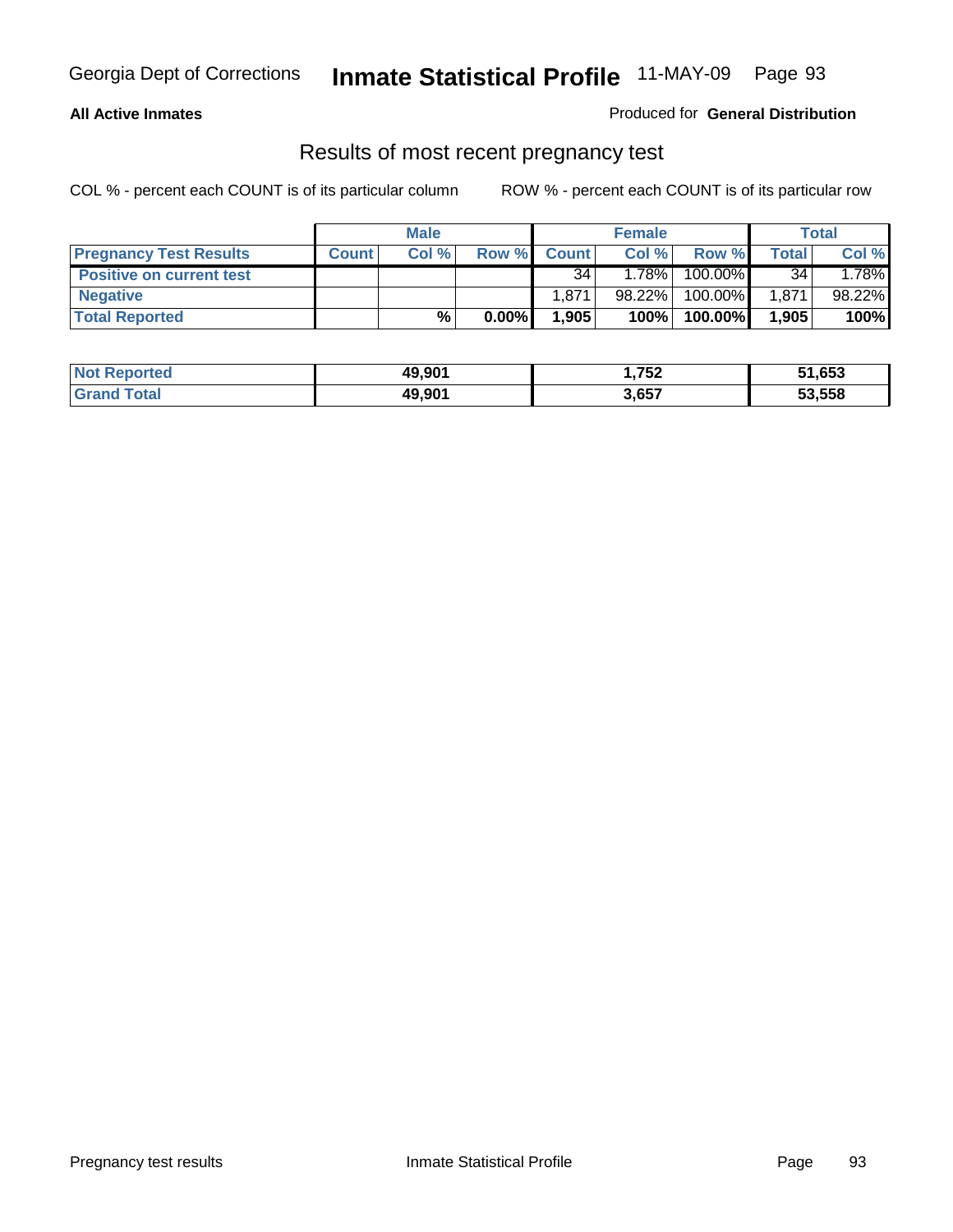### **All Active Inmates**

### Produced for **General Distribution**

### Results of most recent diabetes test

|                                 |              | <b>Male</b> |        |              | <b>Female</b> |          |       | Total   |
|---------------------------------|--------------|-------------|--------|--------------|---------------|----------|-------|---------|
| <b>Diabetes Test Results</b>    | <b>Count</b> | Col %       | Row %  | <b>Count</b> | Col %         | Row %I   | Total | Col %   |
| <b>Positive on current test</b> | 61           | 100.00%     | 98.39% |              | $100.00\%$    | $1.61\%$ | 62    | 100.00% |
| <b>Total Reported</b>           | 61           | 100%        | 98.39% |              | 100%          | 1.61%    | 62    | 100%    |

| <b>Not Reported</b>   | 49,840 | 3,656 | 53,496 |
|-----------------------|--------|-------|--------|
| Total<br><b>Grand</b> | 49,901 | 3,657 | 53,558 |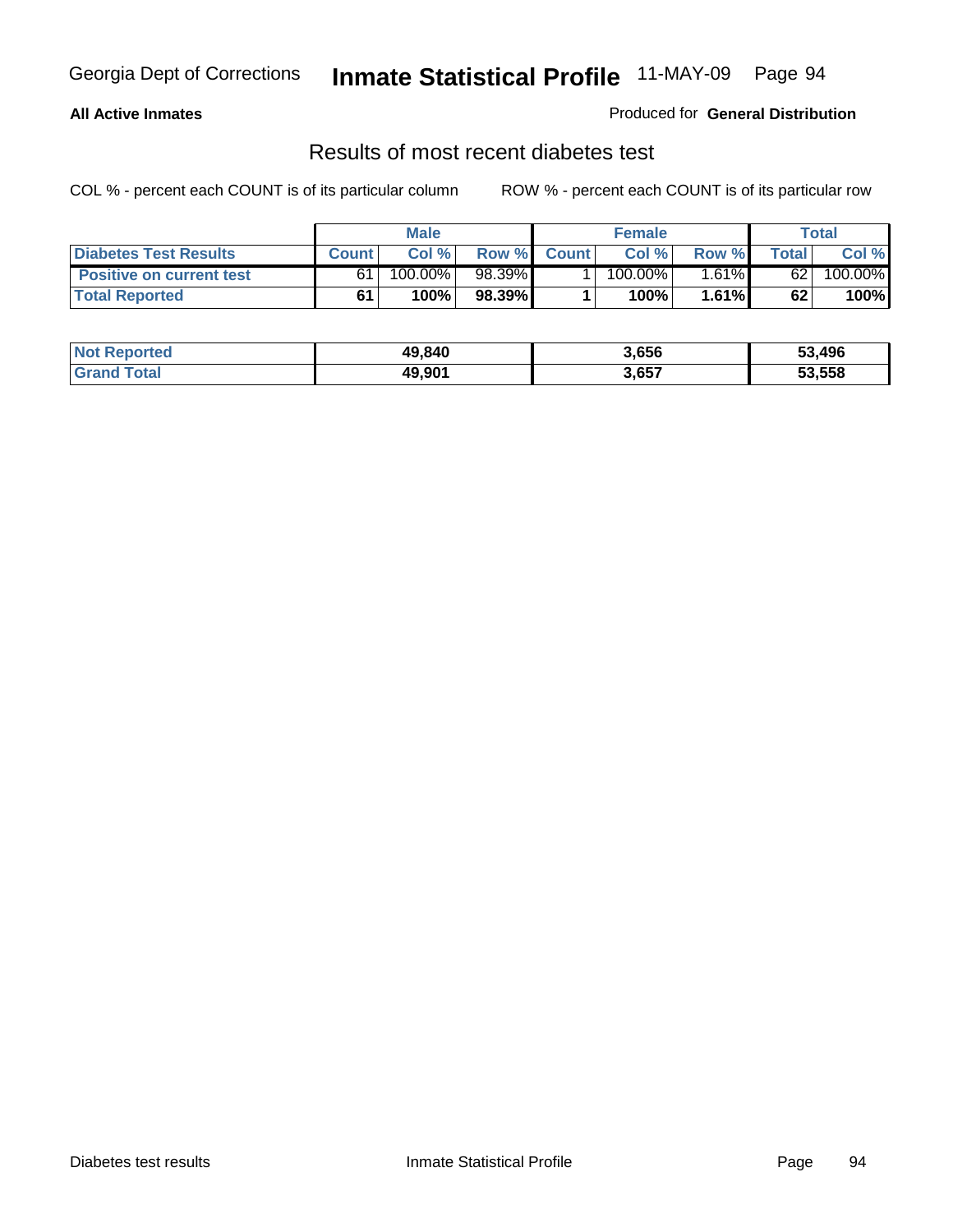### **All Active Inmates**

### Produced for **General Distribution**

### Results of most recent hypertension test

|                                  | <b>Male</b>  |           |           | <b>Female</b> |            |          | <b>Total</b> |        |
|----------------------------------|--------------|-----------|-----------|---------------|------------|----------|--------------|--------|
| <b>Hypertension Test Results</b> | <b>Count</b> | Col %     | Row %     | <b>Count</b>  | Col %      | Row %    | Total        | Col %  |
| <b>Positive on current test</b>  | 309          | $97.17\%$ | $99.04\%$ |               | $100.00\%$ | $0.96\%$ | 3121         | 97.20% |
| <b>Negative</b>                  |              | 2.83%     | 100.00%   |               |            |          |              | 2.80%  |
| <b>Total Reported</b>            | 318          | 100%      | 99.07%    |               | 100%       | 0.93%    | 321          | 100%   |

| <b>Not Reported</b> | 49,583 | 3,654 | 53,237 |
|---------------------|--------|-------|--------|
| <b>Grand Total</b>  | 49,901 | 3,657 | 53,558 |